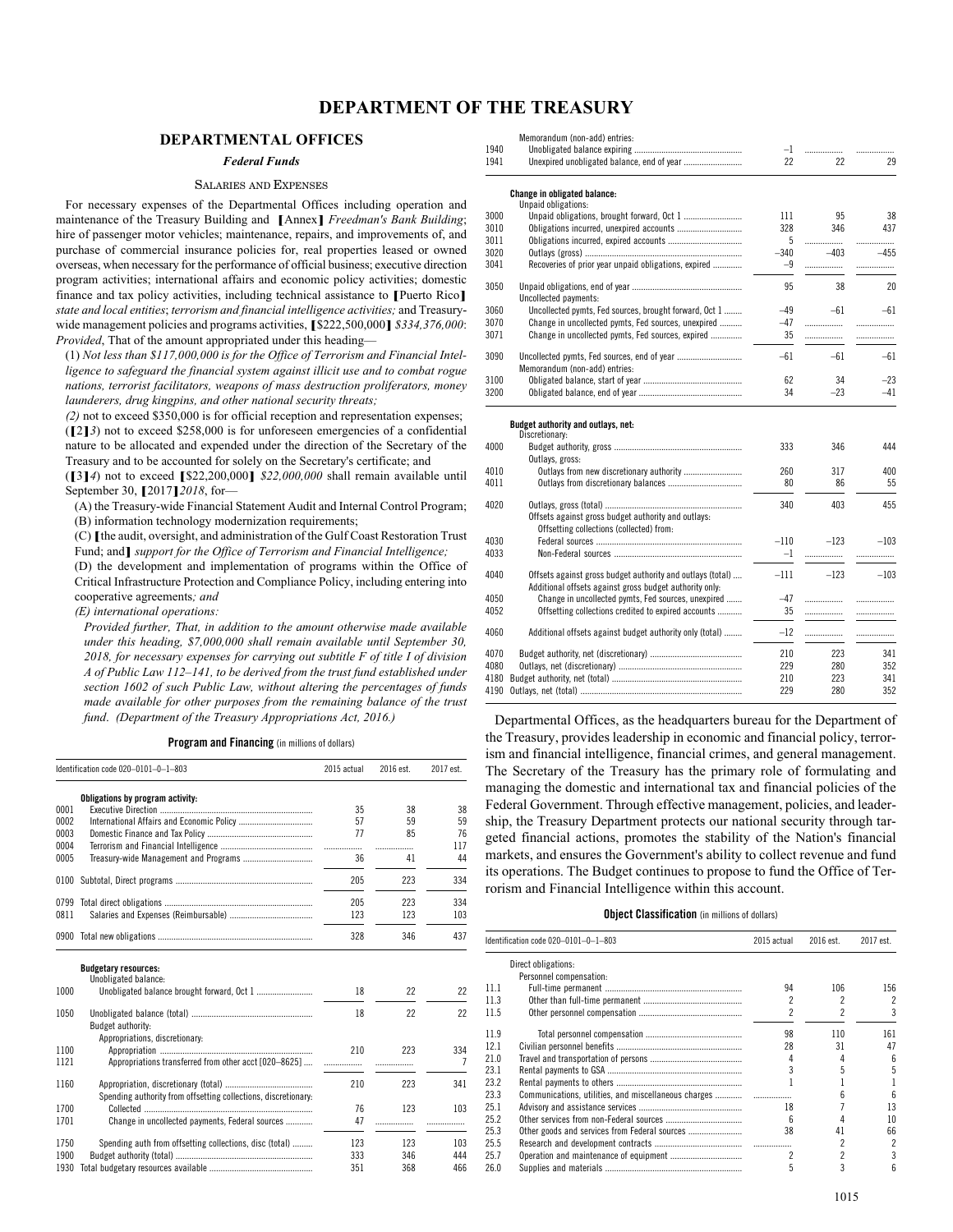## SALARIES AND EXPENSES—Continued **Object Classification**—Continued

|                      | Identification code $020-0101-0-1-803$ | 2015 actual        | 2016 est.  | 2017 est.  |
|----------------------|----------------------------------------|--------------------|------------|------------|
| 31.0                 |                                        |                    |            |            |
| 99.0<br>99.0<br>99.5 |                                        | 207<br>124<br>$-3$ | 222<br>123 | 333<br>103 |
| 999                  |                                        | 328                | 346        | 437        |

## **Employment Summary**

| 2015 actual                                                | $2016$ est.                                          | 2017 est.    |
|------------------------------------------------------------|------------------------------------------------------|--------------|
| 771<br>197                                                 | 872<br>197                                           | 1.290<br>166 |
|                                                            |                                                      |              |
|                                                            |                                                      |              |
| 2001 Reimbursable civilian full-time equivalent employment | 1001 Direct civilian full-time equivalent employment |              |

#### OFFICE OF TERRORISM AND FINANCIAL INTELLIGENCE

#### SALARIES AND EXPENSES

**[**For the necessary expenses of the Office of Terrorism and Financial Intelligence to safeguard the financial system against illicit use and to combat rogue nations, terrorist facilitators, weapons of mass destruction proliferators, money launderers, drug kingpins, and other national security threats, \$117,000,000: *Provided*, That of the amount appropriated under this heading: (1) not to exceed \$27,100,000 is available for administrative expenses; and (2) \$5,000,000, to remain available until September 30, 2017.**]** *(Department of the Treasury Appropriations Act, 2016.)*

## **Program and Financing** (in millions of dollars)

|              | Identification code 020-1804-0-1-803                                                             | 2015 actual           | 2016 est.             | 2017 est. |
|--------------|--------------------------------------------------------------------------------------------------|-----------------------|-----------------------|-----------|
| 0001<br>0811 | Obligations by program activity:                                                                 | 112<br>7              | 117<br>7              | .<br>.    |
|              |                                                                                                  | 119                   | 124                   | .         |
|              | <b>Budgetary resources:</b><br>Unobligated balance:                                              |                       |                       |           |
| 1000         |                                                                                                  |                       | 1                     | 1         |
| 1050         | Budget authority:                                                                                |                       | 1                     | 1         |
| 1100         | Appropriations, discretionary:<br>Spending authority from offsetting collections, discretionary: | 113                   | 117                   | .         |
| 1700         |                                                                                                  | 4                     | $\overline{7}$        | .         |
| 1701         | Change in uncollected payments, Federal sources                                                  | 3                     | .                     | .         |
| 1750<br>1900 | Spending auth from offsetting collections, disc (total)                                          | $\overline{7}$<br>120 | $\overline{7}$<br>124 |           |
| 1930         |                                                                                                  | 120                   | 125                   | .<br>1    |
|              | Memorandum (non-add) entries:                                                                    |                       |                       |           |
| 1941         | Unexpired unobligated balance, end of year                                                       | 1                     | 1                     | 1         |
|              | <b>Change in obligated balance:</b><br>Unpaid obligations:                                       |                       |                       |           |
| 3000         |                                                                                                  |                       | 29                    | 21        |
| 3010         | Obligations incurred, unexpired accounts                                                         | 119                   | 124                   | .         |
| 3020         |                                                                                                  | $-90$                 | $-132$                | $-21$     |
| 3050         | Uncollected payments:                                                                            | 29                    | 21                    | .         |
| 3060         | Uncollected pymts, Fed sources, brought forward, Oct 1                                           | .                     | $-3$                  | $-3$      |
| 3070         | Change in uncollected pymts, Fed sources, unexpired                                              | $-3$                  | .                     | .         |
| 3090         | Memorandum (non-add) entries:                                                                    | $-3$                  | $-3$                  | $-3$      |
| 3100         |                                                                                                  |                       | 26                    | 18        |
| 3200         |                                                                                                  | 26                    | 18                    | $-3$      |
|              | Budget authority and outlays, net:                                                               |                       |                       |           |
| 4000         | Discretionary:                                                                                   | 120                   | 124                   | .         |
| 4010<br>4011 | Outlays, gross:<br>Outlays from new discretionary authority                                      | 90                    | 103<br>29             | .<br>21   |

| 4020 |                                                         | 90  | 132 |    |
|------|---------------------------------------------------------|-----|-----|----|
|      | Offsets against gross budget authority and outlays:     |     |     |    |
|      | Offsetting collections (collected) from:                |     |     |    |
| 4030 |                                                         |     |     |    |
|      | Additional offsets against gross budget authority only. |     |     |    |
| 4050 | Change in uncollected pymts, Fed sources, unexpired     |     |     |    |
|      |                                                         |     |     |    |
| 4070 |                                                         | 113 | 117 |    |
| 4080 |                                                         | 86  | 125 | 21 |
| 4180 |                                                         | 113 | 117 |    |
|      |                                                         | 86  | 125 | 21 |
|      |                                                         |     |     |    |

In 2015 and 2016, the Office of Terrorism and Financial Intelligence (TFI) was funded under a separate appropriation. The Budget includes TFI activities in the Departmental Offices (DO) Salaries and Expenses appropriation in 2017 to promote efficient budget execution. TFI was funded as part of DO in every year prior to 2015.

## **Object Classification** (in millions of dollars)

|      | Identification code 020-1804-0-1-803 | 2015 actual | 2016 est. | 2017 est. |
|------|--------------------------------------|-------------|-----------|-----------|
|      | Direct obligations:                  |             |           |           |
|      | Personnel compensation:              |             |           |           |
| 11.1 |                                      | 39          | 43        | .         |
| 11.5 |                                      |             |           | .         |
| 11.9 |                                      | 40          | 44        | .         |
| 12.1 |                                      | 12          | 14        | .         |
| 21.0 |                                      | 2           | 2         | .         |
| 25.1 |                                      | 13          | 13        | .         |
| 25.2 |                                      | 9           | 9         | .         |
| 25.3 |                                      | 32          | 31        | .         |
| 26.0 |                                      | 2           |           |           |
|      |                                      |             |           | .         |
| 31.0 |                                      |             |           | .         |
| 99.0 |                                      | 111         | 116       | .         |
| 99.0 |                                      |             |           | .         |
| 99.5 |                                      |             |           |           |
| 99.9 |                                      | 119         | 124       | .         |

## **Employment Summary**

| Identification code 020-1804-0-1-803                                                                               | 2015 actual | 2016 est. | 2017 est. |
|--------------------------------------------------------------------------------------------------------------------|-------------|-----------|-----------|
| 1001 Direct civilian full-time equivalent employment<br>2001 Reimbursable civilian full-time equivalent employment | 356<br>29   | 377<br>29 | .         |
|                                                                                                                    |             |           |           |
| $\sim$ $\sim$ $\sim$ $\sim$ $\sim$ $\sim$                                                                          |             |           |           |

#### CYBERSECURITY ENHANCEMENT ACCOUNT

*For salaries and expenses for enhanced cybersecurity for systems operated by the Department of the Treasury, \$109,827,000, to remain available until September 30, 2019: Provided, That amounts made available under this heading shall be in addition to other amounts available to Treasury offices and bureaus for cybersecurity: Provided further, That amounts made available under this heading may be obligated and expended through allocation accounts available to individual offices and bureaus.*

|      | Identification code 020-1855-0-1-808                       | 2015 actual | 2016 est. | 2017 est. |
|------|------------------------------------------------------------|-------------|-----------|-----------|
|      | Obligations by program activity:                           |             |           |           |
| 0001 |                                                            |             |           | 62        |
| 0002 |                                                            |             |           | 48        |
|      |                                                            |             |           | 110       |
|      | <b>Budgetary resources:</b>                                |             |           |           |
|      | Budget authority:                                          |             |           |           |
|      | Appropriations, discretionary:                             |             |           |           |
| 1100 |                                                            |             |           | 110       |
| 1930 |                                                            |             |           | 110       |
|      | <b>Change in obligated balance:</b><br>Unpaid obligations: |             |           |           |
| 3010 |                                                            |             |           | 110       |
| 3020 |                                                            |             |           | -91       |
| 3050 |                                                            |             |           | 19        |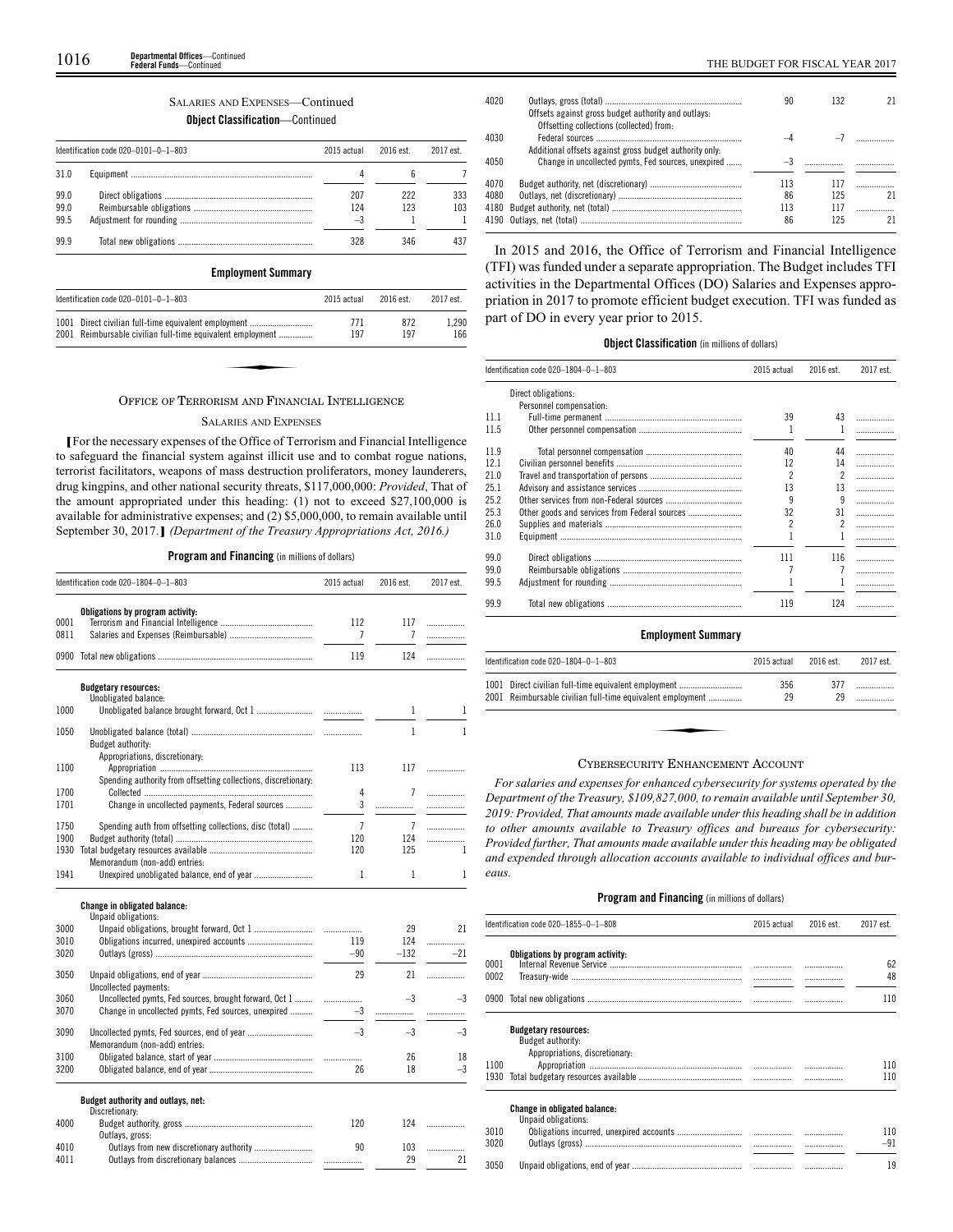| 3200 | Memorandum (non-add) entries:                               |          | 19        |
|------|-------------------------------------------------------------|----------|-----------|
|      | <b>Budget authority and outlays, net:</b><br>Discretionary: |          |           |
| 4000 | Outlays, gross:                                             |          | 110       |
| 4010 |                                                             |          | 91        |
| 4180 |                                                             | <br><br> | 110<br>91 |

The Department of the Treasury is of enormous importance to the national and world economy, with trillions of dollars flowing through its information systems—several of which the Administration's Cybersecurity Strategy and Implementation Plan identified as High Value Assets. As a result, Treasury is a constant target for sophisticated threat actors. To protect against these threats in a proactive and strategic way, the Budget proposes the creation of a centralized Cybersecurity Enhancement Account. A team, led by the Deputy Secretary, will centrally manage the account which includes initiatives with Department-wide and Bureau-specific impacts as well as expanding the public-private partnership with the financial services sector. For example, the account proposes Department-wide investments for critical improvements to the Treasury Secure Data Network and Bureauspecific investments for the Internal Revenue Service to bolster network security, protect and safeguard sensitive taxpayer information, and improve fraud detection and prevention. This centralization of funds will allow Treasury to leverage enterprise-wide services and capabilities across the Department.

#### **Object Classification** (in millions of dollars)

|      | Identification code 020-1855-0-1-808          | 2015 actual | 2016 est. | 2017 est. |
|------|-----------------------------------------------|-------------|-----------|-----------|
|      | Direct obligations:                           |             |           |           |
| 11.1 |                                               |             | .         | 10        |
| 12.1 |                                               | .           | .         | 3         |
| 25.1 |                                               |             | .         | 14        |
| 25.2 |                                               |             | .         | 33        |
| 25.3 | Other goods and services from Federal sources |             | .         | 6         |
| 31.0 |                                               | .           | .         | 42        |
| 99.0 |                                               |             | .         | 108       |
| 99.5 |                                               |             | .         | 2         |
| 99.9 |                                               |             |           | 110       |
|      | <b>Employment Summary</b>                     |             |           |           |
|      | Identification code 020-1855-0-1-808          | 2015 actual | 2016 est. | 2017 est. |
|      |                                               |             |           | 86        |
|      |                                               |             |           |           |

#### DEPARTMENT-WIDE SYSTEMS AND CAPITAL INVESTMENTS PROGRAMS

## (INCLUDING TRANSFER OF FUNDS)

For development and acquisition of automatic data processing equipment, software, and services and for repairs and renovations to buildings owned by the Department of the Treasury, \$5,000,000, to remain available until September 30, **[**2018**]** *2019*: *Provided*, That these funds shall be transferred to accounts and in amounts as necessary to satisfy the requirements of the Department's offices, bureaus, and other organizations: *Provided further,* That this transfer authority shall be in addition to any other transfer authority provided in this Act **[**: *Provided further,* That none of the funds appropriated under this heading shall be used to support or supplement "Internal Revenue Service, Operations Support" or "Internal Revenue Service, Business Systems Modernization"**]**. *(Department of the Treasury Appropriations Act, 2016.)*

**Program and Financing** (in millions of dollars)

| Identification code 020-0115-0-1-803 |                                                                                                          | 2015 actual | 2016 est. | 2017 est. |
|--------------------------------------|----------------------------------------------------------------------------------------------------------|-------------|-----------|-----------|
| 0001                                 | Obligations by program activity:<br>Department-wide Systems and Capital Investments Programs<br>(Direct) |             |           |           |

## **Budgetary resources:**

|      | Unobligated balance:                       |                          |                |                |
|------|--------------------------------------------|--------------------------|----------------|----------------|
| 1000 |                                            | 2                        | 4              | 4              |
| 1050 |                                            | $\overline{c}$           | 4              | 4              |
|      | Budget authority:                          |                          |                |                |
|      | Appropriations, discretionary:             |                          |                |                |
| 1100 |                                            | 3                        | 5              | 5              |
| 1930 |                                            | 5                        | q              | 9              |
|      | Memorandum (non-add) entries:              |                          |                |                |
| 1941 |                                            | 4                        | 4              | 4              |
|      | Change in obligated balance:               |                          |                |                |
|      | Unpaid obligations:                        |                          |                |                |
| 3000 | Unpaid obligations, brought forward, Oct 1 | 3                        | 2              | 4              |
| 3010 |                                            | 1                        | 5              | 5              |
| 3020 |                                            | $-2$                     | $-3$           | $-3$           |
| 3050 |                                            | $\overline{c}$           | 4              | 6              |
|      | Memorandum (non-add) entries:              |                          |                |                |
| 3100 |                                            | 3                        | $\overline{c}$ | 4              |
| 3200 |                                            | $\overline{c}$           | 4              | 6              |
|      | Budget authority and outlays, net:         |                          |                |                |
|      | Discretionary:                             |                          |                |                |
| 4000 |                                            | 3                        | 5              | 5              |
|      | Outlays, gross:                            |                          |                |                |
| 4010 |                                            |                          | $\overline{c}$ | $\overline{c}$ |
| 4011 |                                            | $\overline{c}$           | 1              | 1              |
| 4020 |                                            | $\overline{\phantom{a}}$ | 3              | 3              |
| 4180 |                                            | 3                        | 5              | 5              |
| 4190 |                                            | 2                        | 3              | 3              |
|      |                                            |                          |                |                |

This account is authorized to be used by Treasury's offices and bureaus to modernize business processes and increase efficiency through technology and infrastructure investments.

#### **Object Classification** (in millions of dollars)

|      | Identification code 020-0115-0-1-803 | 2015 actual | 2016 est. | 2017 est. |
|------|--------------------------------------|-------------|-----------|-----------|
|      | Direct obligations:                  |             |           |           |
| 25.1 |                                      |             |           |           |
| 25.2 |                                      |             |           | 3         |
| 25.7 |                                      |             |           |           |
| 31.0 |                                      |             |           | .         |
| 32.0 |                                      |             |           | 2         |
|      |                                      |             |           |           |
| 99.0 |                                      |             | 5         | 5         |
| 99.9 |                                      |             | 5         | 5         |
|      |                                      |             |           |           |
|      | <b>PAV EOP SHOCESS</b>               |             |           |           |

## PAY FOR SUCCESS

The Budget proposes a \$300 million one-time mandatory appropriation for a new Pay for Success (PFS) program in the Department of the Treasury. This program will support the growing number of state and local governments seeking to establish PFS projects that leverage private investment to provide preventive social services that measurably improve outcomes for families and communities while generating value to the Government, including savings. The program's focus on measurable outcomes will encourage innovation and accelerate the use of evidence-based approaches. The program will provide credit enhancements and results-based payments to eligible intermediaries, including state and local governments. This support will enable state and local governments to attract additional investment in services that result in Federal, state, and local government savings and will lower and share the risk associated with initial private investments. The PFS Incentive Fund will help to strengthen the ability of state and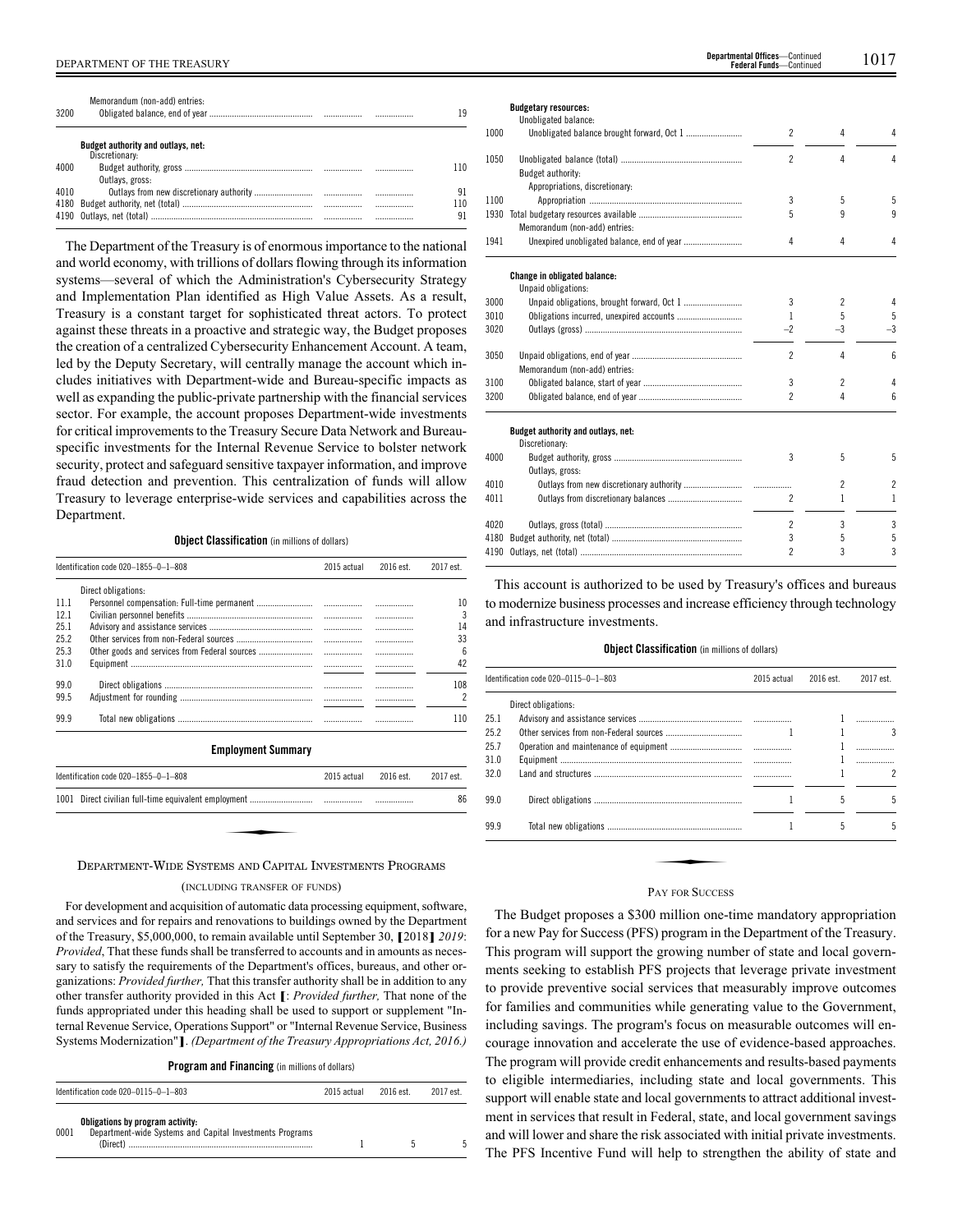## PAY FOR SUCCESS—Continued

local governments, and it will support the evolution of this nascent field into a more robust and sustainable public and private market.

#### PAY FOR SUCCESS

#### (Legislative proposal, subject to PAYGO)

#### **Program and Financing** (in millions of dollars)

|      | Identification code 020-0113-4-1-808                       | 2015 actual | 2016 est. | 2017 est. |
|------|------------------------------------------------------------|-------------|-----------|-----------|
|      | Obligations by program activity:                           |             |           |           |
| 0001 |                                                            |             |           | 26        |
| 0002 |                                                            |             |           | 3         |
|      |                                                            |             | .         | 29        |
|      | <b>Budgetary resources:</b><br>Budget authority:           |             |           |           |
|      | Appropriations, mandatory:                                 |             |           |           |
| 1200 |                                                            |             |           | 300       |
| 1930 |                                                            |             |           | 300       |
|      | Memorandum (non-add) entries:                              |             |           |           |
| 1941 |                                                            |             |           | 271       |
|      | <b>Change in obligated balance:</b><br>Unpaid obligations: |             |           |           |
| 3010 |                                                            |             |           | 29        |
| 3020 |                                                            |             |           | $-29$     |
|      | Budget authority and outlays, net:<br>Mandatory:           |             |           |           |
| 4090 |                                                            |             | .         | 300       |
|      | Outlays, gross:                                            |             |           |           |
| 4100 |                                                            |             |           | 29        |
| 4180 |                                                            |             |           | 300       |
| 4190 |                                                            |             | .         | 29        |

#### **Object Classification** (in millions of dollars)

|      | Identification code 020-0113-4-1-808      |             | 2016 est.  | 2017 est.  |
|------|-------------------------------------------|-------------|------------|------------|
|      | Direct obligations:                       |             |            |            |
| 11.1 |                                           |             |            |            |
| 25.2 |                                           |             |            |            |
| 25.3 |                                           | .           |            |            |
| 41.0 |                                           |             |            | 26         |
| 99.9 |                                           |             |            | 29         |
|      | <b>Employment Summary</b>                 |             |            |            |
|      | $I$ dentification code $020-0113-4-1-808$ | 2015 actual | $2016$ est | $2017$ est |

| Identification code 020-0113-4-1-808                      | 2015 actual | 2016 est. | 2017 est. |
|-----------------------------------------------------------|-------------|-----------|-----------|
|                                                           |             |           |           |
|                                                           |             |           |           |
| FINANCING AMERICA'S INFRASTRUCTURE RENEWAL (FAIR) PROGRAM |             |           |           |

The Budget proposes to establish a new Federal credit program within the Department of the Treasury that would provide direct loans to U.S. infrastructure projects developed through a public-private partnership (P3). The program seeks to reduce the financing cost gap between P3s and traditional procurement, which will level the playing field for P3s and encourage the public sector, including state and local governments, to evaluate the merits of P3s for a given project.

While P3s are not a solution to the Nation's overall infrastructure funding needs, which continue to deserve greater Federal investment, they may generate certain public benefits. P3s are a financing and procurement tool that, in some circumstances, can accelerate the delivery of complex projects, leverage the resources and expertise of the private sector, mitigate construction and operational risks to the public sector, and reduce the likelihood of deferred maintenance on a project.

Eligible projects under the program will encompass the transportation, water, energy, and broadband sectors, as well as certain social infrastructure, such as educational facilities. The Budget estimates that the FAIR program

will provide \$15 billion in direct loans with no taxpayer subsidy from 2018 to 2026. Administrative costs for the program are estimated to be \$2 million annually from 2017 to 2026.

## FINANCING AMERICA'S INFRASTRUCTURE RENEWAL (FAIR) PROGRAM

(Legislative proposal, subject to PAYGO)

## **Program and Financing** (in millions of dollars)

|                                                  | 2015 actual                                                                                                                                                                                                                                             | 2016 est. | 2017 est.                                                                                        |
|--------------------------------------------------|---------------------------------------------------------------------------------------------------------------------------------------------------------------------------------------------------------------------------------------------------------|-----------|--------------------------------------------------------------------------------------------------|
| Obligations by program activity:                 |                                                                                                                                                                                                                                                         |           |                                                                                                  |
|                                                  |                                                                                                                                                                                                                                                         |           |                                                                                                  |
|                                                  |                                                                                                                                                                                                                                                         |           | 2                                                                                                |
|                                                  |                                                                                                                                                                                                                                                         |           | $\overline{2}$                                                                                   |
|                                                  |                                                                                                                                                                                                                                                         |           | $\overline{2}$                                                                                   |
|                                                  |                                                                                                                                                                                                                                                         |           |                                                                                                  |
|                                                  |                                                                                                                                                                                                                                                         |           |                                                                                                  |
|                                                  |                                                                                                                                                                                                                                                         |           |                                                                                                  |
|                                                  |                                                                                                                                                                                                                                                         |           | $\overline{c}$                                                                                   |
|                                                  |                                                                                                                                                                                                                                                         |           | $\overline{2}$                                                                                   |
| <b>Change in obligated balance:</b>              |                                                                                                                                                                                                                                                         |           |                                                                                                  |
|                                                  |                                                                                                                                                                                                                                                         |           | $\overline{2}$                                                                                   |
|                                                  |                                                                                                                                                                                                                                                         |           | $-2$                                                                                             |
|                                                  |                                                                                                                                                                                                                                                         |           |                                                                                                  |
| Budget authority and outlays, net:<br>Mandatory: |                                                                                                                                                                                                                                                         |           |                                                                                                  |
|                                                  |                                                                                                                                                                                                                                                         |           | $\overline{2}$                                                                                   |
|                                                  |                                                                                                                                                                                                                                                         |           | $\overline{2}$                                                                                   |
|                                                  |                                                                                                                                                                                                                                                         |           | $\overline{2}$                                                                                   |
|                                                  |                                                                                                                                                                                                                                                         |           | $\overline{2}$                                                                                   |
|                                                  |                                                                                                                                                                                                                                                         |           |                                                                                                  |
|                                                  |                                                                                                                                                                                                                                                         |           |                                                                                                  |
|                                                  | 2015 actual                                                                                                                                                                                                                                             | 2016 est. | 2017 est.                                                                                        |
|                                                  | Identification code 020-0147-4-1-376<br>Credit program obligations:<br>0791<br><b>Budgetary resources:</b><br>Budget authority:<br>Appropriations, mandatory:<br>Unpaid obligations:<br>Outlays, gross:<br>4190<br>Identification code 020-0147-4-1-376 |           | Summary of Loan Levels, Subsidy Budget Authority and Outlays by Program (in millions of dollars) |

|              | Identification code 020-0147-4-1-376 | 2015 actual | 2016 est. | 2017 est. |
|--------------|--------------------------------------|-------------|-----------|-----------|
| 3510<br>3590 | Administrative expense data:         |             | <br>      |           |

#### **Object Classification** (in millions of dollars)

|              | Identification code 020-0147-4-1-376                  | 2015 actual | 2016 est. | 2017 est. |
|--------------|-------------------------------------------------------|-------------|-----------|-----------|
| 11 1         | Direct obligations: Personnel compensation: Full-time |             |           |           |
| 99.0<br>99.5 |                                                       |             | <br>      |           |
| 99.9         |                                                       |             |           |           |

## **Employment Summary**

| Identification code 020-0147-4-1-376 | 2015 actual 2016 est. | 2017 est. |
|--------------------------------------|-----------------------|-----------|
|                                      |                       | 11        |
|                                      |                       |           |
| $\sim$ $\sim$ $\sim$ $\sim$          |                       |           |

#### OFFICE OF INSPECTOR GENERAL

#### SALARIES AND EXPENSES

For necessary expenses of the Office of Inspector General in carrying out the provisions of the Inspector General Act of 1978, **[**\$35,416,000**]** *\$37,044,000*, including hire of passenger motor vehicles; of which not to exceed \$100,000 shall be available for unforeseen emergencies of a confidential nature, to be allocated and expended under the direction of the Inspector General of the Treasury; of which up to \$2,800,000*,* to remain available until September 30, **[**2017**]** *2018*, shall be for audits and investigations conducted pursuant to section 1608 of the Resources and Ecosystems Sustainability, Tourist Opportunities, and Revived Economies of the Gulf Coast States Act of 2012 (33 U.S.C. 1321 note) **[**; and of which not to exceed \$1,000 shall be available for official reception and representation expenses**]**. *(Department of the Treasury Appropriations Act, 2016.)*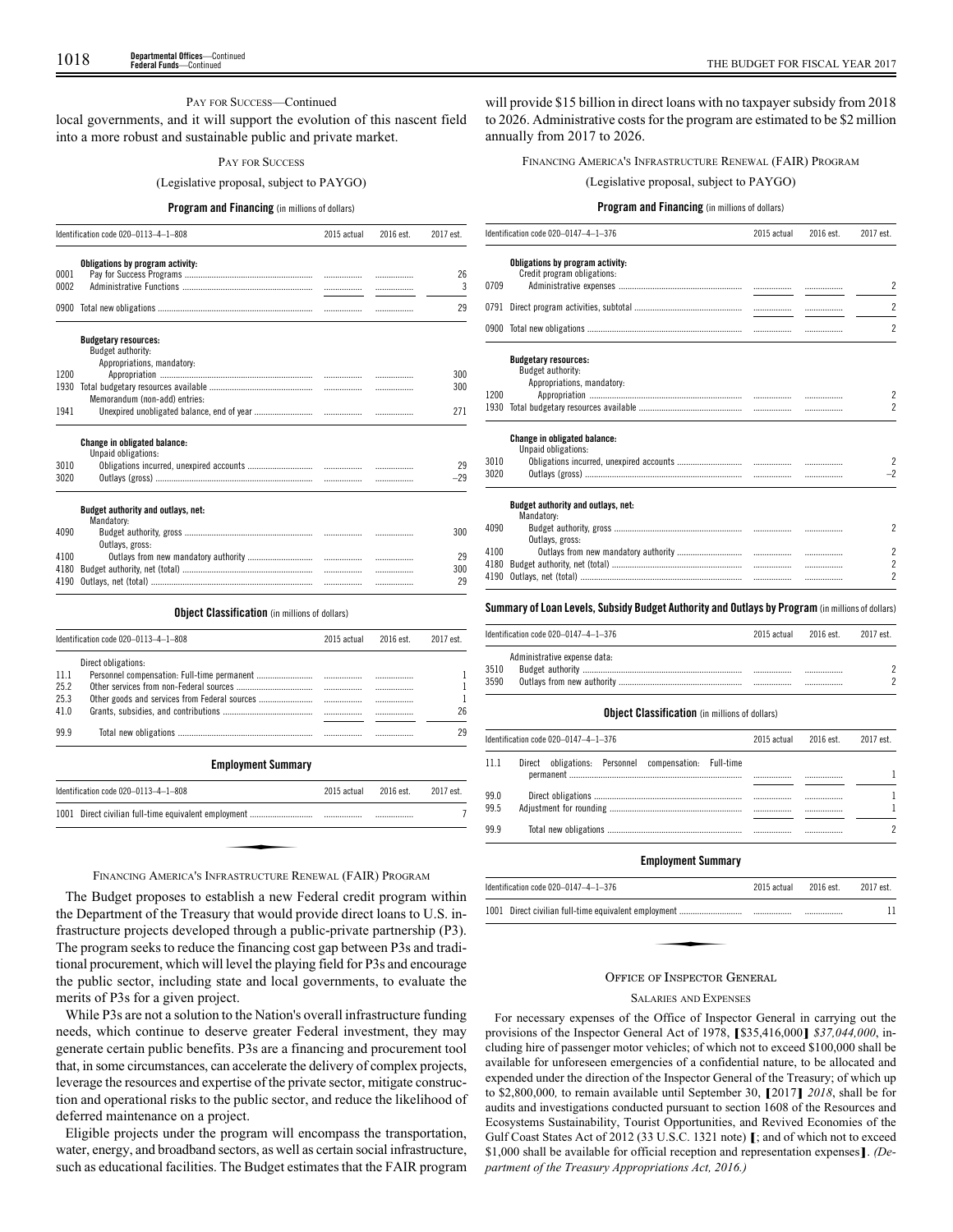## **Program and Financing** (in millions of dollars)

|              | Identification code 020-0106-0-1-803                                                                          | 2015 actual    | 2016 est. | 2017 est. |
|--------------|---------------------------------------------------------------------------------------------------------------|----------------|-----------|-----------|
|              | Obligations by program activity:                                                                              |                |           |           |
| 0001<br>0002 |                                                                                                               | 29<br>6        | 28<br>7   | 30<br>7   |
| 0799         |                                                                                                               | 35             | 35        | 37        |
| 0801         |                                                                                                               | 7              | 13        | 11        |
|              |                                                                                                               | 42             | 48        | 48        |
|              | <b>Budgetary resources:</b>                                                                                   |                |           |           |
| 1012         | Unobligated balance:<br>Unobligated balance transfers between expired and unexpired                           |                |           |           |
|              |                                                                                                               | 1              |           |           |
| 1050         |                                                                                                               | 1              | .         |           |
|              | Budget authority:                                                                                             |                |           |           |
|              | Appropriations, discretionary:                                                                                | 35             | 35        | 37        |
| 1100         | Spending authority from offsetting collections, discretionary:                                                |                |           |           |
| 1700         |                                                                                                               | 2              | 13        | 11        |
| 1701         | Change in uncollected payments, Federal sources                                                               | 5              | .         | .         |
| 1750         | Spending auth from offsetting collections, disc (total)                                                       | $\overline{7}$ | 13        | 11        |
| 1900         |                                                                                                               | 42             | 48        | 48        |
| 1930         |                                                                                                               | 43             | 48        | 48        |
|              | Memorandum (non-add) entries:                                                                                 | $-1$           |           |           |
| 1940         |                                                                                                               |                | .         |           |
|              | Change in obligated balance:                                                                                  |                |           |           |
| 3000         | Unpaid obligations:<br>Unpaid obligations, brought forward, Oct 1                                             | 11             | 15        | 16        |
| 3010         |                                                                                                               | 42             | 48        | 48        |
| 3011         |                                                                                                               | 1              | .         | .         |
| 3020<br>3041 |                                                                                                               | -38            | $-47$     | $-42$     |
|              | Recoveries of prior year unpaid obligations, expired                                                          | $-1$           | .         | .         |
| 3050         |                                                                                                               | 15             | 16        | 22        |
|              | Uncollected payments:                                                                                         |                |           | $-5$      |
| 3060<br>3070 | Uncollected pymts, Fed sources, brought forward, Oct 1<br>Change in uncollected pymts, Fed sources, unexpired | -5<br>$-5$     | $-5$<br>. | .         |
| 3071         | Change in uncollected pymts, Fed sources, expired                                                             | 5              | .         | .         |
|              |                                                                                                               | $-5$           |           |           |
| 3090         | Memorandum (non-add) entries:                                                                                 |                | $-5$      | $-5$      |
| 3100         |                                                                                                               | 6              | 10        | 11        |
| 3200         |                                                                                                               | 10             | 11        | 17        |
|              | Budget authority and outlays, net:                                                                            |                |           |           |
|              | Discretionary:                                                                                                |                |           |           |
| 4000         | Outlays, gross:                                                                                               | 42             | 48        | 48        |
| 4010         | Outlays from new discretionary authority                                                                      | 30             | 31        | 32        |
| 4011         |                                                                                                               | 8              | 16        | 10        |
| 4020         |                                                                                                               | 38             | 47        | 42        |
|              | Offsets against gross budget authority and outlays:                                                           |                |           |           |
| 4030         | Offsetting collections (collected) from:                                                                      | $-7$           | $-13$     | $-11$     |
|              | Additional offsets against gross budget authority only:                                                       |                |           |           |
| 4050         | Change in uncollected pymts, Fed sources, unexpired                                                           | $-5$           | .         | .         |
| 4052         | Offsetting collections credited to expired accounts                                                           | 5              | .         | .         |
| 4070         |                                                                                                               | 35             | 35        | 37        |
| 4080         |                                                                                                               | 31             | 34        | 31        |
| 4180         |                                                                                                               | 35             | 35        | 37        |
| 4190         |                                                                                                               | 31             | 34        | 31        |

The Office of Inspector General (OIG) conducts audits, investigations, and reviews designed to: (1) promote integrity, efficiency, and effectiveness in programs and operations within the Department and across the OIG's jurisdiction; and (2) keep the Secretary and the Congress fully and currently informed of problems and deficiencies in the administration of Departmental programs and operations. The OIG conducts audits, investigations, and reviews of Treasury programs and operations except those under jurisdictional oversight of the Treasury Inspector General for Tax Administration and the Special Inspector General for the Troubled Asset Relief Program. Additionally, the Treasury Inspector General functions as the Chair of the Council of Inspectors General on Financial Oversight. Finally, the Resources and Ecosystems Sustainability, Tourist Opportunities, and Revived Economies of the Gulf Coast States Act (RESTORE Act) tasked the OIG

with providing oversight of all projects, programs, and operations of the Gulf Coast Restoration Trust Fund.

The 2017 request for the OIG will be used to fund critical audit, investigative, and other mission support activities to meet the requirements of the Inspector General Act, and a number of other statutes including, but not limited to, the Dodd-Frank Wall Street Reform and Consumer Protection Act, Federal Information Security Management Act (FISMA), Government Management Reform Act, Improper Payments Elimination and Recovery Act, Digital Accountability and Transparency Act of 2014, Federal Deposit Insurance Act, Small Business Jobs Act of 2010, and the RESTORE Act. Specific mandates include audits of the Department's financial statements, the Department's compliance with FISMA, and failed insured depository institutions regulated by Treasury. With the resources available after mandated requirements are met, the OIG will conduct audits and reviews of the Department's highest risk programs and operations such as: (1) cybersecurity threats; (2) management of Treasury's authorities intended to support and improve the economy; (3) efforts to promote spending transparency and to prevent and detect improper payments; (4) anti-money laundering and terrorist financing/Bank Secrecy Act Enforcement; and (5) Gulf Coast Restoration Trust Fund Administration. The OIG will also respond to stakeholder requests for specific work as appropriate.

The Office of Audit expects to complete 100 percent of statutory audits by the required deadline and to complete 86 audit products in 2017. The Office will continue to provide oversight, on a reimbursable basis, of the Small Business Lending Fund and the State Small Business Credit Initiative. The programs were created by the Small Business Jobs Act of 2010 and assigned to the Department of the Treasury for management and execution.

In 2017, the OIG Office of Investigations will continue to investigate all reports of fraud, waste, and abuse and other criminal activity, such as financial programs where fraud and other crimes are involved in the issuance of licenses or benefits to citizens, and will conduct proactive efforts to detect, investigate, and deter electronic crimes and other threats to Treasury's physical and IT critical infrastructure. The Office of Investigations will continue current efforts to aggressively investigate, close, and refer cases for criminal prosecution, civil litigation, or corrective administrative action in a timely manner.

## **Object Classification** (in millions of dollars)

|      | ldentification code 020–0106–0–1–803 | 2015 actual | 2016 est. | 2017 est. |
|------|--------------------------------------|-------------|-----------|-----------|
|      | Direct obligations:                  |             |           |           |
|      | Personnel compensation:              |             |           |           |
| 11.1 |                                      | 16          | 20        | 20        |
| 11.5 |                                      |             |           | 1         |
| 11.9 |                                      | 17          | 21        | 21        |
| 12.1 |                                      | ĥ           | հ         | 6         |
| 21.0 |                                      |             |           | 1         |
| 23.1 |                                      |             |           |           |
| 25.2 |                                      |             |           | 5         |
| 25.3 |                                      |             |           | 2         |
| 31.0 |                                      |             |           |           |
| 99.0 |                                      | 32          | 35        | 37        |
| 99.0 |                                      | 9           | 12        | 10        |
| 99.5 |                                      |             |           | 1         |
| 99.9 |                                      | 42          | 48        | 48        |

## **Employment Summary**

| Identification code 020-0106-0-1-803                       | 2015 actual | 2016 est. | 2017 est. |
|------------------------------------------------------------|-------------|-----------|-----------|
| 1001 Direct civilian full-time equivalent employment       | 151         | 194       | 194       |
| 2001 Reimbursable civilian full-time equivalent employment | 10          | 19        | 19        |
|                                                            |             |           |           |
|                                                            |             |           |           |
|                                                            |             |           |           |
|                                                            |             |           |           |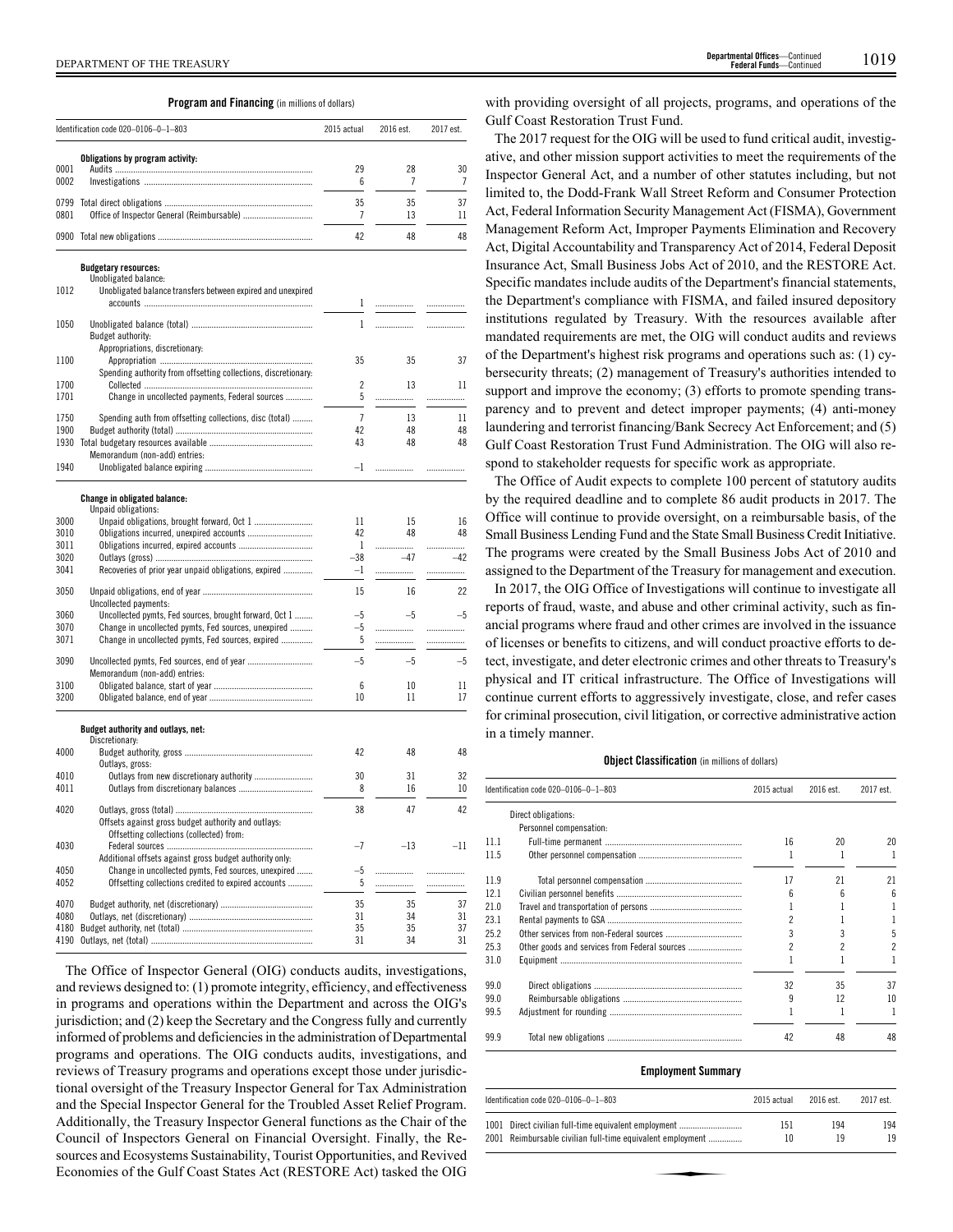#### TREASURY INSPECTOR GENERAL FOR TAX ADMINISTRATION

#### SALARIES AND EXPENSES

For necessary expenses of the Treasury Inspector General for Tax Administration in carrying out the Inspector General Act of 1978, as amended, including purchase and hire of passenger motor vehicles (31 U.S.C. 1343(b)); and services authorized by 5 U.S.C. 3109, at such rates as may be determined by the Inspector General for Tax Administration; **[**\$167,275,000**]** *\$169,634,000*, of which \$5,000,000 shall remain available until September 30, **[**2017**]** *2018*; of which not to exceed \$6,000,000 shall be available for official travel expenses; of which not to exceed \$500,000 shall be available for unforeseen emergencies of a confidential nature, to be allocated and expended under the direction of the Inspector General for Tax Administration **[**; and of which not to exceed \$1,500 shall be available for official reception and representation expenses**]**. *(Department of the Treasury Appropriations Act, 2016.)*

| Program and Financing (in millions of dollars) |  |  |  |  |  |  |  |
|------------------------------------------------|--|--|--|--|--|--|--|
|------------------------------------------------|--|--|--|--|--|--|--|

|              | Identification code 020-0119-0-1-803                           | 2015 actual  | 2016 est.  | 2017 est.  |
|--------------|----------------------------------------------------------------|--------------|------------|------------|
|              | Obligations by program activity:                               |              |            |            |
| 0001         |                                                                | 57           | 65         | 66         |
| 0002         |                                                                | 101          | 102        | 103        |
| 0799         |                                                                | 158          | 167        | 169        |
| 0801         | Inspector General for Tax Administration<br>Treasury           |              |            |            |
|              |                                                                | 2            | 2          | 2          |
|              |                                                                | 160          | 169        | 171        |
|              | <b>Budgetary resources:</b>                                    |              |            |            |
|              | Unobligated balance:                                           |              |            |            |
| 1000         |                                                                | 5            | 4          | 3          |
| 1012         | Unobligated balance transfers between expired and unexpired    |              |            |            |
|              |                                                                | $\mathbf{1}$ | .          | .          |
| 1050         |                                                                | 6            | 4          | 3          |
|              | Budget authority:                                              |              |            |            |
|              | Appropriations, discretionary:                                 |              |            |            |
| 1100         | Spending authority from offsetting collections, discretionary: | 158          | 167        | 170        |
| 1700         |                                                                | $\mathbf{1}$ | 1          | 1          |
| 1701         | Change in uncollected payments, Federal sources                | $-1$         | .          | .          |
|              |                                                                |              |            |            |
| 1750         | Spending auth from offsetting collections, disc (total)        | .            | 1          | 1          |
| 1900<br>1930 |                                                                | 158<br>164   | 168<br>172 | 171<br>174 |
|              | Memorandum (non-add) entries:                                  |              |            |            |
| 1941         |                                                                | 4            | 3          | 3          |
|              | <b>Change in obligated balance:</b>                            |              |            |            |
|              | Unpaid obligations:                                            |              |            |            |
| 3000         |                                                                | 13           | 14         | 15         |
| 3010         |                                                                | 160          | 169        | 171        |
| 3020         |                                                                | $-157$       | $-168$     | $-170$     |
| 3041         | Recoveries of prior year unpaid obligations, expired           | $-2$         | .          | .          |
| 3050         |                                                                | 14           | 15         | 16         |
|              | Uncollected payments:                                          |              |            |            |
| 3060         | Uncollected pymts, Fed sources, brought forward, Oct 1         | $-1$         | .          | .          |
| 3070         | Change in uncollected pymts, Fed sources, unexpired            | 1            |            | .          |
|              | Memorandum (non-add) entries:                                  |              |            |            |
| 3100<br>3200 |                                                                | 12<br>14     | 14<br>15   | 15<br>16   |
|              |                                                                |              |            |            |
|              | Budget authority and outlays, net:                             |              |            |            |
|              | Discretionary:                                                 |              |            |            |
| 4000         | Outlays, gross:                                                | 158          | 168        | 171        |
| 4010         |                                                                | 144          | 155        | 157        |
| 4011         |                                                                | 13           | 13         | 13         |
|              |                                                                |              |            |            |
| 4020         |                                                                | 157          | 168        | 170        |
|              | Offsets against gross budget authority and outlays:            |              |            |            |
| 4030         | Offsetting collections (collected) from:                       | $-1$         | $-1$       | $^{-1}$    |
|              | Additional offsets against gross budget authority only:        |              |            |            |
| 4050         | Change in uncollected pymts, Fed sources, unexpired            | $\mathbf{1}$ | .          | .          |
|              |                                                                |              |            |            |
| 4070         |                                                                | 158          | 167        | 170        |
| 4080<br>4180 |                                                                | 156<br>158   | 167<br>167 | 169<br>170 |
| 4190         |                                                                | 156          | 167        | 169        |
|              |                                                                |              |            |            |

The Treasury Inspector General for Tax Administration (TIGTA) conducts independent audits, investigations, and inspections and evaluations of Treasury Department matters relating to the Internal Revenue Service (IRS), the IRS Oversight Board, and the IRS Office of Chief Counsel. TIGTA's oversight helps ensure that the IRS accomplishes its mission; improves its programs and operations; promotes economy, efficiency, and effectiveness; and prevents and detects fraud, waste, and abuse. TIGTA also continues to play a key role in ensuring the provisions of the Affordable Care Act are implemented and administered in accordance with the law and the intent of Congress.

In 2017, TIGTA's Office of Investigations will concentrate on three core areas: (1) employee integrity; (2) employee and infrastructure security; and (3) external attempts to corrupt tax administration. As the principal law enforcement agency responsible for protecting the integrity of tax administration, Investigations seeks to protect the IRS's ability to process approximately 242 million tax returns and collect over \$3.1 trillion in annual revenue for the Federal Government by investigating IRS employee misconduct and criminal activity, threats to IRS employees and facilities, and attempts to impede with the IRS's collection efforts.

In 2017, TIGTA's Office of Audit (OA) will focus on the major management and performance challenges and key issues confronting the IRS by balancing statutory audit coverage and high-risk audit work. The statutory coverage will include audits mandated by the IRS Restructuring and Reform Act of 1998 and other statutory authorities and standards involving computer security, taxpayer privacy and rights, and financial management. The remaining balance of TIGTA's audit work will focus on high-risk tax administration areas and the IRS's progress in achieving its strategic goals. Audits will address areas of concern to Congress, the Secretary of the Treasury, and the IRS Commissioner. OA's 2015 highlights include issuing 92 audit reports, and approximately \$26.6 billion in potential financial benefits.

In 2017, TIGTA's Office of Inspections and Evaluations (I&E) will conduct strategic reviews targeting specific tax administration problems. I&E provides responsive, timely, and cost-effective inspections and evaluations of challenging areas in IRS programs. I&E's oversight activities include inspecting IRS's compliance with established system controls and operating procedures and evaluating IRS operations for high-risk systemic inefficiencies.

#### **Object Classification** (in millions of dollars)

|      | Identification code 020-0119-0-1-803                 | 2015 actual | 2016 est. | 2017 est.                |
|------|------------------------------------------------------|-------------|-----------|--------------------------|
|      | Direct obligations:                                  |             |           |                          |
|      | Personnel compensation:                              |             |           |                          |
| 11.1 |                                                      | 81          | 91        | 92                       |
| 11.5 |                                                      | 8           | 8         | 8                        |
| 11.9 |                                                      | 89          | 99        | 100                      |
| 12.1 |                                                      | 33          | 34        | 35                       |
| 21.0 |                                                      | 4           |           | 4                        |
| 23.1 |                                                      |             |           | 9                        |
| 23.3 | Communications, utilities, and miscellaneous charges |             |           | 2                        |
| 25.1 |                                                      |             |           |                          |
| 25.2 |                                                      |             |           |                          |
| 25.3 |                                                      | 10          |           | 8                        |
| 25.7 |                                                      |             |           |                          |
| 26.0 |                                                      |             |           |                          |
| 31.0 |                                                      | 5           |           | 6                        |
| 99.0 |                                                      | 157         | 166       | 168                      |
| 99.0 |                                                      | 2           | 2         | $\overline{\phantom{a}}$ |
| 99.5 |                                                      |             |           |                          |
| 99.9 |                                                      | 160         | 169       | 171                      |

#### **Employment Summary**

|      | Identification code $020-0119-0-1-803$                     | 2015 actual | $2016$ est. | 2017 est. |
|------|------------------------------------------------------------|-------------|-------------|-----------|
| 1001 | Direct civilian full-time equivalent employment            | 756         | 859         | 859       |
|      | 2001 Reimbursable civilian full-time equivalent employment |             |             |           |
|      |                                                            |             |             |           |
|      |                                                            |             |             |           |
|      |                                                            |             |             |           |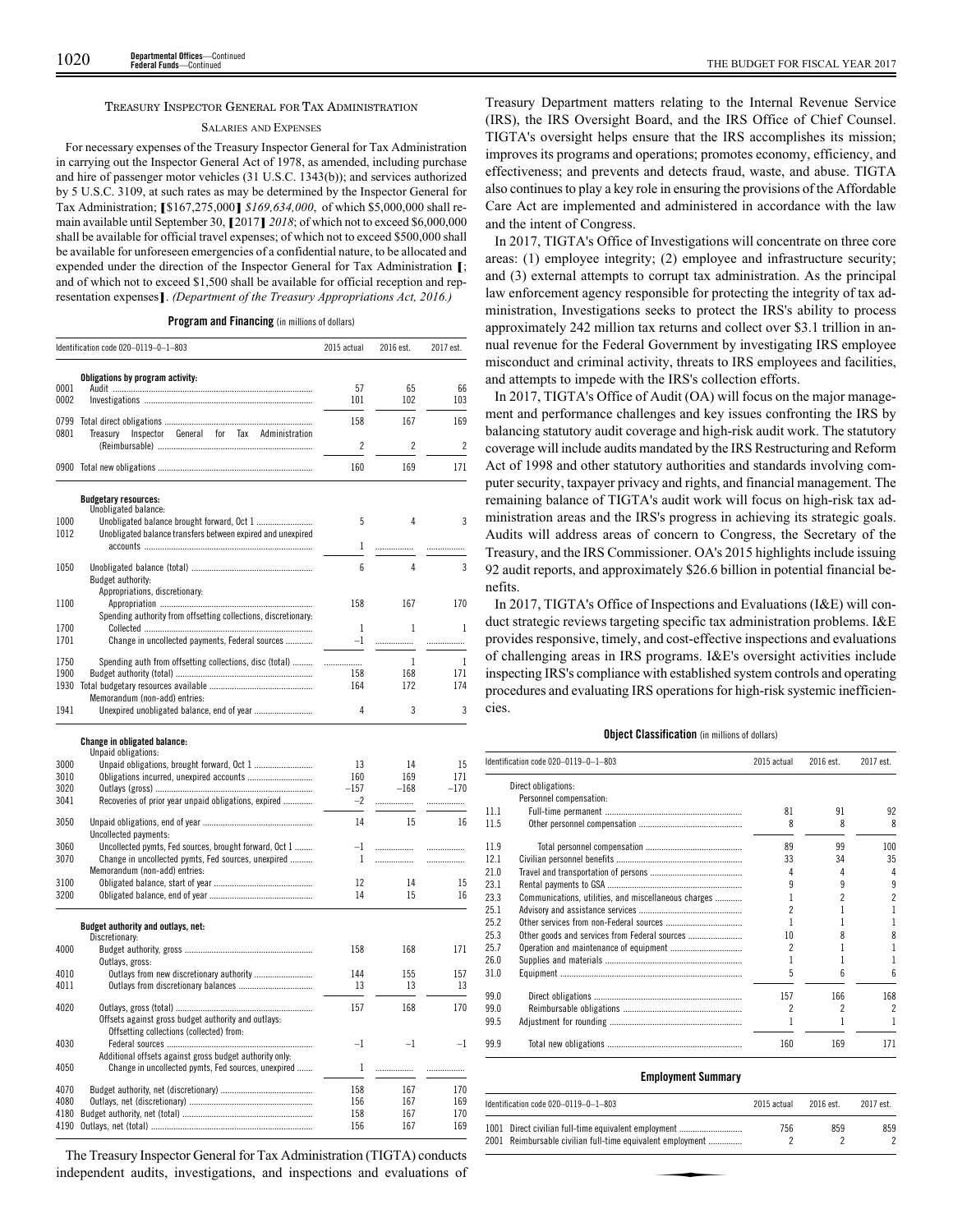#### COUNTERTERRORISM FUND

## **Program and Financing** (in millions of dollars)

|              | Identification code 020-0117-0-1-751                | 2015 actual | $2016$ est | 2017 est |
|--------------|-----------------------------------------------------|-------------|------------|----------|
|              | Change in obligated balance:<br>Unpaid obligations: |             |            |          |
| 3000         |                                                     |             |            |          |
| 3050         | Memorandum (non-add) entries:                       |             |            |          |
| 3100         |                                                     |             |            |          |
| 3200         |                                                     |             |            |          |
| 4180<br>4190 |                                                     |             | <br>.      | <br>     |

Most of the balances in this account were transferred to the Department of Homeland Security in accordance with the Homeland Security Act of 2002 (P.L. 107–296). The remaining resources were used to fund projects related to domestic and international terrorism. This schedule reflects remaining balances in the account. naining resoure<br>aational terrori<br>nnt.<br>sm Insupance P

## TERRORISM INSURANCE PROGRAM

#### **Program and Financing** (in millions of dollars)

|      | Identification code 020-0123-0-1-376                       | 2015 actual              | 2016 est. | 2017 est. |
|------|------------------------------------------------------------|--------------------------|-----------|-----------|
|      | Obligations by program activity:                           |                          |           |           |
| 0001 |                                                            | 1                        | 3         | 3         |
| 0003 |                                                            |                          | 85        | 230       |
|      |                                                            | 1                        | 88        | 233       |
|      | <b>Budgetary resources:</b><br>Unobligated balance:        |                          |           |           |
| 1000 | Budget authority:<br>Appropriations, mandatory:            |                          | 1         | 1         |
| 1200 |                                                            | $\overline{c}$           | 88        | 233       |
| 1930 |                                                            | $\overline{\phantom{a}}$ | 89        | 234       |
|      | Memorandum (non-add) entries:                              |                          |           |           |
| 1941 | Unexpired unobligated balance, end of year                 | 1                        | 1         | 1         |
| 3010 | <b>Change in obligated balance:</b><br>Unpaid obligations: | 1                        | 88        | 233       |
| 3020 |                                                            | $-1$                     | $-88$     | $-233$    |
|      | Budget authority and outlays, net:<br>Mandatory:           |                          |           |           |
| 4090 | Outlays, gross:                                            | $\overline{\phantom{a}}$ | 88        | 233       |
| 4100 |                                                            | 1                        | 85        | 233       |
| 4101 |                                                            |                          | 3         | .         |
| 4110 |                                                            | 1                        | 88        | 233       |
| 4180 |                                                            | $\overline{c}$           | 88        | 233       |
| 4190 |                                                            | 1                        | 88        | 233       |

The Terrorism Risk Insurance Program Reauthorization Act of 2015 (P.L. 114–1) reauthorized and revised the program established by the Terrorism Risk Insurance Act (TRIA) of 2002 (P.L. 107–297). The 2015 Act extended the Terrorism Risk Insurance Program for six years, through December 31, 2020, and made several program changes to reduce the potential costs associated with Federal payments of terrorism risk insurance losses under the Program. The Budget baseline includes the estimated Federal cost of providing payments in connection with terrorism risk insurance losses, reflecting the Program changes under the 2015 TRIA extension. While the Budget does not forecast any specific act of terrorism, on a probabilistic basis and using market data, the Budget baseline projects net spending of \$0.233 billion for 2017, \$1.404 billion over the 2017–2021 period, and \$1.183 billion over the 2017–2026 period.

#### **Object Classification** (in millions of dollars)

|                      | ldentification code 020–0123–0–1–376 | 2015 actual | 2016 est. | 2017 est. |
|----------------------|--------------------------------------|-------------|-----------|-----------|
| 11.1<br>25.2<br>42.0 | Direct obligations:                  |             | 85        | 2<br>230  |
| 99.0                 |                                      |             | 88        | 233       |
| 99.9                 |                                      |             | 88        | 233       |
|                      |                                      |             |           |           |

## **Employment Summary**

| Identification code 020-0123-0-1-376                 | 2015 actual | 2016 est. | 2017 est.        |
|------------------------------------------------------|-------------|-----------|------------------|
| 1001 Direct civilian full-time equivalent employment |             | 10        | 10 <sup>10</sup> |
|                                                      |             |           |                  |
|                                                      |             |           |                  |

## TREASURY FORFEITURE FUND

#### **[**(RESCISSION)**]***(CANCELLATION)*

Of the unobligated balances available under this heading, **[**\$700,000,000**]** *\$657,000,000* are **[**rescinded**]** *hereby permanently cancelled not later than September 30, 2017*. *(Department of the Treasury Appropriations Act, 2016.)*

**Special and Trust Fund Receipts** (in millions of dollars)

|      | Identification code 020-5697-0-2-751                         | 2015 actual | 2016 est. | 2017 est. |
|------|--------------------------------------------------------------|-------------|-----------|-----------|
| 0100 | Receipts:                                                    | 962         | 1.344     | 997       |
|      | Current law:                                                 |             |           |           |
| 1110 | Forfeited Cash and Proceeds from Sale of Forfeited Property, |             |           |           |
|      |                                                              | 4,633       | 470       | 413       |
| 1140 | Earnings on Investments, Treasury Forfeiture Fund            | 1           | 1         | -1        |
| 1199 |                                                              | 4,634       | 471       | 414       |
| 1999 |                                                              | 4,634       | 471       | 414       |
| 2000 | Appropriations:                                              | 5,596       | 1,815     | 1,411     |
|      | Current law:                                                 |             |           |           |
| 2101 |                                                              | $-4.634$    | $-487$    | $-414$    |
| 2103 |                                                              | $-961$      | $-1.343$  | $-973$    |
| 2132 |                                                              | 1,343       | 876       | .         |
| 2132 |                                                              |             | 97        | .         |
| 2134 |                                                              |             | 39        | .         |
| 2199 |                                                              | $-4,252$    | $-818$    | $-1.387$  |
| 2999 |                                                              | $-4,252$    | $-818$    | $-1,387$  |
| 5099 |                                                              | 1.344       | 997       | 24        |

| 2017 est.         |
|-------------------|
| 480<br>547        |
|                   |
|                   |
| 98<br>158         |
| 30<br>3,589       |
| 188<br>3,687      |
|                   |
|                   |
| $-657$            |
|                   |
| 414<br>487        |
| 973<br>1,343      |
|                   |
| $-3.800$<br>.     |
|                   |
| $-876$<br>.       |
|                   |
| $-97$<br>.        |
| $-39$<br>.        |
| 1,387<br>$-2,982$ |
| $-2,982$<br>730   |
| 2016 est.         |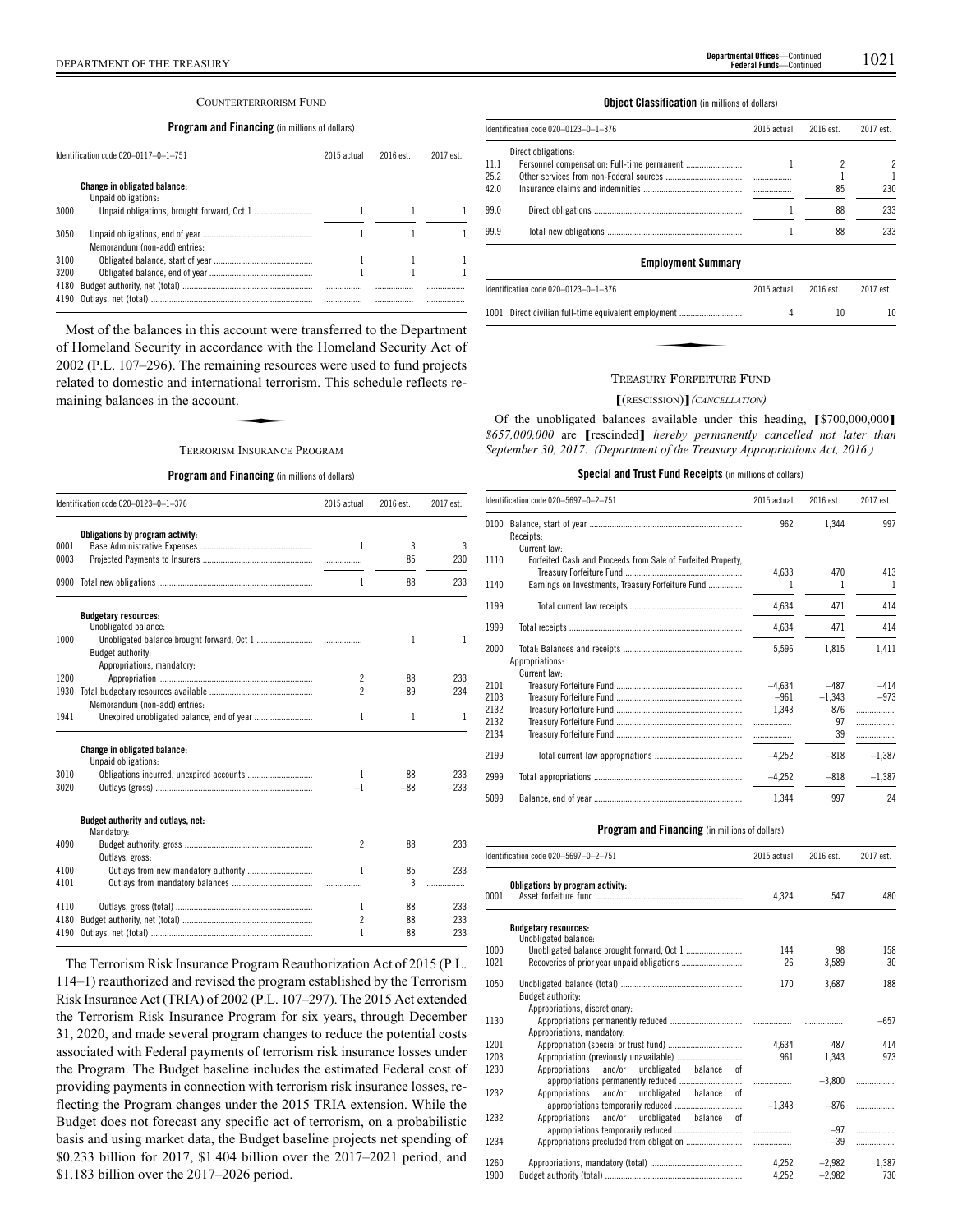#### TREASURY FORFEITURE FUND—Continued

**Program and Financing**—Continued

|                                                              | Identification code 020-5697-0-2-751                                                   | 2015 actual | 2016 est. | 2017 est.                                                      |
|--------------------------------------------------------------|----------------------------------------------------------------------------------------|-------------|-----------|----------------------------------------------------------------|
| 1930                                                         | Memorandum (non-add) entries:                                                          | 4.422       | 705       | 918                                                            |
| 1941                                                         |                                                                                        | 98          | 158       | 438                                                            |
|                                                              | Change in obligated balance:                                                           |             |           |                                                                |
|                                                              | Unpaid obligations:                                                                    |             |           |                                                                |
| 3000                                                         |                                                                                        | 983         | 4,779     | 717                                                            |
| 3010                                                         |                                                                                        | 4,324       | 547       | 480                                                            |
| 3020                                                         |                                                                                        | $-502$      | $-1.020$  | $-875$                                                         |
| 3040                                                         | Recoveries of prior year unpaid obligations, unexpired                                 | $-26$       | $-3.589$  | $-30$                                                          |
| 3050                                                         | Memorandum (non-add) entries:                                                          | 4,779       | 717       | 292                                                            |
| 3100                                                         |                                                                                        | 983         | 4,779     | 717                                                            |
| 3200                                                         |                                                                                        | 4.779       | 717       | 292                                                            |
|                                                              |                                                                                        |             |           |                                                                |
|                                                              | Budget authority and outlays, net:                                                     |             |           |                                                                |
|                                                              | Discretionary:                                                                         |             | .         |                                                                |
|                                                              | Outlays, gross:                                                                        |             |           |                                                                |
|                                                              |                                                                                        |             | .         |                                                                |
|                                                              | Mandatory:                                                                             |             |           |                                                                |
|                                                              |                                                                                        | 4.252       | $-2.982$  |                                                                |
|                                                              | Outlays, gross:                                                                        |             |           |                                                                |
|                                                              | Outlays from new mandatory authority                                                   | 88          | 410       |                                                                |
|                                                              |                                                                                        | 414         | 610       |                                                                |
|                                                              |                                                                                        | 502         | 1,020     |                                                                |
|                                                              |                                                                                        | 4,252       | $-2,982$  |                                                                |
| 4000<br>4010<br>4090<br>4100<br>4101<br>4110<br>4180<br>4190 |                                                                                        | 502         | 1,020     | $-657$<br>$-328$<br>1,387<br>693<br>510<br>1,203<br>730<br>875 |
|                                                              |                                                                                        |             |           |                                                                |
| 5000                                                         | Memorandum (non-add) entries:<br>Total investments, SOY: Federal securities: Par value | 2.059       | 6.191     | 2,400                                                          |

The mission of the Treasury Forfeiture Fund (Fund) is to influence the consistent and strategic use of asset forfeiture by participating agencies to disrupt and dismantle criminal enterprises. The Fund supports Federal, state, and local law enforcement's use of asset forfeiture to punish and deter criminal activity. Proceeds from non-tax forfeitures made by participating bureaus of the Department of the Treasury and the Department of Homeland Security are deposited into the Fund and are available to pay or reimburse certain costs and expenses related to seizures and forfeitures that occur pursuant to laws enforced by the bureaus and other expenses authorized by 31 U.S.C. 9705. Forfeiture proceeds can also be used to fund Federal law enforcement related activities based on requests from Federal agencies and evaluation by the Secretary of the Treasury. The Budget proposes to permanently cancel \$657 million of unobligated balances.

|  | <b>Object Classification</b> (in millions of dollars) |  |  |  |  |
|--|-------------------------------------------------------|--|--|--|--|
|--|-------------------------------------------------------|--|--|--|--|

|      | Identification code 020-5697-0-2-751 | 2015 actual | 2016 est. | 2017 est. |
|------|--------------------------------------|-------------|-----------|-----------|
|      | Direct obligations:                  |             |           |           |
| 25.2 |                                      | 53          | 57        | 56        |
| 25.3 |                                      | 142         | 162       | 162       |
| 41.0 |                                      | 177         | 328       | 262       |
| 44.0 |                                      | 3.929       |           |           |
| 94.0 |                                      | 22          |           |           |
| 99.0 |                                      | 4.323       | 547       | 480       |
| 99.5 |                                      |             |           |           |
| 99.9 |                                      | 4.324       | 547       | 480       |
|      |                                      |             |           |           |
|      |                                      |             |           |           |
|      | <b>FINANCIAL RESEARCH FUND</b>       |             |           |           |

**Special and Trust Fund Receipts** (in millions of dollars)

| Identification code 020-5590-0-2-376 | 2015 actual | 2016 est. | 2017 est. |
|--------------------------------------|-------------|-----------|-----------|
|                                      |             |           |           |

Receipts: Current law:

| 1110 | Fees and Assessments, Financial Research Fund | 93    | 114    | 123    |
|------|-----------------------------------------------|-------|--------|--------|
| 2000 |                                               | 101   | 121    | 131    |
|      | Appropriations:                               |       |        |        |
|      | Current law:                                  |       |        |        |
| 2101 |                                               | $-93$ | $-114$ | $-123$ |
| 2103 |                                               | $-8$  | $-7$   | $-8$   |
| 2132 |                                               |       | 8      |        |
| 2199 |                                               | $-94$ | $-113$ | $-131$ |
| 2999 |                                               | $-94$ | $-113$ | $-131$ |
| 5099 |                                               |       |        |        |

#### **Program and Financing** (in millions of dollars)

|      | Identification code 020-5590-0-2-376                     | 2015 actual    | 2016 est. | 2017 est. |
|------|----------------------------------------------------------|----------------|-----------|-----------|
|      | Obligations by program activity:                         |                |           |           |
| 0002 |                                                          | 6              | 8         | 9         |
| 0003 |                                                          | 8              | 7         | 9         |
| 0091 |                                                          | 14             | 15        | 18        |
| 0101 |                                                          | 85             | 99        | 105       |
|      |                                                          | 99             | 114       | 123       |
|      | <b>Budgetary resources:</b>                              |                |           |           |
|      | Unobligated balance:                                     |                |           |           |
| 1000 |                                                          | 82             | 80        | 82        |
| 1021 |                                                          | 3              | 3         | 3         |
| 1050 |                                                          | 85             | 83        | 85        |
|      | Budget authority:                                        |                |           |           |
|      | Appropriations, mandatory:                               |                |           |           |
| 1201 |                                                          | 93             | 114       | 123       |
| 1203 |                                                          | 8              | 7         | 8         |
| 1232 | Appropriations<br>and/or<br>unobligated<br>balance<br>οf | $-7$           |           |           |
|      |                                                          |                | -8        | .         |
| 1260 |                                                          | 94             | 113       | 131       |
| 1930 |                                                          | 179            | 196       | 216       |
|      | Memorandum (non-add) entries:                            |                |           |           |
| 1941 |                                                          | 80             | 82        | 93        |
|      | Change in obligated balance:                             |                |           |           |
|      | Unpaid obligations:                                      |                |           |           |
| 3000 |                                                          | 25             | 32        | 23        |
| 3010 | Obligations incurred, unexpired accounts                 | 99             | 114       | 123       |
| 3020 |                                                          | $-89$          | $-120$    | $-125$    |
| 3040 | Recoveries of prior year unpaid obligations, unexpired   | $-3$           | $-3$      | $-3$      |
| 3050 |                                                          | 32             | 23        | 18        |
|      | Memorandum (non-add) entries:                            |                |           |           |
| 3100 |                                                          | 25             | 32        | 23        |
| 3200 |                                                          | 32             | 23        | 18        |
|      |                                                          |                |           |           |
|      | Budget authority and outlays, net:                       |                |           |           |
| 4090 | Mandatory:                                               | 94             | 113       | 131       |
|      | Outlays, gross:                                          |                |           |           |
| 4100 | Outlays from new mandatory authority                     | $\overline{7}$ | 27        | 39        |
| 4101 |                                                          | 82             | 93        | 86        |
|      |                                                          |                |           |           |
| 4110 |                                                          | 89             | 120       | 125       |
| 4180 |                                                          | 94             | 113       | 131       |
| 4190 |                                                          | 89             | 120       | 125       |
|      | Memorandum (non-add) entries:                            |                |           |           |
| 5000 | Total investments, SOY: Federal securities: Par value    | 115            | 118       | 118       |
| 5001 | Total investments, EOY: Federal securities: Par value    | 118            | 118       | 118       |

The Office of Financial Research (OFR) and the Financial Stability Oversight Council (Council) were established under the Dodd-Frank Wall Street Reform and Consumer Protection Act of 2010 (the Act) (P.L. 111–203).

The OFR was established to serve the Council, its member agencies, and the public by improving the quality, transparency, and accessibility of financial data and information, by conducting and sponsoring research related to financial stability, and by promoting best practices in risk management. The OFR is an office within the Department of the Treasury.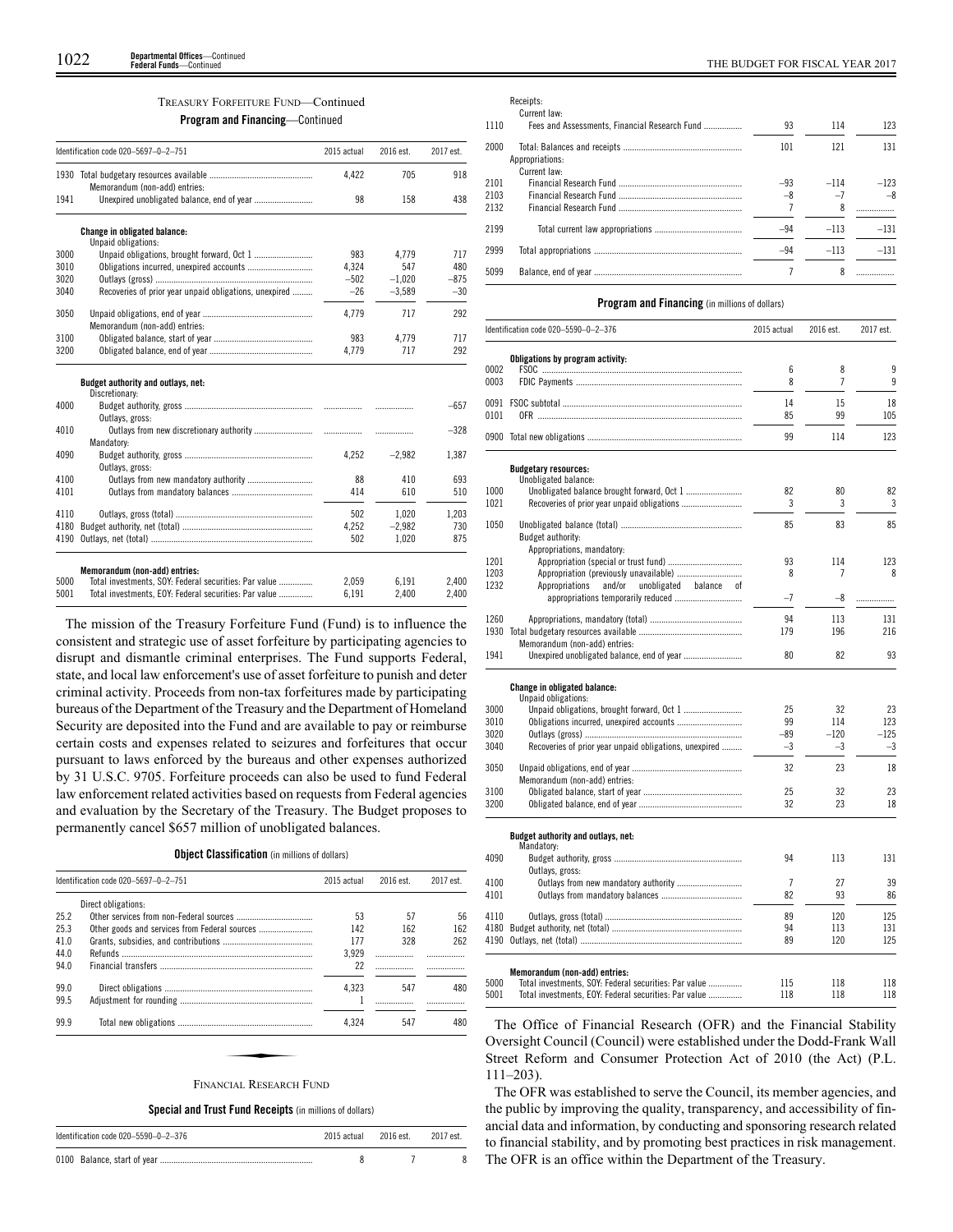The OFR's public research products include an Annual Report, the OFR Working Papers, Staff Discussion Papers, and Briefs, as well as products for the Council that the Council may make public. These products are made available to the public on the OFR website. The OFR coordinates among the Council member agencies by facilitating data requests, promoting a culture of data sharing, and enhancing the quality, consistency, and usability of financial data available to member agencies. The products and services developed by the OFR are designed to provide both direct monetary and risk-reduction value to constituents.

The Council is comprised of 10 voting members, including all Federal financial regulators, and five non-voting members. The Secretary of the Treasury serves as Chair of the Council. The Council's purpose is to identify risks to the financial stability of the United States, promote market discipline, and respond to emerging threats to the stability of the U.S. financial system.

As required under Section 210(n)(10) of the Act, the Council's expenses also include reimbursements of certain reasonable implementation expenses incurred by the Federal Deposit Insurance Corporation in the development of policies, procedures, rules, and regulations and other planning activities consistent with carrying out Orderly Liquidation Authority provided by Title II of the Act. These expenses are treated as expenses of the Council, and are estimated at \$6.6 million in 2016 and \$9.5 million in 2017.

The OFR and the Council were funded through transfers from the Board of Governors of the Federal Reserve System until July 20, 2012. Subsequently, the OFR and the Council have been funded through assessments on certain bank holding companies with total consolidated assets of \$50 billion or greater and nonbank financial companies supervised by the Board of Governors. Expenses of the Council are considered expenses of, and are paid by, the OFR. OFR expenses are paid for out of the Financial Research Fund, which was established by the Act and which is managed by the Department of the Treasury. Projected fees and assessments are estimates and may change.

**Object Classification** (in millions of dollars)

|      | Identification code 020-5590-0-2-376 | 2015 actual | 2016 est. | 2017 est. |
|------|--------------------------------------|-------------|-----------|-----------|
|      | Direct obligations:                  |             |           |           |
|      | Personnel compensation:              |             |           |           |
| 11.1 |                                      | 31          | 34        | 37        |
| 11.3 |                                      |             |           |           |
| 119  |                                      | 32          | 35        | 38        |
| 121  |                                      | 10          | 12        | 13        |
| 21.0 |                                      |             |           |           |
| 231  |                                      |             |           | 5         |
| 25.1 |                                      |             | 13        | 12        |
| 25.2 |                                      |             | 2         | 2         |
| 25.3 |                                      | 25          | 24        | 27        |
| 26.0 |                                      | 8           | 6         | 6         |
| 31.0 |                                      |             | 17        | 19        |
| 99 O |                                      | 98          | 114       | 123       |
| 99.5 |                                      |             |           |           |
| 99.9 |                                      | 99          | 114       | 123       |

#### **Employment Summary**

| Identification code 020-5590-0-2-376                 | 2015 actual | $2016$ est. | 2017 est. |
|------------------------------------------------------|-------------|-------------|-----------|
| 1001 Direct civilian full-time equivalent employment | 216         | 264         | 291       |
|                                                      |             |             |           |
| PRESIDENTIAL ELECTION CAMPAIGN FUND                  |             |             |           |

## **Special and Trust Fund Receipts** (in millions of dollars)

| Identification code 020-5081-0-2-808 | 2015 actual | 2016 est. | 2017 est. |
|--------------------------------------|-------------|-----------|-----------|
| Receipts:                            |             |           |           |
| Current law:<br>1110                 | 30          | 50        | 50        |

| 2000 |                 | 32    | 52    | 53    |
|------|-----------------|-------|-------|-------|
|      | Appropriations: |       |       |       |
|      | Current law:    |       |       |       |
| 2101 |                 | $-30$ | $-50$ | $-50$ |
| 2103 |                 | $-2$  | $-2$  | $-3$  |
| 2132 |                 | 2     | 3     |       |
|      |                 |       |       |       |
| 2199 |                 | $-30$ |       | -53   |
| 2999 |                 | -30   |       |       |
|      |                 |       |       |       |

**Federal Funds**—Continued

## **Program and Financing** (in millions of dollars)

5099 Balance, end of year

|              | Identification code 020-5081-0-2-808                       | 2015 actual    | 2016 est.      | 2017 est.      |
|--------------|------------------------------------------------------------|----------------|----------------|----------------|
| 0001<br>0003 | Obligations by program activity:                           | 1              | 261<br>1       | 52<br>1        |
|              |                                                            | $\mathbf{1}$   | 262            | 53             |
|              | <b>Budgetary resources:</b><br>Unobligated balance:        |                |                |                |
| 1000         |                                                            | 259            | 288            | 75             |
| 1050         | Budget authority:                                          | 259            | 288            | 75             |
| 1201         | Appropriations, mandatory:                                 | 30             | 50             | 50             |
| 1203         | Appropriation (Sequestration<br>pop-up, Authorizing        |                |                |                |
|              |                                                            | $\mathfrak{p}$ | $\overline{c}$ | 3              |
| 1232         | and/or<br>unobligated<br>Appropriations<br>balance<br>οf   | $-2$           | -3             | .              |
| 1260         |                                                            | 30             | 49             | 53             |
| 1930         |                                                            | 289            | 337            | 128            |
| 1941         | Memorandum (non-add) entries:                              | 288            | 75             | 75             |
|              | <b>Change in obligated balance:</b><br>Unpaid obligations: |                |                |                |
| 3000         |                                                            |                | .              | 47             |
| 3010         |                                                            | 1              | 262            | 53             |
| 3020         |                                                            | $-1$           | $-215$         | $-4$           |
| 3050         | Memorandum (non-add) entries:                              |                | 47             | 96             |
| 3100         |                                                            |                | .              | 47             |
| 3200         |                                                            |                | 47             | 96             |
|              | Budget authority and outlays, net:<br>Mandatory:           |                |                |                |
| 4090         | Outlays, gross:                                            | 30             | 49             | 53             |
| 4100         |                                                            |                | 2              | 3              |
| 4101         |                                                            | 1              | 213            | 1              |
| 4110         |                                                            | 1              | 215            | $\overline{4}$ |
| 4180         |                                                            | 30             | 49             | 53             |
| 4190         |                                                            | 1              | 215            | 4              |

Individual Federal income tax returns include an optional Federal income tax designation of \$3 that an individual may elect to be paid to the Presidential Election Campaign Fund (PECF). In recent years, fewer than 7 percent of individuals have elected to make this designation, resulting in less than \$40 million being paid into the PECF annually. The Department of the Treasury collects the income tax designations and makes distributions from the PECF to qualified presidential candidates and, starting in 2014, to the Pediatric Research Initiative Fund at the National Institutes of Health (NIH). Money for the public funding of presidential elections can only come from the PECF; if the PECF were to exhaust its fund balances, no other public funding could be used.

The Federal Election Commission administers the public funding program, determining which candidates are eligible, the amount to which they are entitled, and auditing their use of funds. Current uses of the PECF are given below.

*Matching Funds for Presidential Primary Candidates*.— Upon certification by the Federal Election Commission—based on a demonstration of broad national support, adherence to spending limits, and other qualifica-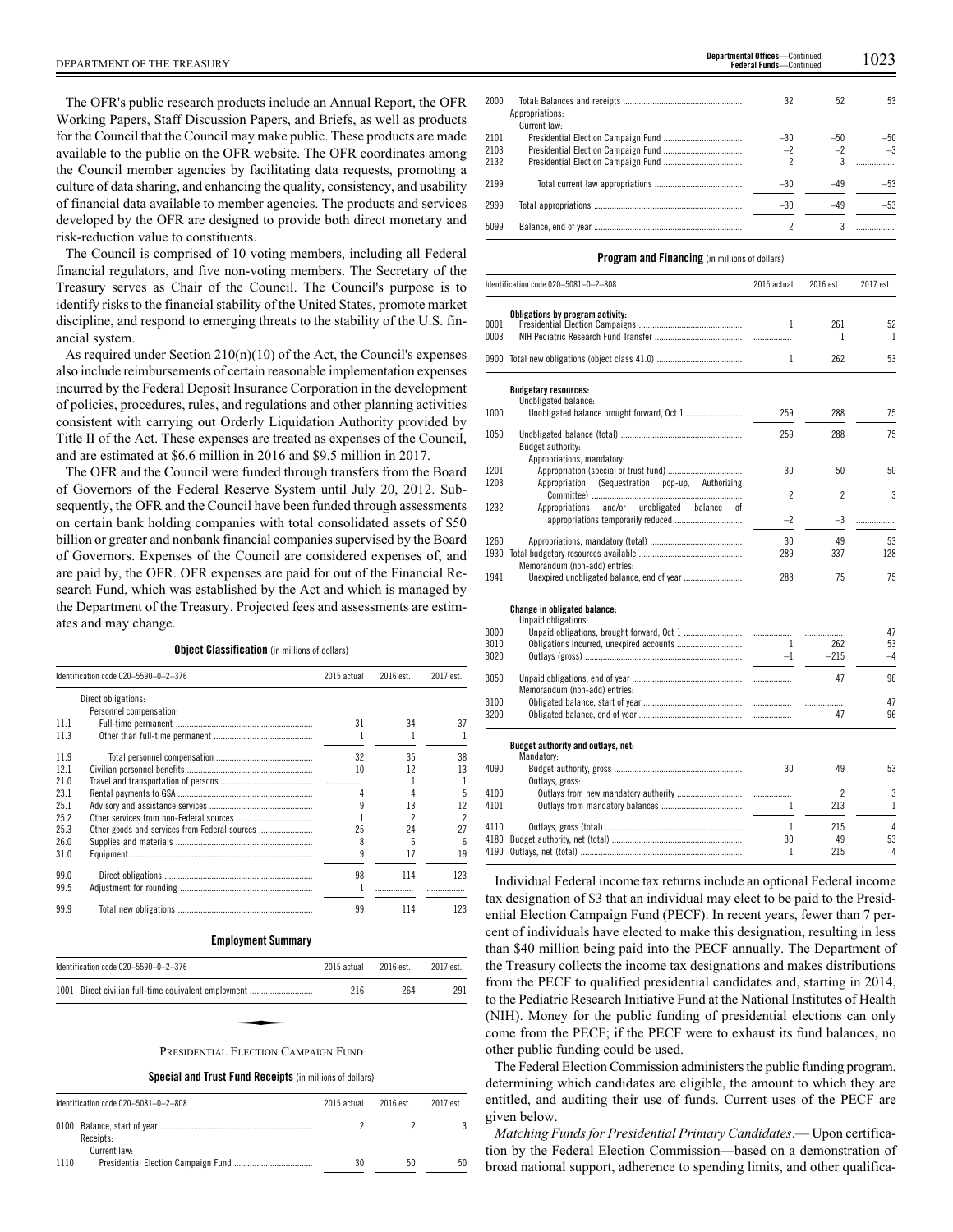## PRESIDENTIAL ELECTION CAMPAIGN FUND—Continued

tions—every eligible presidential primary candidate is entitled to receive \$250 in Federal matching funds for the first eligible \$250 of private contributions received from an individual. The private contributions must be received after the beginning of the calendar year immediately preceding the election year through the end of the calendar year of the election.

*Candidates for General Elections*.—By statute, eligible candidates of each major party in a presidential election are entitled to equal payments in an amount that may not exceed \$20 million (adjusted for inflation since 1974) per party. In 2012, this amounted to \$91.2 million for each candidate, but neither major party candidate accepted general election funding. Eligibility for this funding depends on meeting several criteria, such as agreeing to limit spending to amounts specified by campaign finance laws. In addition, candidates from new parties, minor parties, and non-major parties who receive in excess of 5 percent of the popular vote may be entitled to a pro rata portion of the major party amount in the general election.

*Nominating Party Conventions*.—On April 3, 2014, the President signed into law the Gabriella Miller Kids First Research Act, P.L. 113–94. This Act amended the Internal Revenue Code to terminate the entitlement of any political party to a payment from the PECF for a presidential nominating convention. The Act also mandated the transfer of amounts in the PECF for nominating party conventions to a newly created 10-Year Pediatric Research Initiative Fund at NIH and authorized appropriations for the new Fund. randated the division<br>H and authorized<br>GE STABILIZATION

#### EXCHANGE STABILIZATION FUND

## **Program and Financing** (in millions of dollars)

|      | Identification code 020-4444-0-3-155                         | 2015 actual | 2016 est. | 2017 est. |
|------|--------------------------------------------------------------|-------------|-----------|-----------|
|      | <b>Budgetary resources:</b><br>Unobligated balance:          |             |           |           |
| 1000 |                                                              | 40,507      | 38,159    | 38,209    |
| 1021 | Recoveries of prior year unpaid obligations                  | 2,786       | .         | .         |
| 1026 | Adjustment for change in allocation of trust fund limitation |             |           |           |
|      |                                                              | $-5,173$    | .         | .         |
| 1050 |                                                              | 38,120      | 38,159    | 38,209    |
|      | Budget authority:                                            |             |           |           |
|      | Spending authority from offsetting collections, mandatory:   |             |           |           |
| 1800 |                                                              | 39          | 50        | 73        |
| 1930 |                                                              | 38,159      | 38,209    | 38,282    |
|      | Memorandum (non-add) entries:                                |             |           |           |
| 1941 |                                                              | 38,159      | 38,209    | 38,282    |
|      | Change in obligated balance:<br>Unpaid obligations:          |             |           |           |
| 3000 |                                                              | 57,564      | 54,778    | 54,778    |
| 3040 | Recoveries of prior year unpaid obligations, unexpired       | $-2,786$    |           |           |
|      |                                                              |             |           |           |
| 3050 |                                                              | 54,778      | 54,778    | 54,778    |
|      | Memorandum (non-add) entries:                                |             |           |           |
| 3100 |                                                              | 57,564      | 54,778    | 54,778    |
| 3200 |                                                              | 54,778      | 54,778    | 54,778    |
|      | Budget authority and outlays, net:<br>Mandatory:             |             |           |           |
| 4090 |                                                              | 39          | 50        | 73        |
|      | Offsets against gross budget authority and outlays:          |             |           |           |
|      | Offsetting collections (collected) from:                     |             |           |           |
| 4121 |                                                              | $-5$        | $-10$     | $-30$     |
| 4123 |                                                              | $-34$       | $-40$     | $-43$     |
|      |                                                              |             |           |           |
| 4130 | Offsets against gross budget authority and outlays (total)   | $-39$       | $-50$     | $-73$     |
| 4170 |                                                              | $-39$       | $-50$     | $-73$     |
| 4180 |                                                              |             | .         | .         |
| 4190 |                                                              | $-39$       | $-50$     | $-73$     |
|      | Memorandum (non-add) entries:                                |             |           |           |
| 5000 | Total investments, SOY: Federal securities: Par value        | 22.649      | 20.773    | 22,654    |
| 5001 | Total investments, EOY: Federal securities: Par value        | 20.773      | 22.654    | 22,684    |

Under the law creating the Exchange Stabilization Fund (ESF), section 10 of the Gold Reserve Act of 1934, as amended, codified at 31 U.S.C.

5302, the Secretary of the Treasury, with the approval of the President, is authorized to deal in gold, foreign exchange, and other instruments of credit and securities, as the Secretary considers necessary, consistent with U.S. obligations in the International Monetary Fund (IMF) regarding orderly exchange arrangements and a stable system of exchange rates. All earnings and interest accruing to the ESF are available for the purposes thereof. Transactions in Special Drawing Rights (SDRs) and U.S. holdings of SDRs are administered by the fund. By law, the fund is not available to pay administrative expenses.

Since 1934, the principal sources of the fund's income have been earnings on investments held by the fund, including interest earned on fund holdings of U.S. Government securities.

The amounts reflected in the 2016 and 2017 estimates entail only projected net interest earnings on ESF assets. The estimates are subject to considerable variance, depending on changes in the amount and composition of assets and the interest rates applied to investments. In addition, these estimates make no attempt to forecast gains or losses on SDR valuation or foreign currency valuation.

#### **Balance Sheet** (in millions of dollars)

| ASSETS:<br>Federal assets:<br>Investments in US securities:<br>1102<br>1201<br>Non-Federal assets: Foreign Currency Investments<br>1801 | 22.649<br>22.343 | 22.644 |
|-----------------------------------------------------------------------------------------------------------------------------------------|------------------|--------|
|                                                                                                                                         |                  |        |
|                                                                                                                                         |                  |        |
|                                                                                                                                         |                  |        |
|                                                                                                                                         |                  |        |
|                                                                                                                                         |                  | 20.029 |
|                                                                                                                                         | 53,154           | 50,336 |
| 1999<br>LIABILITIES:                                                                                                                    | 98,146           | 93,009 |
| 2207                                                                                                                                    | 57.564           | 54,779 |
| <b>NET POSITION:</b>                                                                                                                    |                  |        |
| 3100                                                                                                                                    | 200              | 200    |
| 3300                                                                                                                                    | 40,382           | 38,030 |
| 3999                                                                                                                                    | 40.582           | 38,230 |
| 4999                                                                                                                                    | 98,146           | 93,009 |

#### TREASURY FRANCHISE FUND

*For provision of necessary financial and administrative support services by the Administrative Resource Center to implement requirements of the Digital Accountability and Transparency Act (DATA Act; Public Law 113–101) for Federal agencies, \$3,000,000, to remain available until expended: Provided, That such amount shall be in addition to any other amounts available for such purpose.*

| 2015 actual | 2016 est.                                | 2017 est.                |
|-------------|------------------------------------------|--------------------------|
|             |                                          |                          |
|             |                                          | 165                      |
|             |                                          | 184                      |
|             |                                          | 230                      |
| 524         | 564                                      | 579                      |
|             |                                          |                          |
| 147         | 159                                      | 176                      |
| 14          | 25                                       | 19                       |
| 161         | 184                                      | 195                      |
|             |                                          |                          |
|             |                                          | 3                        |
|             |                                          |                          |
|             |                                          | 567                      |
|             |                                          |                          |
|             |                                          |                          |
| 522         | 556                                      | 567                      |
| 522         | 556                                      | 570                      |
|             | 740                                      | 765                      |
|             |                                          |                          |
| 159         | 176                                      | 186                      |
|             | 147<br>160<br>217<br>542<br>$-20$<br>683 | 169<br>175<br>220<br>556 |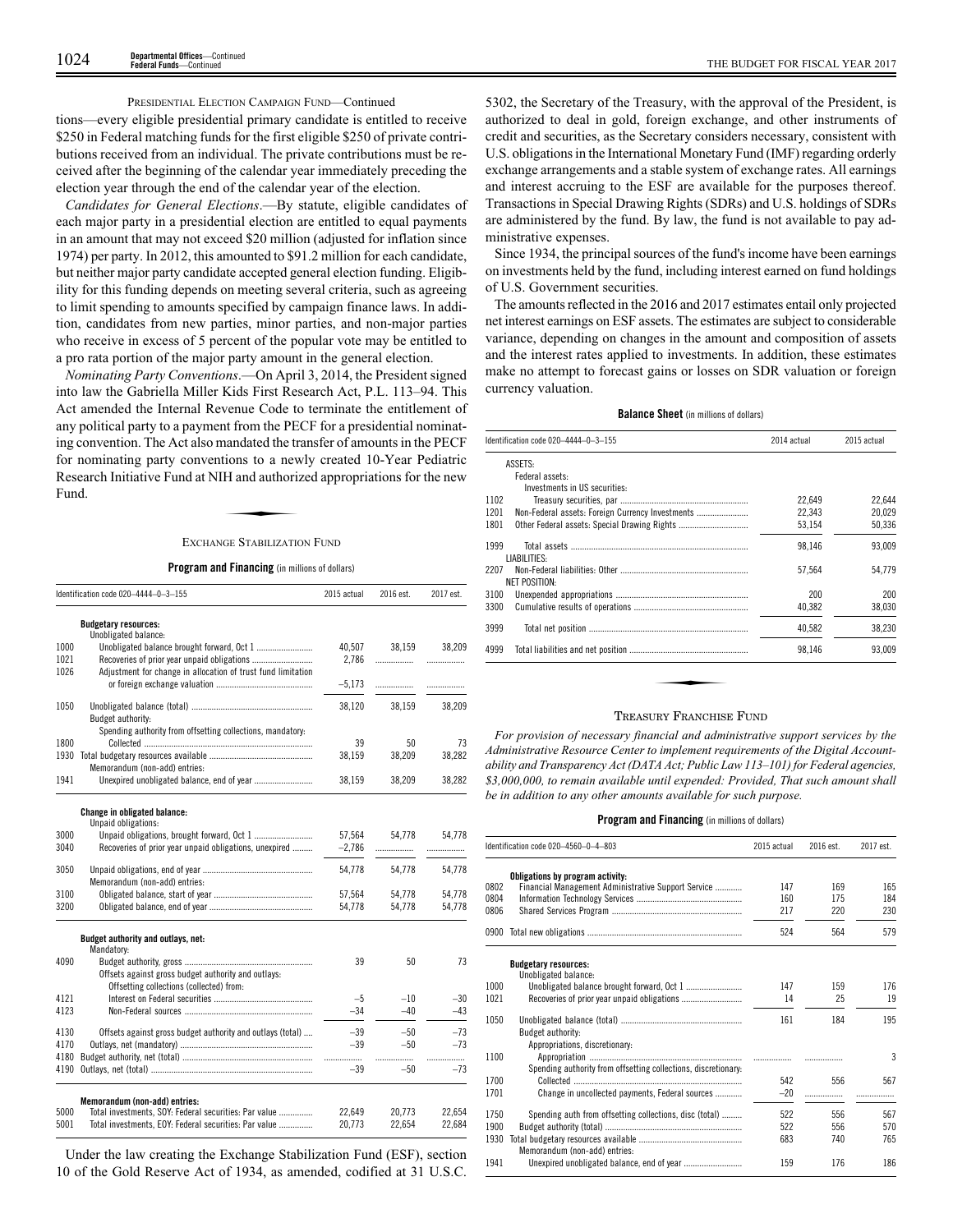#### **Change in obligated balance:**

|      | Unpaid obligations:                                                                             |        |        |        |
|------|-------------------------------------------------------------------------------------------------|--------|--------|--------|
| 3000 |                                                                                                 | 132    | 129    | 109    |
| 3010 |                                                                                                 | 524    | 564    | 579    |
| 3020 |                                                                                                 | $-513$ | $-559$ | $-566$ |
| 3040 | Recoveries of prior year unpaid obligations, unexpired                                          | $-14$  | $-25$  | $-19$  |
| 3050 |                                                                                                 | 129    | 109    | 103    |
|      | Uncollected payments:                                                                           |        |        |        |
| 3060 | Uncollected pymts, Fed sources, brought forward, Oct 1                                          | $-47$  | $-27$  | $-27$  |
| 3070 | Change in uncollected pymts, Fed sources, unexpired                                             | 20     | .      |        |
| 3090 | Memorandum (non-add) entries:                                                                   | $-27$  | $-27$  | $-27$  |
| 3100 |                                                                                                 | 85     | 102    | 82     |
| 3200 |                                                                                                 | 102    | 82     | 76     |
| 4000 | Budget authority and outlays, net:<br>Discretionary:<br>Outlays, gross:                         | 522    | 556    | 570    |
| 4010 | Outlays from new discretionary authority                                                        | 422    | 478    | 488    |
| 4011 |                                                                                                 | 91     | 81     | 78     |
| 4020 | Offsets against gross budget authority and outlays:<br>Offsetting collections (collected) from: | 513    | 559    | 566    |
| 4030 | Additional offsets against gross budget authority only:                                         | $-542$ | $-556$ | $-567$ |
| 4050 | Change in uncollected pymts, Fed sources, unexpired                                             | 20     | .      |        |
| 4070 |                                                                                                 |        |        | 3      |
| 4080 |                                                                                                 | $-29$  | 3      | $-1$   |
| 4180 |                                                                                                 |        | .      | 3      |
| 4190 |                                                                                                 | $-29$  | 3      | $-1$   |

The Treasury Franchise Fund (the Fund) was established by P.L. 104–208, made permanent by P.L. 108–447 and codified as 31 U.S.C. 322, note. The Fund is revolving in nature and provides accounting, procurement, travel, human resources, and information technology services through its three business lines: the Administrative Resource Center (ARC), Fiscal IT, and the Shared Services Program (SSP). SSP was transferred in from the Treasury Working Capital Fund on October 1, 2013. Services are provided to Federal customers on a reimbursable, fee-for-service basis. The 2017 Budget includes funding to reduce DATA Act implementation costs that ARC would otherwise have fully passed onto Federal customers.

**Object Classification** (in millions of dollars)

|      | Identification code 020-4560-0-4-803                 | 2015 actual | 2016 est.                | 2017 est.                |
|------|------------------------------------------------------|-------------|--------------------------|--------------------------|
|      | Reimbursable obligations:                            |             |                          |                          |
|      | Personnel compensation:                              |             |                          |                          |
| 111  |                                                      | 123         | 138                      | 141                      |
| 11.3 |                                                      | 1           | 1                        |                          |
| 11.5 |                                                      | 4           | 4                        | 4                        |
| 11.9 |                                                      | 128         | 143                      | 146                      |
| 121  |                                                      | 41          | 47                       | 48                       |
| 21.0 |                                                      | 2           | $\overline{\phantom{a}}$ | $\overline{\phantom{a}}$ |
| 23.3 | Communications, utilities, and miscellaneous charges | 66          | 68                       | 70                       |
| 25.1 |                                                      | 46          | 23                       | 27                       |
| 25.2 |                                                      | 36          | 40                       | 41                       |
| 25.3 |                                                      | 103         | 109                      | 110                      |
| 25.7 |                                                      | 75          | 91                       | 93                       |
| 26.0 |                                                      | 1           | 1                        |                          |
| 31.0 |                                                      | 26          | 40                       | 41                       |
| 99.0 |                                                      | 524         | 564                      | 579                      |
| 99.9 |                                                      | 524         | 564                      | 579                      |

| Identification code 020-4560-0-4-803                       | 2015 actual | 2016 est. | 2017 est. |
|------------------------------------------------------------|-------------|-----------|-----------|
| 2001 Reimbursable civilian full-time equivalent employment | 1.545       | 1.785     | 1.888     |
|                                                            |             |           |           |
|                                                            |             |           |           |

GRANTS FOR SPECIFIED ENERGY PROPERTY IN LIEU OF TAX CREDITS, RECOVERY ACT

#### **Program and Financing** (in millions of dollars)

|              | Identification code 020-0140-0-1-271                                                                 | 2015 actual | 2016 est. | 2017 est. |
|--------------|------------------------------------------------------------------------------------------------------|-------------|-----------|-----------|
| 0001         | Obligations by program activity:<br>Grants for Specified Energy Property in Lieu of Tax Credits, Rec |             |           |           |
|              |                                                                                                      | 1,959       | 1,118     | 650       |
|              | 0900 Total new obligations (object class 41.0)                                                       | 1,959       | 1,118     | 650       |
|              | <b>Budgetary resources:</b>                                                                          |             |           |           |
|              | Budget authority:                                                                                    |             |           |           |
|              | Appropriations, mandatory:                                                                           |             |           |           |
| 1200<br>1230 |                                                                                                      | 2,113       | 1.200     | 650       |
|              | and/or<br>unobligated<br>Appropriations<br>balance<br>0Ť                                             | $-154$      |           |           |
|              |                                                                                                      |             | $-82$     | .         |
| 1260         |                                                                                                      | 1,959       | 1,118     | 650       |
| 1900         |                                                                                                      | 1,959       | 1,118     | 650       |
| 1930         |                                                                                                      | 1,959       | 1,118     | 650       |
|              | <b>Change in obligated balance:</b>                                                                  |             |           |           |
|              | Unpaid obligations:                                                                                  |             |           |           |
| 3000         | Unpaid obligations, brought forward, Oct 1                                                           | 51          |           | .         |
| 3010         | Obligations incurred, unexpired accounts                                                             | 1.959       | 1.118     | 650       |
| 3020         |                                                                                                      | $-2.010$    | $-1.118$  | $-650$    |
|              | Memorandum (non-add) entries:                                                                        |             |           |           |
| 3100         |                                                                                                      | 51          |           |           |
|              | Budget authority and outlays, net:                                                                   |             |           |           |
|              | Mandatory:                                                                                           |             |           |           |
| 4090         |                                                                                                      | 1.959       | 1,118     | 650       |
|              | Outlays, gross:                                                                                      |             |           |           |
| 4100         |                                                                                                      | 1,959       | 1.118     | 650       |
| 4101         |                                                                                                      | 51          | .         | .         |
| 4110         |                                                                                                      | 2,010       | 1,118     | 650       |
| 4180         |                                                                                                      | 1,959       | 1,118     | 650       |
| 4190         |                                                                                                      | 2,010       | 1,118     | 650       |
|              |                                                                                                      |             |           |           |

Section 1603 of the American Recovery and Reinvestment Act of 2009 requires the Secretary of the Treasury to make payments in lieu of tax credits to entities that place in service specified energy property. This account presents the estimated disbursements for this program.

This program provides payments for specified energy property, which includes qualified facilities that produce electricity from wind, biomass, and certain other renewable resources; solar property; qualified fuel cell property; geothermal property; qualified microturbine property; combined heat and power system property; and geothermal heat pump property. Payments are available for property placed in service in 2009, 2010, or 2011. In some cases, if construction began in 2009, 2010, or 2011, the payment can be claimed for property placed in service before 2013, 2014, or 2017, depending on the type of property.

In general, projects that meet the eligibility criteria for the investment tax credit (ITC) are eligible for the payments. These projects include qualified renewable energy facilities that meet the eligibility criteria for the production tax credit and have elected to instead claim the ITC. An entity receiving a Section 1603 payment for specified energy property may not also claim the ITC or the production tax credit with respect to the same property. In the Tax Relief, Unemployment Insurance Reauthorization and Job Creation Act of 2010 (P.L. 111–312), section 707(a) extended for one<br>Job Creation Act of 2010 (P.L. 111–312), section 707(a) extended for one<br>year, through 2011, the time within which certain eligible property must<br>be year, through 2011, the time within which certain eligible property must be placed in service or start construction.

COMMUNITY DEVELOPMENT FINANCIAL INSTITUTIONS FUND PROGRAM ACCOUNT

To carry out the Riegle Community Development and Regulatory Improvements Act of 1994 (subtitle A of title I of Public Law 103–325), including services authorized by section 3109 of title 5, United States Code, but at rates for individuals not to exceed the per diem rate equivalent to the rate for EX-3, **[**\$233,523,000**]** *\$245,923,000*. Of the amount appropriated under this heading—

(1) not less than \$153,423,000, notwithstanding section 108(e) of Public Law 103–325 (12 U.S.C. 4707(e)) with regard to Small and/or Emerging Community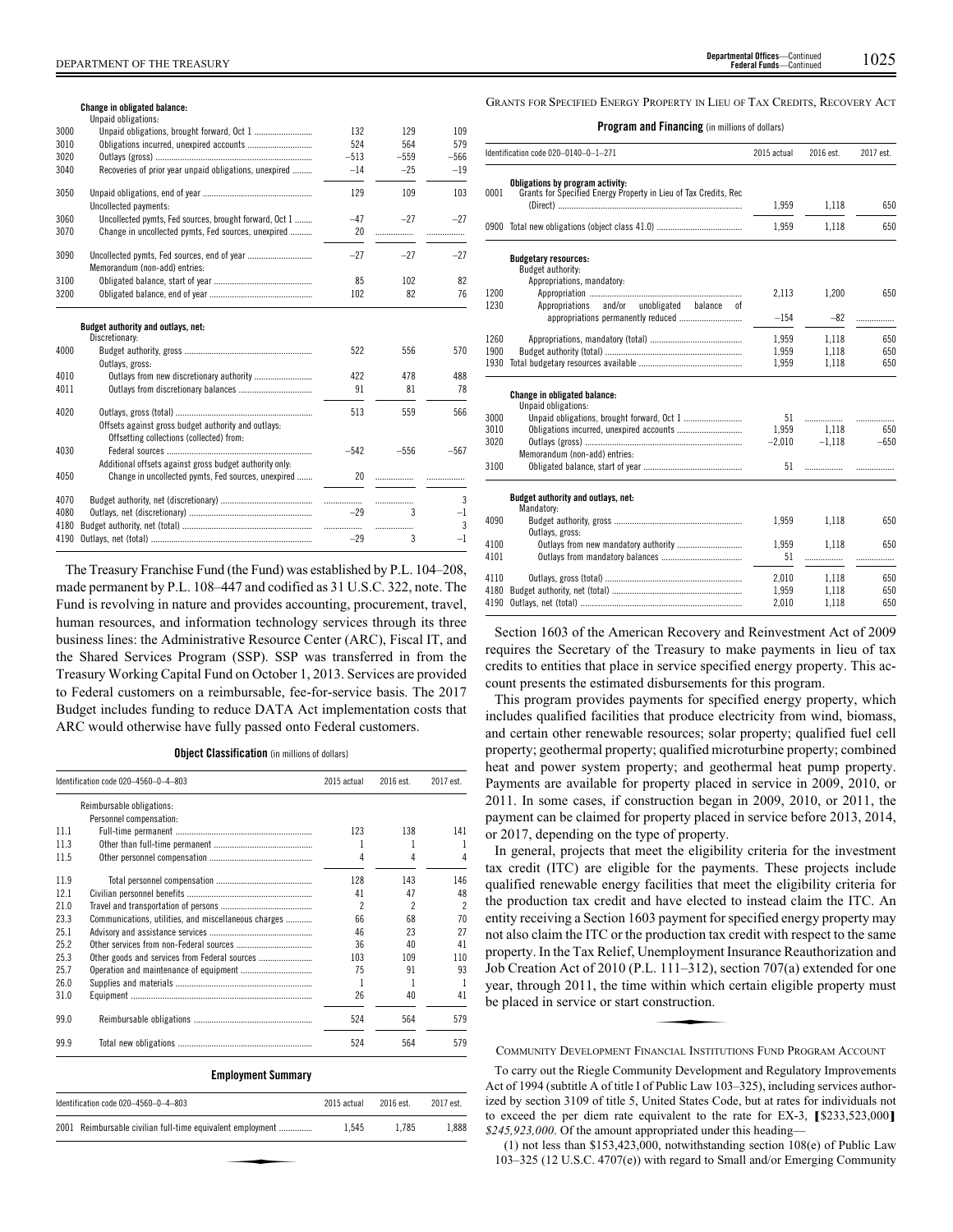## COMMUNITY DEVELOPMENT FINANCIAL INSTITUTIONS FUND PROGRAM ACCOUNT—Continued

Development Financial Institutions Assistance awards, is available until September 30, **[**2017**]***2018*, for financial assistance and technical assistance under subparagraphs (A) and (B) of section 108(a)(1), respectively, of Public Law 103–325 (12 U.S.C. 4707(a)(1)(A) and (B)), of which up to **[**\$3,102,500**]** *\$2,882,500* may be used for the cost of direct loans: *Provided,* That the cost of direct and guaranteed loans, including the cost of modifying such loans, shall be as defined in section 502 of the Congressional Budget Act of 1974: *Provided further,* That these funds are available to subsidize gross obligations for the principal amount of direct loans not to exceed \$25,000,000;

(2) not less than \$15,500,000, notwithstanding section 108(e) of Public Law 103–325 (12 U.S.C. 4707(e)), is available until September 30, **[**2017**]***2018*, for financial assistance, technical assistance, training and outreach programs designed to benefit Native American, Native Hawaiian, and Alaskan Native communities and provided primarily through qualified community development lender organizations with experience and expertise in community development banking and lending in Indian country, Native American organizations, tribes and tribal organizations, and other suitable providers;

(3) not less than \$19,000,000 is available until September 30, **[**2017**]***2018*, for the Bank Enterprise Award program;

(4) not less than \$22,000,000, notwithstanding subsections (d) and (e) of section 108 of Public Law 103–325 (12 U.S.C. 4707(d) and (e)), is available until September 30, **[**2017**]***2018*, for a Healthy Food Financing Initiative to provide financial assistance, technical assistance, training, and outreach to community development financial institutions for the purpose of offering affordable financing and technical assistance to expand the availability of healthy food options in distressed communities;

(5) up to **[**\$23,600,000**]** *\$26,000,000* is available until September 30, **[**2016**]***2018*, for administrative expenses, including administration of CDFI fund programs and the New Markets Tax Credit Program, of which **[**not less than \$1,000,000 is for capacity building to expand CDFI investments in underserved rural areas, and**]** up to \$300,000 is for administrative expenses to carry out the direct loan program; **[**and**]**

*(6) not less than \$10,000,000 is available until September 30, 2018, to provide grants for loan loss reserve funds and to provide technical assistance for small dollar loan programs under section 1206 of the Dodd-Frank Wall Street Reform and Consumer Protection Act (Public Law 111–203); and*

(**[**6**]***7*) during fiscal year **[**2016**]***2017*, none of the funds available under this heading are available for the cost, as defined in section 502 of the Congressional Budget Act of 1974, of commitments to guarantee bonds and notes under section 114A of the Riegle Community Development and Regulatory Improvement Act of 1994 (12 U.S.C. 4713a): *Provided*, That commitments to guarantee bonds and notes under such section 114A shall not exceed **[**\$750,000,000**]** *\$1,000,000,000*: *Provided further*, That such section 114A shall remain in effect until September 30, **[**2016**]***2017*. *(Department of the Treasury Appropriations Act, 2016.)*

## **Program and Financing** (in millions of dollars)

|      | Identification code 020-1881-0-1-451                 | 2015 actual | 2016 est. | 2017 est. |
|------|------------------------------------------------------|-------------|-----------|-----------|
|      | Obligations by program activity:                     |             |           |           |
| 0009 |                                                      | 30          | 24        | 26        |
| 0012 |                                                      | 151         | 153       | 153       |
| 0013 |                                                      | .           | .         | 10        |
| 0014 |                                                      | 21          | 16        | 16        |
| 0026 |                                                      | 22          | 22        | 22        |
| 0028 |                                                      | 18          | 19        | 19        |
| 0091 | Credit program obligations:                          | 242         | 234       | 246       |
| 0701 |                                                      | 1           | 3         | 3         |
| 0705 |                                                      | 1           | 4         |           |
| 0706 |                                                      |             |           | .         |
| 0791 |                                                      | 3           | 8         | 3         |
| 0900 |                                                      | 245         | 242       | 249       |
|      | <b>Budgetary resources:</b><br>Unobligated balance:  |             |           |           |
| 1000 |                                                      | 16          | 9         | 13        |
| 1001 | Discretionary unobligated balance brought fwd, Oct 1 | 16          | 9         | .         |
| 1021 |                                                      | 4           | 5         | 5         |
| 1050 |                                                      | 20          | 14        | 18        |

|      | uugut uutnomty.                                                                                 |                |                |                          |
|------|-------------------------------------------------------------------------------------------------|----------------|----------------|--------------------------|
|      | Appropriations, discretionary:                                                                  |                |                |                          |
| 1100 |                                                                                                 | 231            | 234            | 246                      |
|      | Appropriations, mandatory:                                                                      |                |                |                          |
| 1200 |                                                                                                 | 2              | 5              | .                        |
|      | Spending authority from offsetting collections, discretionary:                                  |                |                |                          |
| 1700 |                                                                                                 | 1              | $\overline{c}$ | $\overline{\mathcal{L}}$ |
| 1900 |                                                                                                 | 234            | 241            | 248                      |
| 1930 |                                                                                                 | 254            | 255            | 266                      |
|      | Memorandum (non-add) entries:                                                                   |                |                |                          |
| 1941 |                                                                                                 | 9              | 13             | 17                       |
|      | <b>Change in obligated balance:</b>                                                             |                |                |                          |
|      | Unpaid obligations:                                                                             |                |                |                          |
| 3000 |                                                                                                 | 215            | 229            | 253                      |
| 3010 | Obligations incurred, unexpired accounts                                                        | 245            | 242            | 249                      |
| 3020 |                                                                                                 | $-227$         | $-213$         | $-264$                   |
| 3040 | Recoveries of prior year unpaid obligations, unexpired                                          | $-4$           | $-5$           | $-5$                     |
| 3050 |                                                                                                 | 229            | 253            | 233                      |
|      | Memorandum (non-add) entries:                                                                   |                |                |                          |
| 3100 |                                                                                                 | 215            | 229            | 253                      |
| 3200 |                                                                                                 | 229            | 253            | 233                      |
|      | Budget authority and outlays, net:                                                              |                |                |                          |
|      | Discretionary:                                                                                  |                |                |                          |
| 4000 |                                                                                                 | 232            | 236            | 248                      |
|      | Outlays, gross:                                                                                 |                |                |                          |
| 4010 | Outlays from new discretionary authority                                                        | 17             | 72             | 76                       |
| 4011 |                                                                                                 | 210            | 140            | 186                      |
| 4020 |                                                                                                 | 227            | 212            | 262                      |
|      | Offsets against gross budget authority and outlays:<br>Offsetting collections (collected) from: |                |                |                          |
| 4030 |                                                                                                 | $-1$           | $-1$           | -1                       |
| 4033 |                                                                                                 |                | $-1$           | $-1$                     |
|      |                                                                                                 |                |                |                          |
| 4040 | Offsets against gross budget authority and outlays (total)                                      | $-1$           | $-2$           | $-2$                     |
| 4070 |                                                                                                 | 231            | 234            | 246                      |
| 4080 |                                                                                                 | 226            | 210            | 260                      |
|      | Mandatory:                                                                                      |                |                |                          |
| 4090 |                                                                                                 | $\overline{c}$ | 5              | .                        |
|      | Outlays, gross:                                                                                 |                |                |                          |
| 4100 |                                                                                                 |                | 1              | .                        |
| 4101 |                                                                                                 |                | .              | $\overline{c}$           |
|      |                                                                                                 |                |                |                          |
| 4110 |                                                                                                 |                | 1              | $\overline{2}$           |
| 4180 |                                                                                                 | 233            | 239            | 246                      |
| 4190 |                                                                                                 | 226            | 211            | 262                      |
|      | Memorandum (non-add) entries:                                                                   |                |                |                          |
| 5010 | Total investments, SOY: non-Fed securities: Market value                                        | 17             | 17             | 17                       |

Budget authority:

| 5010 | Total investments, SOY: non-Fed securities: Market value |  |  |
|------|----------------------------------------------------------|--|--|
| 5011 | Total investments. EOY: non-Fed securities: Market value |  |  |

#### **Summary ofLoan Levels, Subsidy Budget Authority and Outlays by Program** (inmillionsof dollars)

|        | Identification code 020-1881-0-1-451                        | 2015 actual    | 2016 est.    | 2017 est. |
|--------|-------------------------------------------------------------|----------------|--------------|-----------|
|        | Direct loan levels supportable by subsidy budget authority. |                |              |           |
| 115001 | Community Development Financial Institutions Prog Fin       |                |              |           |
|        |                                                             | 12             | 25           | 25        |
| 115002 |                                                             | 331            | 750          | 1,000     |
| 115999 | Direct loan subsidy (in percent):                           | 343            | 775          | 1.025     |
| 132001 | Community Development Financial Institutions Prog Fin       |                |              |           |
|        |                                                             | 12.41          | 12.38        | 11.53     |
| 132002 |                                                             | $-1.35$        | 0.00         | 0.00      |
| 132999 | Direct loan subsidy budget authority:                       | $-.87$         | 0.40         | 0.28      |
| 133001 | Community Development Financial Institutions Prog Fin       |                |              |           |
|        |                                                             | 1              | $\mathbf{3}$ | 3         |
| 133002 |                                                             |                | .            |           |
| 133999 | Direct loan subsidy outlays:                                | $-3$           | 3            | 3         |
| 134001 | Community Development Financial Institutions Prog Fin       |                |              |           |
|        |                                                             | $\overline{2}$ | Δ            | Δ         |
| 134002 |                                                             | $-2$           | .            |           |
| 134999 |                                                             |                | 4            | Δ         |
|        | Direct loan reestimates:                                    |                |              |           |
| 135001 | Community Development Financial Institutions Prog Fin       |                | 1            |           |
| 135002 |                                                             | .              | 3            | .         |
|        |                                                             |                |              |           |
| 135999 |                                                             |                | 4            | .         |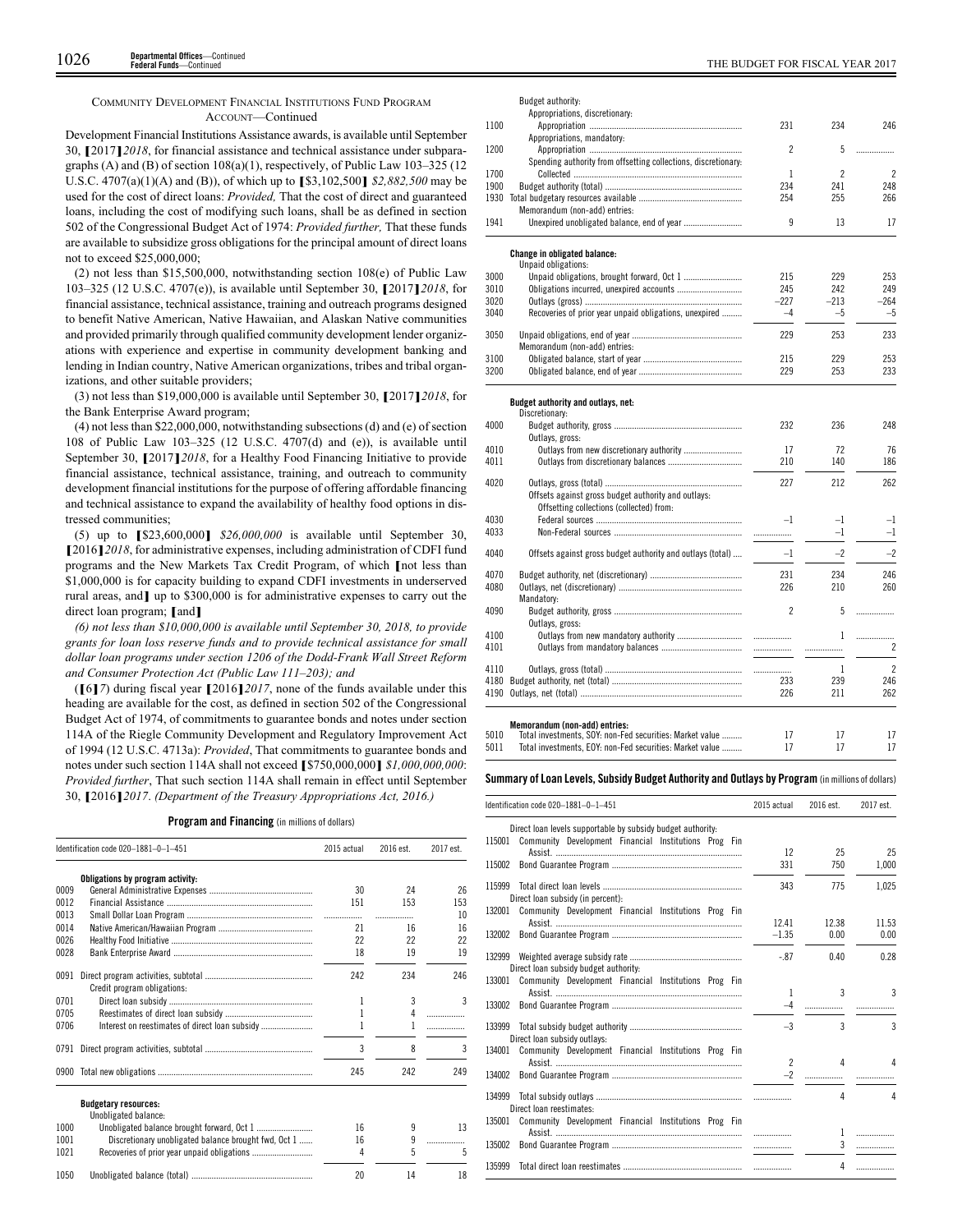The Community Development Financial Institutions (CDFI) Fund promotes economic and community development through investment in and assistance to CDFIs, which include community development banks, credit unions, loan funds, and venture capital funds, in order to expand the availability of financial services and affordable credit for underserved populations, including distressed urban, rural, Native American, Native Hawaiian, and Alaska Native communities.

The 2017 Budget provides funding for the CDFI Program, the Healthy Food Financing Initiative, the Native American CDFI Assistance Program, and the Bank Enterprise Award Program. The 2017 Budget also provides funding for the Small Dollar Loan Program, authorized by Section 1206 of the Dodd-Frank Wall Street Reform and Consumer Protection Act (P.L. 111–203). This Program will support broader access to safe and affordable financial products and provide an alternative to predatory lending by encouraging CDFIs to establish and maintain small dollar loan programs.

The CDFI Fund's Bond Guarantee Program supports CDFI lending and investment activity by providing a source of long-term capital in low-income and underserved communities. The proceeds of guaranteed bonds spur job creation among small businesses and entrepreneurs, and provide needed financing for infrastructure development projects such as community facilities and affordable housing. The Budget proposes to extend the program's authorization, with an annual guarantee level not to exceed \$1 billion. The Budget also proposes reforms to the Bond Guarantee Program to increase participation and ensure credit-worthy CDFIs have access to this important source of capital while continuing to maintain strong protections against credit risk. The CDFI Bond Guarantee Program will continue to operate at no budgetary cost for new issuances.

The 2017 Budget proposes an increase of \$1 million in administrative funding for the development of the Community Development Impact Measuring Estimator (CDIME). This modeling tool will improve the data quality of reported social impact measures and will allow for more efficient funding through CDFI Fund programs.

**Object Classification** (in millions of dollars)

|      | Identification code 020-1881-0-1-451                                    | 2015 actual    | 2016 est. | 2017 est. |
|------|-------------------------------------------------------------------------|----------------|-----------|-----------|
|      | Direct obligations:                                                     |                |           |           |
| 11.1 |                                                                         | 8              | 8         | 8         |
| 12.1 |                                                                         | $\mathfrak{p}$ | 2         | 2         |
| 25.1 |                                                                         | 14             |           | 8         |
| 25.3 |                                                                         | 6              |           | 8         |
| 33.0 |                                                                         |                |           |           |
| 41.0 |                                                                         | 213            | 218       | 223       |
| 99.0 |                                                                         | 244            | 242       | 249       |
| 99.5 |                                                                         |                | .         |           |
| 99.9 |                                                                         | 245            | 242       | 249       |
|      | <b>Employment Summary</b>                                               |                |           |           |
|      | Identification code 020-1881-0-1-451                                    | 2015 actual    | 2016 est. | 2017 est. |
|      | 1001 Direct civilian full-time equivalent employment                    | 75             | 79        | 87        |
|      | COMMUNITY DEVELOPMENT FINANCIAL INSTITUTIONS FUND DIRECT LOAN FINANCING |                |           |           |

COMMUNITY DEVELOPMENT FINANCIAL INSTITUTIONS FUND DIRECT LOAN FINANCING **ACCOUNT** 

# **Program and Financing** (in millions of dollars) Identification code 020–4088–0–3–451 2015 actual 2016 est. 2017 est.

|      |                                                                 | LVIV GULGUI | .   |       |
|------|-----------------------------------------------------------------|-------------|-----|-------|
|      | Obligations by program activity:<br>Credit program obligations: |             |     |       |
| 0710 |                                                                 | 343         | 775 | 1.025 |
| 0713 |                                                                 |             |     |       |
| 0740 |                                                                 |             |     |       |
| 0742 |                                                                 |             |     |       |
|      |                                                                 | 352         | 779 | 1.028 |

#### **Budgetary resources:**

|      | Unobligated balance:                                       |                |              |                |
|------|------------------------------------------------------------|----------------|--------------|----------------|
| 1000 |                                                            |                | $\mathbf{1}$ | 9              |
| 1021 |                                                            | $\overline{1}$ |              | .              |
| 1024 | Unobligated balance of borrowing authority withdrawn       |                |              |                |
| 1050 | Financing authority:                                       |                | $\mathbf{1}$ | 9              |
|      | Borrowing authority, mandatory:                            |                |              |                |
| 1400 |                                                            | 345            | 774          | 1,024          |
|      | Spending authority from offsetting collections, mandatory: |                |              |                |
| 1800 |                                                            | 15             | 24           | 20             |
| 1801 | Change in uncollected payments, Federal sources            | .              | $\mathbf{1}$ | $\mathbf{1}$   |
| 1825 | Spending authority from offsetting collections applied to  |                |              |                |
|      |                                                            | $-7$           | $-12$        | $-14$          |
| 1850 | Spending auth from offsetting collections, mand (total)    | 8              | 13           | $\overline{7}$ |
| 1900 |                                                            | 353            | 787          | 1.031          |
| 1930 |                                                            | 353            | 788          | 1,040          |
|      | Memorandum (non-add) entries:                              |                |              |                |
| 1941 |                                                            | 1              | 9            | 12             |
|      | Change in obligated balance:                               |                |              |                |
|      | Unpaid obligations:                                        |                |              |                |
| 3000 |                                                            | 514            | 750          | 1,148          |
| 3010 |                                                            | 352            | 779          | 1,028          |
| 3020 |                                                            | $-115$         | $-381$       | $-381$         |
| 3040 | Recoveries of prior year unpaid obligations, unexpired     | $-1$           |              | .              |
| 3050 |                                                            | 750            | 1.148        | 1.795          |
|      | Uncollected payments:                                      |                |              |                |
| 3060 | Uncollected pymts, Fed sources, brought forward, Oct 1     | $-1$           | $-1$         | $-2$           |
| 3070 | Change in uncollected pymts, Fed sources, unexpired        |                | $-1$         | $-1$           |

| ט ו ט | Unango in anconcetta pyinto, i ca sources, ancophoa |      |       |       |
|-------|-----------------------------------------------------|------|-------|-------|
| 3090  |                                                     | $-1$ | $-2$  | $-3$  |
| 3100  | Memorandum (non-add) entries:                       | 513  | 749   | 1.146 |
| 3200  |                                                     | 749  | 1 146 | 1.792 |
|       |                                                     |      |       |       |

#### **Financing authority and disbursements, net:**

|      | FINANCING AUGULITY AND UISBUISCHICHTS. HET:<br>Mandatory:                                                                  |       |       |       |
|------|----------------------------------------------------------------------------------------------------------------------------|-------|-------|-------|
| 4090 |                                                                                                                            | 353   | 787   | 1.031 |
|      | Financing disbursements:                                                                                                   |       |       |       |
| 4110 |                                                                                                                            | 115   | 381   | 381   |
|      | Offsets against gross financing authority and disbursements:                                                               |       |       |       |
|      | Offsetting collections (collected) from:                                                                                   |       |       |       |
| 4120 |                                                                                                                            | $-3$  | -9    | $-5$  |
| 4122 |                                                                                                                            | $-2$  | $-2$  | $-2$  |
| 4123 |                                                                                                                            | $-10$ | $-13$ | $-13$ |
| 4130 | Offsets against gross budget authority and outlays (total)<br>Additional offsets against financing authority only (total): | $-15$ | $-24$ | $-20$ |
| 4140 | Change in uncollected pymts, Fed sources, unexpired                                                                        |       | $-1$  | $-1$  |
| 4160 |                                                                                                                            | 338   | 762   | 1.010 |
| 4170 |                                                                                                                            | 100   | 357   | 361   |
| 4180 |                                                                                                                            | 338   | 762   | 1.010 |
| 4190 |                                                                                                                            | 100   | 357   | 361   |

#### **Status of Direct Loans** (in millions of dollars)

|      | Identification code 020-4088-0-3-451                                   | 2015 actual | 2016 est. | 2017 est. |
|------|------------------------------------------------------------------------|-------------|-----------|-----------|
| 1111 | Position with respect to appropriations act limitation on obligations. | 343         | 775       | 1.025     |
| 1150 |                                                                        | 343         | 775       | 1.025     |
|      | Cumulative balance of direct loans outstanding:                        |             |           |           |
| 1210 |                                                                        | 66          | 76        | 82        |
| 1231 |                                                                        | 15          | 11        | 15        |
| 1251 |                                                                        | $-4$        | $-4$      | $-5$      |
| 1263 |                                                                        | $-1$        | $-1$      | $-2$      |
| 1290 |                                                                        | 76          | 82        | 90        |

#### **Balance Sheet** (in millions of dollars)

|              | Identification code 020-4088-0-3-451                                         | 2014 actual | 2015 actual |
|--------------|------------------------------------------------------------------------------|-------------|-------------|
|              | ASSETS:<br>Net value of assets related to post-1991 direct loans receivable. |             |             |
| 1401<br>1405 |                                                                              | 66<br>$-13$ | 76<br>$-15$ |
| 1499<br>1801 | Net present value of assets related to direct loans                          | 53          | 61          |
| 1999         | Total assets                                                                 | 53          | 62          |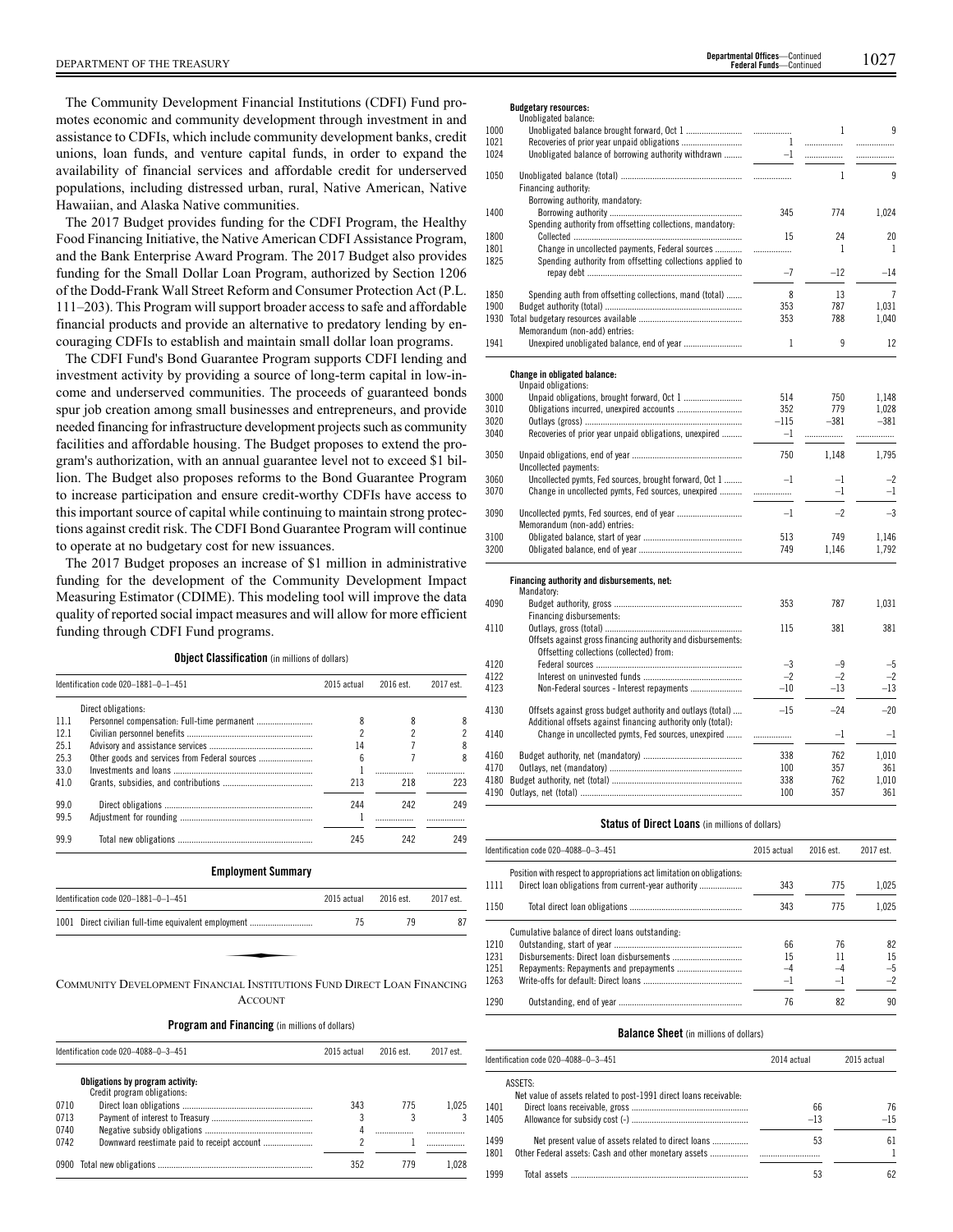COMMUNITY DEVELOPMENT FINANCIAL INSTITUTIONS FUND DIRECT LOAN FINANCING ACCOUNT—Continued

**Balance Sheet**—Continued

|      | Identification code 020-4088-0-3-451           | 2014 actual | 2015 actual |
|------|------------------------------------------------|-------------|-------------|
|      | LIABILITIES:                                   |             |             |
| 2103 |                                                | 53          | 62          |
| 4999 |                                                | 53          | 62          |
|      |                                                |             |             |
|      |                                                |             |             |
|      | FINANCIAL INNOVATION FOR WORKING FAMILIES FUND |             |             |

The Budget proposes \$100 million for the Department of the Treasury to encourage the development of effective financial products that would help low- to moderate-income workers build up "rainy day" reserves. The reserves would provide these workers and their families with a buffer against shocks to income and spending needs. The program will fund grants and contracts to eligible competitors, including nonprofits, community banks, Community Development Financial Institutions, entrepreneurial incubators, financial intermediaries, financial service providers (depository and non-depository), and other businesses that offer appropriate products. Recipients would use the funds to develop and study new financial products designed to overcome barriers to working families saving. To ensure that the products meet the program's goals, demonstrations would be tied to strong evaluation plans. Demonstrations may include large-scale explorations of financial innovations with some existing track record.

#### FINANCIAL INNOVATION FOR WORKING FAMILIES FUND

#### (Legislative proposal, subject to PAYGO)

#### **Program and Financing** (in millions of dollars)

|      | Identification code 020-0149-4-1-609                       | 2015 actual | 2016 est. | 2017 est.                |
|------|------------------------------------------------------------|-------------|-----------|--------------------------|
|      | Obligations by program activity:                           |             |           |                          |
| 0001 |                                                            |             | .         | 15                       |
| 0002 |                                                            |             | .         | $\overline{\phantom{a}}$ |
|      |                                                            |             | .         | 17                       |
|      | <b>Budgetary resources:</b><br>Budget authority:           |             |           |                          |
| 1200 | Appropriations, mandatory:                                 |             |           | 100                      |
| 1930 |                                                            |             |           | 100                      |
|      | Memorandum (non-add) entries:                              |             |           |                          |
| 1941 |                                                            |             |           | 83                       |
|      | <b>Change in obligated balance:</b><br>Unpaid obligations: |             |           |                          |
| 3010 |                                                            |             |           | 17                       |
| 3020 |                                                            |             |           | $-15$                    |
| 3050 | Memorandum (non-add) entries:                              |             | .         | $\overline{\phantom{a}}$ |
| 3200 |                                                            |             |           | $\overline{2}$           |
|      | Budget authority and outlays, net:<br>Mandatory:           |             |           |                          |
| 4090 |                                                            |             |           | 100                      |
|      | Outlays, gross:                                            |             |           |                          |
| 4100 |                                                            |             |           | 15                       |
| 4180 |                                                            |             | .         | 100                      |
|      |                                                            |             | .         | 15                       |

|      | Identification code $020-0149-4-1-609$ | 2015 actual | 2016 est. | 2017 est. |
|------|----------------------------------------|-------------|-----------|-----------|
|      | Direct obligations:                    |             |           |           |
| 11.1 |                                        |             |           |           |
| 25.1 |                                        |             |           |           |
| 25.2 |                                        |             |           |           |
| 25.3 |                                        |             |           |           |
| 99.0 |                                        |             | .         |           |

| 99.9 |  |  |
|------|--|--|
|      |  |  |

## **Employment Summary**

| Identification code 020-0149-4-1-609 | 2015 actual | 2016 est. | 2017 est. |
|--------------------------------------|-------------|-----------|-----------|
|                                      |             |           | 8         |
|                                      |             |           |           |
| <b>OFFICE OF FINANCIAL STARILITY</b> |             |           |           |

#### OFFICE OF FINANCIAL STABILITY

#### **Program and Financing** (in millions of dollars)

|      | Identification code 020-0128-0-1-376                 | 2015 actual    | 2016 est. | 2017 est. |
|------|------------------------------------------------------|----------------|-----------|-----------|
| 0001 | Obligations by program activity:                     | 169            | 148       | 127       |
|      |                                                      |                |           |           |
|      | <b>Budgetary resources:</b>                          |                |           |           |
|      | Budget authority:                                    |                |           |           |
|      | Appropriations, mandatory:                           |                |           |           |
| 1200 |                                                      | 182            | 148       | 127       |
| 1900 |                                                      | 182            | 148       | 127       |
| 1930 |                                                      | 182            | 148       | 127       |
|      | Memorandum (non-add) entries:                        |                |           |           |
| 1940 |                                                      | $-13$          | .         |           |
|      | Change in obligated balance:<br>Unpaid obligations:  |                |           |           |
| 3000 |                                                      | 141            | 123       | 36        |
| 3010 | Obligations incurred, unexpired accounts             | 169            | 148       | 127       |
| 3011 |                                                      | $\overline{2}$ |           | .         |
| 3020 |                                                      | $-152$         | $-235$    | $-132$    |
| 3041 | Recoveries of prior year unpaid obligations, expired | $-37$          |           | .         |
| 3050 |                                                      | 123            | 36        | 31        |
|      | Memorandum (non-add) entries:                        |                |           |           |
| 3100 |                                                      | 141            | 123       | 36        |
| 3200 |                                                      | 123            | 36        | 31        |
|      | Budget authority and outlays, net:<br>Mandatory:     |                |           |           |
| 4090 |                                                      | 182            | 148       | 127       |
|      | Outlays, gross:                                      |                |           |           |
| 4100 |                                                      | 91             | 118       | 102       |
| 4101 |                                                      | 61             | 117       | 30        |
|      |                                                      |                |           |           |
| 4110 |                                                      | 152            | 235       | 132       |
| 4180 |                                                      | 182            | 148       | 127       |
| 4190 |                                                      | 152            | 235       | 132       |

The Emergency Economic Stabilization Act of 2008 (EESA) (P.L. 110–343) authorized the establishment of the Troubled Asset Relief Program (TARP) and the Office of Financial Stability (OFS) to purchase and insure certain types of troubled assets for the purpose of providing stability to and preventing disruption in the economy and financial systems and protecting taxpayers. The Act gives the Secretary of the Treasury broad and flexible authority to purchase and insure mortgages and other troubled assets, as well as inject capital by taking limited equity positions, as needed to stabilize the financial markets. This account provides for the administrative costs for the OFS, which oversees and manages the TARP.

#### **Object Classification** (in millions of dollars)

|      | Identification code 020-0128-0-1-376                     | 2015 actual | 2016 est. | 2017 est. |
|------|----------------------------------------------------------|-------------|-----------|-----------|
| 11.1 | obligations: Personnel compensation: Full-time<br>Direct |             | 9         | 8         |
| 11.9 |                                                          |             |           | 8         |
| 12.1 |                                                          |             |           | 3         |
| 25.1 |                                                          | 21          | 18        | 15        |
| 25.2 |                                                          | 122         | 104       | 89        |
| 25.3 |                                                          | 14          | 14        | 12        |
| 99.9 |                                                          | 169         | 148       |           |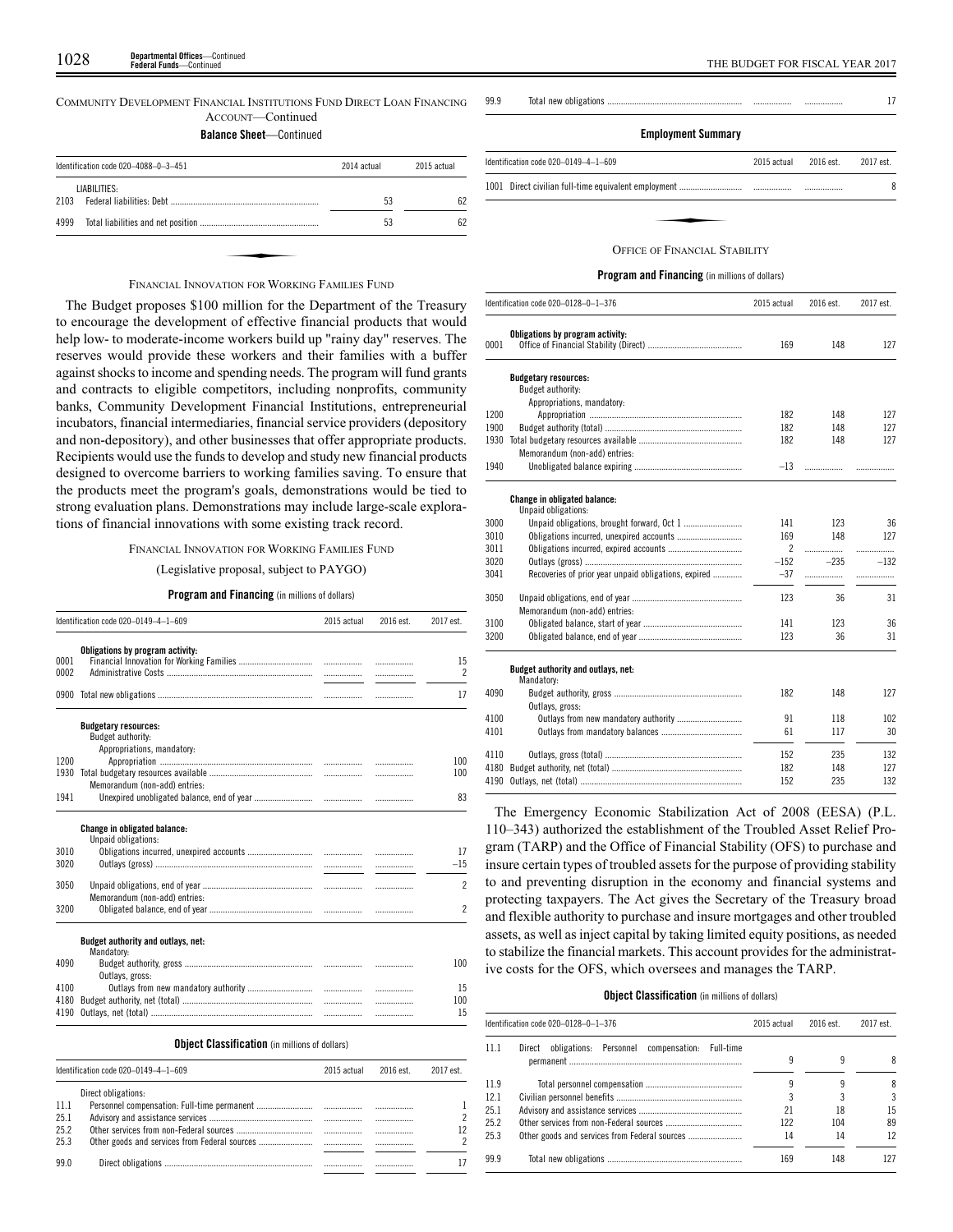|              | <b>Employment Summary</b>                             |             |               |           |
|--------------|-------------------------------------------------------|-------------|---------------|-----------|
|              | Identification code 020-0128-0-1-376                  | 2015 actual | 2016 est.     | 2017 est. |
|              | 1001 Direct civilian full-time equivalent employment  | 74          | 72            | 64        |
|              |                                                       |             |               |           |
|              | <b>TROUBLED ASSET RELIEF PROGRAM ACCOUNT</b>          |             |               |           |
|              | <b>Program and Financing</b> (in millions of dollars) |             |               |           |
|              | Identification code 020-0132-0-1-376                  | 2015 actual | 2016 est.     | 2017 est. |
|              | Obligations by program activity:                      |             |               |           |
|              | Credit program obligations:                           |             |               |           |
| 0705         |                                                       | .           | 510           | .         |
| 0706         |                                                       | .           | 38            | .         |
| 0900         |                                                       |             | 548           | .         |
|              | <b>Budgetary resources:</b>                           |             |               |           |
|              | Budget authority:                                     |             |               |           |
|              | Appropriations, mandatory:                            |             |               |           |
| 1200         |                                                       | .           | 548           | .         |
| 1930         |                                                       | .           | 548           | .         |
|              | Change in obligated balance:                          |             |               |           |
|              | Unpaid obligations:                                   |             |               |           |
| 3010<br>3020 |                                                       |             | 548<br>$-548$ | .         |
|              |                                                       |             |               | .         |
|              | Budget authority and outlays, net:<br>Mandatory:      |             |               |           |
| 4090         | Outlays, gross:                                       |             | 548           | .         |
| 4100         |                                                       | .           | 548           | .         |
| 4180         |                                                       | .           | 548           | .         |
|              |                                                       | .           | 548           | .         |

**Summary ofLoan Levels, Subsidy Budget Authority and Outlays by Program** (inmillionsof dollars)

|        | Identification code 020-0132-0-1-376                                                 | 2015 actual | 2016 est | 2017 est. |
|--------|--------------------------------------------------------------------------------------|-------------|----------|-----------|
|        | Direct loan reestimates:<br>135002 Term-Asset Backed Securities Loan Facility (TALF) | -286        | $-108$   |           |
| 135999 |                                                                                      | $-288$      | $-108$   |           |

As authorized by the Emergency Economic Stabilization Act of 2008 (EESA) (P.L. 110–343) and required by the Federal Credit Reform Act of 1990, as amended, this account records the subsidy costs associated with the TARP direct loans obligated and loan guarantees (including modifications of direct loans or loan guarantees that resulted from obligations or commitments in any year). The subsidy amounts are estimated on a present value basis using a risk-adjusted discount rate, as required by EESA.

The authority to make new financial commitments via the TARP expired on October 3, 2010, under the terms of EESA. However, Treasury can continue to execute commitments entered into before October 3, 2010. For more details, please see the Budgetary Effects of the Troubled Asset Relief Program chapter in the Analytical Perspectives volume. e cerns of En<br>ents entered in<br>dgetary Effect<br>tical Perspecti<br>ROGRAM DIRECT

TROUBLED ASSET RELIEF PROGRAM DIRECT LOAN FINANCING ACCOUNT

#### **Program and Financing** (in millions of dollars)

| Identification code 020-4277-0-3-376 |                                                                 | 2015 actual<br>2016 est. |     | 2017 est. |  |
|--------------------------------------|-----------------------------------------------------------------|--------------------------|-----|-----------|--|
| 0713<br>0742                         | Obligations by program activity:<br>Credit program obligations: | 245                      | 138 |           |  |
| 0743                                 |                                                                 | 43                       | 518 |           |  |
|                                      |                                                                 | 289                      |     |           |  |

| <b>Budgetary resources:</b> |
|-----------------------------|
| .                           |

|      | Unobligated balance:                                         |        |              |              |
|------|--------------------------------------------------------------|--------|--------------|--------------|
| 1000 |                                                              | 288    | 109          | 1            |
| 1023 |                                                              | $-1$   | .            | .            |
| 1050 |                                                              | 287    | 109          | $\mathbf{1}$ |
|      | Financing authority:                                         |        |              |              |
|      | Spending authority from offsetting collections, mandatory:   |        |              |              |
| 1800 |                                                              | 148    | 548          | .            |
| 1825 | Spending authority from offsetting collections applied to    |        |              |              |
|      |                                                              | $-37$  |              | .            |
| 1850 | Spending auth from offsetting collections, mand (total)      | 111    | 548          | .            |
| 1900 |                                                              | 111    | 548          | .            |
| 1930 |                                                              | 398    | 657          | $\mathbf{1}$ |
|      | Memorandum (non-add) entries:                                |        |              |              |
| 1941 | Unexpired unobligated balance, end of year                   | 109    | $\mathbf{1}$ | 1            |
|      |                                                              |        |              |              |
|      | Change in obligated balance:                                 |        |              |              |
|      | Unpaid obligations:                                          |        |              |              |
| 3010 |                                                              | 289    | 656          | .            |
| 3020 |                                                              | $-289$ | $-656$       | .            |
|      |                                                              |        |              |              |
|      | Financing authority and disbursements, net:                  |        |              |              |
|      | Mandatory:                                                   |        |              |              |
| 4090 |                                                              | 111    | 548          | .            |
|      | Financing disbursements:                                     |        |              |              |
| 4110 |                                                              | 289    | 656          | .            |
|      | Offsets against gross financing authority and disbursements: |        |              |              |
|      | Offsetting collections (collected) from:                     |        |              |              |
| 4120 |                                                              |        | $-548$       | .            |
| 4122 |                                                              | $-1$   |              | .            |
| 4123 |                                                              | $-147$ | .            |              |
| 4130 | Offsets against gross budget authority and outlays (total)   | $-148$ | $-548$       | .            |
| 4160 |                                                              | $-37$  |              | .            |
| 4170 |                                                              | 141    | 108          | .            |
| 4180 |                                                              | $-37$  | .            | .            |
| 4190 |                                                              | 141    | 108          |              |
|      |                                                              |        |              |              |

As authorized by the Emergency Economic Stabilization Act of 2008 (P.L. 110–343) and required by the Federal Credit Reform Act of 1990, as amended, this non-budgetary account records all cash flows to and from the Government resulting from direct loans obligated in 2008 and beyond (including modifications of direct loans that resulted from obligations in any year). The amounts in this account are a means of financing and are not included in the budget totals.

#### **Balance Sheet** (in millions of dollars)

|      | Identification code 020-4277-0-3-376<br>2014 actual               |          | 2015 actual |
|------|-------------------------------------------------------------------|----------|-------------|
|      | ASSETS:                                                           |          |             |
| 1101 |                                                                   | 288      | 109         |
|      | Net value of assets related to post-1991 direct loans receivable: |          |             |
| 1401 |                                                                   |          |             |
| 1401 |                                                                   |          |             |
| 1405 |                                                                   | 1,250    |             |
| 1405 |                                                                   | $-1,212$ |             |
| 1499 | Net present value of assets related to direct loans               | 38       |             |
| 1999 |                                                                   | 326      | 109         |
|      | LIABILITIES:                                                      |          |             |
|      | Federal liabilities:                                              |          |             |
| 2104 |                                                                   | 38       | 109         |
| 2105 |                                                                   | 288      |             |
| 2999 |                                                                   | 326      | 109         |
| 4999 |                                                                   | 326      | 109         |
|      |                                                                   |          |             |
|      |                                                                   |          |             |
|      | TROUBLED ASSET RELIEF PROGRAM EQUITY PURCHASE PROGRAM             |          |             |

| Identification code $020-0134-0-1-376$                          | 2015 actual | 2016 est. | 2017 est. |
|-----------------------------------------------------------------|-------------|-----------|-----------|
| Obligations by program activity:<br>Credit program obligations: |             |           |           |
| 0705                                                            |             | 100       | .         |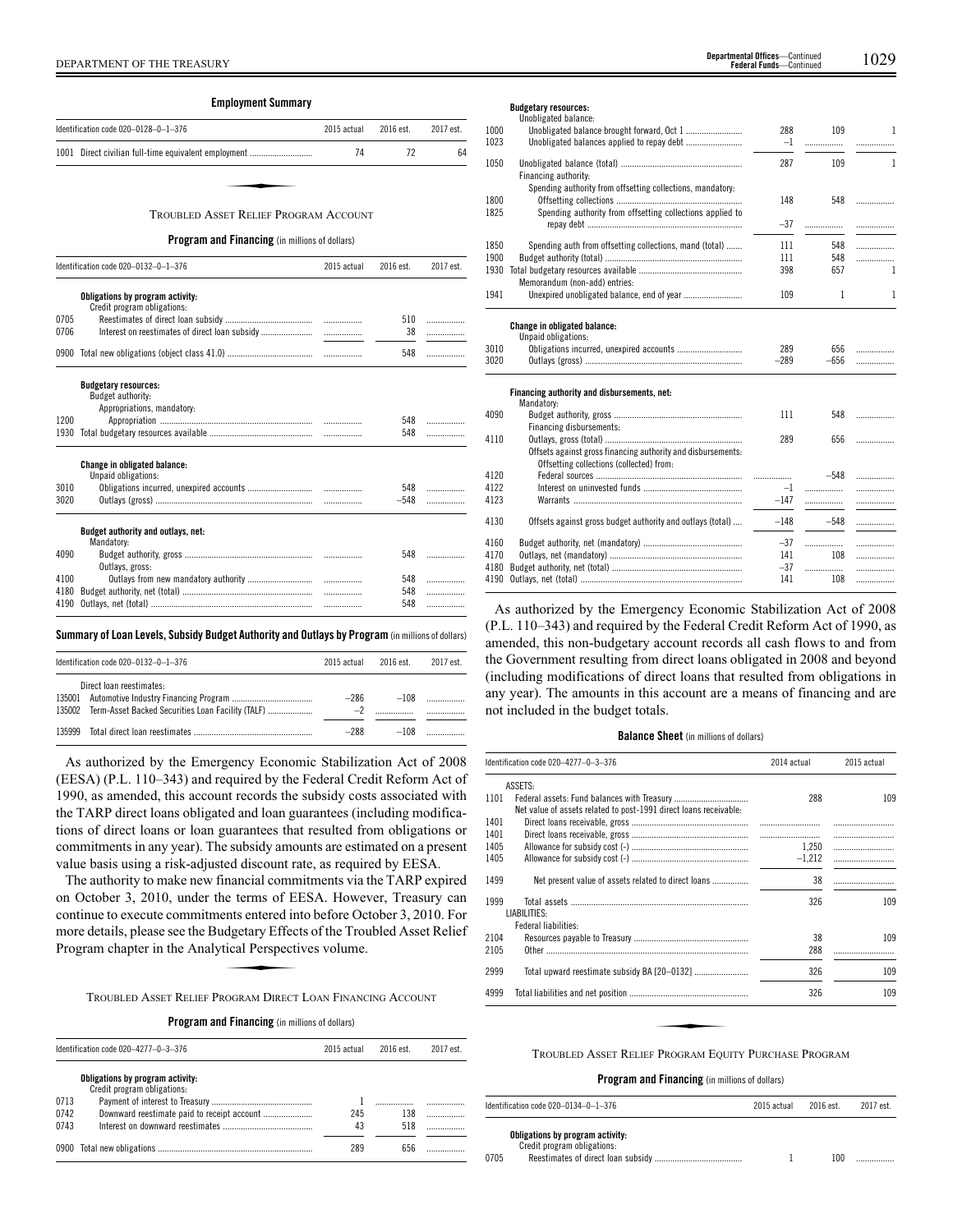## TROUBLED ASSET RELIEF PROGRAM EQUITY PURCHASE PROGRAM—Continued **Program and Financing**—Continued

|      | Identification code 020-0134-0-1-376                                                  | 2015 actual    | 2016 est. | 2017 est. |
|------|---------------------------------------------------------------------------------------|----------------|-----------|-----------|
| 0706 |                                                                                       | $\overline{c}$ |           |           |
| 0900 |                                                                                       | 3              | 100       |           |
|      | <b>Budgetary resources:</b>                                                           |                |           |           |
|      | Budget authority:                                                                     |                |           |           |
|      | Appropriations, mandatory:                                                            |                |           |           |
| 1200 |                                                                                       | 3              | 100       |           |
| 1930 |                                                                                       | 3              | 100       | .         |
|      | <b>Change in obligated balance:</b><br>Unpaid obligations:                            |                |           |           |
| 3000 |                                                                                       | 29             | .         |           |
| 3010 |                                                                                       | 3              | 100       | .         |
| 3020 |                                                                                       | $-3$           | $-100$    | .         |
| 3041 | Recoveries of prior year unpaid obligations, expired<br>Memorandum (non-add) entries: | $-29$          | .         |           |
| 3100 |                                                                                       | 29             | .         |           |
|      | Budget authority and outlays, net:<br>Mandatory:                                      |                |           |           |
| 4090 | Outlays, gross:                                                                       | 3              | 100       | .         |
| 4100 |                                                                                       | 3              | 100       | .         |
| 4180 |                                                                                       | 3              | 100       | .         |
| 4190 |                                                                                       | 3              | 100       | .         |

## **Summary ofLoan Levels, Subsidy Budget Authority and Outlays by Program** (inmillionsof dollars)

|        | Identification code $020-0134-0-1-376$ | 2015 actual | 2016 est. | 2017 est. |
|--------|----------------------------------------|-------------|-----------|-----------|
|        | Direct loan reestimates:               |             |           |           |
| 135001 |                                        | $-68$       | -90       |           |
| 135004 |                                        | $-1.164$    | 20        |           |
| 135006 |                                        |             | $-26$     |           |
| 135999 |                                        | $-1.230$    | -96       |           |

As authorized by the Emergency Economic Stabilization Act of 2008 (EESA) (P.L. 110–343) and required by the Federal Credit Reform Act of 1990, as amended, this account records the subsidy costs associated with TARP equity purchase obligations (including modifications of equity purchases that resulted from obligations in any year). The subsidy amounts are estimated on a present value basis using a risk-adjusted discount rate, as required by EESA. The equity purchase programs serviced by this account include the American International Group Investment Program (AIGP), Targeted Investment Program (TIP), Automotive Industry Financing Program (AIFP), Public-Private Investment Program (PPIP), Community Development Capital Initiative (CDCI), and the Capital Purchase Program (CPP).

The authority to make new financial commitments via the TARP expired on October 3, 2010, under the terms of EESA. However, Treasury can continue to execute commitments entered into before October 3, 2010. For more details, please see the Budgetary Effects of the Troubled Asset Relief Program chapter in the Analytical Perspectives volume.<br>TROUBLED ASSET REL more details, please see the Budgetary Effects of the Troubled Asset Relief Program chapter in the Analytical Perspectives volume.

TROUBLED ASSET RELIEF PROGRAM EQUITY PURCHASE FINANCING ACCOUNT

|  |  | <b>Program and Financing</b> (in millions of dollars) |  |  |  |  |
|--|--|-------------------------------------------------------|--|--|--|--|
|--|--|-------------------------------------------------------|--|--|--|--|

| Identification code 020-4278-0-3-376 |                                                                 | 2015 actual | 2016 est. | 2017 est. |  |
|--------------------------------------|-----------------------------------------------------------------|-------------|-----------|-----------|--|
|                                      | Obligations by program activity:<br>Credit program obligations: |             |           |           |  |
| 0713                                 |                                                                 | 29          | 31        | 31        |  |
| 0739                                 |                                                                 | 3           |           |           |  |
| 0742                                 | Downward reestimate paid to receipt account                     | 389         | 57        |           |  |
| 0743                                 |                                                                 | 843         | 140       |           |  |
|                                      |                                                                 | 1.264       | 230       | 31        |  |

## **Budgetary resources:**

|      | Unobligated balance:                                         |              |                   |              |
|------|--------------------------------------------------------------|--------------|-------------------|--------------|
| 1000 |                                                              | 313          | 30                | .            |
| 1021 |                                                              | 126          |                   |              |
| 1023 |                                                              | $-308$       |                   | .            |
| 1024 | Unobligated balance of borrowing authority withdrawn         | $-90$        |                   | .            |
|      |                                                              |              |                   |              |
| 1050 |                                                              | 41           | 30                | .            |
|      | Financing authority:                                         |              |                   |              |
|      | Borrowing authority, mandatory:                              |              |                   |              |
| 1400 |                                                              |              | 28                | .            |
|      | Spending authority from offsetting collections, mandatory:   |              |                   |              |
| 1800 |                                                              | 1,822        | 197               | 67           |
| 1801 | Change in uncollected payments, Federal sources              | $-29$        |                   | .            |
| 1825 | Spending authority from offsetting collections applied to    |              |                   |              |
|      |                                                              | $-540$       | $-25$             | $-36$        |
|      |                                                              |              |                   |              |
| 1850 | Spending auth from offsetting collections, mand (total)      | 1,253        | 172               | 31           |
| 1900 |                                                              | 1,253        | 200               | 31           |
| 1930 |                                                              | 1,294        | 230               | 31           |
|      | Memorandum (non-add) entries:                                |              |                   |              |
| 1941 |                                                              | 30           | .                 |              |
|      |                                                              |              |                   | .            |
|      |                                                              |              |                   |              |
|      | Change in obligated balance:<br>Unpaid obligations:          |              |                   |              |
|      |                                                              |              |                   |              |
| 3000 |                                                              | 127          | 1                 | $\mathbf{1}$ |
| 3010 |                                                              | 1,264        | 230               | 31           |
| 3020 |                                                              | $-1,264$     | $-230$            | $-31$        |
| 3040 | Recoveries of prior year unpaid obligations, unexpired       | $-126$       |                   | .            |
| 3050 |                                                              | $\mathbf{1}$ | $\mathbf{1}$      | $\mathbf{1}$ |
|      | Uncollected payments:                                        |              |                   |              |
| 3060 | Uncollected pymts, Fed sources, brought forward, Oct 1       | $-29$        | .                 |              |
| 3070 | Change in uncollected pymts, Fed sources, unexpired          | 29           | .                 | .            |
|      | Memorandum (non-add) entries:                                |              |                   |              |
|      |                                                              | 98           |                   |              |
| 3100 |                                                              | 1            | 1<br>$\mathbf{1}$ | 1<br>1       |
| 3200 |                                                              |              |                   |              |
|      |                                                              |              |                   |              |
|      | Financing authority and disbursements, net:<br>Mandatory:    |              |                   |              |
| 4090 |                                                              | 1,253        | 200               | 31           |
|      | Financing disbursements:                                     |              |                   |              |
| 4110 |                                                              | 1,264        | 230               | 31           |
|      |                                                              |              |                   |              |
|      | Offsets against gross financing authority and disbursements: |              |                   |              |
|      | Offsetting collections (collected) from:                     |              |                   |              |
| 4120 |                                                              | $-3$         | $-100$            | .            |
| 4122 |                                                              | $-4$         | $-3$              | $-2$         |
| 4123 |                                                              | $-29$        | $-16$             | $-8$         |
| 4123 |                                                              | $-358$       | $-22$             | $-23$        |
| 4123 |                                                              | $-1.428$     | $-56$             | $-34$        |
| 4130 | Offsets against gross budget authority and outlays (total)   | $-1,822$     | $-197$            | $-67$        |
|      | Additional offsets against financing authority only (total): |              |                   |              |
| 4140 |                                                              | 29           |                   |              |
|      | Change in uncollected pymts, Fed sources, unexpired          |              | .                 | .            |
| 4160 |                                                              | $-540$       | 3                 | $-36$        |
| 4170 |                                                              | $-558$       | 33                | $-36$        |
| 4180 |                                                              | $-540$       | 3                 | $-36$        |
|      |                                                              | $-558$       | 33                | $-36$        |
|      |                                                              |              |                   |              |
|      |                                                              |              |                   |              |

## **Status of Direct Loans** (in millions of dollars)

| Identification code 020-4278-0-3-376 |                                                 | 2015 actual | 2016 est. | 2017 est. |
|--------------------------------------|-------------------------------------------------|-------------|-----------|-----------|
|                                      | Cumulative balance of direct loans outstanding: |             |           |           |
| 1210                                 |                                                 | 2.854       | 714       | 591       |
| 1251                                 |                                                 | $-1.428$    | $-56$     | $-34$     |
| 1263                                 |                                                 | $-712$      | $-67$     | $-3$      |
| 1290                                 |                                                 | 714         | 591       | 554       |

As authorized by the Emergency Economic Stabilization Act of 2008 (P.L. 110–343) and required by the Federal Credit Reform Act of 1990, as amended, this non-budgetary account records all cash flows to and from the Government resulting from equity purchases obligated in 2008 and beyond (including modifications of equity purchases that resulted from obligations in any year). The amounts in this account are a means of financing and are not included in the budget totals.

#### **Balance Sheet** (in millions of dollars)

| Identification code 020–4278–0–3–376 | 2014 actual | 2015 actual |
|--------------------------------------|-------------|-------------|
| ASSETS:<br>1101                      | 321         |             |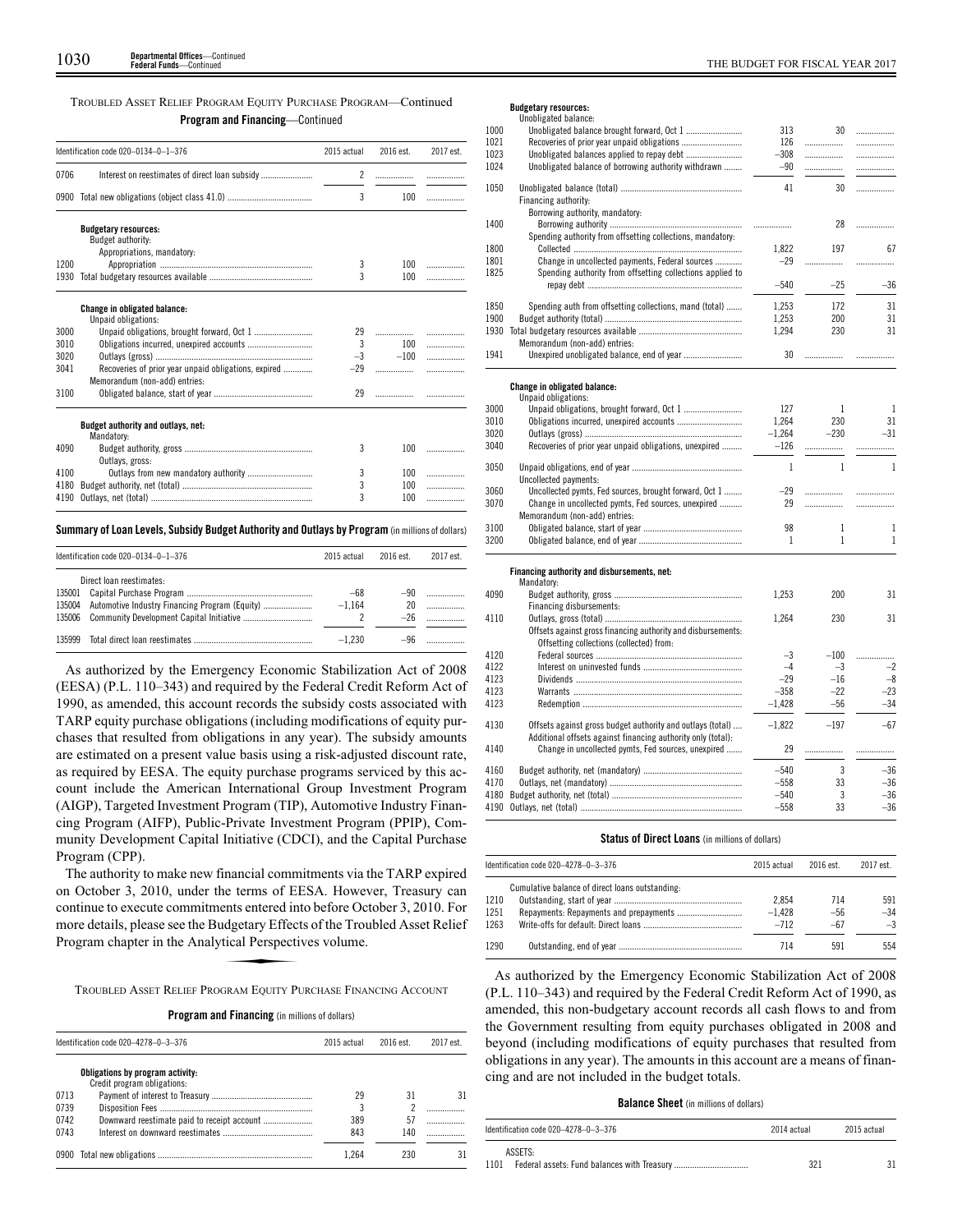| Net value of assets related to post-1991 direct loans receivable: |
|-------------------------------------------------------------------|
|-------------------------------------------------------------------|

| 1401 |                                                     | 2.854    | 714      |
|------|-----------------------------------------------------|----------|----------|
| 1405 |                                                     | $-2.495$ | $-2.359$ |
| 1405 |                                                     | 1.777    | 2.127    |
| 1499 | Net present value of assets related to direct loans | 2.136    | 482      |
| 1999 |                                                     | 2.457    | 513      |
|      | LIABILITIES:                                        |          |          |
|      | Federal liabilities:                                |          |          |
| 2103 |                                                     | 1.266    | 418      |
| 2105 |                                                     | 1.191    | 95       |
| 2999 |                                                     | 2,457    | 513      |
| 4999 |                                                     | 2.457    | 513      |
|      |                                                     |          |          |
|      |                                                     |          |          |
|      | TROUBLED ASSET RELIEF PROGRAM, HOUSING PROGRAMS     |          |          |

**Program and Financing** (in millions of dollars)

|              | Identification code 020-0136-0-1-604                                                                           | 2015 actual   | 2016 est.         | 2017 est.    |
|--------------|----------------------------------------------------------------------------------------------------------------|---------------|-------------------|--------------|
| 0001         | Obligations by program activity:                                                                               |               | 2,000             |              |
|              |                                                                                                                |               |                   | .            |
|              |                                                                                                                |               | 2,000             | .            |
|              |                                                                                                                |               | 2,000             | .            |
|              | <b>Budgetary resources:</b>                                                                                    |               |                   |              |
| 1000         | Unobligated balance:                                                                                           |               | 8,159             |              |
| 1012         | Unobligated balance transfers between expired and unexpired                                                    | <br>7,172     | .                 | .<br>.       |
| 1021         |                                                                                                                | 947           | 2,000             | .            |
| 1031         |                                                                                                                | .             | $-8,159$          | .            |
| 1050         | Budget authority:                                                                                              | 8,119         | 2,000             | .            |
|              | Spending authority from offsetting collections, mandatory:                                                     |               |                   |              |
| 1800         |                                                                                                                | 40            | .                 | .            |
| 1900         |                                                                                                                | 40            | .                 | .            |
| 1930         | Memorandum (non-add) entries:                                                                                  | 8,159         | 2,000             | .            |
| 1941         | Unexpired unobligated balance, end of year                                                                     | 8,159         |                   | .            |
|              | <b>Change in obligated balance:</b>                                                                            |               |                   |              |
|              | Unpaid obligations:                                                                                            |               |                   |              |
| 3000         | Unpaid obligations, brought forward, Oct 1                                                                     | 24,658        | 19,460            | 14,115       |
| 3010<br>3020 |                                                                                                                | <br>$-4,251$  | 2,000<br>$-5,345$ | <br>$-4.079$ |
| 3040         | Recoveries of prior year unpaid obligations, unexpired                                                         | $-947$        | $-2,000$          | .            |
| 3050         |                                                                                                                | 19,460        | 14,115            | 10,036       |
|              | Memorandum (non-add) entries:                                                                                  |               |                   |              |
| 3100         |                                                                                                                | 24,658        | 19,460            | 14,115       |
| 3200         |                                                                                                                | 19,460        | 14,115            | 10,036       |
|              | Budget authority and outlays, net:<br>Mandatory:                                                               |               |                   |              |
| 4090         |                                                                                                                | 40            | .                 | .            |
|              | Outlays, gross:                                                                                                |               |                   |              |
| 4101         |                                                                                                                | 4,251         | 5,345             | 4,079        |
|              | Offsets against gross budget authority and outlays:<br>Offsetting collections (collected) from:                |               |                   |              |
| 4123         |                                                                                                                | $-40$         | .                 | .            |
| 4180         |                                                                                                                |               | .                 |              |
| 4190         |                                                                                                                | 4,211         | 5.345             | 4.079        |
|              | Memorandum (non-add) entries:                                                                                  |               |                   |              |
| 5103<br>5104 | Unexpired unavailable balance, SOY: Fulfilled purpose<br>Unexpired unavailable balance, EOY: Fulfilled purpose | <br>          | .<br>947          | 947<br>947   |
|              |                                                                                                                |               |                   |              |
|              | Summary of Loan Levels, Subsidy Budget Authority and Outlays by Program (in millions of dollars)               |               |                   |              |
|              | Identification ando 020, 0126, 0, 1, CO4                                                                       | $2015$ astual | $201C$ ont        | $2017$ ort   |

| Identification code 020-0136-0-1-604 | $2015$ actual $2016$ est. | 2017 est. |
|--------------------------------------|---------------------------|-----------|
| Guaranteed loan subsidy outlays:     |                           |           |
|                                      |                           |           |
| Guaranteed loan reestimates:         |                           |           |
|                                      |                           | .         |

The Making Home Affordable (MHA) initiative was launched in March 2009 under the authority of sections 101 and 109 of the Emergency Economic Stabilization Act of 2008, as amended (EESA) (P.L. 110–343). The centerpiece of MHA is its first lien modification program, the Home Affordable Modification Program (HAMP), which offers affordable and sustainable mortgage modifications to responsible homeowners at risk of losing their homes to foreclosure. In addition to HAMP, MHA includes other programs intended to help homeowners who are unemployed, "underwater" on their loan (i.e. those who owe more on their home than it is currently worth), or are struggling with a second lien. MHA also includes options for homeowners who would like to transition to a more affordable living situation through a short sale or deed-in-lieu of foreclosure. In December 2015, the Consolidated Appropriations Act, 2016 (P.L. 114–113) codified the current application deadline of December 31, 2016, for HAMP and other MHA programs. Additionally, State Housing Finance Agencies in 18 States and the District of Columbia that have been most heavily impacted by the housing crisis, have been allocated a total of \$7.6 billion under EESA through the Hardest Hit Fund (HHF) to initiate locally-tailored foreclosure prevention programs, which may include such programs as mortgage payment assistance for unemployed or underemployed homeowners, principal reduction to help homeowners get into more affordable mortgages, funding to eliminate homeowners' second lien loans, funding for blight elimination activities, funding for down payment assistance to homebuyers, and help for homeowners who are transitioning out of their homes into more affordable living situations. The Consolidated Appropriations Act, 2016, extended Treasury's authority under EESA to incur certain obligations for the HHF through December 31, 2017; Treasury expects to allocate \$2 billion in additional funds to currently participating jurisdictions in early 2016. Funds under EESA also support a Federal Housing Administration (FHA) refinance program that allows overleveraged homeowners to refinance into a new FHA-insured loan if their existing mortgage holders agree to a short refinance and to write down principal.<br>For more details, please see the Budgetary Effects of the Troubled Asset<br>Relief Program chapter in the Analytical Perspectives volume.<br>TROUBLED ASSET For more details, please see the Budgetary Effects of the Troubled Asset Relief Program chapter in the Analytical Perspectives volume.

## TROUBLED ASSET RELIEF PROGRAM, HOUSING PROGRAMS, LETTER OF CREDIT FINANCING ACCOUNT

|      | Identification code 020-4329-0-3-371                            | 2015 actual    | 2016 est.      | 2017 est.                |
|------|-----------------------------------------------------------------|----------------|----------------|--------------------------|
|      | Obligations by program activity:<br>Credit program obligations: |                |                |                          |
| 0711 |                                                                 |                | 1              | 1                        |
| 0713 |                                                                 |                |                | 1                        |
| 0742 |                                                                 | 4              |                | .                        |
| 0900 |                                                                 | 4              | 4              | $\overline{\phantom{a}}$ |
|      | <b>Budgetary resources:</b>                                     |                |                |                          |
|      | Unobligated balance:                                            |                |                |                          |
| 1000 |                                                                 | 13             | 11             | $\overline{7}$           |
|      | Financing authority:                                            |                |                |                          |
|      | Spending authority from offsetting collections, mandatory:      |                |                |                          |
| 1800 |                                                                 | $\overline{2}$ |                |                          |
| 1930 |                                                                 | 15             | 11             | 7                        |
|      | Memorandum (non-add) entries:                                   |                |                |                          |
| 1941 |                                                                 | 11             | $\overline{7}$ | 5                        |
|      | <b>Change in obligated balance:</b><br>Unpaid obligations:      |                |                |                          |
| 3010 | Obligations incurred, unexpired accounts                        | 4              |                | $\overline{2}$           |
| 3020 |                                                                 | $-4$           |                | $-2$                     |
|      | Financing authority and disbursements, net:<br>Mandatory:       |                |                |                          |
| 4090 |                                                                 | $\overline{2}$ |                |                          |
|      | Financing disbursements:                                        |                |                |                          |
| 4110 |                                                                 | 4              | 4              | 2                        |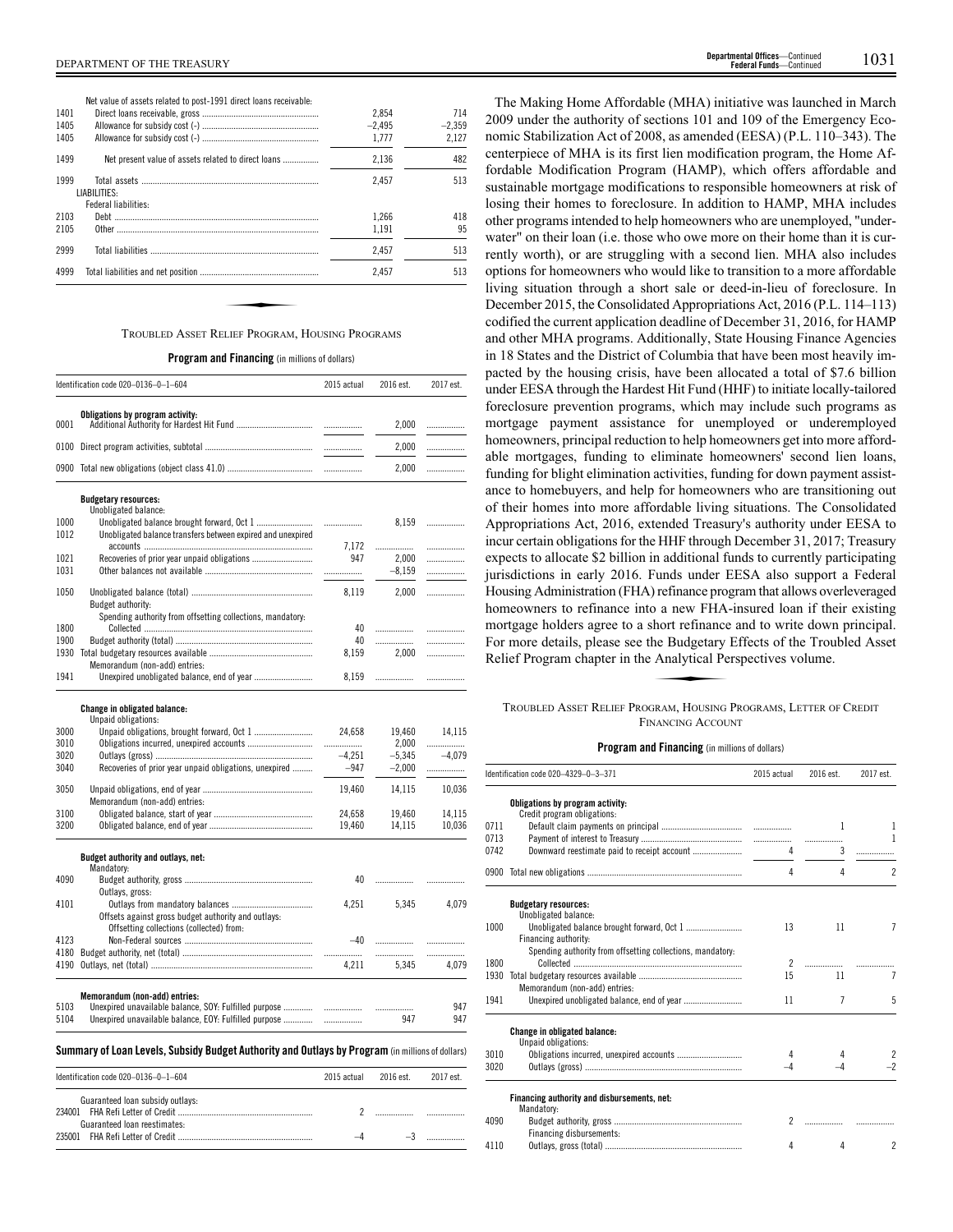## TROUBLED ASSET RELIEF PROGRAM, HOUSING PROGRAMS, LETTER OF CREDIT FINANCING ACCOUNT—Continued **Program and Financing**—Continued

|      | Identification code 020-4329-0-3-371                                                                     | 2015 actual | 2016 est. | 2017 est |
|------|----------------------------------------------------------------------------------------------------------|-------------|-----------|----------|
|      | Offsets against gross financing authority and disbursements.<br>Offsetting collections (collected) from: |             |           |          |
| 4120 |                                                                                                          |             |           |          |
|      |                                                                                                          |             |           |          |

**Status of Guaranteed Loans** (in millions of dollars)

|      | Identification code 020-4329-0-3-371                                      | 2015 actual | 2016 est. | 2017 est.   |
|------|---------------------------------------------------------------------------|-------------|-----------|-------------|
|      | Position with respect to appropriations act limitation on<br>commitments: |             |           |             |
| 2111 | Guaranteed loan commitments from current-year authority                   |             |           |             |
| 2150 |                                                                           |             |           |             |
|      | Cumulative balance of guaranteed loans outstanding.                       |             |           |             |
| 2210 |                                                                           | 463         | 440       | 416         |
| 2251 |                                                                           | $-23$       | $-23$     | $-23$       |
| 2263 | Adjustments: Terminations for default that result in claim                |             |           |             |
|      |                                                                           |             | $-1$      | $-1$        |
| 2290 |                                                                           | 440         | 416       | 392         |
|      | Memorandum:                                                               |             |           |             |
| 2299 | Guaranteed amount of guaranteed loans outstanding, end of                 |             |           |             |
|      |                                                                           | 55          | 55        | 55          |
|      | <b>Balance Sheet</b> (in millions of dollars)                             |             |           |             |
|      | Identification code 020-4329-0-3-371                                      | 2014 actual |           | 2015 actual |

| Identification code 020-4329-0-3-371                                                                                                                                                                                                                                                                                                                     | 2014 actual | 2015 actual |  |
|----------------------------------------------------------------------------------------------------------------------------------------------------------------------------------------------------------------------------------------------------------------------------------------------------------------------------------------------------------|-------------|-------------|--|
| ASSETS:                                                                                                                                                                                                                                                                                                                                                  |             |             |  |
| 1101                                                                                                                                                                                                                                                                                                                                                     | 11          | 11          |  |
| 1999<br>LIABILITIES:                                                                                                                                                                                                                                                                                                                                     | 11          | 11          |  |
| 2204                                                                                                                                                                                                                                                                                                                                                     | 11          | 11          |  |
| 4999                                                                                                                                                                                                                                                                                                                                                     | 11          | 11          |  |
|                                                                                                                                                                                                                                                                                                                                                          |             |             |  |
|                                                                                                                                                                                                                                                                                                                                                          |             |             |  |
| $\alpha$ , $\alpha$ , and $\alpha$ , $\alpha$ , $\alpha$ , $\alpha$ , $\alpha$ , $\alpha$ , $\alpha$ , $\alpha$ , $\alpha$ , $\alpha$ , $\alpha$ , $\alpha$ , $\alpha$ , $\alpha$ , $\alpha$ , $\alpha$ , $\alpha$ , $\alpha$ , $\alpha$ , $\alpha$ , $\alpha$ , $\alpha$ , $\alpha$ , $\alpha$ , $\alpha$ , $\alpha$ , $\alpha$ , $\alpha$ , $\alpha$ , |             |             |  |

SPECIAL INSPECTOR GENERAL FOR THE TROUBLED ASSET RELIEF PROGRAM

#### SALARIES AND EXPENSES

For necessary expenses of the Office of the Special Inspector General in carrying out the provisions of the Emergency Economic Stabilization Act of 2008 (Public Law 110–343), **[**\$40,671,000**]** *\$41,160,000*. *(Department of the Treasury Appropriations Act, 2016.)*

**Program and Financing** (in millions of dollars)

|      | Identification code 020-0133-0-1-376                                                                | 2015 actual | 2016 est. | 2017 est. |
|------|-----------------------------------------------------------------------------------------------------|-------------|-----------|-----------|
| 0001 | Obligations by program activity:<br>Special Inspector General for the Troubled Asset Relief Program | 42          | 48        | 46        |
|      | <b>Budgetary resources:</b><br>Unobligated balance:                                                 |             |           |           |
| 1000 | Budget authority:                                                                                   | 26          | 18        | 11        |
| 1100 | Appropriations, discretionary:                                                                      | 34          | 41        | 41        |
| 1930 |                                                                                                     | 60          | 59        | 52        |
|      | Memorandum (non-add) entries:                                                                       |             |           |           |
| 1941 |                                                                                                     | 18          | 11        | ĥ         |
|      | <b>Change in obligated balance:</b><br>Unpaid obligations:                                          |             |           |           |
| 3000 |                                                                                                     | 13          | 16        | 15        |
| 3010 |                                                                                                     | 42          | 48        | 46        |
| 3020 |                                                                                                     | $-36$       | $-49$     | $-49$     |
| 3041 | Recoveries of prior year unpaid obligations, expired                                                | -3          |           |           |
| 3050 |                                                                                                     | 16          | 15        | 12        |

|      | Memorandum (non-add) entries:      |    |    |    |
|------|------------------------------------|----|----|----|
| 3100 |                                    | 13 | 16 | 15 |
| 3200 |                                    | 16 | 15 | 12 |
|      | Budget authority and outlays, net: |    |    |    |
|      | Discretionary:                     |    |    |    |
| 4000 |                                    | 34 | 41 | 41 |
|      | Outlays, gross:                    |    |    |    |
| 4010 |                                    | 28 | 33 | 33 |
| 4011 |                                    | 3  | 3  | 8  |
| 4020 |                                    | 31 | 36 | 41 |
|      | Mandatory:                         |    |    |    |
|      | Outlays, gross:                    |    |    |    |
| 4101 |                                    | 5  | 13 | 8  |
| 4180 |                                    | 34 | 41 | 41 |
| 4190 |                                    | 36 | 49 | 49 |
|      |                                    |    |    |    |

The Office of the Special Inspector General for the Troubled Asset Relief Program (SIGTARP) was established by section 121 of the Emergency Economic Stabilization Act of 2008 (EESA) (P.L. 110–343). SIGTARP is the only agency solely charged with the mission to advance economic stability through transparency, coordinated oversight, and robust enforcement related to the Troubled Asset Relief Program (TARP). SIGTARP is a white-collar law enforcement agency and delivers accountability for TARP-related criminal and civil misconduct. SIGTARP investigates fraud, waste, and abuse related to TARP, thereby being a voice for, and protecting the interests of, taxpayers.

In 2017, SIGTARP will continue to design and conduct programmatic and forensic audits of TARP operations, as well as recipients' compliance with their obligations under relevant law and contract, to increase transparency and identify fraud, waste, and abuse. SIGTARP will also continue to conduct and supervise criminal and civil investigations into any parties suspected of fraud related to TARP.

SIGTARP received an initial appropriation of \$50 million in permanent, indefinite budget authority in EESA. The Public-Private Investment Program Improvement and Oversight Act of 2009 (12 U.S.C. 5231a) provided \$15 million in supplemental funding to conduct audits and investigations of TARP programs designed to restart the asset-backed securities markets. Since 2010, SIGTARP has received annual appropriations to fund its operations.

## **Object Classification** (in millions of dollars)

|      | Identification code 020-0133-0-1-376 | 2015 actual | 2016 est. | 2017 est.      |
|------|--------------------------------------|-------------|-----------|----------------|
|      | Direct obligations:                  |             |           |                |
|      | Personnel compensation:              |             |           |                |
| 11.1 |                                      | 17          | 20        | 22             |
| 11.3 |                                      | 2           | 3         | $\overline{c}$ |
| 11.5 |                                      | 2           | 2         | $\overline{c}$ |
| 11.9 |                                      | 21          | 25        | 26             |
| 12.1 |                                      | հ           |           | 8              |
| 21.0 |                                      |             |           |                |
| 25.1 |                                      | 2           | 3         | $\mathfrak{p}$ |
| 25.2 |                                      |             |           |                |
| 25.3 |                                      | 11          | 11        | 8              |
| 99.0 |                                      | 42          | 47        | 45             |
| 99.5 |                                      |             |           |                |
| 99.9 |                                      | 42          | 48        | 46             |

## **Employment Summary**

| ldentification code 020–0133–0–1–376                 | 2015 actual | 2016 est. | 2017 est. |
|------------------------------------------------------|-------------|-----------|-----------|
| 1001 Direct civilian full-time equivalent employment | 150         | 192       | 192       |
|                                                      |             |           |           |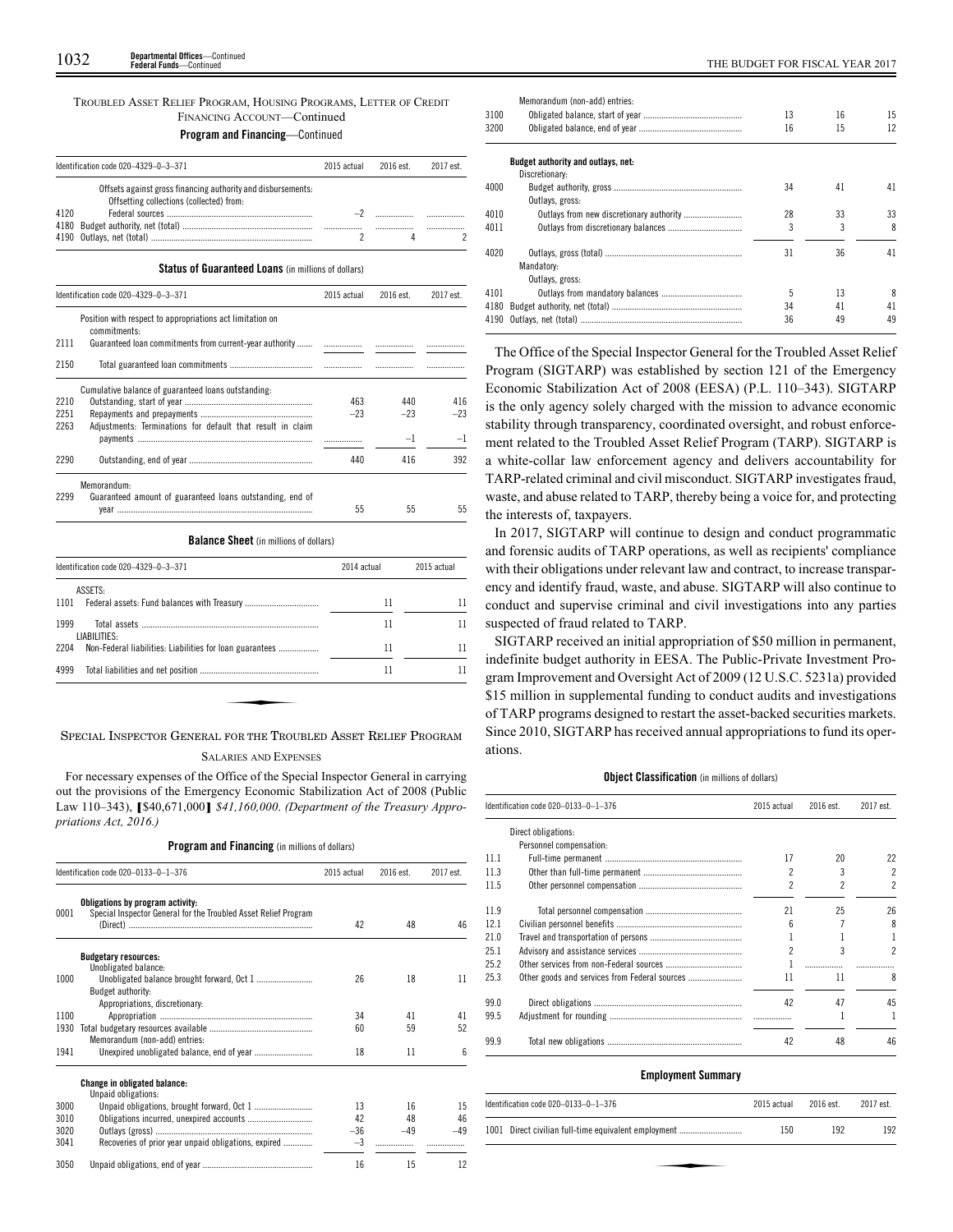## SMALL BUSINESS LENDING FUND PROGRAM ACCOUNT

## **Program and Financing** (in millions of dollars)

|              | Identification code 020-0141-0-1-376                                                                           |       | 2016 est.      | 2017 est.      |  |
|--------------|----------------------------------------------------------------------------------------------------------------|-------|----------------|----------------|--|
|              | Obligations by program activity:<br>Credit program obligations:                                                |       |                |                |  |
| 0705         |                                                                                                                | 14    | .              | .              |  |
| 0706         |                                                                                                                | 1     | .              | .              |  |
| 0709         |                                                                                                                | 16    | 11             | 13             |  |
|              |                                                                                                                | 31    | 11             | 13             |  |
|              | <b>Budgetary resources:</b>                                                                                    |       |                |                |  |
| 1000         | Unobligated balance:                                                                                           |       |                | 3              |  |
| 1050         | Budget authority:                                                                                              |       | .              | 3              |  |
|              | Appropriations, mandatory:                                                                                     |       |                |                |  |
| 1200         |                                                                                                                | 32    | 15             | 13             |  |
| 1230         | and/or<br>Appropriations<br>unobligated<br>balance<br>οf                                                       |       |                |                |  |
|              |                                                                                                                | -1    | $-1$           | .              |  |
| 1260         |                                                                                                                | 31    | 14             | 13             |  |
|              |                                                                                                                | 31    | 14             | 16             |  |
| 1941         | Memorandum (non-add) entries:                                                                                  |       | 3              | 3              |  |
| 3000<br>3001 | Change in obligated balance:<br>Unpaid obligations:<br>Adjustments to unpaid obligations, brought forward, Oct | 19    | 23             | 19             |  |
|              |                                                                                                                | .     | $-4$           | .              |  |
| 3010         | Obligations incurred, unexpired accounts                                                                       | 31    | 11             | 13             |  |
| 3020         |                                                                                                                | $-27$ | $-11$          | $-13$          |  |
| 3050         | Memorandum (non-add) entries:                                                                                  | 23    | 19             | 19             |  |
| 3100         |                                                                                                                | 19    | 19             | 19             |  |
| 3200         |                                                                                                                | 23    | 19             | 19             |  |
|              | Budget authority and outlays, net:<br>Mandatory:                                                               |       |                |                |  |
| 4090         | Outlays, gross:                                                                                                | 31    | 14             | 13             |  |
|              | Outlays from new mandatory authority                                                                           | 21    | 9              | 11             |  |
| 4100         |                                                                                                                | 6     | $\overline{c}$ | $\overline{c}$ |  |
| 4101         |                                                                                                                |       |                |                |  |
| 4110         |                                                                                                                | 27    | 11             | 13             |  |
| 4180         |                                                                                                                | 31    | 14             | 13             |  |

## **Summary ofLoan Levels, Subsidy Budget Authority and Outlays by Program** (inmillionsof dollars)

|      | Identification code 020-0141-0-1-376                                                                       |    | 2016 est. | 2017 est. |  |
|------|------------------------------------------------------------------------------------------------------------|----|-----------|-----------|--|
|      | Direct loan reestimates:<br>135001 Small Business Lending Fund Investments<br>Administrative expense data: |    |           |           |  |
|      |                                                                                                            |    |           |           |  |
| 3510 |                                                                                                            | 15 |           |           |  |
| 3580 |                                                                                                            | 6  |           |           |  |
| 3590 |                                                                                                            |    | q         |           |  |

Enacted into law as part of the Small Business Jobs Act of 2010 (P.L. 111–240), the Small Business Lending Fund (SBLF) is a dedicated investment fund that encourages lending to small businesses by providing capital to qualified community banks and community development loan funds (CDLFs) with assets of less than \$10 billion. Through the SBLF, participating Main Street lenders and small businesses can work together to help create jobs and promote economic growth in local communities across the Nation.

In total, the SBLF provided \$4.0 billion to 332 community banks and CDLFs in 2011. Since these institutions leverage their capital, the SBLF could help increase lending to small businesses in an amount that is multiples of the total capital provided.

The account totals also include the costs of administering the program, estimated at \$13.4 million for 2017.

## **Object Classification** (in millions of dollars)

|      | ldentification code 020–0141–0–1–376 |      | 2016 est. | 2017 est. |  |
|------|--------------------------------------|------|-----------|-----------|--|
|      | Direct obligations:                  |      |           |           |  |
| 11.1 |                                      |      |           | 3         |  |
| 23.1 |                                      |      |           |           |  |
| 25.1 |                                      |      |           |           |  |
| 25.2 |                                      |      |           | 5         |  |
| 25.3 |                                      |      |           | 2         |  |
| 41.0 |                                      | 16   |           |           |  |
| 99.0 |                                      | 32   | 10        | 12        |  |
| 99.5 |                                      | $-1$ |           |           |  |
| 99 9 |                                      | 31   | 11        | 13        |  |
|      |                                      |      |           |           |  |

#### **Employment Summary**

| Identification code 020-0141-0-1-376                 | 2015 actual | 2016 est. | 2017 est. |
|------------------------------------------------------|-------------|-----------|-----------|
| 1001 Direct civilian full-time equivalent employment | 14          | 19        | 19        |
|                                                      |             |           |           |
| <b>SMALL BUSINESS LENDING FUND FINANCING ACCOUNT</b> |             |           |           |

#### **Program and Financing** (in millions of dollars)

|              | Identification code 020-4349-0-3-376                         |               | 2016 est. | 2017 est.        |  |
|--------------|--------------------------------------------------------------|---------------|-----------|------------------|--|
|              | Obligations by program activity:                             |               |           |                  |  |
|              | Credit program obligations:                                  |               |           |                  |  |
| 0713         |                                                              | 60            | 52        | 8                |  |
| 0742         |                                                              |               | 40        | .                |  |
| 0743         |                                                              | .             | 4         | .                |  |
|              |                                                              | 60            | 96        | 8                |  |
|              | <b>Budgetary resources:</b>                                  |               |           |                  |  |
|              | Unobligated balance:                                         |               |           |                  |  |
| 1000         |                                                              | 38            | 109       | 81               |  |
| 1023         |                                                              | $-38$         | .         | .                |  |
| 1050         |                                                              | .             | 109       | 81               |  |
|              | Financing authority:                                         |               |           |                  |  |
|              | Spending authority from offsetting collections, mandatory:   |               |           |                  |  |
| 1800         |                                                              | 881           | 2,005     | 121              |  |
| 1825         | Spending authority from offsetting collections applied to    |               |           |                  |  |
|              |                                                              | $-712$        | $-1,937$  | $-114$           |  |
| 1850         | Spending auth from offsetting collections, mand (total)      | 169           | 68        | $\overline{7}$   |  |
| 1930         |                                                              | 169           | 177       | 88               |  |
|              | Memorandum (non-add) entries:                                |               |           |                  |  |
| 1941         |                                                              | 109           | 81        | 80               |  |
|              | Change in obligated balance:                                 |               |           |                  |  |
|              | Unpaid obligations:                                          |               |           |                  |  |
| 3010         |                                                              | 60            | 96        | 8                |  |
| 3020         |                                                              | $-60$         | $-96$     | $-8$             |  |
|              | Financing authority and disbursements, net:                  |               |           |                  |  |
|              | Mandatory:                                                   |               |           |                  |  |
| 4090         |                                                              | 169           | 68        | 7                |  |
|              | Financing disbursements:                                     |               |           |                  |  |
| 4110         |                                                              | 60            | 96        | 8                |  |
|              | Offsets against gross financing authority and disbursements: |               |           |                  |  |
|              | Offsetting collections (collected) from:                     |               |           |                  |  |
| 4120<br>4122 |                                                              | $-16$<br>$-4$ | .<br>$-1$ |                  |  |
| 4123         |                                                              | $-823$        | $-1.977$  | $^{-1}$<br>$-97$ |  |
| 4123         |                                                              | $-38$         | $-27$     | $-23$            |  |
|              |                                                              |               |           |                  |  |
| 4130         | Offsets against gross budget authority and outlays (total)   | $-881$        | $-2.005$  | $-121$           |  |
| 4160         |                                                              | $-712$        | $-1,937$  | $-114$           |  |
| 4170         |                                                              | $-821$        | $-1,909$  | $-113$           |  |
| 4180         |                                                              | $-712$        | $-1,937$  | $-114$           |  |
|              |                                                              | $-821$        | $-1,909$  | $-113$           |  |
|              |                                                              |               |           |                  |  |

## **Status of Direct Loans** (in millions of dollars)

| Identification code $020-4349-0-3-376$                  | 2015 actual | 2016 est | 2017 est. |
|---------------------------------------------------------|-------------|----------|-----------|
| Cumulative balance of direct loans outstanding:<br>1210 | 3.186       | 2.363    | 386       |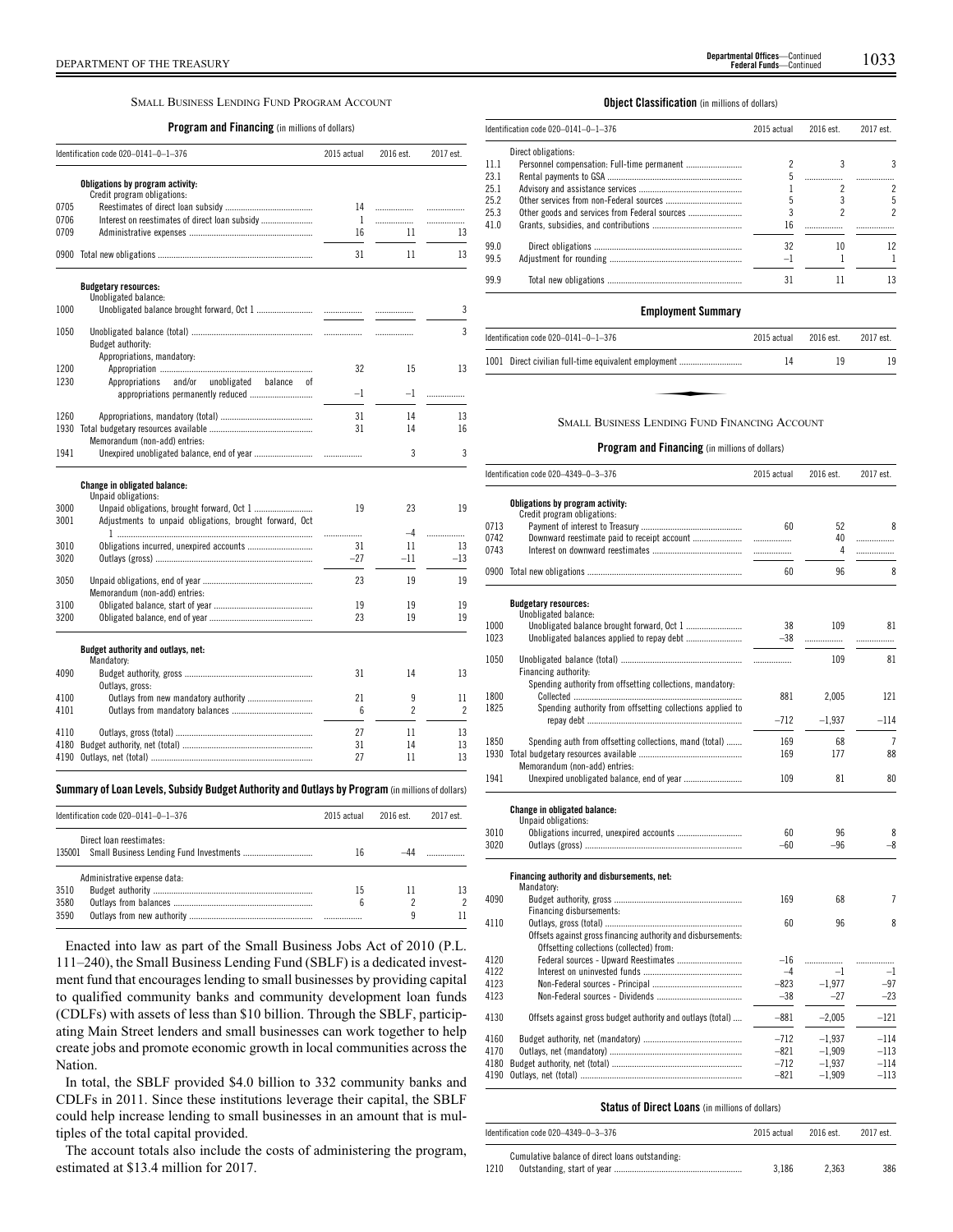# SMALL BUSINESS LENDING FUND FINANCING ACCOUNT—Continued

# **Status of Direct Loans**—Continued

|      | Identification code 020-4349-0-3-376 | 2015 actual | 2016 est. | 2017 est. |
|------|--------------------------------------|-------------|-----------|-----------|
| 1251 |                                      | $-823$      | $-1977$   | $-97$     |
| 1290 |                                      | 2.363       | 386       | 289       |

**Balance Sheet** (in millions of dollars)

|      | Identification code 020-4349-0-3-376                              | 2014 actual |       |
|------|-------------------------------------------------------------------|-------------|-------|
|      | <b>ASSETS:</b>                                                    |             |       |
| 1101 | Net value of assets related to post-1991 direct loans receivable: | 38          | 109   |
| 1401 |                                                                   | 3.186       | 2.363 |
| 1405 |                                                                   | $-12$       | $-10$ |
| 1499 | Net present value of assets related to direct loans               | 3.174       | 2,353 |
| 1999 | LIABILITIES:                                                      | 3.212       | 2.462 |
| 2103 |                                                                   | 3,212       | 2,462 |
| 4999 |                                                                   | 3.212       | 2,462 |
|      |                                                                   |             |       |
|      |                                                                   |             |       |
|      | <b>ALLOTMENT FOR PUERTO RICO EITC PAYMENTS</b>                    |             |       |

The Budget proposes a \$600 million annual allotment, indexed to inflation, to create a locally-administered refundable Earned Income Tax Credit (EITC) for residents of Puerto Rico. Unlike Americans living in the fifty states and the District of Columbia, residents of Puerto Rico are not eligible for an EITC. Given Puerto Rico's low labor force participation rate, the existence of an EITC should increase employment in Puerto Rico's official sector by providing higher incomes to workers who file taxes. This added incentive for participation in Puerto Rico's formal economy should also increase Puerto Rican tax compliance and tax revenues.

#### ALLOTMENT FOR PUERTO RICO EITC PAYMENTS

(Legislative proposal, subject to PAYGO)

## **Program and Financing** (in millions of dollars)

|      | Identification code 020-0157-4-1-609             | 2015 actual | 2016 est. | 2017 est.      |
|------|--------------------------------------------------|-------------|-----------|----------------|
|      | Obligations by program activity:                 |             |           |                |
| 0001 |                                                  |             |           | 600            |
| 0002 |                                                  |             | .         | 1              |
| 0900 |                                                  |             | .         | 601            |
|      | <b>Budgetary resources:</b>                      |             |           |                |
|      | Budget authority:                                |             |           |                |
| 1200 | Appropriations, mandatory:                       |             |           |                |
| 1930 |                                                  |             |           | 6,642<br>6,642 |
|      | Memorandum (non-add) entries:                    |             |           |                |
| 1941 |                                                  |             |           |                |
|      |                                                  |             |           | 6,041          |
|      | <b>Change in obligated balance:</b>              |             |           |                |
|      | Unpaid obligations:                              |             |           |                |
| 3010 |                                                  |             |           | 601            |
| 3020 |                                                  |             |           | $-601$         |
|      | Budget authority and outlays, net:<br>Mandatory: |             |           |                |
| 4090 |                                                  |             |           | 6,642          |
|      | Outlays, gross:                                  |             |           |                |
| 4100 |                                                  |             |           | 601            |
| 4180 |                                                  |             |           | 6,642          |
| 4190 |                                                  |             | .         | 601            |
|      |                                                  |             |           |                |

# Identification code 020–0157–4–1–609 2015 actual 2016 est. 2017 est. 41.0 Direct obligations: Grants, subsidies, and contributions ............... ................. ................. 600 99.5 Adjustment for rounding ........................................................... ................. ................. 1



| Identification code 020-0157-4-1-609          | 2015 actual | 2016 est. | 2017 est. |
|-----------------------------------------------|-------------|-----------|-----------|
|                                               |             |           |           |
|                                               |             |           |           |
| <b>STATE SMALL BUSINESS CREDIT INITIATIVE</b> |             |           |           |

|  |  | Program and Financing (in millions of dollars) |  |  |  |  |  |
|--|--|------------------------------------------------|--|--|--|--|--|
|--|--|------------------------------------------------|--|--|--|--|--|

|      | Identification code 020-0142-0-1-376                       | 2015 actual          | 2016 est. | 2017 est.      |
|------|------------------------------------------------------------|----------------------|-----------|----------------|
| 0001 | Obligations by program activity:                           | 6                    | 7         | 6              |
|      | <b>Budgetary resources:</b>                                |                      |           |                |
| 1000 | Unobligated balance:                                       |                      | 16        | 9              |
| 1021 |                                                            | 19<br>$\overline{2}$ | .         | .              |
|      |                                                            |                      |           |                |
| 1050 | Budget authority:                                          | 21                   | 16        | 9              |
|      | Spending authority from offsetting collections, mandatory: |                      |           |                |
| 1800 |                                                            | 1                    | .         | .              |
| 1900 |                                                            | $\mathbf{1}$         |           | .              |
| 1930 |                                                            | 22                   | 16        | 9              |
|      | Memorandum (non-add) entries:                              |                      |           |                |
| 1941 | Unexpired unobligated balance, end of year                 | 16                   | 9         | 3              |
|      | Change in obligated balance:<br>Unpaid obligations:        |                      |           |                |
| 3000 | Unpaid obligations, brought forward, Oct 1                 | 317                  | 103       | 18             |
| 3010 | Obligations incurred, unexpired accounts                   | 6                    | 7         | 6              |
| 3020 |                                                            | $-218$               | $-92$     | $-7$           |
| 3040 | Recoveries of prior year unpaid obligations, unexpired     | $-2$                 | .         | .              |
| 3050 | Memorandum (non-add) entries:                              | 103                  | 18        | 17             |
| 3100 |                                                            | 317                  | 103       | 18             |
| 3200 |                                                            | 103                  | 18        | 17             |
|      | Budget authority and outlays, net:<br>Mandatory:           |                      |           |                |
| 4090 |                                                            | $\mathbf{1}$         | .         |                |
|      | Outlays, gross:                                            |                      |           |                |
| 4101 |                                                            | 218                  | 92        | 7              |
|      | Offsets against gross budget authority and outlays:        |                      |           |                |
|      | Offsetting collections (collected) from:                   |                      |           |                |
| 4123 |                                                            | $-1$                 | .         |                |
| 4180 |                                                            |                      | .         |                |
| 4190 |                                                            | 217                  | 92        | $\overline{1}$ |

## **Summary of Budget Authority and Outlays** (in millions of dollars)

|                                         |     | 2015 actual 2016 est. | 2017 est |
|-----------------------------------------|-----|-----------------------|----------|
| Enacted/requested:                      |     |                       |          |
|                                         | 217 | 92                    |          |
| Legislative proposal, subject to PAYGO: |     |                       |          |
|                                         |     |                       | .500     |
|                                         |     |                       | 219      |
| Total:                                  |     |                       |          |
|                                         |     |                       | .500     |
| Outlavs                                 |     |                       | 226      |

The Small Business Jobs Act of 2010 (P.L. 111–240) created the State Small Business Credit Initiative (SSBCI), which was funded with \$1.5 billion, inclusive of administrative costs, to strengthen state programs that leverage private lending and investing to help finance small businesses and manufacturers that are creditworthy, but are not getting the loans or investments they need to expand and create jobs. The SSBCI allows states flexibility to build on successful models for state small business programs, including collateral support programs, capital access programs, loan guarantee programs, loan participating programs, and venture capital programs. Since the passage of the Act, SSBCI has positively impacted small business access to capital and local economies around the Nation, supported over 12,400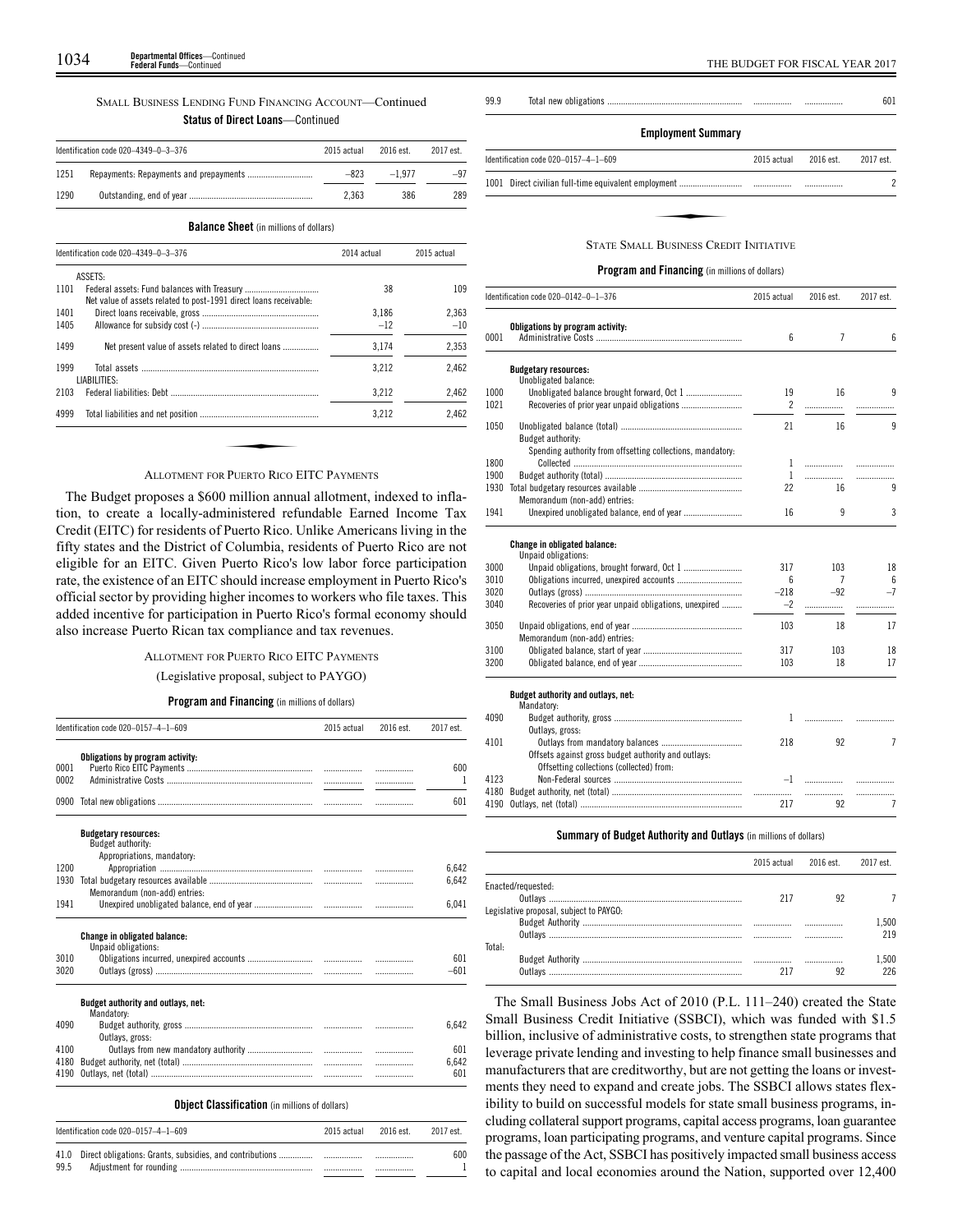private sector loans or investments to small businesses, and helped create or retain over 140,000 jobs as reported by the small businesses who received the loans and investments. In addition, through 2014, SSBCI operations have generated \$7.36 in new small business lending or investing for every \$1 of Federal support. Private sector leverage is expected to increase before the program concludes.

The President's Budget proposes a new authorization of \$1.5 billion for SSBCI to build on the momentum of the program's first round, strengthen the Federal Government's relationships with state economic development agencies, and to provide capital to America's diverse community of entrepreneurs. This additional \$1.5 billion would be awarded in two allocations: \$1 billion awarded on a competitive basis to states best able to target local market needs, promote inclusion, attract private capital for start-up and scale-up businesses, strengthen regional entrepreneurial ecosystems, and evaluate results; and \$500 million awarded by formula based on economic factors such as job losses and pace of economic recovery.

**Object Classification** (in millions of dollars)

|       | Identification code 020-0142-0-1-376 | 2015 actual | 2016 est. | 2017 est. |
|-------|--------------------------------------|-------------|-----------|-----------|
|       | Direct obligations:                  |             |           |           |
| -11.1 |                                      |             |           |           |
| 25.1  |                                      |             |           |           |
| 25.3  |                                      |             |           |           |
| 99.0  |                                      |             | 6         | 6         |
| 99.5  |                                      |             |           |           |
| 99.9  |                                      | 6           |           | ĥ         |
|       | <b>Employment Summary</b>            |             |           |           |

| Identification code 020-0142-<br>$-376$<br>0.1 | 20 | `est. | est. |
|------------------------------------------------|----|-------|------|

| 1001 Direct civilian full-time equivalent employment |  |  |
|------------------------------------------------------|--|--|
|                                                      |  |  |

#### STATE SMALL BUSINESS CREDIT INITIATIVE

(Legislative proposal, subject to PAYGO)

#### **Program and Financing** (in millions of dollars)

|      | Identification code 020-0142-4-1-376                | 2015 actual | 2016 est. | 2017 est. |
|------|-----------------------------------------------------|-------------|-----------|-----------|
|      | Obligations by program activity:                    |             |           |           |
| 0001 |                                                     |             | .         | 8         |
| 0002 |                                                     |             |           | 492       |
| 0900 |                                                     |             |           | 500       |
|      | <b>Budgetary resources:</b><br>Budget authority:    |             |           |           |
|      | Appropriations, mandatory:                          |             |           |           |
| 1200 |                                                     |             | .         | 1.500     |
| 1900 |                                                     |             | .         | 1,500     |
| 1930 |                                                     |             | .         | 1,500     |
|      | Memorandum (non-add) entries:                       |             |           |           |
| 1941 |                                                     |             |           | 1,000     |
|      | Change in obligated balance:<br>Unpaid obligations: |             |           |           |
| 3010 |                                                     |             | .         | 500       |
| 3020 |                                                     |             |           | $-219$    |
|      |                                                     |             |           |           |
| 3050 |                                                     |             | .         | 281       |
|      | Memorandum (non-add) entries:                       |             |           |           |
| 3200 |                                                     |             | .         | 281       |
|      | Budget authority and outlays, net:                  |             |           |           |
|      | Mandatory:                                          |             |           |           |
| 4090 |                                                     |             | .         | 1,500     |
|      | Outlavs, gross:                                     |             |           |           |
| 4100 |                                                     |             | .         | 219       |
| 4180 |                                                     |             | .         | 1,500     |
| 4190 |                                                     |             | .         | 219       |
|      |                                                     |             |           |           |

#### **Object Classification** (in millions of dollars)

|      | Identification code 020-0142-4-1-376 | 2015 actual | 2016 est. | 2017 est. |
|------|--------------------------------------|-------------|-----------|-----------|
|      | Direct obligations:                  |             |           |           |
| 11.1 |                                      |             |           |           |
| 25.1 |                                      |             |           | 2         |
| 25.2 |                                      |             |           | 2         |
| 25.3 |                                      |             |           | 3         |
| 41.0 |                                      |             |           | 492       |
|      |                                      |             |           |           |
| 99.0 |                                      |             |           | 500       |
| 99.9 |                                      |             |           | 500       |

#### **Employment Summary**

| Identification code 020-0142-4-1-376    | 2015 actual | 2016 est. | 2017 est. |
|-----------------------------------------|-------------|-----------|-----------|
|                                         |             |           | 8         |
|                                         |             |           |           |
| GSE PREEERRED STOCK PURCHASE AGREEMENTS |             |           |           |

#### GSE PREFERRED STOCK PURCHASE AGREEMENTS

## **Program and Financing** (in millions of dollars)

|      | Identification code 020-0125-0-1-371                | 2015 actual | 2016 est. | 2017 est. |
|------|-----------------------------------------------------|-------------|-----------|-----------|
|      | <b>Budgetary resources:</b><br>Unobligated balance: |             |           |           |
| 1000 |                                                     | 258.050     | 258.050   | 258.050   |
| 1930 | Memorandum (non-add) entries:                       | 258.050     | 258.050   | 258.050   |
| 1941 |                                                     | 258.050     | 258.050   | 258.050   |
|      |                                                     |             |           |           |
|      |                                                     |             |           |           |

In 2008, under temporary authority granted by section 1117 of the Housing and Economic Recovery Act of 2008 (P.L. 110–289), Treasury entered into agreements with Fannie Mae and Freddie Mac (the GSEs) to purchase senior preferred stock of each GSE and to provide up to \$100 billion when needed to ensure that each company maintains a positive net worth. In May 2009, Treasury increased the Senior Preferred Stock Purchase Agreement (PSPA) funding commitment caps to \$200 billion for each GSE, and in December 2009 Treasury modified the funding commitment caps in the PSPAs to be the greater of \$200 billion or \$200 billion plus cumulative net worth deficits experienced during 2010–2012, less any surplus remaining as of December 31, 2012. Based on the financial results reported by each GSE as of December 31, 2012, and under the terms of the PSPAs, the combined cumulative funding commitment cap for Fannie Mae and Freddie Mac was set at \$445.5 billion. Treasury's authority to purchase obligations or other securities of the GSEs or to increase the funding commitment expired on December 31, 2009. Under the PSPAs, Treasury has maintained the solvency of the GSEs by providing \$187.5 billion of investment to the GSEs. The PSPAs also require the GSEs to pay dividends to Treasury that are recorded as offsetting receipts and are not reflected in this expenditure account. Through December 31, 2015, the<br>not reflected in this expenditure account. Through December 31, 2015, the<br>GSEs have paid \$241.2 billion in dividend payments to Treasury on the<br>seni GSEs have paid \$241.2 billion in dividend payments to Treasury on the senior preferred stock.

GSE MORTGAGE-BACKED SECURITIES PURCHASE PROGRAM ACCOUNT

|      | ldentification code 020–0126–0–1–371 | 2015 actual | 2016 est. | 2017 est. |
|------|--------------------------------------|-------------|-----------|-----------|
|      | Obligations by program activity:     |             |           |           |
| 0010 |                                      |             |           |           |
|      | Credit program obligations:          |             |           |           |
| 0705 |                                      | 146         |           |           |
| 0706 |                                      | 29          |           |           |
|      |                                      | 175         |           |           |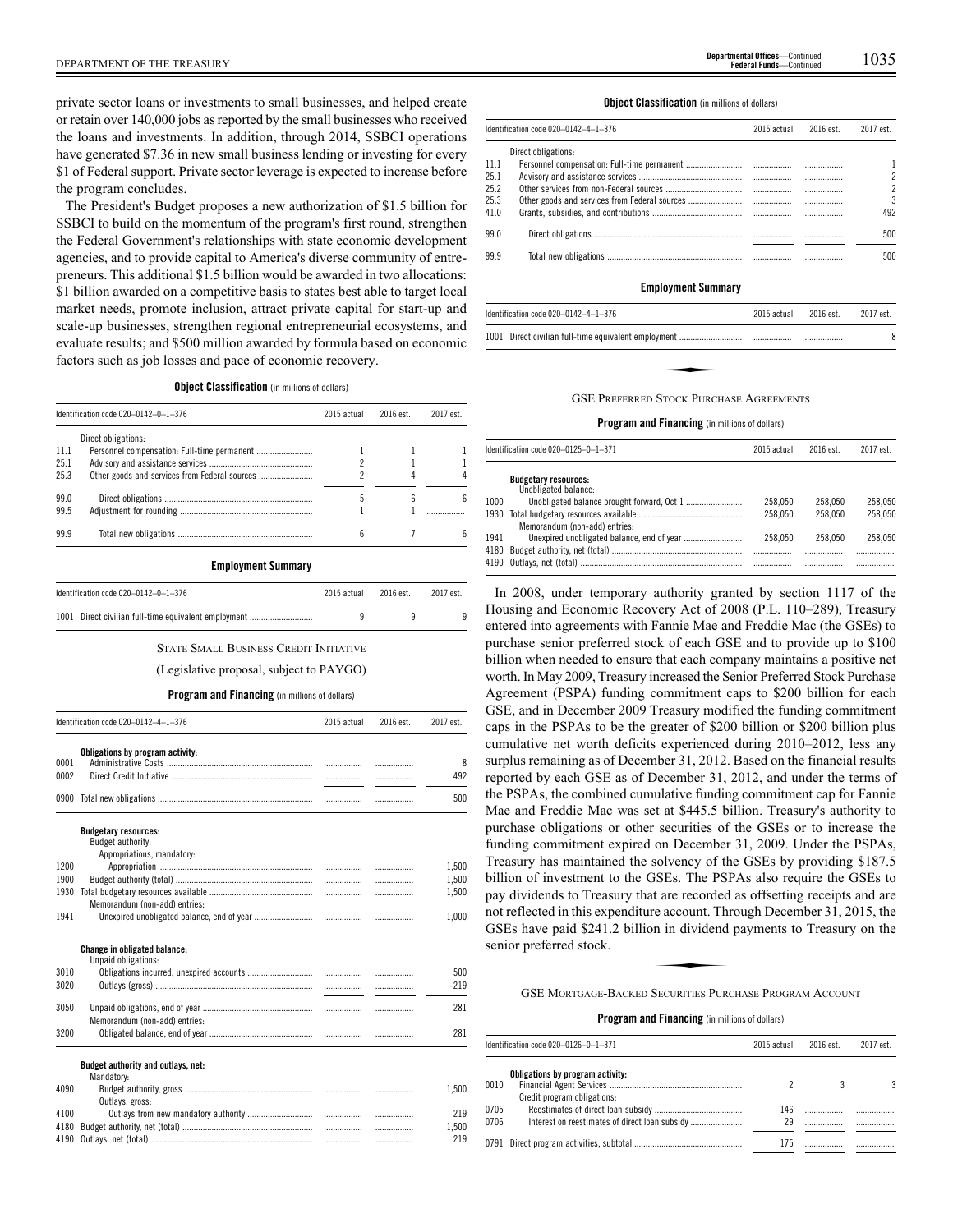GSE MORTGAGE-BACKED SECURITIES PURCHASE PROGRAM ACCOUNT—Continued **Program and Financing**—Continued

|      | Identification code 020-0126-0-1-371                  | 2015 actual | 2016 est.      | 2017 est. |
|------|-------------------------------------------------------|-------------|----------------|-----------|
|      |                                                       | 177         | 3              | 3         |
|      | <b>Budgetary resources:</b>                           |             |                |           |
|      | Budget authority:                                     |             |                |           |
|      | Appropriations, mandatory:                            |             |                |           |
| 1200 |                                                       | 175         |                | .         |
| 1221 | Appropriations transferred from other acct [020-1802] | 3           | 3              | 3         |
| 1260 |                                                       | 178         | 3              | 3         |
| 1930 |                                                       | 178         | $\overline{3}$ | 3         |
|      | Memorandum (non-add) entries:                         |             |                |           |
| 1940 |                                                       | $-1$        |                |           |
|      | Change in obligated balance:                          |             |                |           |
|      | Unpaid obligations:                                   |             |                |           |
| 3000 |                                                       | 53          |                | .         |
| 3010 |                                                       | 177         | 3              | 3         |
| 3020 |                                                       | $-177$      | $-3$           | $-3$      |
| 3041 | Recoveries of prior year unpaid obligations, expired  | $-53$       |                |           |
|      | Memorandum (non-add) entries:                         |             |                |           |
| 3100 |                                                       | 53          |                |           |
|      | Budget authority and outlays, net:<br>Mandatory:      |             |                |           |
| 4090 |                                                       | 178         | 3              | 3         |
|      | Outlays, gross:                                       |             |                |           |
| 4100 | Outlays from new mandatory authority                  | 176         | 3              | 3         |
| 4101 |                                                       | 1           |                |           |
| 4110 |                                                       | 177         | 3              | 3         |
| 4180 |                                                       | 178         | 3              | 3         |
| 4190 |                                                       | 177         | 3              | 3         |
|      |                                                       |             |                |           |

#### **Summary ofLoan Levels, Subsidy Budget Authority and Outlays by Program** (inmillionsof dollars)

| Identification code 020-0126-0-1-371 | 2015 actual | 2016 est. | 2017 est. |
|--------------------------------------|-------------|-----------|-----------|
| Direct loan reestimates:             | 163<br>12   | $-15$     |           |
|                                      | 175         |           | $-16$     |

In September 2008, Treasury initiated a temporary program to purchase mortgage-backed securities (MBS) issued by Fannie Mae and Freddie Mac, which carry the GSEs' standard guarantee against default. The purpose of the program was to promote liquidity in the mortgage market and, thereby, affordable homeownership by stabilizing the interest rate spreads between mortgage rates and Treasury issuances. Treasury purchased \$226 billion in MBS through December 31, 2009. In March of 2011, Treasury announced that it would begin selling off up to \$10 billion of its MBS holdings per month, subject to market conditions. Treasury completed the orderly disposition of its MBS portfolio on March 19, 2012.

Beginning in December 2009, Treasury implemented two additional programs as part of the Housing Finance Agencies Initiative to support state and local housing financing agencies (HFAs). Treasury purchased a participation interest in the Fannie Mae and Freddie Mac Temporary Credit and Liquidity Facilities to establish the Temporary Credit and Liquidity Program (TCLP), which provided HFAs with credit and liquidity facilities supporting up to \$8.2 billion in existing HFA bonds, and temporarily replaced private market facilities that were expiring or imposing unusually high costs to the HFAs due to market conditions. The TCLP was originally to remain open to the end of calendar year 2012, but due to continued strain on the market for HFA liquidity facilities, Treasury granted an extension to the end of the calendar year 2015 for six HFAs. In July 2015, the last participating HFA received alternative liquidity facilities from private sector banks, resulting in the closure of the TCLP.

Under the New Issuance Bond Program (NIBP) Treasury purchased \$15.3 billion in securities of Fannie Mae and Freddie Mac backed by new HFA housing bonds, supporting over 135,000 new mortgages and 40,000 rental housing units for working families. The original deadline for HFAs to use NIBP funds was December 31, 2010, but Treasury granted two one-year extensions until the end of 2012. The authority for all of the programs displayed in this account was provided in section 1117 of the Housing and Economic Recovery Act of 2008 (P.L. 110–289). As required by the Federal Credit Reform Act of 1990 as amended, this account records the subsidy costs associated with the GSE MBS purchase and State HFA programs, which are treated as direct loans for budget execution. The subsidy amounts are estimated on a present value basis.

## **Object Classification** (in millions of dollars)

|      | Identification code 020-0126-0-1-371                                  | 2015 actual | 2016 est. | 2017 est. |
|------|-----------------------------------------------------------------------|-------------|-----------|-----------|
|      | Direct obligations:                                                   |             |           |           |
| 25.2 |                                                                       |             |           | 3         |
| 41.0 |                                                                       | 175         |           |           |
| 99.9 |                                                                       | 177         |           | 3         |
|      |                                                                       |             |           |           |
|      |                                                                       |             |           |           |
|      | GSE MORTGAGE-BACKED SECURITIES PURCHASE DIRECT LOAN FINANCING ACCOUNT |             |           |           |

## **Balance Sheet** (in millions of dollars)

| ASSETS:                                                                  |     |     |
|--------------------------------------------------------------------------|-----|-----|
| 1101                                                                     |     |     |
|                                                                          | 705 | 705 |
| 1999<br>LIABILITIES:                                                     | 705 | 705 |
| Federal liabilities: Other Liabilities without Related Budgetary<br>2105 | 705 | 705 |
| 4999                                                                     | 705 | 705 |

#### STATE HFA DIRECT LOAN FINANCING ACCOUNT

## **Program and Financing** (in millions of dollars)

|      | Identification code 020-4298-0-3-371                            | 2015 actual | 2016 est.  | 2017 est. |
|------|-----------------------------------------------------------------|-------------|------------|-----------|
|      | Obligations by program activity:<br>Credit program obligations: |             |            |           |
| 0713 |                                                                 | 291         | 260        | 242       |
| 0742 |                                                                 |             | 13         | .         |
| 0743 |                                                                 |             | 3          | .         |
|      |                                                                 | 291         | 276        | 242       |
|      | <b>Budgetary resources:</b><br>Unobligated balance:             |             |            |           |
| 1000 |                                                                 | 271         | 125        | 126       |
| 1021 |                                                                 | 1,100       | .          | .         |
| 1022 | Capital transfer of unobligated balances to general fund        | $-124$      |            | .         |
| 1023 |                                                                 | $-155$      | .          | .         |
| 1024 | Unobligated balance of borrowing authority withdrawn            | $-1,039$    |            |           |
| 1050 | Financing authority:                                            | 53          | 125        | 126       |
|      | Spending authority from offsetting collections, mandatory:      |             |            |           |
| 1800 |                                                                 | 1.315       | 816        | 624       |
| 1801 | Change in uncollected payments, Federal sources                 | $-53$       | .          | .         |
| 1820 | Capital transfer of spending authority from offsetting          |             |            |           |
| 1825 |                                                                 | $-9$        | .          |           |
|      | Spending authority from offsetting collections applied to       | $-890$      | $-539$     | $-382$    |
| 1850 | Spending auth from offsetting collections, mand (total)         | 363         | 277        | 242       |
| 1900 |                                                                 | 363         | 277        | 242       |
| 1930 |                                                                 | 416         | 402        | 368       |
|      | Memorandum (non-add) entries:                                   |             |            |           |
| 1941 |                                                                 | 125         | 126        | 126       |
|      | <b>Change in obligated balance:</b><br>Unpaid obligations:      |             |            |           |
| 3000 |                                                                 | 1.100       | .          | .         |
| 3010 | Obligations incurred unexpired accounts                         | 201         | <b>276</b> | クイク       |

3010 Obligations incurred, unexpired accounts ............................. 291 276 242 3020 Outlays (gross) ...................................................................... –291 –276 –242

 $3040$  Recoveries of prior year unpaid obligations, unexpired ..........  $-1,100$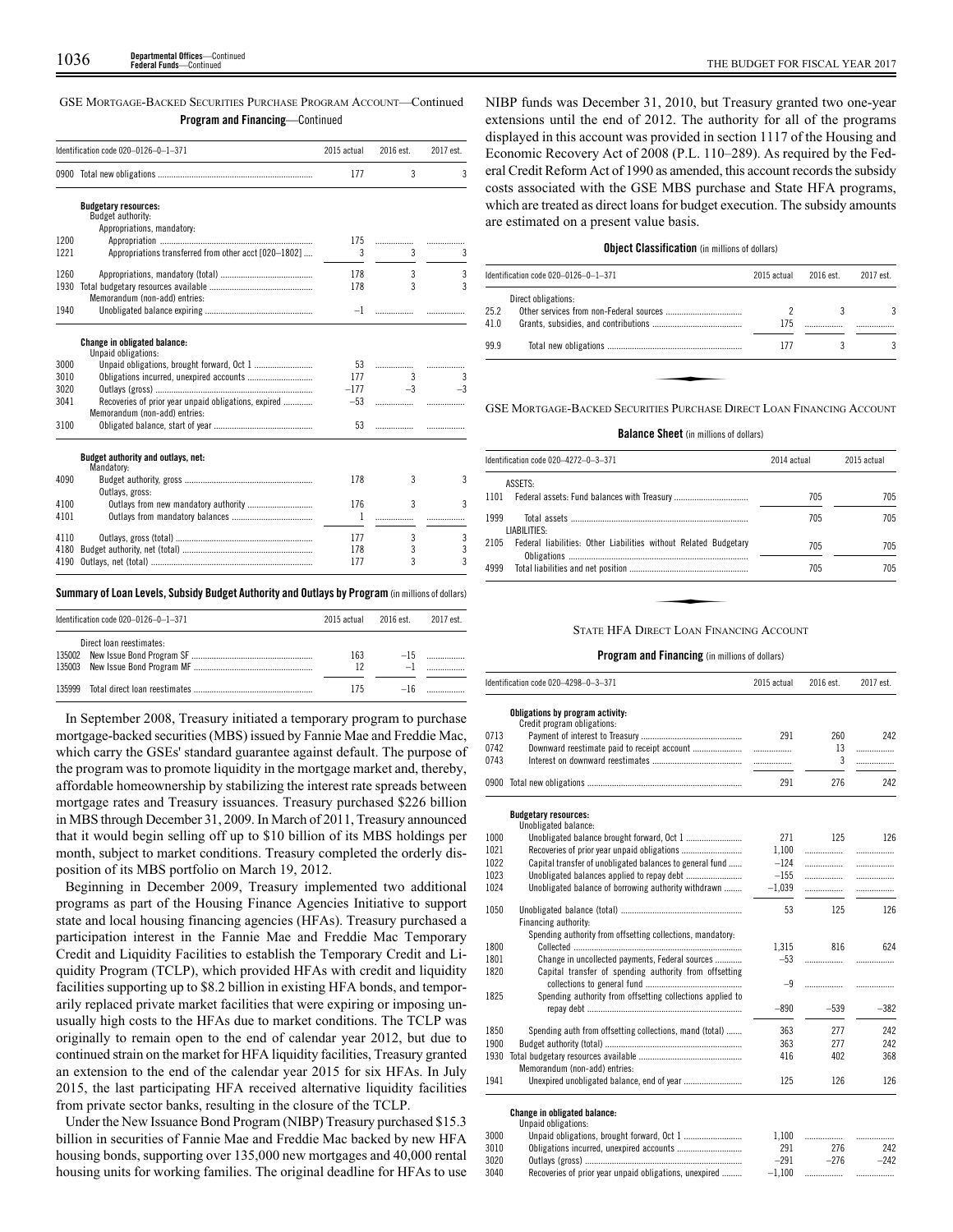|      | Uncollected payments:                                                                                               |          |        |        |
|------|---------------------------------------------------------------------------------------------------------------------|----------|--------|--------|
| 3060 | Uncollected pymts, Fed sources, brought forward, Oct 1                                                              | $-53$    | .      | .      |
| 3070 | Change in uncollected pymts, Fed sources, unexpired<br>Memorandum (non-add) entries:                                | 53       | .      |        |
| 3100 |                                                                                                                     | 1.047    | .      | .      |
|      | Financing authority and disbursements, net:                                                                         |          |        |        |
|      | Mandatory:                                                                                                          |          |        |        |
| 4090 | Financing disbursements:                                                                                            | 363      | 277    | 242    |
| 4110 |                                                                                                                     | 291      | 276    | 242    |
|      | Offsets against gross financing authority and disbursements:<br>Offsetting collections (collected) from:            |          |        |        |
| 4120 |                                                                                                                     | $-175$   | .      | .      |
| 4122 |                                                                                                                     | $-15$    | $-8$   | $-7$   |
| 4123 |                                                                                                                     | $-234$   | $-209$ | $-194$ |
| 4123 |                                                                                                                     | $-884$   | $-598$ | $-423$ |
| 4123 |                                                                                                                     | $-7$     | $-1$   | .      |
| 4130 | Offsets against gross budget authority and outlays (total)                                                          | $-1.315$ | $-816$ | $-624$ |
| 4140 | Additional offsets against financing authority only (total):<br>Change in uncollected pymts. Fed sources, unexpired | 53       |        |        |
| 4160 |                                                                                                                     | $-899$   | $-539$ | $-382$ |
| 4170 |                                                                                                                     | $-1.024$ | $-540$ | $-382$ |
| 4180 |                                                                                                                     | $-899$   | $-539$ | $-382$ |
| 4190 |                                                                                                                     | $-1.024$ | $-540$ | $-382$ |

## **Status of Direct Loans** (in millions of dollars)

|              | Identification code 020-4298-0-3-371            | 2015 actual     | 2016 est.       | 2017 est.       |
|--------------|-------------------------------------------------|-----------------|-----------------|-----------------|
| 1210<br>1251 | Cumulative balance of direct loans outstanding: | 8.668<br>$-885$ | 7.783<br>$-599$ | 7.184<br>$-424$ |
| 1290         |                                                 | 7.783           | 7.184           | 6.760           |

#### **Balance Sheet** (in millions of dollars)

|      | Identification code 020-4298-0-3-371                              | 2014 actual | 2015 actual |
|------|-------------------------------------------------------------------|-------------|-------------|
|      | <b>ASSETS:</b>                                                    |             |             |
| 1101 | Net value of assets related to post-1991 direct loans receivable: | 280         | 125         |
| 1401 |                                                                   | 8.668       | 7.783       |
| 1405 |                                                                   | $-876$      | $-865$      |
| 1499 | Net present value of assets related to direct loans               | 7.792       | 6,918       |
| 1999 | LIABILITIES:                                                      | 8.072       | 7.043       |
| 2103 |                                                                   | 8.072       | 7,043       |
| 4999 |                                                                   | 8.072       | 7.043       |
|      |                                                                   |             |             |
|      |                                                                   |             |             |
|      | Trust Funds                                                       |             |             |

#### *Trust Funds*

CAPITAL MAGNET FUND, COMMUNITY DEVELOPMENT FINANCIAL INSTITUTIONS

## **Special and Trust Fund Receipts** (in millions of dollars)

|      | Identification code 020-8524-0-7-451                 | 2015 actual | 2016 est. | 2017 est. |
|------|------------------------------------------------------|-------------|-----------|-----------|
| 0100 | Receipts:                                            |             |           |           |
| 1130 | Current law:                                         |             | 98        | 73        |
| 2000 | Appropriations:<br>Current law:                      |             | 98        | 80        |
| 2101 | Capital Magnet Fund, Community Development Financial |             | $-98$     | $-73$     |
| 2103 | Capital Magnet Fund, Community Development Financial |             |           | $-7$      |
| 2132 | Capital Magnet Fund, Community Development Financial |             |           |           |
| 2199 |                                                      |             | $-91$     | $-80$     |
| 2999 |                                                      |             | $-91$     | $-80$     |
| 5099 |                                                      |             |           |           |

#### **Program and Financing** (in millions of dollars)

|              | Identification code 020-8524-0-7-451                                           | 2015 actual | 2016 est.   | 2017 est.            |
|--------------|--------------------------------------------------------------------------------|-------------|-------------|----------------------|
| 0001         | Obligations by program activity:                                               |             | 91          | 80                   |
|              |                                                                                |             | 91          | 80                   |
|              | <b>Budgetary resources:</b><br>Budget authority:<br>Appropriations, mandatory: |             |             |                      |
| 1201<br>1203 |                                                                                |             | 98<br>.     | 73<br>$\overline{7}$ |
| 1232         | Appropriations<br>and/or<br>unobligated balance of                             |             | $-7$        |                      |
| 1260<br>1930 |                                                                                |             | 91<br>91    | 80<br>80             |
|              | <b>Change in obligated balance:</b>                                            |             |             |                      |
| 3010<br>3020 | Unpaid obligations:                                                            |             | 91<br>$-91$ | 80<br>$-80$          |
|              | Budget authority and outlays, net:<br>Mandatory:                               |             |             |                      |
| 4090         | Outlays, gross:                                                                |             | 91          | 80                   |
| 4100<br>4180 |                                                                                |             | 91<br>91    | 80<br>80             |
| 4190         |                                                                                |             | 91          | 80                   |

The purpose of the Capital Magnet Fund (CMF) is to provide financial assistance grants to Community Development Financial Institutions (CDFIs) and qualified nonprofit housing providers that would be leveraged to attract other financing sources for affordable housing and related economic development activities. The CMF was established by the Housing and Economic Recovery Act of 2008 (HERA), which added section 1339 to the Federal Housing Enterprises Financial Safety and Soundness Act of 1992. HERA directs Fannie Mae and Freddie Mac to set aside in each fiscal year 4.2 basis points of each dollar of the unpaid principal balance of new business purchases to be allocated to the CMF and the Housing Trust Fund. The Federal Housing Finance Agency (FHFA), as regulator for Fannie Mae and Freddie Mac, suspended these assessments in November 2008 when Fannie Mae and Freddie Mac were placed into conservatorship. In 2010, the CMF received a one-time discretionary appropriation of \$80 million. In December 2014, the FHFA directed Fannie Mae and Freddie Mac to<br>
begin allocating funds to the CMF. The Budget estimates that the CMF<br>
will receive assessments for the first time in 2016.<br>
GUETS AND BEOUESTS begin allocating funds to the CMF. The Budget estimates that the CMF will receive assessments for the first time in 2016.

#### GIFTS AND BEQUESTS

## **Program and Financing** (in millions of dollars)

|      | Identification code 020–8790–0–7–803                  | 2015 actual | 2016 est. | 2017 est. |
|------|-------------------------------------------------------|-------------|-----------|-----------|
|      | <b>Budgetary resources:</b>                           |             |           |           |
|      | Unobligated balance:                                  |             |           |           |
| 1000 |                                                       |             |           |           |
| 1930 |                                                       |             |           |           |
|      | Memorandum (non-add) entries:                         |             |           |           |
| 1941 |                                                       |             |           |           |
|      |                                                       |             |           |           |
|      |                                                       |             |           |           |
|      | Memorandum (non-add) entries:                         |             |           |           |
| 5000 | Total investments, SOY: Federal securities: Par value |             |           |           |
| 5001 | Total investments, EOY: Federal securities: Par value |             |           |           |

This account was established pursuant to 31 U.S.C. 321 to receive gifts and bequests to the Department. These funds support the restoration of the Treasury building and historical collection of art, furniture, and artifacts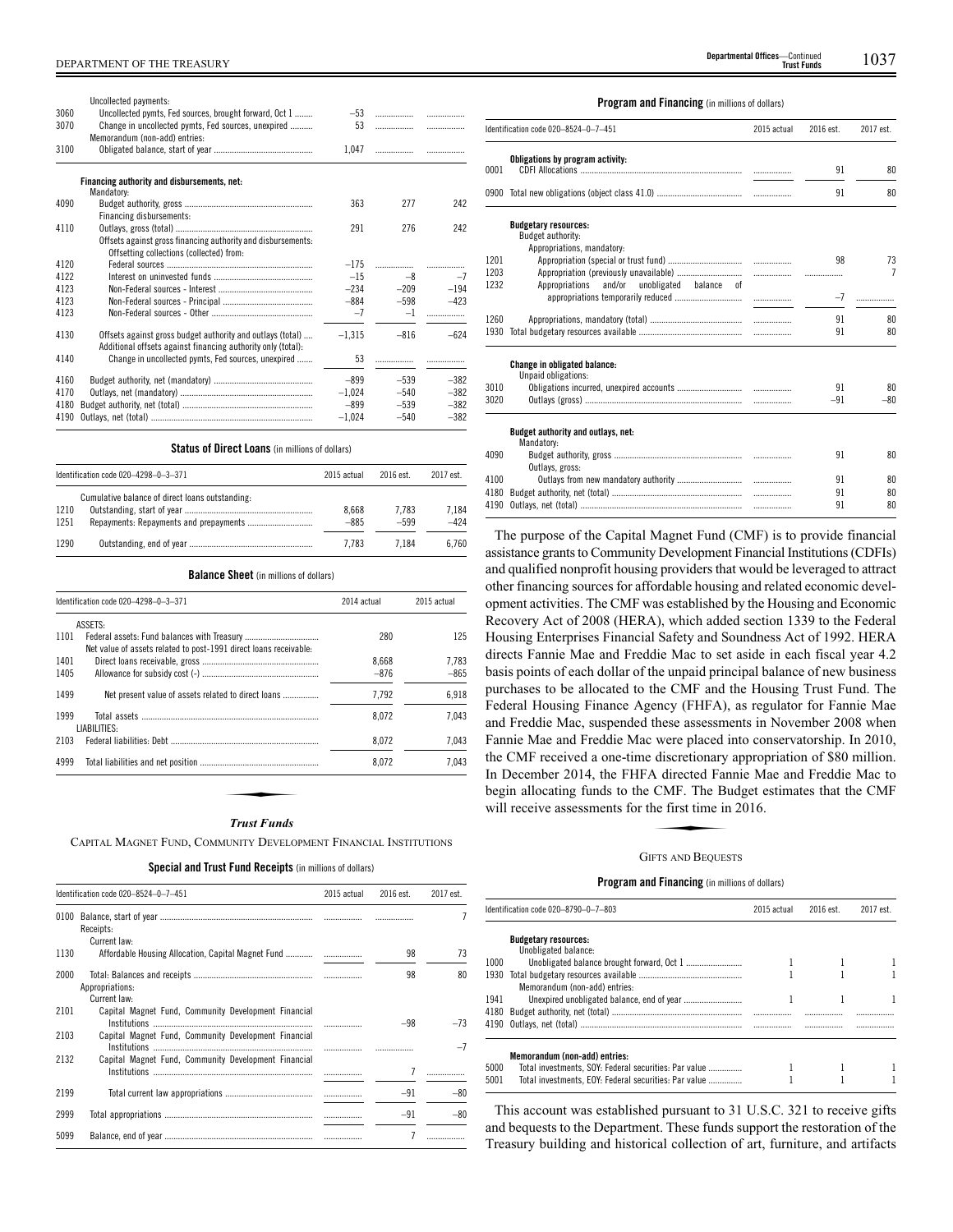## GIFTS AND BEQUESTS—Continued

owned by the Department. The fund is also used as an endowment for Treasury's restored rooms. D BEQUESTS—C<br>he fund is als<br>S ENEOPC

## **FINANCIAL CRIMES ENFORCEMENT NETWORK**

#### *Federal Funds*

## SALARIES AND EXPENSES

For necessary expenses of the Financial Crimes Enforcement Network, including hire of passenger motor vehicles; travel and training expenses of non-Federal and foreign government personnel to attend meetings and training concerned with domestic and foreign financial intelligence activities, law enforcement, and financial regulation; services authorized by 5 U.S.C. 3109; not to exceed \$10,000 for official reception and representation expenses; and for assistance to Federal law enforcement agencies, with or without reimbursement, **[**\$112,979,000**]** *\$115,003,000*, of which not to exceed \$34,335,000 shall remain available until September 30, **[**2018**]***2019*. *(Department of the Treasury Appropriations Act, 2016.)*

**Program and Financing** (in millions of dollars)

|      | Identification code 020-0173-0-1-751                                                                           | 2015 actual | 2016 est.      | 2017 est.      |
|------|----------------------------------------------------------------------------------------------------------------|-------------|----------------|----------------|
| 0001 | Obligations by program activity:                                                                               | 121         | 118            | 115            |
|      | <b>Budgetary resources:</b>                                                                                    |             |                |                |
| 1000 | Unobligated balance:<br>Budget authority:                                                                      | 50          | 41             | 38             |
|      | Appropriations, discretionary:                                                                                 |             |                |                |
| 1100 |                                                                                                                | 112         | 113            | 115            |
|      | Spending authority from offsetting collections, discretionary:                                                 |             |                |                |
| 1700 |                                                                                                                | .           | $\overline{c}$ | $\overline{c}$ |
| 1900 |                                                                                                                | 112         | 115            | 117            |
| 1930 |                                                                                                                | 162         | 156            | 155            |
|      | Memorandum (non-add) entries:                                                                                  |             |                |                |
| 1941 |                                                                                                                | 41          | 38             | 40             |
|      | Change in obligated balance:                                                                                   |             |                |                |
|      | Unpaid obligations:                                                                                            |             |                |                |
| 3000 |                                                                                                                | 29          | 46             | 50             |
| 3010 |                                                                                                                | 121         | 118            | 115            |
| 3020 |                                                                                                                | $-102$      | $-114$         | $-124$         |
| 3041 | Recoveries of prior year unpaid obligations, expired                                                           | $-2$        | .              |                |
| 3050 | Uncollected payments:                                                                                          | 46          | 50             | 41             |
| 3060 | Uncollected pymts, Fed sources, brought forward, Oct 1                                                         | $-1$        | .              | .              |
| 3071 | Change in uncollected pymts, Fed sources, expired                                                              | 1           | .              | .              |
|      | Memorandum (non-add) entries:                                                                                  |             |                |                |
| 3100 |                                                                                                                | 28          | 46             | 50             |
| 3200 |                                                                                                                | 46          | 50             | 41             |
|      | Budget authority and outlays, net:                                                                             |             |                |                |
|      | Discretionary:                                                                                                 |             |                |                |
| 4000 |                                                                                                                | 112         | 115            | 117            |
|      | Outlays, gross:                                                                                                |             |                |                |
| 4010 |                                                                                                                | 65          | 86             | 88             |
| 4011 |                                                                                                                | 37          | 28             | 36             |
| 4020 |                                                                                                                | 102         | 114            | 124            |
|      | Offsets against gross budget authority and outlays:<br>Offsetting collections (collected) from:                |             |                |                |
| 4030 |                                                                                                                | $-1$        | $-2$           | $-2$           |
| 4052 | Additional offsets against gross budget authority only:<br>Offsetting collections credited to expired accounts | 1           | .              |                |
| 4070 |                                                                                                                | 112         | 113            | 115            |
| 4080 |                                                                                                                | 101         | 112            | 122            |
| 4180 |                                                                                                                | 112         | 113            | 115            |
| 4190 |                                                                                                                | 101         | 112            | 122            |

The mission of FinCEN is to safeguard the financial system from illicit use and combat money laundering and promote national security through the collection, analysis, and dissemination of financial intelligence and strategic use of financial authorities. FinCEN carries out its mission by exercising regulatory functions under the Bank Secrecy Act; targeting examination and enforcement efforts in high risk areas; receiving and maintaining financial transaction data; analyzing and disseminating the data for law enforcement purposes; and serving as the financial intelligence unit of the United States, which involves building global cooperation with counterpart organizations in foreign countries and international groups.

## **Object Classification** (in millions of dollars)

|      | Identification code 020-0173-0-1-751                 | 2015 actual | 2016 est. | 2017 est.      |
|------|------------------------------------------------------|-------------|-----------|----------------|
|      | Direct obligations:                                  |             |           |                |
|      | Personnel compensation:                              |             |           |                |
| 11.1 |                                                      | 32          | 41        | 42             |
| 11.5 |                                                      |             |           |                |
| 11.9 |                                                      | 33          | 42        | 43             |
| 12.1 |                                                      | 10          | 12        | 12             |
| 21.0 |                                                      |             |           | 1              |
| 23.1 |                                                      | 5           | 4         | 4              |
| 23.3 | Communications, utilities, and miscellaneous charges |             | 2         | $\overline{c}$ |
| 25.1 |                                                      |             |           |                |
| 25.2 |                                                      | 26          | 17        | 16             |
| 25.3 | Other goods and services from Federal sources        | 10          | 9         | 9              |
| 25.4 |                                                      |             |           |                |
| 25.7 |                                                      | 27          | 22        | 18             |
| 31.0 |                                                      | 4           |           | 7              |
| 99.0 |                                                      | 120         | 118       | 114            |
| 99.5 |                                                      |             | .         | ı              |
| 99.9 |                                                      | 121         | 118       | 115            |
|      |                                                      |             |           |                |

#### **Employment Summary**

| Identification code $020-0173-0-1-751$                                                                             | 2015 actual | 2016 est. | 2017 est. |
|--------------------------------------------------------------------------------------------------------------------|-------------|-----------|-----------|
| 1001 Direct civilian full-time equivalent employment<br>2001 Reimbursable civilian full-time equivalent employment | 275         | 343       | 343       |
|                                                                                                                    |             |           |           |
| ексат серуісе                                                                                                      |             |           |           |

## **FISCAL SERVICE**

## *Federal Funds*

#### SALARIES AND EXPENSES

For necessary expenses of operations of the Bureau of the Fiscal Service, **[**\$363,850,000**]** *\$353,057,000*; of which not to exceed \$4,210,000, to remain available until September 30, **[**2018**]** *2019*, is for information systems modernization initiatives; *and* of which \$5,000 shall be available for official reception and representation expenses **[**; and of which not to exceed \$19,800,000, to remain available until September 30, 2018, is to support the Department's activities related to implementation of the Digital Accountability and Transparency Act (DATA Act; Public Law 113–101), including changes in business processes, workforce, or information technology to support high quality, transparent Federal spending information**]**.

In addition, \$165,000, to be derived from the Oil Spill Liability Trust Fund to reimburse administrative and personnel expenses for financial management of the Fund, as authorized by section 1012 of Public Law 101–380. *(Department of the Treasury Appropriations Act, 2016.)*

## **Special and Trust Fund Receipts** (in millions of dollars)

|              | Identification code 020-0520-0-1-803               | 2015 actual | 2016 est. | 2017 est. |
|--------------|----------------------------------------------------|-------------|-----------|-----------|
| 0100<br>0198 |                                                    | 4<br>5      | 8         | 8         |
| 0199         | Receipts:<br>Current law:                          | 9           | 8         | 8         |
| 1130         |                                                    | 132         | 130       | 154       |
| 1140         | Debt Collection Improvement Fund, Federal Receipts | 23          | 9         | 11        |
| 1199         |                                                    | 155         | 139       | 165       |
| 1999         |                                                    | 155         | 139       | 165       |
| 2000         | Appropriations:<br>Current law:                    | 164         | 147       | 173       |
| 2101         |                                                    | $-156$      | $-139$    | $-165$    |
| 2103         |                                                    | $-1$        | $-1$      | $-1$      |
| 2132         |                                                    |             |           |           |
| 2199         |                                                    | $-156$      | $-139$    | $-166$    |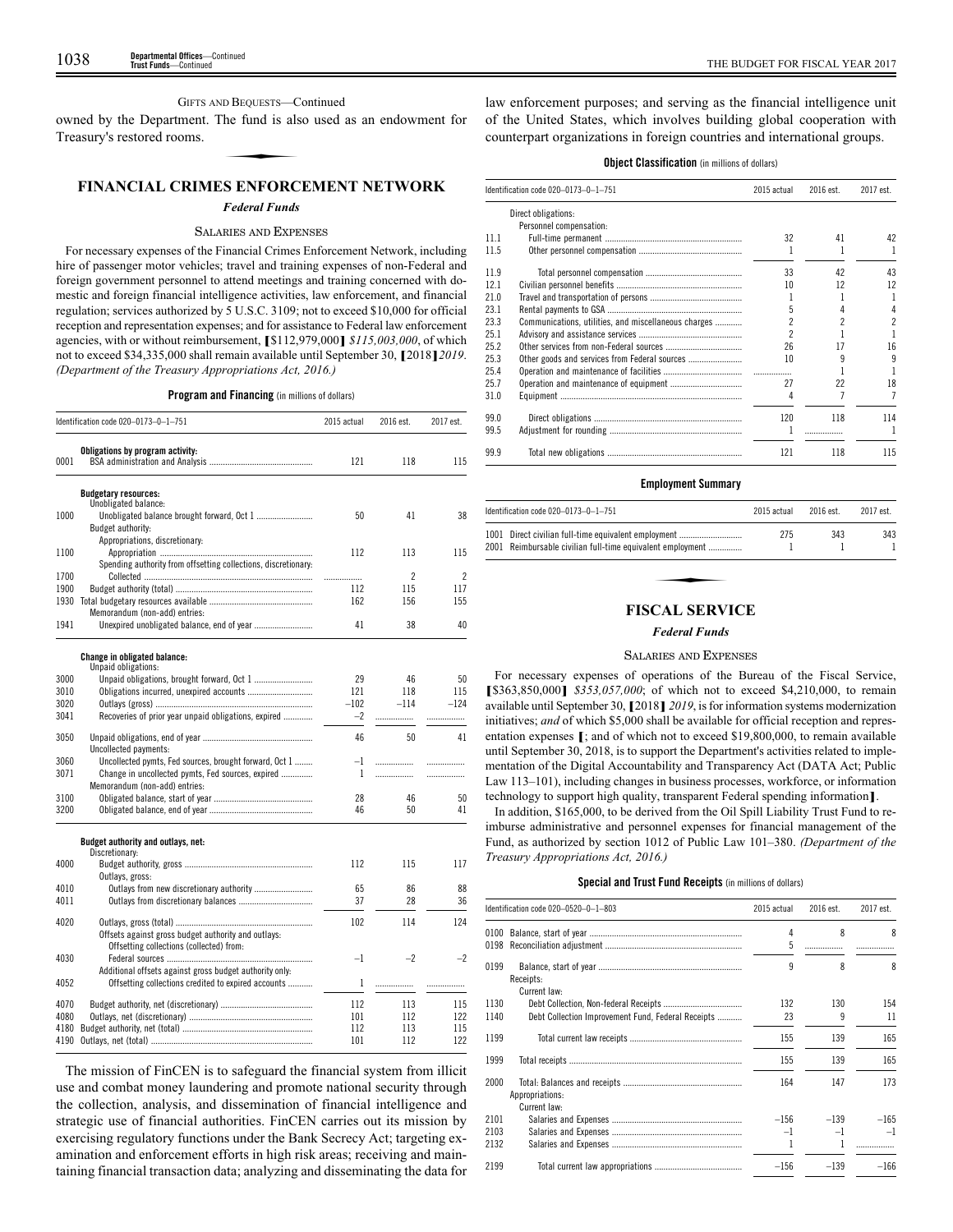| 2999         |                                                                | $-156$                   | $-139$    | $-166$    |
|--------------|----------------------------------------------------------------|--------------------------|-----------|-----------|
| 5099         |                                                                | 8                        | 8         | 7         |
|              | Program and Financing (in millions of dollars)                 |                          |           |           |
|              | Identification code 020-0520-0-1-803                           | 2015 actual              | 2016 est. | 2017 est. |
|              | Obligations by program activity:                               |                          |           |           |
| 0001         |                                                                | 35                       | 39        | 40        |
| 0002         |                                                                | 135                      | 139       | 165       |
| 0005         |                                                                | 105                      | 126       | 114       |
| 0006         |                                                                | 121                      | 118       | 115       |
| 0007         |                                                                | 77                       | 70        | 71        |
| 0009         |                                                                | 11                       | 11        | 13        |
|              |                                                                | 484                      | 503       | 518       |
| 0799<br>0801 |                                                                | 179                      | 177       | 157       |
|              |                                                                |                          |           |           |
|              |                                                                | 663                      | 680       | 675       |
|              | <b>Budgetary resources:</b>                                    |                          |           |           |
|              | Unobligated balance:                                           |                          |           |           |
| 1000         |                                                                | 112                      | 110       | 110       |
| 1001         | Discretionary unobligated balance brought fwd, Oct 1           | 16                       | 17        | .         |
| 1012         | Unobligated balance transfers between expired and unexpired    |                          |           |           |
|              |                                                                | $\overline{\phantom{a}}$ | .         |           |
| 1022         | Capital transfer of unobligated balances to general fund       | $-17$                    | .         | .         |
| 1050         |                                                                | 97                       | 110       | 110       |
|              | Budget authority:                                              |                          |           |           |
|              | Appropriations, discretionary:                                 |                          |           |           |
| 1100         |                                                                | 348                      | 364       | 353       |
|              | Appropriations, mandatory:                                     |                          |           |           |
| 1201         |                                                                | 156                      | 139       | 165       |
| 1203         | Appropriation (previously unavailable)                         | 1                        | 1         | 1         |
| 1232         | and/or<br>Appropriations<br>unobligated<br>balance<br>0f       |                          |           |           |
|              |                                                                | $-1$                     | $-1$      | .         |
| 1235         | Capital transfer of appropriations to general fund             | $-5$                     | .         | .         |
| 1260         |                                                                | 151                      | 139       | 166       |
|              | Spending authority from offsetting collections, discretionary: |                          |           |           |
| 1700         |                                                                | 161                      | 177       | 157       |
| 1701         | Change in uncollected payments, Federal sources                | 19                       | .         | .         |
|              |                                                                |                          |           |           |
| 1750         | Spending auth from offsetting collections, disc (total)        | 180                      | 177       | 157       |
| 1900         |                                                                | 679                      | 680       | 676       |
| 1930         |                                                                | 776                      | 790       | 786       |
|              | Memorandum (non-add) entries:                                  |                          |           |           |
| 1940         |                                                                | $-3$                     |           | .         |
| 1941         | Unexpired unobligated balance, end of year                     | 110                      | 110       | 111       |
|              | Special and non-revolving trust funds:                         |                          |           |           |
| 1951         |                                                                | $\overline{2}$           | .         | .         |
| 1952         |                                                                | $\overline{c}$           | .         | .         |
| 1953         | Expired unobligated balance, end of year                       | 11                       | .         | .         |

#### **Change in obligated balance:** ungu ... unigations

| 3000 |                                                            | 139    | 89     | 189    |
|------|------------------------------------------------------------|--------|--------|--------|
| 3010 |                                                            | 663    | 680    | 675    |
| 3011 |                                                            | 16     |        | .      |
| 3020 |                                                            | $-702$ | $-580$ | $-608$ |
| 3041 | Recoveries of prior year unpaid obligations, expired       | $-27$  |        | .      |
|      |                                                            |        |        |        |
| 3050 |                                                            | 89     | 189    | 256    |
|      | Uncollected payments:                                      |        |        |        |
| 3060 | Uncollected pymts, Fed sources, brought forward, Oct 1     | $-24$  | $-26$  | $-26$  |
| 3070 | Change in uncollected pymts, Fed sources, unexpired        | $-19$  |        | .      |
| 3071 | Change in uncollected pymts, Fed sources, expired          | 17     |        | .      |
| 3090 |                                                            | $-26$  | $-26$  | $-26$  |
|      |                                                            |        |        |        |
|      | Memorandum (non-add) entries:                              |        |        |        |
| 3100 |                                                            | 115    | 63     | 163    |
| 3200 |                                                            | 63     | 163    | 230    |
|      | Budget authority and outlays, net:                         |        |        |        |
|      | Discretionary:                                             |        |        |        |
| 4000 |                                                            | 528    | 541    | 510    |
|      | Outlays, gross:                                            |        |        |        |
| 4010 | Outlays from new discretionary authority                   | 482    | 447    | 421    |
| 4011 |                                                            | 71     | 14     | 63     |
|      |                                                            |        |        |        |
| 4020 |                                                            | 553    | 461    | 484    |
|      | Offsets against gross budget authority and outlays:        |        |        |        |
|      | Offsetting collections (collected) from:                   |        |        |        |
| 4030 |                                                            | $-179$ | $-177$ | $-157$ |
| 4033 |                                                            | $-1$   |        | .      |
| 4040 | Offsets against gross budget authority and outlays (total) | $-180$ | $-177$ | $-157$ |
|      |                                                            |        |        |        |

|      | Additional offsets against gross budget authority only.                                                               |       |     |     |
|------|-----------------------------------------------------------------------------------------------------------------------|-------|-----|-----|
| 4050 | Change in uncollected pymts, Fed sources, unexpired                                                                   | $-19$ |     | .   |
| 4052 | Offsetting collections credited to expired accounts                                                                   | 19    | .   |     |
| 4070 |                                                                                                                       | 348   | 364 | 353 |
| 4080 |                                                                                                                       | 373   | 284 | 327 |
|      | Mandatory:                                                                                                            |       |     |     |
| 4090 |                                                                                                                       | 151   | 139 | 166 |
|      | Outlays, gross:                                                                                                       |       |     |     |
| 4100 |                                                                                                                       | 55    | q   | 10  |
| 4101 |                                                                                                                       | 94    | 110 | 114 |
| 4110 |                                                                                                                       | 149   | 119 | 124 |
|      | Offsets against gross budget authority and outlays:<br>Offsetting collections (collected) from:                       |       |     |     |
| 4120 |                                                                                                                       |       |     |     |
| 4123 |                                                                                                                       | $-1$  | .   |     |
| 4130 | Offsets against gross budget authority and outlays (total)<br>Additional offsets against gross budget authority only: | $-2$  |     | .   |
| 4142 | Offsetting collections credited to expired accounts                                                                   | 2     |     |     |
| 4160 |                                                                                                                       | 151   | 139 | 166 |
| 4170 |                                                                                                                       | 147   | 119 | 124 |
| 4180 |                                                                                                                       | 499   | 503 | 519 |
| 4190 |                                                                                                                       | 520   | 403 | 451 |
|      |                                                                                                                       |       |     |     |

The mission of the Fiscal Service is to promote the financial integrity and operational efficiency of the U.S. Government through exceptional accounting, financing, collections, payments, and shared services. Fiscal Service plays a key role in strengthening the Department's leadership in financial management across the Federal Government while maintaining existing core Federal financial management operations. This includes providing the disbursement of Federal Government payments; collecting receipts and delinquent debt; providing government-wide accounting and reporting services; borrowing the money needed to operate the Federal Government; accounting for the debt; and providing accounting and other reimbursable services to Government agencies.

The Budget provides resources to support the core operational activities of the Fiscal Service, with a focus on increasing the number of electronic transactions with the public; reducing improper payments; improving the effectiveness of debt collection activities; and developing new solutions for streamlining government-wide accounting. The Budget also provides resources to support the Bureau's government-wide leadership role in spending transparency including necessary technology upgrades as well as continued implementation efforts to support the execution of the Digital Accountability and Transparency Act of 2014.

#### **Object Classification** (in millions of dollars)

|      | Identification code 020-0520-0-1-803                 | 2015 actual | 2016 est.                | 2017 est.       |
|------|------------------------------------------------------|-------------|--------------------------|-----------------|
|      | Direct obligations:                                  |             |                          |                 |
|      | Personnel compensation:                              |             |                          |                 |
| 11.1 |                                                      | 154         | 159                      | 161             |
| 11.3 |                                                      | 1           | $\overline{\phantom{a}}$ | $\overline{c}$  |
| 11.5 |                                                      | 3           | ĥ                        | $6\overline{6}$ |
| 11.8 |                                                      |             |                          | 24              |
| 11.9 |                                                      | 158         | 167                      | 193             |
| 12.1 |                                                      | 51          | 53                       | 55              |
| 21.0 |                                                      | 3           | 3                        | 4               |
| 23.1 |                                                      | 30          | 26                       | 27              |
| 23.2 |                                                      | 1           | 1                        | 1               |
| 23.3 | Communications, utilities, and miscellaneous charges | 13          | 13                       | 12              |
| 25.1 |                                                      | 23          | 42                       | 38              |
| 25.2 |                                                      | 23          | 24                       | 27              |
| 25.3 |                                                      | 165         | 157                      | 138             |
| 25.4 |                                                      | 2           | $\overline{\phantom{a}}$ | $\overline{2}$  |
| 25.7 |                                                      | 5           | 5                        | 5               |
| 26.0 |                                                      | 3           | 3                        | $\overline{3}$  |
| 31.0 |                                                      | 6           | $6\overline{6}$          | 12              |
| 32.0 |                                                      |             |                          | 1               |
| 99.0 |                                                      | 484         | 503                      | 518             |
| 99.0 |                                                      | 179         | 177                      | 157             |
| 99.9 |                                                      | 663         | 680                      | 675             |
|      |                                                      |             |                          |                 |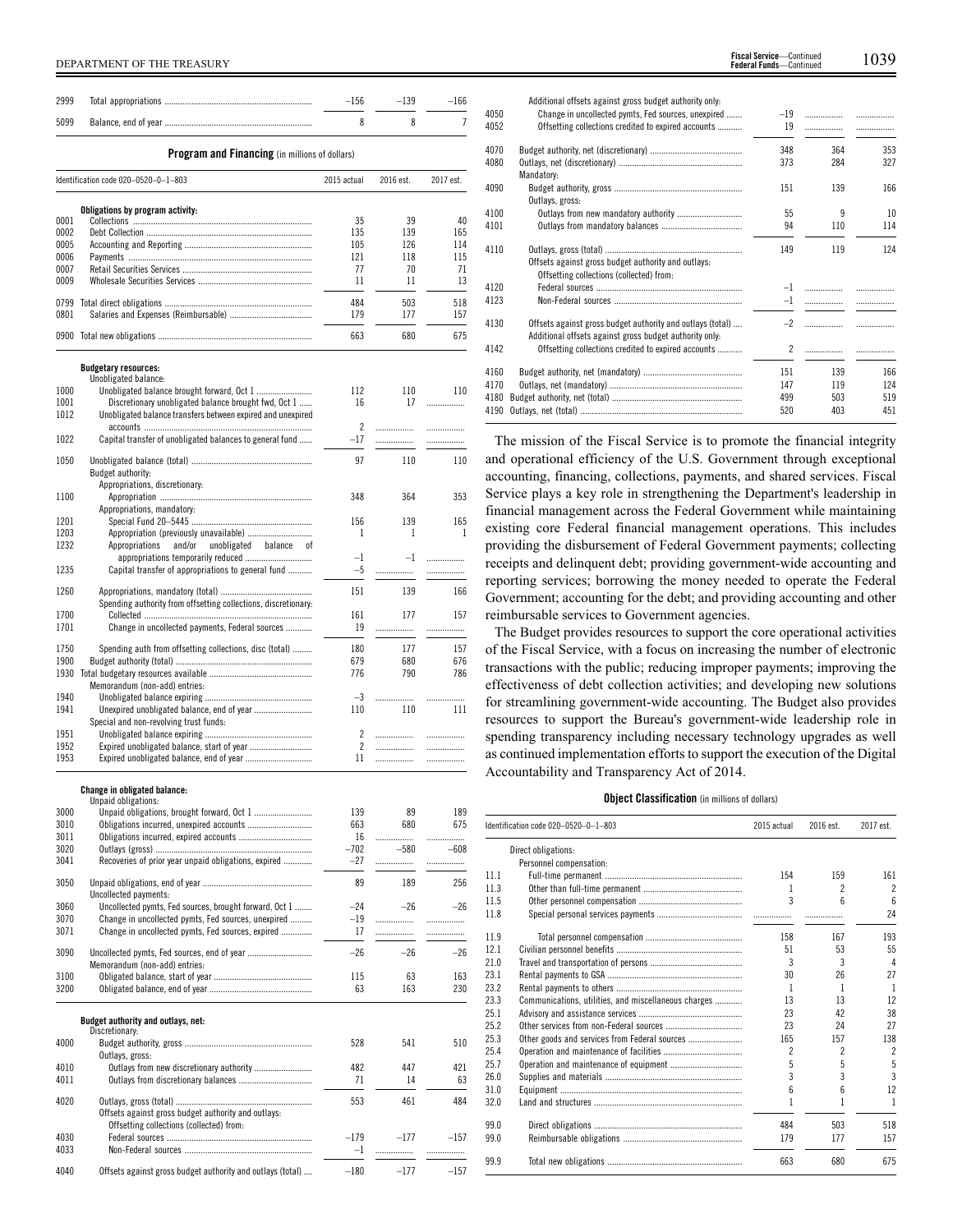#### SALARIES AND EXPENSES—Continued

**Employment Summary**

| 1.912<br>Direct civilian full-time equivalent employment<br>1.753<br>2.042      |
|---------------------------------------------------------------------------------|
| 2001 Reimbursable civilian full-time equivalent employment<br>240<br>245<br>243 |
|                                                                                 |

**Program and Financing** (in millions of dollars)

|      | Identification code 020-0562-0-1-803                   | 2015 actual    | 2016 est. | 2017 est. |
|------|--------------------------------------------------------|----------------|-----------|-----------|
|      | Obligations by program activity:                       |                |           |           |
| 0001 | Reimbursements to Federal Reserve Banks (Direct)       | 124            | 137       | 138       |
|      |                                                        | 124            | 137       | 138       |
|      | <b>Budgetary resources:</b>                            |                |           |           |
| 1021 | Unobligated balance:                                   | $\mathfrak{p}$ |           |           |
|      | Budget authority:                                      |                | .         |           |
|      | Appropriations, mandatory:                             |                |           |           |
| 1200 |                                                        | 122            | 137       | 138       |
| 1930 |                                                        | 124            | 137       | 138       |
|      |                                                        |                |           |           |
|      | Change in obligated balance:                           |                |           |           |
| 3000 | Unpaid obligations:                                    | 28             | 36        | 35        |
| 3010 |                                                        | 124            | 137       | 138       |
| 3020 |                                                        | $-114$         | $-138$    | $-138$    |
| 3040 | Recoveries of prior year unpaid obligations, unexpired | $-2$           |           |           |
| 3050 |                                                        | 36             | 35        | 35        |
|      | Memorandum (non-add) entries:                          |                |           |           |
| 3100 |                                                        | 28             | 36        | 35        |
| 3200 |                                                        | 36             | 35        | 35        |
|      |                                                        |                |           |           |
|      | Budget authority and outlays, net:<br>Mandatory:       |                |           |           |
| 4090 |                                                        | 122            | 137       | 138       |
|      | Outlays, gross:                                        |                |           |           |
| 4100 |                                                        | 86             | 103       | 104       |
| 4101 |                                                        | 28             | 35        | 34        |
| 4110 |                                                        | 114            | 138       | 138       |
| 4180 |                                                        | 122            | 137       | 138       |
| 4190 |                                                        | 114            | 138       | 138       |

This Fund was established by the Treasury, Postal Service, and General Government Appropriations Act of 1991 (P.L. 101–509, 104 Stat. 1394) as a permanent, indefinite appropriation to reimburse the Federal Reserve Banks for acting as fiscal agents of the Federal Government in support of financing the public debt. ret of 1991 (1)<br>propriation to r<br>nts of the Fede<br>T INTEREST ME

RESTORATION OF LOST INTEREST, MEDICARE TRUST FUNDS

**Program and Financing** (in millions of dollars)

|      | Identification code 020-0504-0-1-901                                           | 2015 actual | 2016 est. | 2017 est. |
|------|--------------------------------------------------------------------------------|-------------|-----------|-----------|
| 0001 | Obligations by program activity:                                               | 251         |           |           |
| 0900 |                                                                                | 251         |           |           |
|      | <b>Budgetary resources:</b><br>Budget authority:<br>Appropriations, mandatory: |             |           |           |
| 1200 |                                                                                | 251         |           |           |
| 1930 |                                                                                | 251         |           |           |
|      | Change in obligated balance:<br>Unpaid obligations:                            |             |           |           |
| 3010 |                                                                                | 251         |           |           |
| 3020 |                                                                                | $-251$      |           |           |

#### **Budget authority and outlays, net:**

|      | Mandatory:                                    |     |  |
|------|-----------------------------------------------|-----|--|
| 4090 |                                               | 251 |  |
|      | Outlays, gross:                               |     |  |
| 4100 |                                               | 251 |  |
|      |                                               | 251 |  |
|      |                                               | 251 |  |
|      |                                               |     |  |
|      |                                               |     |  |
|      |                                               |     |  |
|      | PAYMENT TO THE RESOLUTION FUNDING CORPORATION |     |  |
|      |                                               |     |  |

## **Program and Financing** (in millions of dollars)

|      | Identification code 020-1851-0-1-908                   | 2015 actual | 2016 est. | 2017 est. |
|------|--------------------------------------------------------|-------------|-----------|-----------|
|      | Obligations by program activity:                       |             |           |           |
| 0001 | Payment to the Resolution Funding Corporation (Direct) | 2,628       | 2,628     | 2,628     |
|      | 0900 Total new obligations (object class 41.0)         | 2,628       | 2,628     | 2,628     |
|      | <b>Budgetary resources:</b>                            |             |           |           |
|      | Budget authority:                                      |             |           |           |
|      | Appropriations, mandatory:                             |             |           |           |
| 1200 |                                                        | 2,628       | 2,628     | 2,628     |
|      |                                                        | 2,628       | 2,628     | 2,628     |
|      | Change in obligated balance:                           |             |           |           |
|      | Unpaid obligations:                                    |             |           |           |
| 3010 |                                                        | 2,628       | 2.628     | 2,628     |
| 3020 |                                                        | $-2,628$    | $-2,628$  | $-2,628$  |
|      | Budget authority and outlays, net:                     |             |           |           |
|      | Mandatory:                                             |             |           |           |
| 4090 |                                                        | 2,628       | 2,628     | 2,628     |
|      | Outlays, gross:                                        |             |           |           |
| 4100 |                                                        | 2,628       | 2,628     | 2,628     |
| 4180 |                                                        | 2,628       | 2,628     | 2,628     |
| 4190 |                                                        | 2,628       | 2,628     | 2,628     |

The Financial Institutions Reform, Recovery, and Enforcement Act of 1989 authorized and appropriated to the Secretary of the Treasury such sums as may be necessary to cover interest payments on obligations issued by the Resolution Funding Corporation (REFCORP). REFCORP was established under the Act to raise \$31.2 billion for the Resolution Trust Corporation (RTC) in order to resolve savings institution insolvencies.

Sources of payment for interest due on REFCORP obligations include REFCORP investment income, proceeds from the sale of assets or warrants acquired by the RTC, and annual contributions by the Federal Home Loan Banks. If these payment sources are insufficient to cover all interest costs, indefinite, mandatory funds appropriated to the Treasury shall be used to meet the shortfall. dat compound<br>es are insuffic<br>ppropriated to<br>ppe Reserve Fu

## HOPE RESERVE FUND

## **Special and Trust Fund Receipts** (in millions of dollars)

|      | Identification code 020-5581-0-2-371                  | 2015 actual | 2016 est. | 2017 est. |
|------|-------------------------------------------------------|-------------|-----------|-----------|
| 0100 | Receipts:                                             |             |           |           |
| 1110 | Current law:                                          |             | 93        | 70        |
| 2000 | Appropriations:<br>Current law:                       |             | 93        | 70        |
| 2101 |                                                       |             | $-93$     | $-70$     |
| 5099 |                                                       |             |           |           |
|      | <b>Program and Financing</b> (in millions of dollars) |             |           |           |
|      | Identification code 020-5581-0-2-371                  | 2015 actual | 2016 est. | 2017 est. |

**Budgetary resources:** Unobligated balance:

|      | and and the same services |      |  |
|------|---------------------------|------|--|
| 1000 |                           | <br> |  |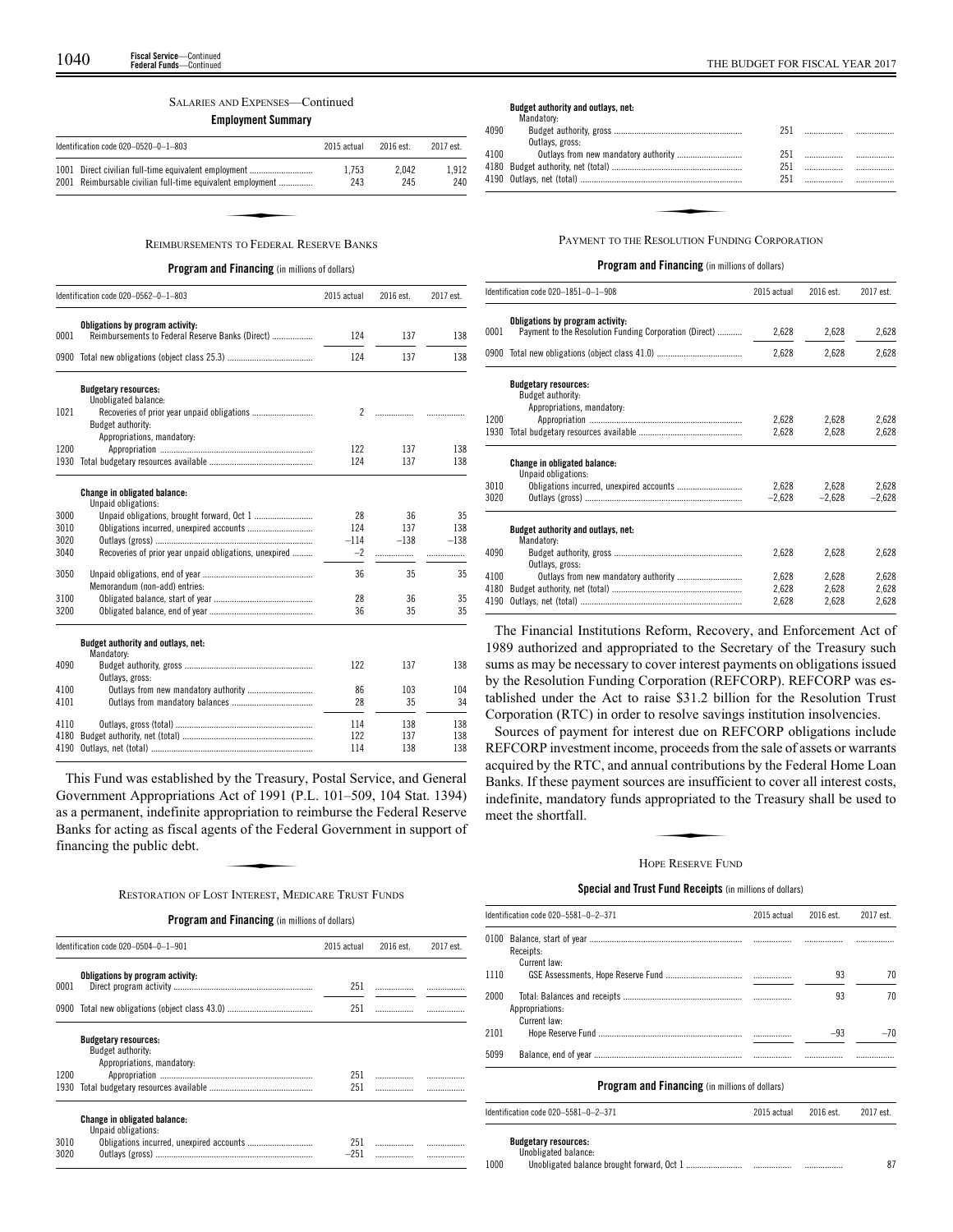|      | Budget authority:<br>Appropriations, mandatory:         |   |    |     |
|------|---------------------------------------------------------|---|----|-----|
| 1201 |                                                         |   | 93 | 70  |
| 1230 | Appropriations and/or unobligated<br>balance of         |   |    |     |
| 1260 |                                                         |   | 87 | 70  |
| 1930 |                                                         |   | 87 | 157 |
|      | Memorandum (non-add) entries:                           |   |    |     |
| 1941 |                                                         |   | 87 | 157 |
|      | <b>Budget authority and outlays, net:</b><br>Mandatory: |   |    |     |
| 4090 |                                                         |   | 87 | 70  |
| 4180 |                                                         | . | 87 | 70  |
| 4190 |                                                         |   |    | .   |

The HOPE Reserve Fund was authorized by section 1337(e) of the Housing and Economic Recovery Act of 2008 (HERA, P.L. 110–289), which directed the account to be funded from assessments on Fannie Mae and Freddie Mac. The Federal Housing Finance Agency (FHFA), as regulator for Fannie Mae and Freddie Mac, suspended these assessments in<br>November 2008 and reinstated them effective January 2015, subject to<br>terms and conditions as prescribed by the FHFA.<br>FEDERAL RESERVE BANK REIMBURSEMENT F November 2008 and reinstated them effective January 2015, subject to terms and conditions as prescribed by the FHFA.

## FEDERAL RESERVE BANK REIMBURSEMENT FUND

## **Program and Financing** (in millions of dollars)

|              | Identification code 020-1884-0-1-803                   | 2015 actual | 2016 est.  | 2017 est.  |
|--------------|--------------------------------------------------------|-------------|------------|------------|
|              | Obligations by program activity:                       |             |            |            |
| 0001         |                                                        | 477         | 524        | 529        |
|              |                                                        | 477         | 524        | 529        |
|              | <b>Budgetary resources:</b>                            |             |            |            |
|              | Unobligated balance:                                   |             |            |            |
| 1021         | Recoveries of prior year unpaid obligations            | 8           | .          |            |
|              | Budget authority:                                      |             |            |            |
|              | Appropriations, mandatory:                             |             |            |            |
| 1200<br>1930 |                                                        | 469         | 524<br>524 | 529<br>529 |
|              |                                                        | 477         |            |            |
|              | Change in obligated balance:                           |             |            |            |
|              | Unpaid obligations:                                    |             |            |            |
| 3000         |                                                        | 106         | 126        | 162        |
| 3010         |                                                        | 477         | 524        | 529        |
| 3020         |                                                        | $-449$      | $-488$     | $-529$     |
| 3040         | Recoveries of prior year unpaid obligations, unexpired | -8          | .          | .          |
| 3050         |                                                        | 126         | 162        | 162        |
|              | Memorandum (non-add) entries:                          |             |            |            |
| 3100         |                                                        | 106         | 126        | 162        |
| 3200         |                                                        | 126         | 162        | 162        |
|              | Budget authority and outlays, net:                     |             |            |            |
|              | Mandatory:                                             |             |            |            |
| 4090         |                                                        | 469         | 524        | 529        |
|              | Outlays, gross:                                        |             |            |            |
| 4100         |                                                        | 343         | 362        | 357        |
| 4101         |                                                        | 106         | 126        | 172        |
| 4110         |                                                        | 449         | 488        | 529        |
| 4180         |                                                        | 469         | 524        | 529        |
| 4190         |                                                        | 449         | 488        | 529        |

This Fund was established by the Treasury and General Government Appropriations Act, 1998, Title I (P.L. 105–61, 111 Stat. 1276) as a permanent, indefinite appropriation to reimburse Federal Reserve Banks for services provided in their capacity as depositaries and fiscal agents for the United States. ion to reimbur<br>acity as deposi

## PAYMENT OF GOVERNMENT LOSSES IN SHIPMENT

## **Program and Financing** (in millions of dollars)

|      | Identification code 020-1710-0-1-803                                                  | 2015 actual | 2016 est. | 2017 est. |
|------|---------------------------------------------------------------------------------------|-------------|-----------|-----------|
| 0001 | Obligations by program activity:<br>Payment of Government Losses in Shipment (Direct) | 1           | 1         | 1         |
|      |                                                                                       |             |           |           |
|      | <b>Budgetary resources:</b><br>Budget authority:                                      |             |           |           |
| 1200 | Appropriations, mandatory:                                                            |             |           |           |
| 1930 |                                                                                       |             |           |           |
|      | <b>Change in obligated balance:</b><br>Unpaid obligations:                            |             |           |           |
| 3010 |                                                                                       |             |           |           |
| 3020 |                                                                                       | $-1$        | $-1$      |           |
|      | Budget authority and outlays, net:<br>Mandatory:                                      |             |           |           |
| 4090 | Outlays, gross:                                                                       | 1           |           |           |
| 4100 |                                                                                       |             |           | 1         |
| 4180 |                                                                                       |             |           |           |
| 4190 |                                                                                       |             |           |           |

This account was created as self-insurance to cover losses in shipment of Government property such as coins, currency, securities, certain losses incurred by the Postal Service, and losses in connection with the redemption of savings bonds. Approximately 1,100 claims are paid annually. as coins, current<br>and losses in c<br>tely 1,100 clai

## FINANCIAL AGENT SERVICES

|      | Identification code 020-1802-0-1-803                   | 2015 actual | 2016 est. | 2017 est. |
|------|--------------------------------------------------------|-------------|-----------|-----------|
|      | Obligations by program activity:                       |             |           |           |
| 0001 |                                                        | 643         | 713       | 676       |
| 0900 |                                                        | 643         | 713       | 676       |
|      | <b>Budgetary resources:</b><br>Unobligated balance:    |             |           |           |
| 1021 |                                                        | 16          | .         |           |
|      |                                                        |             |           |           |
| 1050 | Budget authority:                                      | 16          | .         |           |
|      | Appropriations, mandatory:                             |             |           |           |
| 1200 |                                                        | 630         | 716       | 679       |
| 1220 | Appropriations transferred to other accts [020-0126]   | $-3$        | $-3$      | $-3$      |
| 1260 |                                                        | 627         | 713       | 676       |
| 1930 |                                                        | 643         | 713       | 676       |
|      | Change in obligated balance:<br>Unpaid obligations:    |             |           |           |
| 3000 |                                                        | 59          | 50        | 50        |
| 3010 |                                                        | 643         | 713       | 676       |
| 3020 |                                                        | $-636$      | $-713$    | $-676$    |
| 3040 | Recoveries of prior year unpaid obligations, unexpired | $-16$       | .         |           |
| 3050 | Memorandum (non-add) entries:                          | 50          | 50        | 50        |
| 3100 |                                                        | 59          | 50        | 50        |
| 3200 |                                                        | 50          | 50        | 50        |
|      | Budget authority and outlays, net:<br>Mandatory:       |             |           |           |
| 4090 | Outlays, gross:                                        | 627         | 713       | 676       |
| 4100 |                                                        | 577         | 663       | 660       |
| 4101 |                                                        | 59          | 50        | 16        |
| 4110 |                                                        | 636         | 713       | 676       |
| 4180 |                                                        | 627         | 713       | 676       |
| 4190 |                                                        | 636         | 713       | 676       |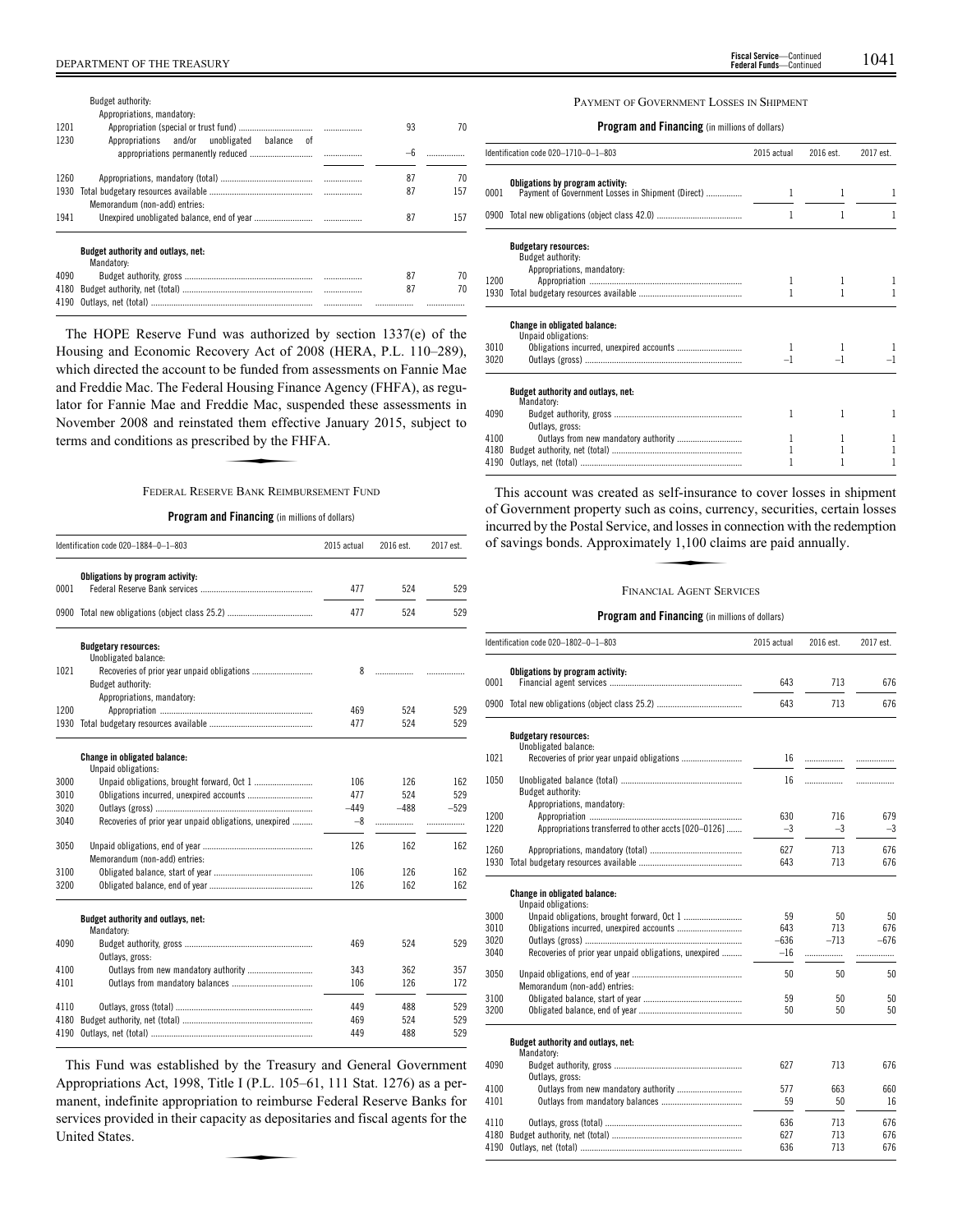## FINANCIAL AGENT SERVICES—Continued

This permanent, indefinite appropriation was established to reimburse financial institutions for the services they provide as depositaries and financial agents of the Federal Government. The services include the acceptance and processing of deposits of public money, as well as services essential to the disbursement of and accounting for public monies. The services provided are authorized under numerous statutes including, but not limited to, 12 U.S.C. 90 and 265. This permanent, indefinite appropriation is authorized by P.L. 108–100, the "Check Clearing for the 21st Century Act,'' and permanently appropriated by P.L. 108–199, the "Consolidated Appropriations Act of 2004.'' Additionally, financial agent administrative and financial analysis costs for the Government Sponsored Enterprise Mortgage<br>
Backed Securities Purchase Program and State Housing Finance Agency<br>
program are reimbursed from this account.<br>
INTEREST ON UNINVESTED FUNDS Backed Securities Purchase Program and State Housing Finance Agency program are reimbursed from this account.

#### INTEREST ON UNINVESTED FUNDS

#### **Program and Financing** (in millions of dollars)

|                      | Identification code 020-1860-0-1-908                                           | 2015 actual       | 2016 est.         | 2017 est.         |
|----------------------|--------------------------------------------------------------------------------|-------------------|-------------------|-------------------|
| 0001                 | Obligations by program activity:                                               | 30                | 30                | 30                |
|                      |                                                                                | 30                | 30                | 30                |
|                      | <b>Budgetary resources:</b><br>Budget authority:<br>Appropriations, mandatory: |                   |                   |                   |
| 1200                 |                                                                                | 30                | 30                | 30                |
| 1930                 |                                                                                | 30                | 30                | 30                |
| 3000<br>3010<br>3020 | <b>Change in obligated balance:</b><br>Unpaid obligations:                     | 56<br>30<br>$-15$ | 71<br>30<br>$-30$ | 71<br>30<br>$-30$ |
| 3050                 | Memorandum (non-add) entries:                                                  | 71                | 71                | 71                |
| 3100                 |                                                                                | 56                | 71                | 71                |
| 3200                 |                                                                                | 71                | 71                | 71                |
|                      | Budget authority and outlays, net:<br>Mandatory:                               |                   |                   |                   |
| 4090                 | Outlays, gross:                                                                | 30                | 30                | 30                |
| 4101                 |                                                                                | 15                | 30                | 30                |
| 4180                 |                                                                                | 30                | 30                | 30                |
| 4190                 |                                                                                | 15                | 30                | 30                |

This account was established for the purpose of paying interest on certain This account was established for the purpose of paying interest of ecrtain<br>uninvested funds placed in trust in the Treasury in accordance with various<br>statutes (31 U.S.C. 1321; 2 U.S.C. 158 (P.L. 94–289); 20 U.S.C. 74a (P. statutes (31 U.S.C. 1321; 2 U.S.C. 158 (P.L. 94–289); 20 U.S.C. 74a (P.L. 94–418) and 101; 24 U.S.C. 46 (P.L. 94 –290); and 69 Stat. 533).

#### FEDERAL INTEREST LIABILITIES TO STATES

#### **Program and Financing** (in millions of dollars)

|      | Identification code 020-1877-0-1-908                                           | 2015 actual | 2016 est. | 2017 est. |
|------|--------------------------------------------------------------------------------|-------------|-----------|-----------|
| 0001 | Obligations by program activity:                                               |             |           |           |
| 0900 |                                                                                |             | 2         | 2         |
|      | <b>Budgetary resources:</b><br>Budget authority:<br>Appropriations, mandatory: |             |           |           |
| 1200 |                                                                                |             |           |           |
| 1930 |                                                                                |             |           |           |
| 3010 | <b>Change in obligated balance:</b><br>Unpaid obligations:                     |             |           |           |

| 3020 |                                                  |  |  |
|------|--------------------------------------------------|--|--|
|      | Budget authority and outlays, net:<br>Mandatory: |  |  |
| 4090 | Outlays, gross:                                  |  |  |
| 4100 |                                                  |  |  |

Pursuant to the Cash Management Improvement Act (P.L. 101–453, 104 Stat. 1058) as amended (P.L. 102–589, 106 Stat. 5133), and Treasury regbut a 1050) as americae (1.2. 102–505), 100 But . 5155), and Treasary regulations codified at 31 CFR Part 205, under certain circumstances, interest<br>is paid to states when Federal funds are not transferred to states in a t is paid to states when Federal funds are not transferred to states in a timely manner.

## INTEREST PAID TO CREDIT FINANCING ACCOUNTS

## **Program and Financing** (in millions of dollars)

|      | ldentification code 020–1880–0–1–908           |          | 2016 est.<br>2015 actual | 2017 est. |
|------|------------------------------------------------|----------|--------------------------|-----------|
|      | Obligations by program activity:               |          |                          |           |
| 0001 |                                                | 8,115    | 14,855                   | 16,260    |
|      | 0900 Total new obligations (object class 43.0) | 8,115    | 14,855                   | 16,260    |
|      | <b>Budgetary resources:</b>                    |          |                          |           |
|      | Budget authority:                              |          |                          |           |
| 1200 | Appropriations, mandatory:                     | 8,115    | 14.855                   | 16,260    |
| 1930 |                                                | 8.115    | 14.855                   | 16,260    |
|      |                                                |          |                          |           |
|      | <b>Change in obligated balance:</b>            |          |                          |           |
| 3010 | Unpaid obligations:                            | 8,115    | 14,855                   | 16,260    |
| 3020 |                                                | $-8,115$ | $-14,855$                | $-16,260$ |
|      |                                                |          |                          |           |
|      | Budget authority and outlays, net:             |          |                          |           |
|      | Mandatory:                                     |          |                          |           |
| 4090 |                                                | 8.115    | 14.855                   | 16.260    |
|      | Outlavs, gross:                                |          |                          |           |
| 4100 |                                                | 8,115    | 14,855                   | 16.260    |
| 4180 |                                                | 8,115    | 14,855                   | 16,260    |
| 4190 |                                                | 8,115    | 14.855                   | 16,260    |
|      |                                                |          |                          |           |

This account pays interest on the invested balances of guaranteed and direct loan financing accounts. For guaranteed loan financing accounts, balances result when the accounts receive up-front payments and fees to be held in reserve to make payments on defaults. Direct loan financing accounts normally borrow from Treasury to disburse loans and receive interest and principal payments and other payments from borrowers. Because direct loan financing accounts generally repay borrowing from Treasury at the end of the year, they can build up balances of payments received during the year. Interest on invested balances is paid to the financing accounts from the general fund of the Treasury, in accordance with section 505(c) of the Federal Credit Reform Act of 1990.<br>CLAIMS JUDGMENTS AND RELIE counts from the general fund of the Treasury, in accordance with section 505(c) of the Federal Credit Reform Act of 1990.

#### CLAIMS, JUDGMENTS, AND RELIEF ACTS

|                      | ldentification code 020–1895–0–1–808           | 2015 actual         | 2016 est.         | 2017 est.         |
|----------------------|------------------------------------------------|---------------------|-------------------|-------------------|
| 0001                 | Obligations by program activity:               | 3                   | 8                 | 2                 |
| 0002<br>0003         |                                                | 538                 | 240               | 240               |
| 0091<br>0101<br>0102 |                                                | 542<br>1.188<br>706 | 248<br>626<br>456 | 242<br>256<br>430 |
|                      |                                                | 1.894               | 1.082             | 686               |
|                      | 0900 Total new obligations (object class 42.0) | 2.436               | 1.330             | 928               |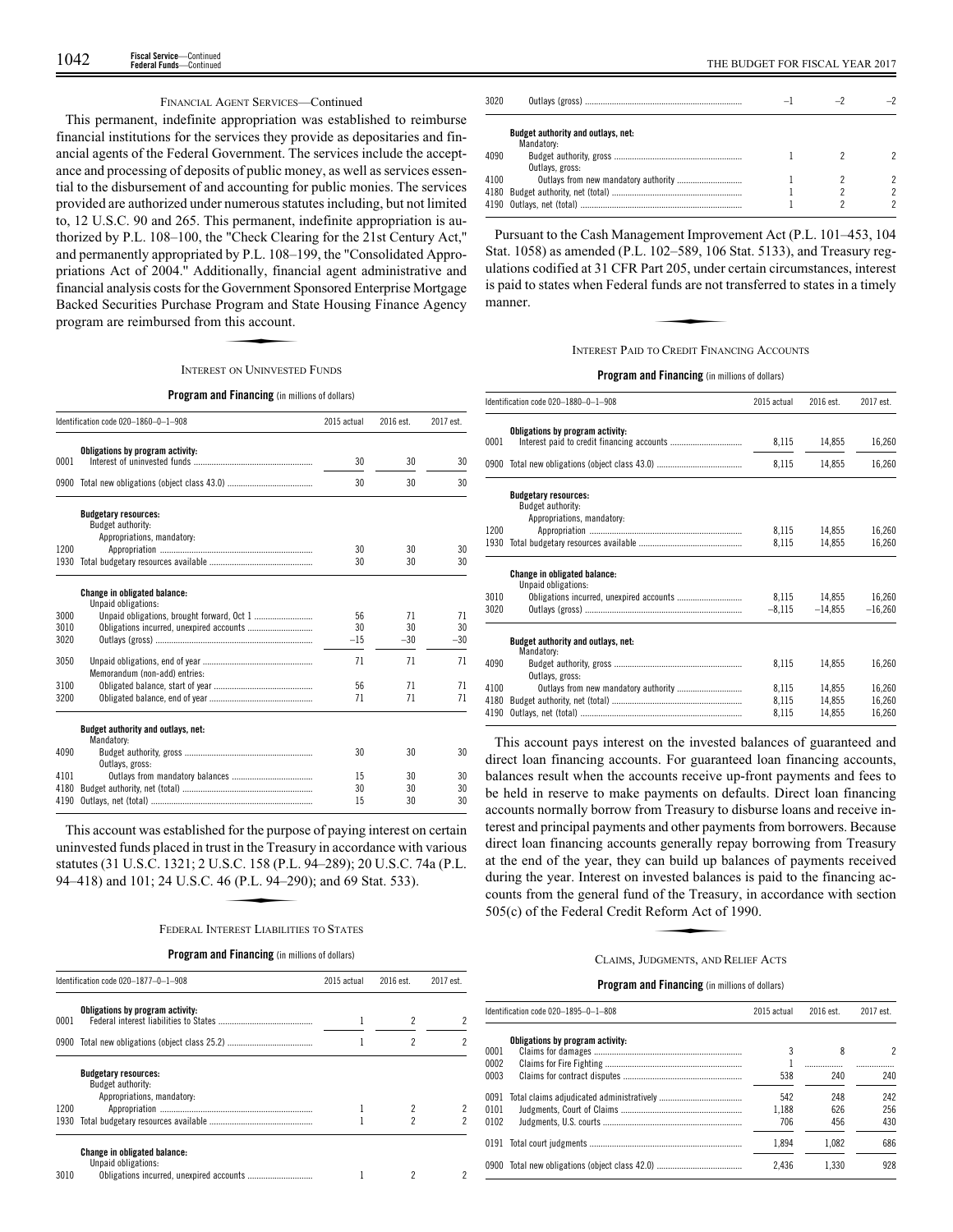|      | <b>Budgetary resources:</b>                                |          |          |        |
|------|------------------------------------------------------------|----------|----------|--------|
|      | Budget authority:                                          |          |          |        |
|      | Appropriations, mandatory:                                 |          |          |        |
| 1200 |                                                            | 2.436    | 1.330    | 928    |
| 1930 |                                                            | 2.436    | 1.330    | 928    |
|      | <b>Change in obligated balance:</b><br>Unpaid obligations: |          |          |        |
| 3000 |                                                            | 833      | 235      | .      |
| 3010 | Obligations incurred, unexpired accounts                   | 2.436    | 1.330    | 928    |
| 3020 |                                                            | $-3,034$ | $-1.565$ | $-928$ |
| 3050 | Memorandum (non-add) entries:                              | 235      | .        |        |
| 3100 |                                                            | 833      | 235      |        |
| 3200 |                                                            | 235      | .        |        |
|      | Budget authority and outlays, net:<br>Mandatory:           |          |          |        |
| 4090 | Outlays, gross:                                            | 2.436    | 1.330    | 928    |
| 4100 |                                                            | 2.201    | 1,330    | 928    |
| 4101 |                                                            | 833      | 235      |        |
|      |                                                            |          |          |        |
| 4110 |                                                            | 3.034    | 1.565    | 928    |
| 4180 |                                                            | 2.436    | 1.330    | 928    |
| 4190 |                                                            | 3,034    | 1,565    | 928    |

Appropriations are made for cases in which the Federal Government is found by courts to be liable for payment of claims and interest for damages not chargeable to appropriations of individual agencies, and for payment of private and public relief acts. P. L. 95–26 authorized a permanent, indefinite appropriation to pay certain judgments from the General Fund of the Treasury. s. P. L. 95–26 and judgments

#### RESTITUTION OF FORGONE INTEREST

## **Program and Financing** (in millions of dollars)

|                      | Identification code 020-1875-0-1-908                                           | 2015 actual | 2016 est.      | 2017 est. |
|----------------------|--------------------------------------------------------------------------------|-------------|----------------|-----------|
| 0001                 | Obligations by program activity:                                               |             |                |           |
|                      |                                                                                |             | 1.717          | .         |
|                      | <b>Budgetary resources:</b><br>Budget authority:<br>Appropriations, mandatory: |             |                |           |
| 1200<br>1930         |                                                                                |             | 1.717          | .         |
|                      | <b>Change in obligated balance:</b><br>Unpaid obligations:                     |             |                |           |
| 3010<br>3020         |                                                                                |             |                |           |
|                      | Budget authority and outlays, net:<br>Mandatory:                               |             |                |           |
| 4090                 | Outlays, gross:                                                                |             |                | $1.717$   |
| 4100<br>4180<br>4190 |                                                                                |             | 1.717<br>1.717 | .<br>.    |
|                      |                                                                                |             |                |           |

This account provides funds for the payment of interest on investments in Treasury securities that the Secretary of the Treasury has suspended or redeemed. The Secretary is permitted to take such action when Treasury is constrained by the statutory debt limit and must take extraordinary measures to avoid defaulting. Treasury is required to restore all due interest and principal to the respective investments. ry debt limit<br>Treasury is req<br>
investments.

## BIOMASS ENERGY DEVELOPMENT

## **Status of Guaranteed Loans** (in millions of dollars)

|              | Identification code 020-0114-0-1-271                                                              | 2015 actual | 2016 est. | 2017 est. |
|--------------|---------------------------------------------------------------------------------------------------|-------------|-----------|-----------|
|              | Addendum:<br>Cumulative balance of defaulted guaranteed loans that result<br>in loans receivable: |             |           |           |
| 2310<br>2361 |                                                                                                   | $-27$       |           |           |
| 2390         |                                                                                                   |             |           |           |

This account was created to provide loan guarantees for the construction of biomass to ethanol facilities, as authorized under Title II of the Energy Security Act of 1980. The loans guaranteed by this account went into default. The guarantees have been paid off, and the assets have been liquidated.

## **Balance Sheet** (in millions of dollars)

|      | ldentification code 020–0114–0–1–271                         | 2014 actual | 2015 actual |
|------|--------------------------------------------------------------|-------------|-------------|
|      | ASSETS:                                                      |             |             |
| 1701 |                                                              | 27          |             |
| 1702 |                                                              | 5           |             |
| 1703 | Allowance for estimated uncollectible loans and interest (-) | $-26$       |             |
| 1799 |                                                              | 6           |             |
| 1999 |                                                              | 6           |             |
| 2104 | LIABILITIES:                                                 | 6           |             |
| 4999 |                                                              | 6           |             |
|      |                                                              |             |             |
|      | <b>CONTINUED DUMPING AND SUBSIDY OFFSET</b>                  |             |             |

## **Special and Trust Fund Receipts** (in millions of dollars)

|      | Identification code 020-5688-0-2-376                     | 2015 actual | 2016 est. | 2017 est. |
|------|----------------------------------------------------------|-------------|-----------|-----------|
|      | Receipts:<br>Current law:                                |             | 6         | 37        |
| 1110 | Antidumping and Countervailing Duties, Continued Dumping | 104         | 88        | 88        |
| 2000 | Appropriations:<br>Current law:                          | 111         | 94        | 125       |
| 2101 |                                                          | $-104$      | $-55$     | -45       |
| 2103 |                                                          | $-7$        | $-6$      | $-4$      |
| 2132 |                                                          | 6           | 4         |           |
| 2199 |                                                          | $-105$      | $-57$     | $-49$     |
| 2999 |                                                          | $-105$      | $-57$     | $-49$     |
| 5099 |                                                          | 6           | 37        | 76        |

|      | ldentification code 020–5688–0–2–376               | 2015 actual | 2016 est. | 2017 est. |
|------|----------------------------------------------------|-------------|-----------|-----------|
|      | Obligations by program activity:                   |             |           |           |
| 0001 |                                                    | 91          | 57        | 49        |
|      |                                                    | 91          | 57        | 49        |
|      | <b>Budgetary resources:</b>                        |             |           |           |
|      | Unobligated balance:                               |             |           |           |
| 1000 |                                                    | 191         | 205       | 205       |
|      | Budget authority:                                  |             |           |           |
|      | Appropriations, mandatory:                         |             |           |           |
| 1201 |                                                    | 104         | 55        | 45        |
| 1203 |                                                    |             | 6         | 4         |
| 1232 | Appropriations and/or unobligated<br>balance<br>οf |             |           |           |
|      |                                                    | $-6$        | -4        |           |
| 1260 |                                                    | 105         | 57        | 49        |
| 1930 |                                                    | 296         | 262       | 254       |
|      |                                                    |             |           |           |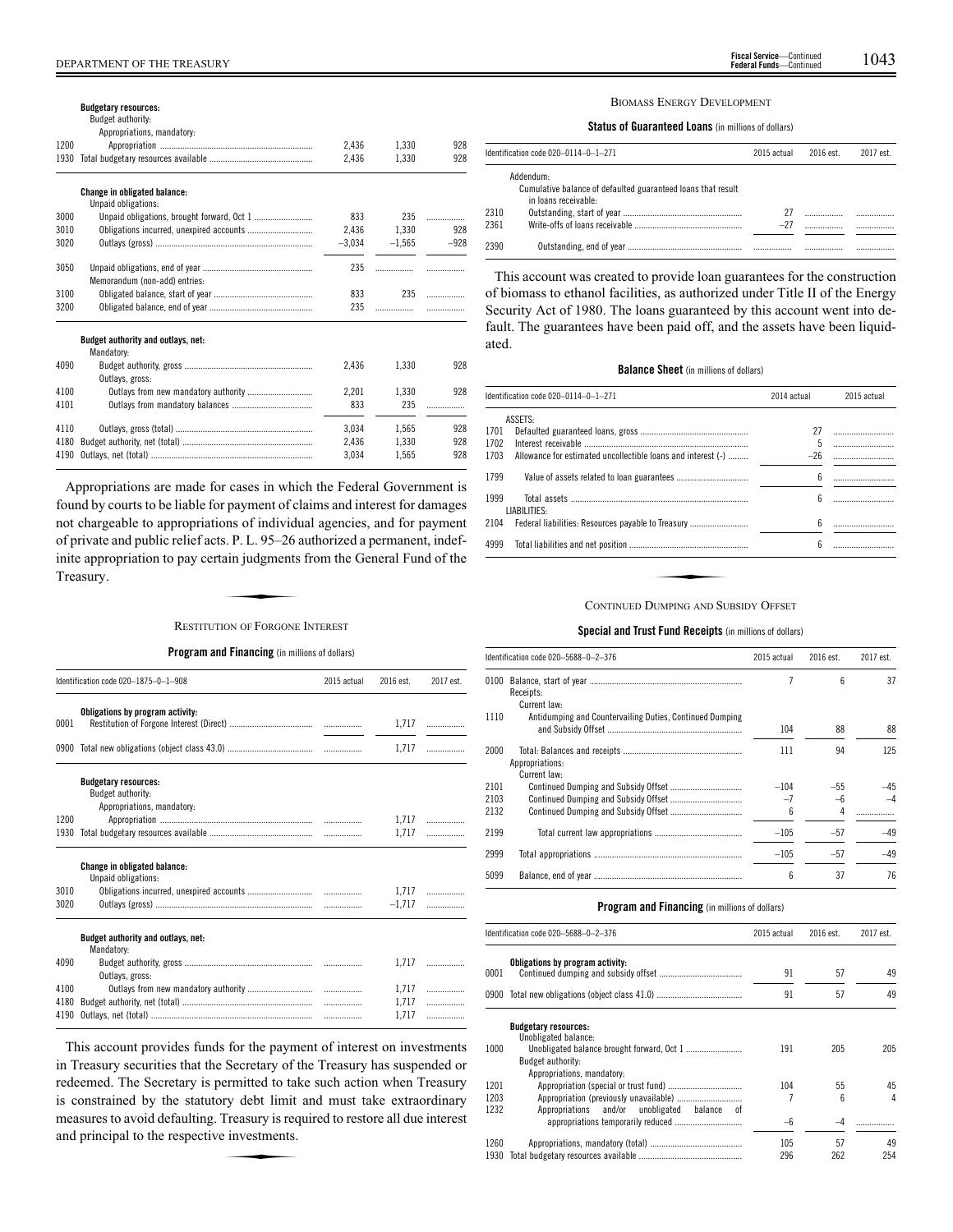## CONTINUED DUMPING AND SUBSIDY OFFSET—Continued

## **Program and Financing**—Continued

|      | Identification code 020-5688-0-2-376                       | 2015 actual | 2016 est.       | 2017 est. |
|------|------------------------------------------------------------|-------------|-----------------|-----------|
| 1941 | Memorandum (non-add) entries:                              | 205         | 205             | 205       |
|      | <b>Change in obligated balance:</b><br>Unpaid obligations: |             |                 |           |
| 3010 |                                                            | 91          | 57              | 49        |
| 3020 |                                                            | $-91$       | $-57$           | -49       |
|      | Budget authority and outlays, net:<br>Mandatory:           |             |                 |           |
| 4090 | Outlays, gross:                                            | 105         | 57              | 49        |
| 4100 |                                                            |             | $6\overline{6}$ | 4         |
| 4101 |                                                            | 91          | 51              | 45        |
| 4110 |                                                            | 91          | 57              | 49        |
| 4180 |                                                            | 105         | 57              | 49        |
| 4190 |                                                            | 91          | 57              | 49        |

The Bureau of Customs and Border Protection, Department of Homeland Security, collects duties assessed pursuant to a countervailing duty order, an antidumping duty order, or a finding under the Antidumping Act of 1921. Under a provision enacted in 2000, the Bureau of Customs and Border Protection, through the Treasury, distributes these duties to affected domestic producers. These distributions provide a significant additional subsidy to producers that already gain protection from the increased import prices provided by the tariffs. The authority to distribute assessments on entries made after October 1, 2007, has been repealed. Assessments on entries made before October 1, 2007, will be disbursed as if the authority had not been repealed. Assessments collected on eligible entries are to be disbursed within 60 days of the end of the fiscal year in which they were collected. , 2007, whi of<br>ments collecte<br>he end of the f<br>profery INSURAN

## CHECK FORGERY INSURANCE FUND

**Program and Financing** (in millions of dollars)

|      | Identification code 020-4109-0-3-803                                                            | 2015 actual    | 2016 est.      | 2017 est.                |
|------|-------------------------------------------------------------------------------------------------|----------------|----------------|--------------------------|
|      | Obligations by program activity:                                                                |                |                |                          |
| 0801 | Check Forgery Insurance Fund (Reimbursable)                                                     | 15             | 16             | 16                       |
| 0900 |                                                                                                 | 15             | 16             | 16                       |
|      | <b>Budgetary resources:</b><br>Unobligated balance:                                             |                |                |                          |
| 1000 | Budget authority:                                                                               | 3              | $\overline{2}$ | $\overline{\phantom{a}}$ |
|      | Spending authority from offsetting collections, mandatory:                                      |                |                |                          |
| 1800 |                                                                                                 | 14             | 16             | 16                       |
| 1930 | Memorandum (non-add) entries:                                                                   | 17             | 18             | 18                       |
| 1941 |                                                                                                 | $\overline{c}$ | $\overline{c}$ | $\mathfrak{p}$           |
|      | Change in obligated balance:<br>Unpaid obligations:                                             |                |                |                          |
| 3010 | Obligations incurred, unexpired accounts                                                        | 15             | 16             | 16                       |
| 3020 |                                                                                                 | $-15$          | $-16$          | $-16$                    |
|      | Budget authority and outlays, net:<br>Mandatory:                                                |                |                |                          |
| 4090 | Outlays, gross:                                                                                 | 14             | 16             | 16                       |
| 4100 | Outlays from new mandatory authority                                                            | 11             | 12             | 12                       |
| 4101 |                                                                                                 | 4              | 4              | 4                        |
| 4110 | Offsets against gross budget authority and outlays:<br>Offsetting collections (collected) from: | 15             | 16             | 16                       |
| 4123 |                                                                                                 |                | $-16$<br>$-14$ | $-16$                    |
| 4180 |                                                                                                 |                |                |                          |
| 4190 |                                                                                                 | 1              |                | .                        |

This Fund was established as a permanent, indefinite appropriation in order to maintain adequate funding of the Check Forgery Insurance Fund. The Fund facilitates timely payments for replacement Treasury checks necessitated due to a claim of forgery. The Fund recoups disbursements through reclamations made against banks negotiating forged checks.

To reduce hardships sustained by payees of Government checks that have been stolen and forged, settlement is made in advance of the receipt of funds from the endorsers of the checks. If the U.S. Treasury is unable to recover funds through reclamation procedures, the Fund sustains the loss.

P.L. 108–447 expanded the use of the Fund to include payments made via electronic funds transfer. A technical correction to the Fund's statutes to ensure and clarify that the Fund can be utilized as a funding source for relief of administrative disbursing errors was enacted by P.L. 110–161, Division D, section 119. Fund can be units<br>resing errors were

#### *Trust Funds*

YANKTON SIOUX TRIBE DEVELOPMENT TRUST FUND

#### **Special and Trust Fund Receipts** (in millions of dollars)

| Identification code 020-8627-0-7-452 | 2015 actual | 2016 est. | 2017 est. |
|--------------------------------------|-------------|-----------|-----------|
|                                      |             |           |           |
| 2000<br>Appropriations:              |             |           |           |
| Current law:                         |             |           |           |
| 2103                                 |             |           |           |
|                                      |             |           |           |
| 5099                                 |             |           |           |

#### **Program and Financing** (in millions of dollars)

|      | Identification code 020-8627-0-7-452                                                    | 2015 actual    | 2016 est. | 2017 est. |
|------|-----------------------------------------------------------------------------------------|----------------|-----------|-----------|
| 0001 | Obligations by program activity:<br>Yankton Sioux Tribe Development Trust Fund (Direct) | 2              |           |           |
|      |                                                                                         | $\mathfrak{p}$ |           |           |
|      | <b>Budgetary resources:</b><br>Budget authority:<br>Appropriations, mandatory:          |                |           |           |
| 1203 |                                                                                         |                |           |           |
| 1930 |                                                                                         | $\mathfrak{p}$ |           |           |
|      | <b>Change in obligated balance:</b><br>Unpaid obligations:                              |                |           |           |
| 3010 |                                                                                         |                |           |           |
| 3020 |                                                                                         |                |           | .         |
|      | Budget authority and outlays, net:<br>Mandatory:                                        |                |           |           |
| 4090 | Outlays, gross:                                                                         | 2              |           |           |
| 4100 |                                                                                         |                |           |           |
| 4180 |                                                                                         | $\mathbf{2}$   |           | .         |
| 4190 |                                                                                         | $\mathfrak{p}$ |           | .         |

The Yankton Sioux Tribe Development Trust Fund was established by P.L. 107–331 to carry out projects and programs under section 206 of the act for economic and infrastructure development projects. The legislation required principal and a past interest amount to be calculated by the Department of the Treasury and transferred into the Fund on October 1, 2013. In 2015, the Fund's remaining holdings were transferred to the Department of the Interior/Office of Special Trustee for management of its investments. 2015, the Fund's remaining holdings were transferred to the Department of the Interior/Office of Special Trustee for management of its investments.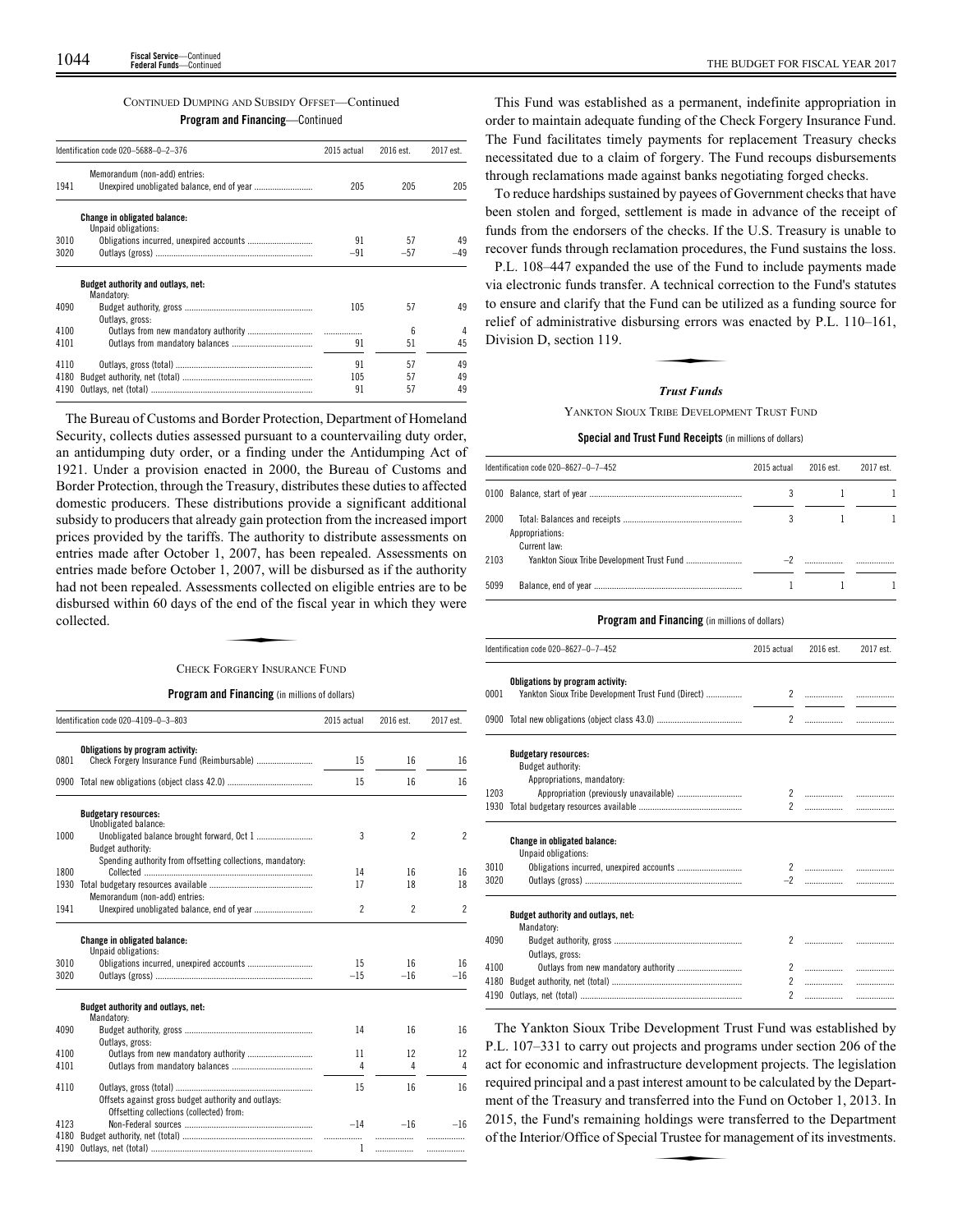#### CHEYENNE RIVER SIOUX TRIBE TERRESTRIAL WILDLIFE HABITAT RESTORATION TRUST FUND

## **Special and Trust Fund Receipts** (in millions of dollars)

|              | Identification code 020-8209-0-7-306                                                                       | 2015 actual | 2016 est. | 2017 est. |
|--------------|------------------------------------------------------------------------------------------------------------|-------------|-----------|-----------|
| 0100<br>0198 |                                                                                                            | 57<br>3     | 60        | 60        |
| 0199         | Receipts:<br>Current law:                                                                                  | 60          | 60        | 60        |
| 1140         | Earnings on Investments, Cheyenne River Sioux Tribe<br>Terrestrial Wildlife Habitat Restoration Trust Fund | 1           | 1         |           |
| 2000         | Appropriations:<br>Current law:                                                                            | 61          | 61        | 61        |
| 2101         | Cheyenne River Sioux Tribe Terrestrial Wildlife Habitat                                                    | $-1$        |           |           |
| 5099         |                                                                                                            | 60          | 60        | 60        |

## **Program and Financing** (in millions of dollars)

|      | Identification code 020-8209-0-7-306                                                                 | 2015 actual    | 2016 est.                | 2017 est.                |
|------|------------------------------------------------------------------------------------------------------|----------------|--------------------------|--------------------------|
| 0001 | Obligations by program activity:<br>Cheyenne River Sioux Tribe Terrestrial Wildlife Habitat Restorat | 3              | 2                        | 2                        |
|      |                                                                                                      | 3              | $\overline{c}$           | $\overline{\phantom{a}}$ |
|      | <b>Budgetary resources:</b>                                                                          |                |                          |                          |
|      | Unobligated balance:                                                                                 |                |                          |                          |
| 1000 |                                                                                                      | 4              | $\overline{\phantom{a}}$ | 1                        |
|      | Budget authority:                                                                                    |                |                          |                          |
|      | Appropriations, mandatory:                                                                           |                |                          |                          |
| 1201 |                                                                                                      | 1<br>5         | 1<br>3                   | 1<br>$\mathfrak{p}$      |
| 1930 |                                                                                                      |                |                          |                          |
|      | Memorandum (non-add) entries:                                                                        |                |                          |                          |
| 1941 |                                                                                                      | $\overline{c}$ | 1                        | .                        |
|      | Change in obligated balance:<br>Unpaid obligations:                                                  |                |                          |                          |
| 3010 |                                                                                                      | 3              | 2                        | 2                        |
| 3020 |                                                                                                      | $-3$           | $-2$                     | -2                       |
|      | Budget authority and outlays, net:<br>Mandatory:                                                     |                |                          |                          |
| 4090 |                                                                                                      | 1              | 1                        | 1                        |
|      | Outlays, gross:                                                                                      |                |                          |                          |
| 4100 |                                                                                                      |                | 1                        | 1                        |
| 4101 |                                                                                                      | 3              | 1                        | 1                        |
| 4110 |                                                                                                      | 3              | $\overline{c}$           | $\overline{c}$           |
| 4180 |                                                                                                      | 1              | 1                        | 1                        |
| 4190 |                                                                                                      | 3              | 2                        | $\overline{c}$           |
|      | Memorandum (non-add) entries:                                                                        |                |                          |                          |
| 5000 | Total investments, SOY: Federal securities: Par value                                                | 65             | 62                       | 61                       |
| 5001 | Total investments, EOY: Federal securities: Par value                                                | 62             | 61                       | 60                       |
|      |                                                                                                      |                |                          |                          |

This schedule reflects the payments made to the Cheyenne River Sioux Tribe Terrestrial Wildlife Restoration Trust Fund and the Lower Brule Sioux Tribe Terrestrial Wildlife Restoration Trust Fund. Pursuant to section 604(b) of the Water Resources Development Act of 1999 (P.L. 106–53), after the funds were fully capitalized by deposits from the General Fund of the Treasury, interest earned became available to the Tribes to carry out the purposes of the Funds. Full capitalization occurred in 2010; therefore no additional deposits will be provided by the General Fund of the Treasury.<br>The Tribes are only able to draw down on the interest earned from these investments. The Tribes are only able to draw down on the interest earned from these investments.

## GULF COAST RESTORATION TRUST FUND

**Special and Trust Fund Receipts** (in millions of dollars)

|      | Identification code 020-8625-0-7-452                       | 2015 actual | 2016 est. | 2017 est. |
|------|------------------------------------------------------------|-------------|-----------|-----------|
| 0100 | Receipts:                                                  | 25          | 13        | 10        |
| 1110 | Current law:                                               |             |           |           |
|      | Administrative and Civil Penalties, Gulf Coast Restoration | 163         | 129       | 303       |
| 2000 | Appropriations:                                            | 188         | 142       | 313       |
|      | Current law:                                               |             |           |           |
| 2101 |                                                            | $-163$      | $-129$    | $-169$    |
| 2103 |                                                            | $-24$       | $-12$     | $-9$      |
| 2132 |                                                            | 12          | 9         |           |
| 2199 |                                                            | $-175$      | $-132$    | $-178$    |
| 2999 |                                                            | $-175$      | $-132$    | $-178$    |
| 5099 |                                                            | 13          | 10        | 135       |

|      | Identification code 020-8625-0-7-452                       | 2015 actual    | 2016 est. | 2017 est. |
|------|------------------------------------------------------------|----------------|-----------|-----------|
|      | Obligations by program activity:                           |                |           |           |
| 0001 |                                                            | $\mathbf{1}$   | 45        | 1         |
| 0002 |                                                            | $\overline{c}$ | 158       | 37        |
| 0003 |                                                            | .              | 180       | 60        |
| 0004 |                                                            | 3              | .         | 6         |
| 0005 |                                                            | 8              | 8         | .         |
|      |                                                            | 14             | 391       | 104       |
|      | <b>Budgetary resources:</b>                                |                |           |           |
| 1000 | Unobligated balance:                                       | 628            | 789       | 530       |
|      | Budget authority:                                          |                |           |           |
|      | Appropriations, discretionary:                             |                |           |           |
| 1120 | Appropriations transferred to other accts [020-0101]       |                |           | $-7$      |
|      | Appropriations, mandatory:                                 |                |           |           |
| 1201 | Appropriation (special or trust fund)                      | 163            | 129       | 169       |
| 1203 |                                                            | 24             | 12        | 9         |
| 1232 | Appropriations<br>and/or<br>unobligated<br>balance of      |                |           |           |
|      |                                                            | $-12$          | $-9$      | .         |
|      |                                                            |                |           |           |
| 1260 |                                                            | 175            | 132       | 178       |
| 1900 |                                                            | 175            | 132       | 171       |
| 1930 |                                                            | 803            | 921       | 701       |
|      | Memorandum (non-add) entries:                              |                |           |           |
| 1941 |                                                            | 789            | 530       | 597       |
| 3000 | <b>Change in obligated balance:</b><br>Unpaid obligations: |                | q         | 140       |
| 3010 | Obligations incurred, unexpired accounts                   | 14             | 391       | 104       |
| 3020 |                                                            | $-5$           | $-260$    | $-185$    |
| 3050 | Memorandum (non-add) entries:                              | 9              | 140       | 59        |
| 3100 |                                                            |                | 9         | 140       |
| 3200 |                                                            | 9              | 140       | 59        |
|      | Budget authority and outlays, net:                         |                |           |           |
| 4000 | Discretionary:                                             |                |           | $-7$      |
|      | Outlays, gross:                                            |                |           |           |
| 4010 | Outlays from new discretionary authority                   | .              | .         | $-7$      |
|      | Mandatory:                                                 |                |           |           |
| 4090 |                                                            | 175            | 132       | 178       |
|      | Outlays, gross:                                            |                |           |           |
| 4100 |                                                            | 5              | 1         | 1         |
| 4101 |                                                            | .              | 259       | 191       |
| 4110 |                                                            | 5              | 260       | 192       |
| 4180 |                                                            | 175            | 132       | 171       |
| 4190 |                                                            | 5              | 260       | 185       |
|      | Memorandum (non-add) entries:                              |                |           |           |
| 5000 | Total investments, SOY: Federal securities: Par value      | 652            | 810       | 679       |
| 5001 | Total investments, EOY: Federal securities: Par value      | 810            | 679       | 656       |
|      |                                                            |                |           |           |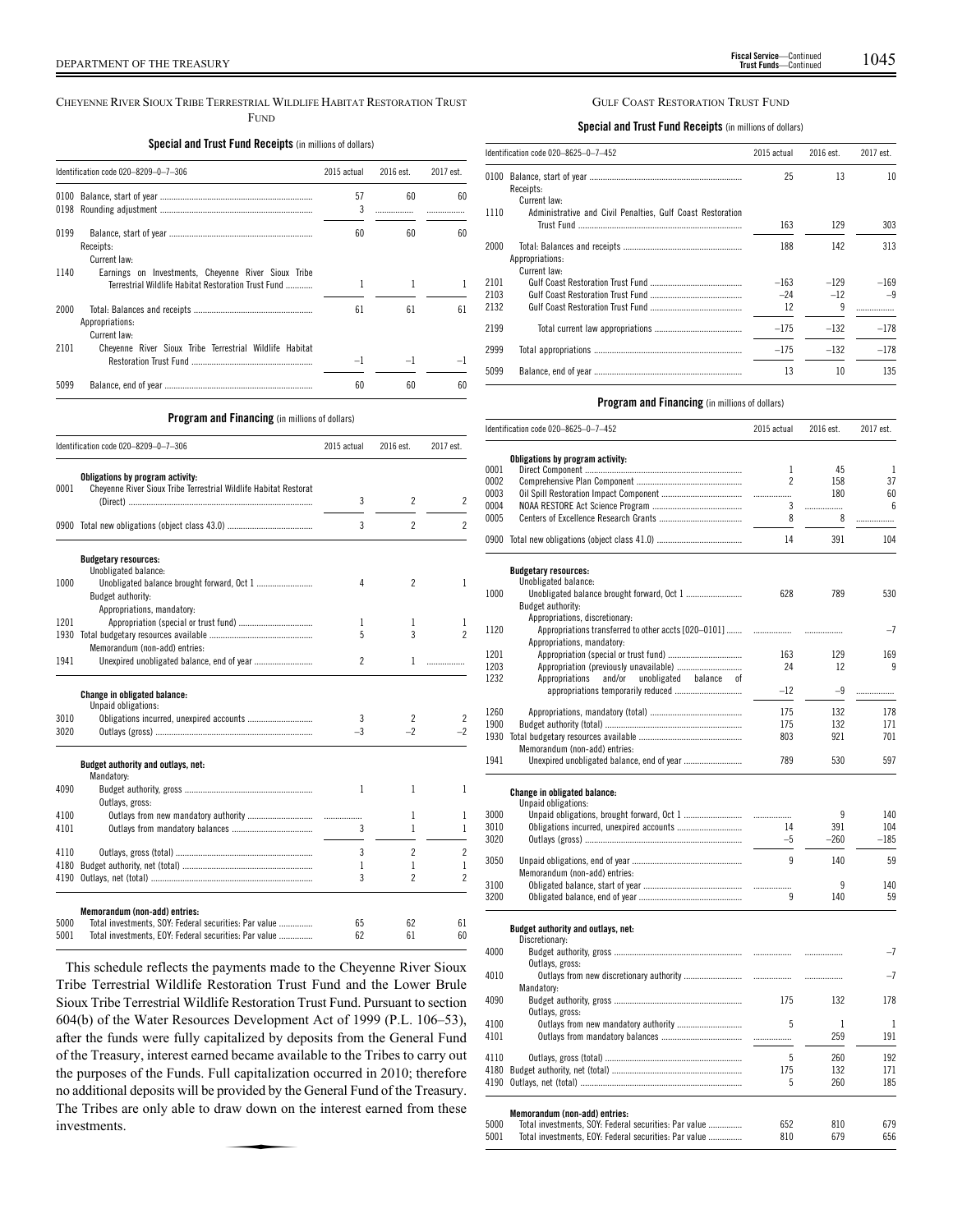## GULF COAST RESTORATION TRUST FUND—Continued

This fund was established by the Resources and Ecosystems Sustainability, Tourist Opportunities, and Revived Economies of the Gulf Coast States Act of 2012 (RESTORE Act). It will receive 80 percent of the civil and administrative penalties collected after July 6, 2012, from parties responsible for the *Deepwater Horizon* oil spill. Funding will be used by Federal, state, and local governments for activities to restore and protect the ecosystems and economy of the Gulf Coast region, research and monitoring, and related oversight and management responsibilities. The current estimates represent<br>known settlement amounts; additional funds may become available through<br>future court judgments or settlements.<br>**EFDFPAT FINANCING BANK** known settlement amounts; additional funds may become available through future court judgments or settlements.

## **FEDERAL FINANCING BANK**

## *Federal Funds*

FEDERAL FINANCING BANK

#### **Program and Financing** (in millions of dollars)

|              | Identification code 020-4521-0-4-803                       | 2015 actual    | 2016 est.   | 2017 est.           |
|--------------|------------------------------------------------------------|----------------|-------------|---------------------|
|              | Obligations by program activity:                           |                |             |                     |
| 0801         |                                                            | 8              | 15          | 12                  |
| 0802         |                                                            | 1,765          | 1,444       | 1,566               |
| 0803         |                                                            | 478            | 484         | 401                 |
|              |                                                            | 2,251          | 1,943       | 1,979               |
|              | <b>Budgetary resources:</b>                                |                |             |                     |
|              | Unobligated balance:                                       |                |             |                     |
| 1000<br>1023 | Unobligated balance brought forward, Oct 1                 | 1.054<br>$-40$ | 1.354       | 1.705               |
|              |                                                            |                | .           | .                   |
| 1050         |                                                            | 1,014          | 1,354       | 1,705               |
|              | Budget authority:                                          |                |             |                     |
|              | Spending authority from offsetting collections, mandatory: |                |             |                     |
| 1800         |                                                            | 2,591          | 2.294       | 2,164               |
| 1930         |                                                            | 3,605          | 3,648       | 3,869               |
|              | Memorandum (non-add) entries:                              |                |             |                     |
| 1941         | Unexpired unobligated balance, end of year                 | 1,354          | 1,705       | 1,890               |
|              | <b>Change in obligated balance:</b>                        |                |             |                     |
|              | Unpaid obligations:                                        |                |             |                     |
| 3000         |                                                            | 1              | 1           | 1                   |
| 3010         |                                                            | 2,251          | 1.943       | 1,979               |
| 3020         |                                                            | $-2,251$       | $-1,943$    | $-1,979$            |
| 3050         |                                                            | 1              | 1           | 1                   |
|              | Memorandum (non-add) entries:                              |                |             |                     |
| 3100         |                                                            | 1              | 1           | 1                   |
| 3200         |                                                            | 1              | 1           | 1                   |
|              | Budget authority and outlays, net:                         |                |             |                     |
|              | Mandatory:                                                 |                |             |                     |
| 4090         |                                                            | 2,591          | 2,294       | 2,164               |
|              | Outlays, gross:                                            |                |             |                     |
| 4100         |                                                            | 2,251          | 1,943       | 1,979               |
|              | Offsets against gross budget authority and outlays:        |                |             |                     |
|              | Offsetting collections (collected) from:                   |                |             |                     |
| 4120         |                                                            | $-2,591$       | $-2.294$    | $-2.164$            |
| 4180<br>4190 |                                                            | .<br>$-340$    | .<br>$-351$ | .<br>$-185$         |
|              |                                                            |                |             |                     |
|              | Memorandum (non-add) entries:                              |                |             |                     |
| 5000         | Total investments, SOY: Federal securities: Par value      | 494            | 494<br>7    | 7<br>$\overline{7}$ |
| 5001         | Total investments, EOY: Federal securities: Par value      | 494            |             |                     |

The Federal Financing Bank (FFB) was created in 1973 to reduce the costs of certain Federal and federally-assisted borrowing and to ensure the coordination of such borrowing from the public in a manner least disruptive to private financial markets and institutions. Prior to that time, many agencies borrowed directly from the private market to finance credit programs involving lending to the public at higher rates than on comparable Treasury securities. With the implementation of the Federal Credit Reform Act in 1992, however, agencies finance such loan programs through direct loan financing accounts that borrow directly from the Treasury. In certain cases, the FFB finances Federal direct loans to the public that would other-

wise be made by private lenders and fully guaranteed by a Federal agency. FFB loans are also used to finance direct agency activities such as construction of Federal buildings by the General Services Administration and activities of the U.S. Postal Service.

Lending by the FFB may take one of three forms, depending on the authorizing statutes pertaining to a particular agency or program: (1) the FFB may purchase agency financial assets; (2) the FFB may acquire debt securities that the agency is otherwise authorized to issue to the public; and (3) the FFB may originate direct loans on behalf of an agency by disbursing loans directly to private borrowers and receiving repayments from the private borrower on behalf of the agency. Because law requires that transactions by the FFB be treated as a means of financing agency obligations, the budgetary effect of the third type of transaction is reflected in the Budget in the following sequence: a loan by the FFB to the agency, a loan by the agency to a private borrower, a repayment by a private borrower to the agency, and a repayment by the agency to the FFB.

By law, the FFB receives substantially less interest each year on certain Department of Agriculture loans that it holds than it is contractually entitled to receive. For example, during 2015, as a result of this provision, the FFB received \$60.4 million less than it was contractually entitled to receive.

In 2014, the FFB's net inflows were \$520 million, while in 2015, FFB's net inflows were \$352 million.

In addition to its authority to borrow from the Treasury, the FFB has the statutory authority to borrow up to \$15 billion from other sources. Any such borrowing is exempt from the statutory ceiling on Federal debt. The FFB used this authority most recently in October 2015, as explained in the chapter on Federal Borrowing and Debt in the Analytical Perspectives volume of the Budget.

The following table shows the annual net lending by the FFB by agency and program and the amount outstanding at the end of each year.

## **NET LENDING AND LOANS OUTSTANDING, END OF YEAR**

| (in millions of dollars)                              |             |                  |                  |
|-------------------------------------------------------|-------------|------------------|------------------|
|                                                       | 2015 Actual | 2016<br>Estimate | 2017<br>Estimate |
| A. Department of Agriculture:                         |             |                  |                  |
| 1. Rural Utilities Service:                           |             |                  |                  |
|                                                       | $-1,050$    | 2.492            | 2,798            |
|                                                       | 41.675      | 44.167           | 46.965           |
| B. Department of Education:                           |             |                  |                  |
| 1. Historically black colleges and universities:      |             |                  |                  |
|                                                       | 124         | 91               | 95               |
|                                                       | 1,384       | 1,475            | 1,570            |
| C. Department of Energy:                              |             |                  |                  |
| 1. Title 17 innovative technology loans:              |             |                  |                  |
|                                                       | 1,650       | 1,560            | 2,253            |
|                                                       | 11,019      | 12,579           | 14,832           |
| 2. Advanced technology vehicles manufacturing loans:  |             |                  |                  |
|                                                       | $-650$      | 85               | 868              |
|                                                       | 4,510       | 4,595            | 5,463            |
| D. Department of Housing and Urban Development:       |             |                  |                  |
| 1. Multifamily Risk Share Program:                    |             |                  |                  |
|                                                       | 102         | 241              | 338              |
|                                                       | 102         | 343              | 681              |
| E. Department of Transportation:                      |             |                  |                  |
| 1. Railroad Revitalization and Regulatory Reform Act: |             |                  |                  |
|                                                       | .           | .                | .                |
|                                                       | .           | .                |                  |
| F. Department of the Treasury:                        |             |                  |                  |
| 1. CDFI Fund Bond Guarantee Program:                  |             |                  |                  |
|                                                       | 87          | 169              | 349              |
|                                                       | 125         | 294              | 643              |
| G. Department of Veterans Affairs:                    |             |                  |                  |
| 1. Transitional housing for homeless veterans:        |             |                  |                  |
|                                                       | -*          | .                | .                |
|                                                       | 5           | 5                | 5                |
| H. General Services Administration:                   |             |                  |                  |
| 1. Federal buildings fund:                            |             |                  |                  |
|                                                       | .           | .                |                  |
|                                                       | .           | .                | .                |
| I. International Assistance Programs:                 |             |                  |                  |
| 1. Foreign military sales credit:                     |             |                  |                  |
|                                                       | .           | .                | .                |
|                                                       | .           | .                |                  |
| <b>J. Postal Service:</b>                             |             |                  |                  |
| 1. Postal Service fund:                               |             |                  |                  |
|                                                       | .           | .                |                  |
|                                                       |             |                  |                  |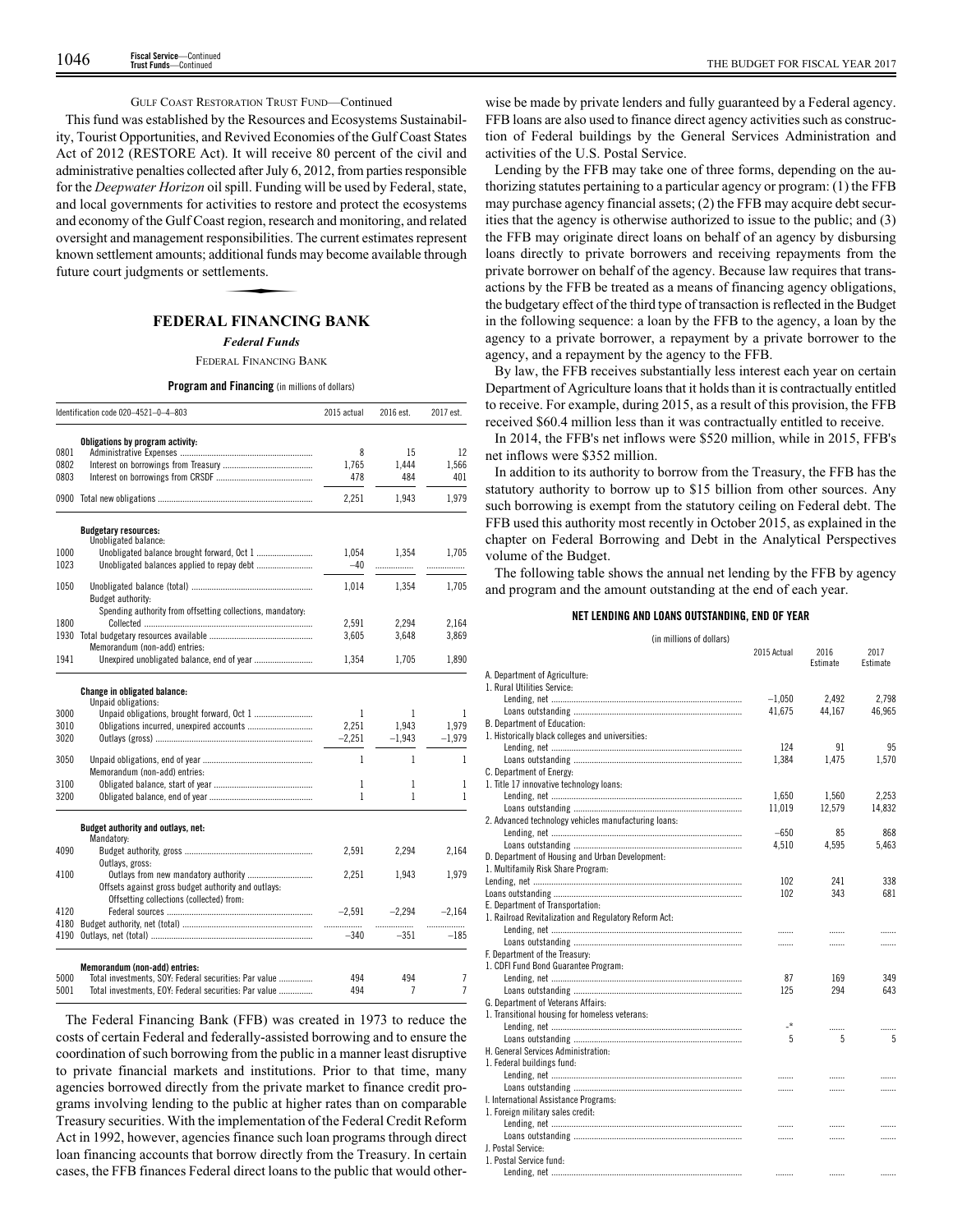|                | 15.000        | 15.000          | 15.000         |
|----------------|---------------|-----------------|----------------|
| Total lending: | 263<br>73.820 | 4.638<br>78 458 | 6.701<br>85159 |

\*\$500,000 or less.

**Object Classification** (in millions of dollars)

|      | Identification code 020-4521-0-4-803 | 2015 actual | 2016 est. | 2017 est. |
|------|--------------------------------------|-------------|-----------|-----------|
|      | Reimbursable obligations:            |             |           |           |
| 25.2 |                                      | 8           | 15        | 12        |
| 43.0 |                                      | 2.243       | 1.928     | 1,967     |
| 99.9 |                                      | 2.251       | 1.943     | 1.979     |

## **ALCOHOL AND TOBACCO TAX AND TRADE BUREAU**

#### *Federal Funds*

#### SALARIES AND EXPENSES

For necessary expenses of carrying out section 1111 of the Homeland Security Act of 2002, including hire of passenger motor vehicles, \$106,439,000; of which not to exceed \$6,000 for official reception and representation expenses; not to exceed \$50,000 for cooperative research and development programs for laboratory services; and provision of laboratory assistance to State and local agencies with or without reimbursement: *Provided*, That of the amount appropriated under this heading, **[**\$5,000,000 shall be for the costs of accelerating the processing of formula and label applications**]** *such sums as are necessary shall be available to fully support tax enforcement and compliance activities including tax compliance to address the Federal tax gap, as specified for purposes of section 251(b)(2) of the Balanced Budget and Emergency Deficit Control Act of 1985, as amended*. *(Department of the Treasury Appropriations Act, 2016.)*

**Program and Financing** (in millions of dollars)

|      | Identification code 020-1008-0-1-803                           | 2015 actual    | 2016 est.      | 2017 est.      |
|------|----------------------------------------------------------------|----------------|----------------|----------------|
|      | Obligations by program activity:                               |                |                |                |
| 0001 |                                                                | 48             | 53             | 53             |
| 0002 |                                                                | 51             | 53             | 58             |
|      |                                                                | 99             | 106            | 111            |
| 0799 |                                                                | 99             | 106            | 111            |
| 0801 |                                                                | 2              | 3              | 3              |
| 0802 |                                                                | 4              | 4              | 4              |
| 0899 |                                                                | 6              | $\overline{7}$ | $\overline{7}$ |
|      |                                                                | 105            | 113            | 118            |
|      | <b>Budgetary resources:</b>                                    |                |                |                |
|      | Budget authority:                                              |                |                |                |
|      | Appropriations, discretionary:                                 |                |                |                |
| 1100 |                                                                | 100            | 106            | 106            |
| 1121 | Appropriations transferred from other acct [020-0913]          | .              | .              | 5              |
| 1160 |                                                                | 100            | 106            | 111            |
|      | Spending authority from offsetting collections, discretionary: |                |                |                |
| 1700 |                                                                | 4              | $\overline{7}$ | $\overline{7}$ |
| 1701 | Change in uncollected payments, Federal sources                | $\overline{c}$ | .              | .              |
| 1750 | Spending auth from offsetting collections, disc (total)        | 6              | 7              | 7              |
| 1900 |                                                                | 106            | 113            | 118            |
| 1930 |                                                                | 106            | 113            | 118            |
|      | Memorandum (non-add) entries:                                  |                |                |                |
| 1940 |                                                                | $-1$           | .              |                |
|      | Change in obligated balance:                                   |                |                |                |
|      | Unpaid obligations:                                            |                |                |                |
| 3000 |                                                                | 21             | 22             | 23             |
| 3010 |                                                                | 105            | 113            | 118            |
| 3011 |                                                                | $\mathbf{1}$   | .              |                |
| 3020 |                                                                | $-104$         | $-112$         | $-117$         |
| 3041 | Recoveries of prior year unpaid obligations, expired           | -1             | .              | .              |
| 3050 |                                                                | 22             | 23             | 24             |
|      | Uncollected payments:                                          |                |                |                |
| 3060 | Uncollected pymts, Fed sources, brought forward, Oct 1         | -3             | $-2$           | $-2$           |
| 3070 | Change in uncollected pymts, Fed sources, unexpired            | $-2$           | .              |                |

DEPARTMENT OF THE TREASURY 1047 **Alcohol and Tobacco Tax and Trade Bureau Federal Funds**

| 3071 | Change in uncollected pymts, Fed sources, expired                                                                     | 3    | .    |      |
|------|-----------------------------------------------------------------------------------------------------------------------|------|------|------|
| 3090 | Memorandum (non-add) entries:                                                                                         | $-2$ | $-2$ | $-2$ |
| 3100 |                                                                                                                       | 18   | 20   | 21   |
| 3200 |                                                                                                                       | 20   | 21   | 22   |
|      | Budget authority and outlays, net:<br>Discretionary:                                                                  |      |      |      |
| 4000 | Outlays, gross:                                                                                                       | 106  | 113  | 118  |
| 4010 | Outlays from new discretionary authority                                                                              | 88   | 94   | 98   |
| 4011 |                                                                                                                       | 16   | 18   | 19   |
| 4020 | Offsets against gross budget authority and outlays:<br>Offsetting collections (collected) from:                       | 104  | 112  | 117  |
| 4030 |                                                                                                                       | $-4$ | $-1$ | $-1$ |
| 4033 |                                                                                                                       | $-3$ | $-6$ | $-6$ |
| 4040 | Offsets against gross budget authority and outlays (total)<br>Additional offsets against gross budget authority only. | $-7$ | $-7$ | $-7$ |
| 4050 | Change in uncollected pymts, Fed sources, unexpired                                                                   | $-2$ | .    |      |
| 4052 | Offsetting collections credited to expired accounts                                                                   | 3    | .    |      |
| 4060 | Additional offsets against budget authority only (total)                                                              | 1    | .    |      |
| 4070 |                                                                                                                       | 100  | 106  | 111  |
| 4080 |                                                                                                                       | 97   | 105  | 110  |
| 4180 |                                                                                                                       | 100  | 106  | 111  |
| 4190 |                                                                                                                       | 97   | 105  | 110  |
|      |                                                                                                                       |      |      |      |

The Alcohol and Tobacco Tax and Trade Bureau (TTB) enforces various Federal laws and regulations relating to alcohol and tobacco by working directly and in cooperation with other agencies to: (1) provide the most effective and efficient system for the collection of all revenue that is rightfully due, and eliminate or prevent tax evasion and other criminal conduct, (2) prevent consumer deception relating to alcohol beverages, ensure that regulated alcohol and tobacco products comply with various Federal commodity, product integrity, and distribution requirements, and (3) provide high quality customer service while imposing the least regulatory burden.

The Budget proposes an amendment to section 251 of the Balanced Budget and Emergency Deficit Control Act (BBEDCA) of 1985, as amended, to provide a statutory change that will allow adjustments to the discretionary caps for additional IRS appropriations, including \$5 million to be transferred to TTB to improve alcohol and tobacco enforcement and compliance. The cap adjustment is premised on fully funding the 2017 Budget request for TTB base resources. The new tax enforcement and compliance initiatives for TTB are to be funded via transfers from the IRS cap adjustments through 2026. The program integrity cap proposal entails 10 years of cap adjustments for TTB costing \$189 million while generating additional tax revenue of \$338 million, for a net savings of \$149 million. These estimates do not include the revenue effect from the deterrence component of these investments and other TTB enforcement programs, which is conservatively estimated to be three times the direct revenue impact. See additional discussion in the Budget Process chapter in the Analytical Perspectives volume.

#### **Object Classification** (in millions of dollars)

|      | Identification code 020-1008-0-1-803                           |    | 2015 actual<br>2016 est. |                |
|------|----------------------------------------------------------------|----|--------------------------|----------------|
|      | Direct obligations:                                            |    |                          |                |
|      | Personnel compensation:                                        |    |                          |                |
| 111  |                                                                | 45 | 48                       | 48             |
| 11.1 |                                                                |    |                          | 2              |
| 11.5 |                                                                |    |                          |                |
| 119  |                                                                | 46 | 49                       | 51             |
| 12.1 |                                                                | 14 | 14                       | 14             |
| 21.0 |                                                                |    |                          | $\overline{c}$ |
| 23.1 |                                                                |    |                          | 4              |
| 23.3 | Communications, utilities, and miscellaneous charges           |    |                          | 2              |
| 25.1 |                                                                |    |                          |                |
| 25.2 |                                                                | ٩  | 25                       | 25             |
| 25.2 | Other services from non-Federal sources (IRS Program Integrity |    |                          |                |
|      |                                                                |    |                          |                |
| 25.3 |                                                                |    |                          | 8              |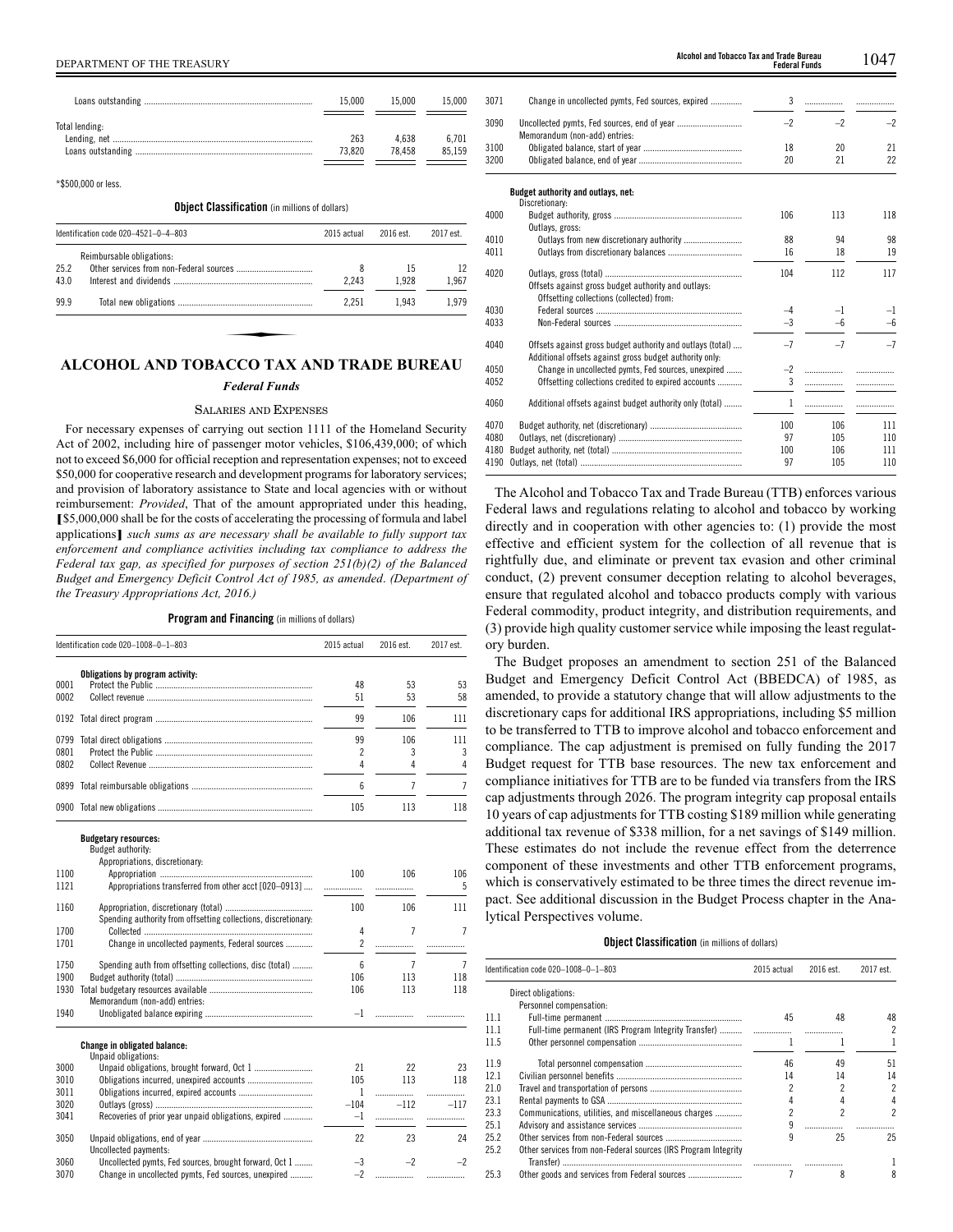# SALARIES AND EXPENSES—Continued

# **Object Classification**—Continued

| Identification code 020-1008-0-1-803 |                                                            | 2015 actual | 2016 est. | 2017 est. |  |
|--------------------------------------|------------------------------------------------------------|-------------|-----------|-----------|--|
| 25.3                                 | Other goods and services from Federal sources (IRS Program |             |           |           |  |
| 25.7<br>31.0                         |                                                            |             |           |           |  |
| 99.0<br>99.0                         |                                                            | 99<br>ĥ     | 106       |           |  |
| 99.9                                 |                                                            | 105         |           |           |  |

#### **Employment Summary**

| Identification code 020-1008-0-1-803<br>2015 actual                                                          |     | 2016 est. | 2017 est. |
|--------------------------------------------------------------------------------------------------------------|-----|-----------|-----------|
| 1001 Direct civilian full-time equivalent employment<br>1001 Direct civilian full-time equivalent employment | 456 | 494       | 494<br>35 |
| 2001 Reimbursable civilian full-time equivalent employment                                                   | 10  | 10        | 10        |
|                                                                                                              |     |           |           |
|                                                                                                              |     |           |           |
| <b>INTERNAL REVENUE COLLECTIONS FOR PUERTO RICO</b>                                                          |     |           |           |

#### **Special and Trust Fund Receipts** (in millions of dollars)

|      | Identification code 020-5737-0-2-806                   |        | 2016 est. | 2017 est. |  |
|------|--------------------------------------------------------|--------|-----------|-----------|--|
| 0100 | Receipts:<br>Current law:                              |        |           | .         |  |
| 1110 | Deposits, Internal Revenue Collections for Puerto Rico | 343    | 403       | 372       |  |
| 2000 | Appropriations:<br>Current law:                        | 343    | 403       | 372       |  |
| 2101 |                                                        | $-343$ | $-403$    | $-372$    |  |
| 5099 |                                                        |        |           |           |  |

| <b>Program and Financing</b> (in millions of dollars) |                                                                                |        |           |           |
|-------------------------------------------------------|--------------------------------------------------------------------------------|--------|-----------|-----------|
|                                                       | Identification code 020-5737-0-2-806                                           |        | 2016 est. | 2017 est. |
| 0001                                                  | Obligations by program activity:                                               | 343    | 403       | 372       |
|                                                       |                                                                                |        |           |           |
|                                                       |                                                                                | 343    | 403       | 372       |
|                                                       | <b>Budgetary resources:</b><br>Budget authority:<br>Appropriations, mandatory: |        |           |           |
| 1201                                                  |                                                                                | 343    | 403       | 372       |
| 1930                                                  |                                                                                | 343    | 403       | 372       |
|                                                       | <b>Change in obligated balance:</b><br>Unpaid obligations:                     |        |           |           |
| 3010                                                  |                                                                                | 343    | 403       | 372       |
| 3020                                                  |                                                                                | $-343$ | $-403$    | $-372$    |
|                                                       | Budget authority and outlays, net:<br>Mandatory:                               |        |           |           |
| 4090                                                  | Outlays, gross:                                                                | 343    | 403       | 372       |
| 4100                                                  |                                                                                | 343    | 403       | 372       |
| 4180                                                  |                                                                                | 343    | 403       | 372       |
| 4190                                                  |                                                                                | 343    | 403       | 372       |

Excise taxes collected under the Internal Revenue laws of the United States on articles produced in Puerto Rico and transported to the United States are covered-over (paid) to Puerto Rico. (26 U.S.C. 7652(a)). Excise taxes collected on articles produced in the U.S. Virgin Islands and transported to the United States are covered-over to the U.S. Virgin Islands. (26 U.S.C. 7652(b)). Excise taxes collected on rum imported from everywhere other than Puerto Rico or the U.S. Virgin Islands are also covered-over to the treasuries of Puerto Rico and the U.S. Virgin Islands under a formula determined by the Alcohol and Tobacco Tax and Trade Bureau. (26 U.S.C. 7652(e)).

Excise taxes are imposed on rum at the generally applicable distilled spirits rate of \$13.50 per proof gallon. (26 U.S.C. 5001(a)(1)). Excise tax collections on imported rum are covered-over to Puerto Rico and the U.S. Virgin Islands under a permanent legislative provision at the lesser of the rate of \$10.50 (\$13.25 in the case of distilled spirits brought into the United States after June 30, 1999, and before January 1, 2017), or the tax imposed under section 5001(a)(1), on each proof gallon. (26 U.S.C. 7652(f States after June 30, 1999, and before January 1, 2017), or the tax imposed under section  $5001(a)(1)$ , on each proof gallon. (26 U.S.C. 7652(f)).

# **BUREAU OF ENGRAVING AND PRINTING**

#### *Federal Funds*

#### BUREAU OF ENGRAVING AND PRINTING FUND

#### **Program and Financing** (in millions of dollars)

| Identification code 020-4502-0-4-803 |                                                                | 2015 actual | 2016 est. | 2017 est. |  |
|--------------------------------------|----------------------------------------------------------------|-------------|-----------|-----------|--|
| 0801<br>0803                         | Obligations by program activity:                               | 636<br>.    | 848<br>15 | 836<br>10 |  |
|                                      |                                                                | 636         | 863       | 846       |  |
|                                      | <b>Budgetary resources:</b>                                    |             |           |           |  |
| 1000                                 | Unobligated balance:<br>Budget authority:                      | 70          | 101       | 101       |  |
|                                      | Spending authority from offsetting collections, discretionary: |             |           |           |  |
| 1700                                 |                                                                | 671         | 863       | 846       |  |
| 1701                                 | Change in uncollected payments, Federal sources                | $-4$        | .         | .         |  |
| 1750                                 | Spending auth from offsetting collections, disc (total)        | 667         | 863       | 846       |  |
| 1930                                 |                                                                | 737         | 964       | 947       |  |
|                                      | Memorandum (non-add) entries:                                  |             |           |           |  |
| 1941                                 |                                                                | 101         | 101       | 101       |  |
|                                      |                                                                |             |           |           |  |
|                                      | Change in obligated balance:<br>Unpaid obligations:            |             |           |           |  |
| 3000                                 |                                                                | 106         | 109       | 5         |  |
| 3010                                 | Obligations incurred, unexpired accounts                       | 636         | 863       | 846       |  |
| 3020                                 |                                                                | $-633$      | $-967$    | $-846$    |  |
| 3050                                 | Uncollected payments:                                          | 109         | 5         | 5         |  |
| 3060                                 | Uncollected pymts, Fed sources, brought forward, Oct 1         | $-47$       | $-43$     | $-43$     |  |
| 3070                                 | Change in uncollected pymts, Fed sources, unexpired            | 4           | .         |           |  |
| 3090                                 | Memorandum (non-add) entries:                                  | $-43$       | $-43$     | $-43$     |  |
| 3100                                 |                                                                | 59          | 66        | $-38$     |  |
| 3200                                 |                                                                | 66          | $-38$     | $-38$     |  |
|                                      | Budget authority and outlays, net:                             |             |           |           |  |
|                                      | Discretionary:                                                 |             |           |           |  |
| 4000                                 |                                                                | 667         | 863       | 846       |  |
| 4010                                 | Outlays, gross:                                                | 457         | 863       | 846       |  |
| 4011                                 |                                                                | 176         | 104       | .         |  |
|                                      |                                                                |             |           |           |  |
| 4020                                 | Offsets against gross budget authority and outlays:            | 633         | 967       | 846       |  |
|                                      | Offsetting collections (collected) from:                       |             |           |           |  |
| 4033                                 |                                                                | $-671$      | $-863$    | $-846$    |  |
| 4040                                 | Offsets against gross budget authority and outlays (total)     | $-671$      | $-863$    | $-846$    |  |
|                                      | Additional offsets against gross budget authority only:        |             |           |           |  |
| 4050                                 | Change in uncollected pymts, Fed sources, unexpired            | 4           | .         | .         |  |
| 4080<br>4180                         |                                                                | $-38$<br>.  | 104<br>   | .<br>.    |  |
| 4190                                 |                                                                | $-38$       | 104       | .         |  |
|                                      |                                                                |             |           |           |  |

The mission of the Bureau of Engraving and Printing (BEP) is to develop and produce U.S. currency notes that are trusted worldwide. Additionally, in 2005, the BEP was given legal authority to print currency for foreign countries with approval of the State Department. The operations of the Bureau are financed by a revolving fund established in 1950 in accordance with Public Law 81–656 (31 U.S.C. 181), which requires the Bureau to be reimbursed by customer agencies for all costs of manufacturing products provided and services performed. In 1977, Public Law 95–81 authorized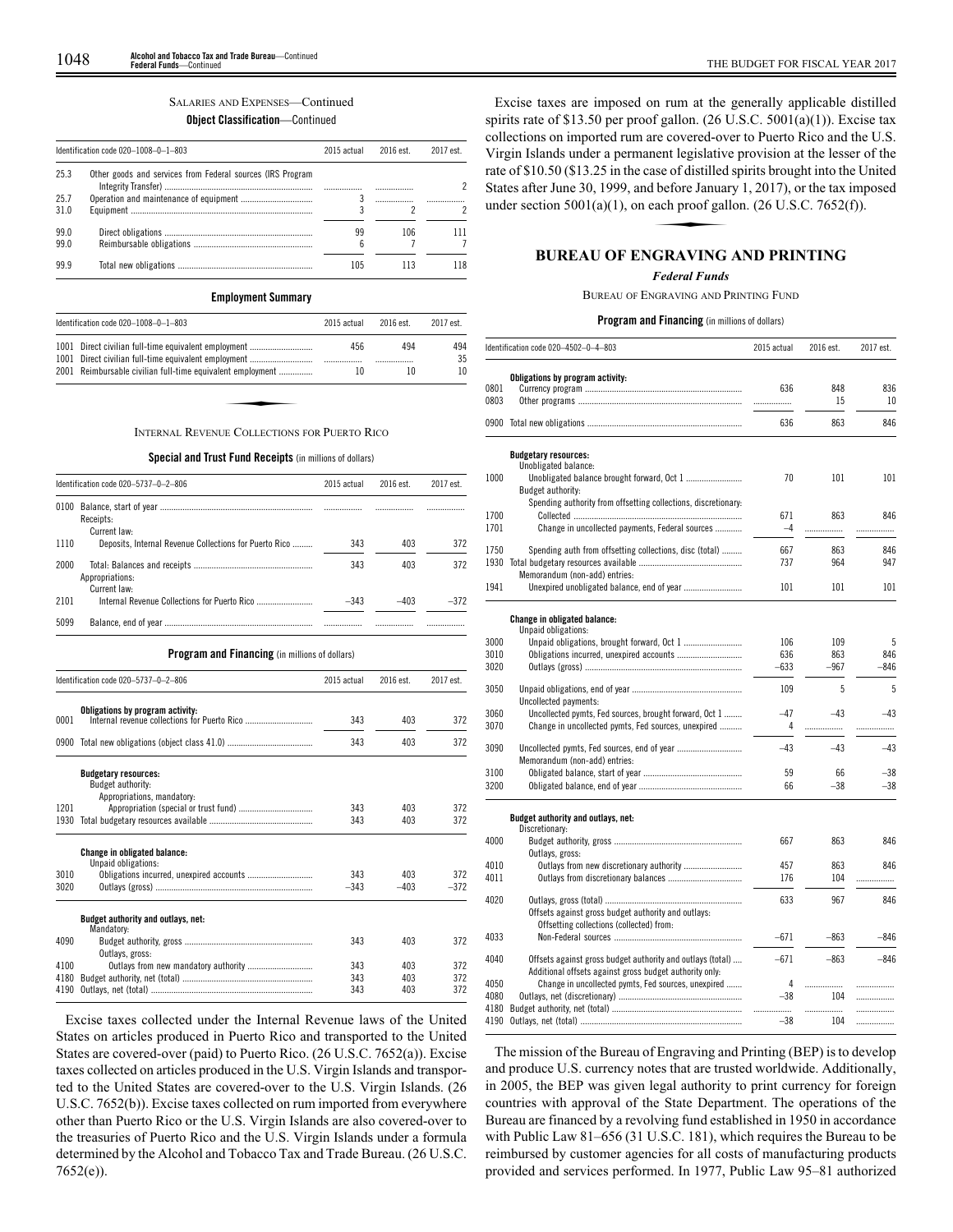BEP's strategic goals are to produce U.S. currency that functions flawlessly in commerce; create innovative currency designs to provide effective counterfeit deterrence and meaningful access to currency note usage for all; and achieve organizational excellence and customer satisfaction through balanced investment in people, processes, facilities, and technology. In addition to producing currency notes, activities at the Bureau include engraving plates and dies; manufacturing inks used to print security products; purchasing materials, supplies, and equipment; and storing and delivering products in accordance with the requirements of customers. The Bureau also provides technical assistance and advice to other Federal agencies in the design and production of documents that, because of their innate value or other characteristics, require counterfeit deterrence.

For 2017, BEP is planning for an expected currency production order of about eight billion notes, representing a slight decrease from the number of notes ordered by the Federal Reserve Board for 2016. 2017 priorities include: (1) producing and delivering currency notes ordered by the Federal Reserve Board that consistently meet high quality standards, (2) conducting research and development and collaborating with key stakeholders to deter counterfeiting and maintain public trust in the security and reliability of U.S. currency notes, (3) assisting users of U.S. currency, including the blind and visually impaired, with the use and denomination of currency, and (4) modernizing the production process in the District of Columbia region.

Research into and the development of new technologies for possible use in currency production are priorities at the Bureau as more sophisticated counterfeit deterrent features are needed to protect future generations of currency notes. In 2017, BEP will continue its efforts to research and develop security features working with the National Research Labs to expand outreach to identify new technologies that may be used in feature development. In addition, via its website, *www.bep.gov*, BEP seeks information on technologies that would enhance the longevity and durability of currency notes in circulation and new technologies or materials that could be developed for future use in counterfeit deterrence.

Because aggressive law enforcement, effective note design, and public education are all essential components of an effective anti-counterfeiting program, the Bureau will continue its work in 2017 with the Advanced Counterfeit Deterrence (ACD) Steering Committee to research and develop future currency designs that will enhance and protect U.S. currency notes. The ACD Steering Committee includes representatives from BEP, the Department of the Treasury, the U.S. Secret Service, and the Federal Reserve Board. In 2017, BEP will continue working with the ACD Steering Committee to research and develop security features for the next family of redesigned notes that will enhance and protect U.S. currency notes. The \$10 note is the first note in the family to be redesigned.

|  | <b>Object Classification</b> (in millions of dollars) |  |  |
|--|-------------------------------------------------------|--|--|
|--|-------------------------------------------------------|--|--|

|      | Identification code 020-4502-0-4-803                 | 2015 actual | 2016 est. | 2017 est. |
|------|------------------------------------------------------|-------------|-----------|-----------|
|      | Reimbursable obligations:                            |             |           |           |
|      | Personnel compensation:                              |             |           |           |
| 11.1 |                                                      | 174         | 175       | 178       |
| 11.5 |                                                      | 19          | 19        | 17        |
| 11.9 |                                                      | 193         | 194       | 195       |
| 12.1 |                                                      | 55          | 51        | 51        |
| 21.0 |                                                      |             |           |           |
| 23.1 |                                                      |             |           | 2         |
| 23.2 |                                                      |             |           |           |
| 23.3 | Communications, utilities, and miscellaneous charges |             | 14        | 14        |
| 25.1 |                                                      | 2           | 3         | 3         |
| 25.2 |                                                      | 42          | 122       | 110       |
| 25.4 |                                                      |             | 8         | 8         |
| 25.5 |                                                      |             |           |           |
| 25.7 |                                                      |             | 12        | 12        |
| 26.0 |                                                      | 294         | 292       | 300       |
| 31.0 |                                                      | 37          | 154       | 139       |
| 99.0 |                                                      | 634         | 861       | 843       |

| DEPARTMENT OF THE TREASURY                                                                                                         |      | <b>United States Mint</b><br><b>Federal Funds</b> | 1049 |
|------------------------------------------------------------------------------------------------------------------------------------|------|---------------------------------------------------|------|
| the Bureau to assess customer agencies for amounts necessary to acquire                                                            | 99.5 |                                                   |      |
| capital equipment and provide for working capital needs.<br>DED's strategie goals are to produce U.S. surveyor that functions flow | 99.9 | 636                                               | 846  |

## **Employment Summary**

| Identification code 020-4502-0-4-803                       | 2015 actual | 2016 est. | 2017 est. |
|------------------------------------------------------------|-------------|-----------|-----------|
| 2001 Reimbursable civilian full-time equivalent employment | 1.800       | 1.924     | 1.924     |
|                                                            |             |           |           |
| <b>INITED STATES MINT</b>                                  |             |           |           |

#### **UNITED STATES MINT**

#### *Federal Funds*

#### UNITED STATES MINT PUBLIC ENTERPRISE FUND

Pursuant to section 5136 of title 31, United States Code, the United States Mint is provided funding through the United States Mint Public Enterprise Fund for costs associated with the production of circulating coins, numismatic coins, and protective services, including both operating expenses and capital investments: *Provided*, That the aggregate amount of new liabilities and obligations incurred during fiscal year **[**2016**]** *2017* under such section 5136 for circulating coinage and protective service capital investments of the United States Mint shall not exceed **[**\$20,000,000**]** *\$30,000,000*. *(Department of the Treasury Appropriations Act, 2016.)*

|      | Identification code 020-4159-0-3-803                           | 2015 actual | 2016 est. | 2017 est. |
|------|----------------------------------------------------------------|-------------|-----------|-----------|
|      | Obligations by program activity:                               |             |           |           |
| 0806 |                                                                | 2,909       | 2,866     | 2,915     |
| 0807 |                                                                | 18          | 19        | 30        |
| 0808 |                                                                | 11          | 11        | 11        |
|      |                                                                | 2,938       | 2,896     | 2,956     |
|      | <b>Budgetary resources:</b>                                    |             |           |           |
|      | Unobligated balance:                                           |             |           |           |
| 1000 |                                                                | 507         | 704       | 693       |
| 1021 |                                                                | 15          | 50        | 35        |
| 1022 | Capital transfer of unobligated balances to general fund       | -11         | $-61$     | $-30$     |
| 1050 |                                                                | 511         | 693       | 698       |
|      | Budget authority:                                              |             |           |           |
|      | Spending authority from offsetting collections, discretionary: |             |           |           |
| 1700 |                                                                | 3.137       | 2.896     | 2.956     |
| 1701 | Change in uncollected payments, Federal sources                | $-6$        | .         | .         |
| 1750 | Spending auth from offsetting collections, disc (total)        | 3,131       | 2.896     | 2,956     |
| 1930 |                                                                | 3,642       | 3,589     | 3,654     |
|      | Memorandum (non-add) entries:                                  |             |           |           |
| 1941 |                                                                | 704         | 693       | 698       |
|      |                                                                |             |           |           |
|      | Change in obligated balance:<br>Unpaid obligations:            |             |           |           |
| 3000 |                                                                | 280         | 304       | 230       |
| 3010 |                                                                | 2,938       | 2,896     | 2,956     |
| 3020 |                                                                | $-2,899$    | $-2,920$  | $-2,950$  |
| 3040 | Recoveries of prior year unpaid obligations, unexpired         | $-15$       | $-50$     | $-35$     |
|      |                                                                |             |           |           |
| 3050 |                                                                | 304         | 230       | 201       |
|      | Uncollected payments:                                          |             |           |           |
| 3060 | Uncollected pymts, Fed sources, brought forward, Oct 1         | $-6$        | .         |           |
| 3070 | Change in uncollected pymts, Fed sources, unexpired            | 6           | .         | .         |
|      | Memorandum (non-add) entries:                                  |             |           |           |
| 3100 |                                                                | 274         | 304       | 230       |
| 3200 |                                                                | 304         | 230       | 201       |
|      | Budget authority and outlays, net:                             |             |           |           |
|      | Discretionary:                                                 |             |           |           |
| 4000 |                                                                | 3,131       | 2,896     | 2,956     |
|      | Outlays, gross:                                                |             |           |           |
| 4010 |                                                                | 2,818       | 2,601     | 2,655     |
| 4011 |                                                                | 81          | 319       | 295       |
|      |                                                                |             |           |           |
| 4020 |                                                                | 2,899       | 2,920     | 2,950     |
|      | Offsets against gross budget authority and outlays:            |             |           |           |
|      | Offsetting collections (collected) from:                       |             |           |           |
| 4030 |                                                                | $-3$        | .         | .         |
| 4033 |                                                                | $-3,117$    | $-2.896$  | $-2,956$  |
| 4034 |                                                                | $-17$       | .         | .         |
|      |                                                                |             |           |           |
| 4040 | Offsets against gross budget authority and outlays (total)     | $-3,137$    | $-2,896$  | $-2,956$  |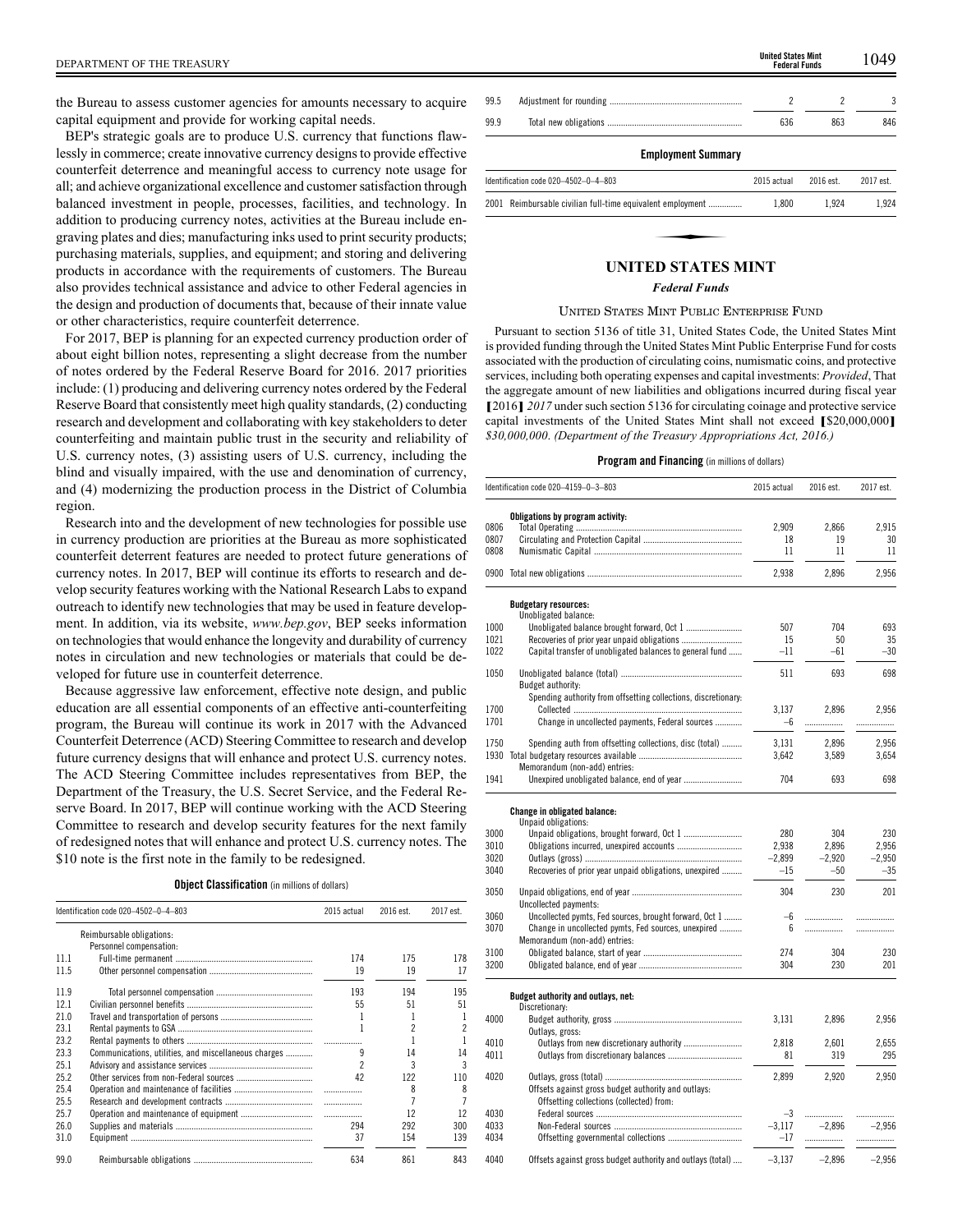|      | Identification code $020-4159-0-3-803$                  | 2015 actual | 2016 est. | 2017 est. |
|------|---------------------------------------------------------|-------------|-----------|-----------|
|      | Additional offsets against gross budget authority only. |             |           |           |
| 4050 | Change in uncollected pymts, Fed sources, unexpired     |             |           |           |
| 4080 |                                                         | $-238$      |           |           |
|      |                                                         |             |           |           |
|      |                                                         | $-238$      |           |           |

The United States Mint mints and issues circulating coins, produces and distributes numismatic items, and provides security and asset protection. Since 1996, the Mint's operations have been funded through the Public Enterprise Fund (PEF) established by section 522 of Public Law 104–52 (codified at section 5136 of Title 31, United States Code). The operations of the Mint are divided into two major components, circulating coinage and numismatic products. Finances for the two components are accounted for separately; receipts from circulating coinage operations are not used to fund numismatic operations and receipts from numismatic operations are not used to fund circulating coinage operations. The Mint generates revenue through the issuance of circulating coins to the Federal Reserve Banks (FRBs) and the sale of numismatic products to the public and bullion coins to authorized purchasers. The Mint submits annual audited financial statements to the Secretary of the Treasury and to the Congress in support of the operations of the PEF. In 2015, the Mint transferred \$561 million to the General Fund.

*Circulating Coinage.*—This activity funds the minting and issuance of circulating coins to the FRBs in amounts that the Secretary of the Treasury determines are necessary to meet the needs of the United States. The 2017 Budget reflects production volumes that correspond to expected demand and raw materials costs, which are driven by commodity prices and volumes. The Mint receives funds from the Federal Reserve equal to the face value of the circulating coins shipped to the FRB. The Mint is credited with the full cost of producing and distributing the coins that are put into circulation, including the depreciation of manufacturing facilities and equipment. The difference between the face value of the coins and the full cost of producing the coins is called seigniorage, which is a means of financing the deficit and transferred periodically to the General Fund. Amounts used to finance the Mint's capital acquisitions are recorded as budget authority in the year that funds are obligated.

The 2017 Budget includes a proposal to limit the requirement that the number of \$1 coins minted and issued in a year with the Sacagawea design on the obverse be not less than 20 percent of the total number of \$1 coins minted and issued. Limiting the 20-percent requirement to circulating coins avoids the need to mint and issue Native American \$1 coins in excess of the amounts that numismatic customers demand. FRBs hold excessive inventories of \$1 coins because depository institutions are re-depositing significant amounts of the coins with the FRBs. To address the excessive \$1 coin inventory, in December 2011, the Mint suspended production of all \$1 coins for circulation and, since that time, has minted and issued \$1 coins solely for numismatic purposes.

*Numismatic Items.*—This activity funds the manufacturing of numismatic items, which include collectible coins and sets, medals, bullion coins, and other products for sale to collectors and other members of the public who desire high-quality or investment-grade versions of the Nation's coinage. These products include annual proof and uncirculated sets; investmentgrade silver and gold bullion coins; uncirculated silver and gold coins; proof silver, gold, and platinum coins; and commemorative coins and medals that are authorized to commemorate events, individuals, places, or other subjects. Prices for numismatic products are based on the estimated product cost plus a reasonable margin to assure that the numismatic program operates at no net cost to the taxpayer. Similarly, bullion coins are priced based on the market price of the precious metals plus a premium to cover manufacturing, marketing, and distribution costs. Making numismatic

products accessible, available, and affordable to Americans who choose to purchase them is the highest priority of the Mint's numismatic operations.

|  | <b>Object Classification</b> (in millions of dollars) |  |  |
|--|-------------------------------------------------------|--|--|
|--|-------------------------------------------------------|--|--|

|      | Identification code 020-4159-0-3-803                 |                          | 2016 est.      | 2017 est.      |
|------|------------------------------------------------------|--------------------------|----------------|----------------|
|      | Reimbursable obligations:                            |                          |                |                |
|      | Personnel compensation:                              |                          |                |                |
| 11.1 |                                                      | 127                      | 150            | 150            |
| 11.3 |                                                      | 1                        | .              | .              |
| 11.5 |                                                      | 16                       | 13             | 13             |
| 11.9 |                                                      | 144                      | 163            | 163            |
| 12.1 |                                                      | 45                       | 53             | 53             |
| 13.0 |                                                      |                          | 1              | 1              |
| 21.0 |                                                      | $\overline{\phantom{a}}$ | $\overline{c}$ | $\overline{3}$ |
| 22.0 |                                                      | 35                       | 29             | 29             |
| 23.2 |                                                      | 14                       | 14             | 14             |
| 23.3 | Communications, utilities, and miscellaneous charges | 13                       | 17             | 17             |
| 24.0 |                                                      | 1                        | 1              | $\mathbf{1}$   |
| 25.1 |                                                      | 27                       | 34             | 34             |
| 25.2 |                                                      | 14                       | 38             | 37             |
| 25.3 | Other goods and services from Federal sources        | 19                       | 20             | 20             |
| 25.4 |                                                      | ĥ                        | 3              | 3              |
| 25.5 |                                                      |                          | 2              | $\overline{c}$ |
| 25.7 |                                                      | 7                        | 8              | 8              |
| 26.0 |                                                      | 2.579                    | 2,478          | 2,528          |
| 31.0 |                                                      | 22                       | 21             | 31             |
| 32.0 |                                                      | 9                        | 12             | 12             |
| 99.0 |                                                      | 2,937                    | 2.896          | 2.956          |
| 99.5 |                                                      | 1                        |                |                |
| 99.9 |                                                      | 2.938                    | 2.896          | 2,956          |

## **Employment Summary**

| Identification code 020-4159-0-3-803                       | 2015 actual | 2016 est. | 2017 est. |
|------------------------------------------------------------|-------------|-----------|-----------|
| 2001 Reimbursable civilian full-time equivalent employment | 1.651       | 1.874     | 1.874     |
|                                                            |             |           |           |
| INTEDNAL DEVENHE SEDVICE                                   |             |           |           |

## **INTERNAL REVENUE SERVICE**

The Internal Revenue Service (IRS) collects the revenue that funds the Government and administers the Nation's tax laws. During 2015, the IRS processed 201 million tax returns and collected \$3.3 trillion in taxes (gross receipts before tax refunds), totaling 93 percent of Federal Government receipts.The IRS taxpayer service program assists millions of taxpayers in understanding and meeting their tax obligations. The IRS tax enforcement and compliance program deters taxpayers inclined to evade their responsibilities while pursuing those who violate tax laws.

The 2017 Budget provides \$12,280 million for the IRS to implement key strategic priorities.

*Enforcement Program*.—The Budget includes an Enforcement account increase to implement enacted legislation; protect revenue by identifying fraud and preventing issuance of questionable refunds including those related to identity theft; increase compliance by addressing offshore tax evasion; strengthen examination and collection programs, including return preparer; and address compliance issues in the tax-exempt sector. This increase includes a program integrity cap adjustment totaling \$515 million, which supports the Enforcement (\$231 million) and the Operations Support accounts (\$283 million), including a \$5 million to transfer to the Alcohol and Tobacco Tax and Trade Bureau (TTB) for high return on investment (ROI) tax enforcement activities. The Budget proposes an amendment to section 251 of the Balanced Budget and Emergency Deficit Control Act (BBEDCA) of 1985, as amended, to provide a statutory change that will allow adjustments to the discretionary caps for additional IRS appropriations. To ensure full funding of the cost increases, this cap adjustment is permissible in 2017 only if the base level for the IRS Enforcement, Operations Support, and TTB accounts are funded at or above \$8,854 million. The new 2017 enforcement initiatives funded out of this cap adjustment will generate more than \$2.6 billion in additional annual enforcement revenue once the new hires reach full potential in 2019. At full performance,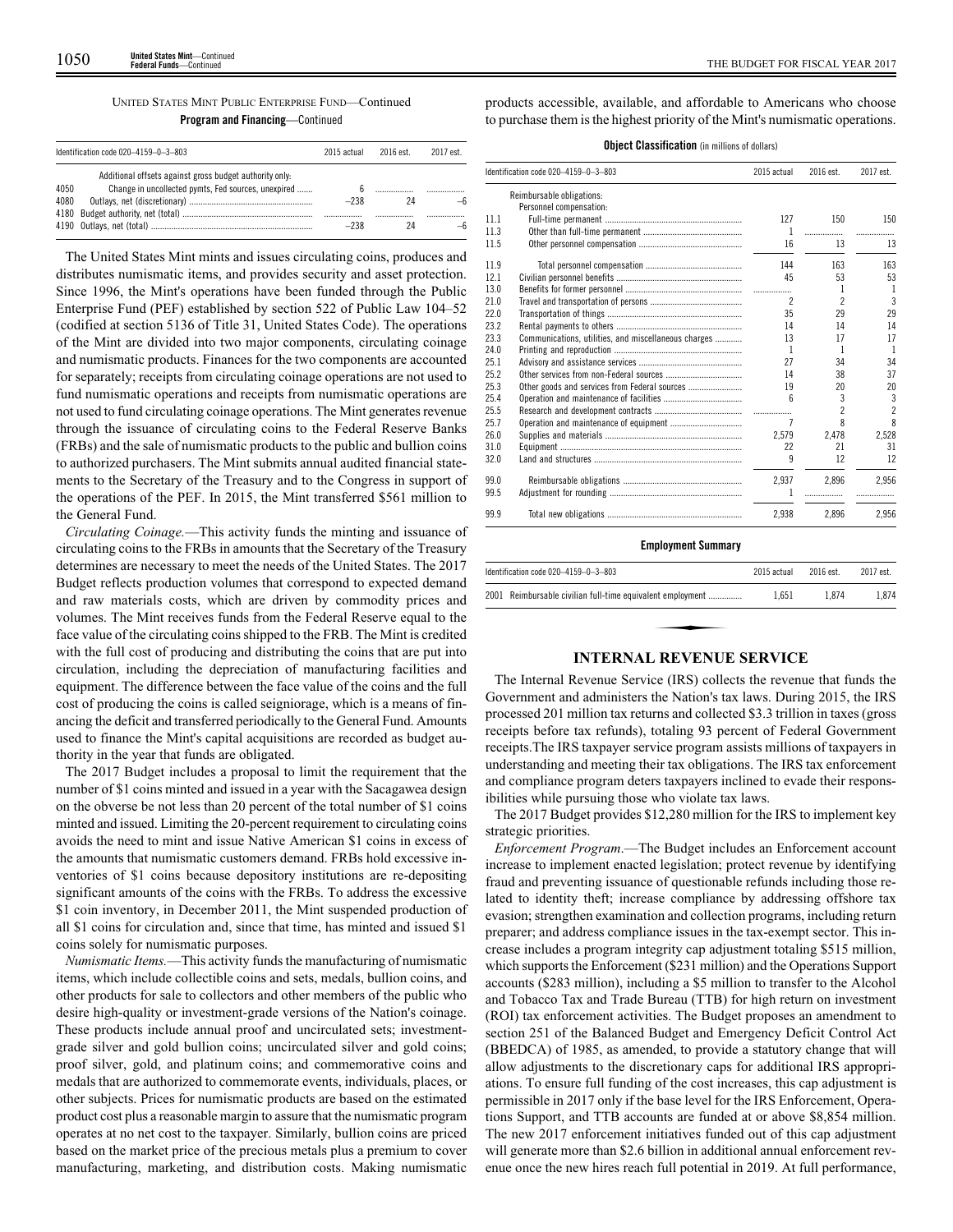these resources are expected to generate an ROI of nearly \$6-to-\$1, not including the indirect revenue effect of the deterrence value of these enforcement investments, which is estimated to be at least three times the direct revenue impact. In addition to the new enforcement initiatives for 2017, the Budget also proposes new tax enforcement and compliance initiatives for the IRS and TTB funded via cap adjustments through 2021 and sustained with additional adjustments through 2026. In total, the proposal entails 10 years of cap adjustments costing \$18 billion while generating \$64 billion, for a net savings of \$46 billion. See additional discussion in the Budget Process chapter in the Analytical Perspectives volume.

*Taxpayer Service Program*.—The Budget includes a significant investment in Taxpayer Services that will allow the IRS to further improve customer service to meet taxpayer demand and continue delivering services to taxpayers using a variety of in-person, telephone, and web-based methods. These tools will help taxpayers understand their obligations, correctly file their returns, and pay taxes due in a timely manner. The IRS is committed to increasing the service options available through the IRS website and mobile application, allowing more taxpayers to reach the IRS through the Internet. Notably, in 2015, there were more than 493 million visits to *www.IRS.gov*, and taxpayers checked their refund status more than 234 million times by accessing *Where's My Refund?* on the IRS website in English or Spanish. Taxpayers can also use automated features on the IRS toll-free phone system. Additionally, the IRS2Go mobile application had over 3.8 million active users in 2015. While the IRS works to move taxpayer interactions to more efficient web-based channels, the 2017 Budget provides enough resources to increase the telephone level of service to 70 percent.

*Modernization Program*.—IRS modernization efforts focus on building and deploying advanced information technology systems, processes, and tools to improve efficiency and enhance productivity. Since 2012, the IRS has processed individual taxpayer returns on a daily processing cycle that has enhanced IRS tax administration and improved customer service by allowing faster refunds for more taxpayers, more timely account updates, and faster issuance of taxpayer notices. The Budget provides new investments in the Business Systems Modernization (BSM) Program to expand the capabilities of the Customer Account Data Engine (CADE) 2 relational database and address IRS's financial material weakness, enhance the taxpayer's online experience and provide secure digital communications; complete the design, development, and testing of various estate and gift tax forms for electronic acceptance; and increase fraud detection, resolution, and prevention through use of the Return Review Program (RRP). Using leading-edge technologies that promote speed and enhance data analytics, RRP will advance IRS effectiveness in detecting, addressing, and preventing tax refund fraud and in protecting the Nation's revenue stream. RRP will eventually replace the legacy Electronic Fraud Detection System built in the mid-1990s. The IRS is expanding its web-based customer service channel by building on existing capabilities to simplify and improve the taxpayer's online experience, provide secure digital communications, and add more interactive capabilities to existing web self-service products. Explanding to the capabilities<br>provide secure<br>ies to existing<br>Federal Funds

## *Federal Funds*

#### TAXPAYER SERVICES

For necessary expenses of the Internal Revenue Service to provide taxpayer services, including pre-filing assistance and education, filing and account services, taxpayer advocacy services, and other services as authorized by 5 U.S.C. 3109, at such rates as may be determined by the Commissioner, **[**\$2,156,554,000**]** *\$2,406,318,000*, of which not less than \$6,500,000 shall be for the Tax Counseling for the Elderly Program, of which not less than \$12,000,000 shall be available for low-income taxpayer clinic grants, **[**and**]** of which not less than **[**\$15,000,000, to**]** *\$191,822,000 shall* remain available until September 30, **[**2017, shall be available for a Community Volunteer Income Tax Assistance matching grants program for tax return preparation assistance**]** *2018*, *and* of which not less than \$206,000,000 shall be available for operating expenses of the Taxpayer Advocate Service: *Provided*, That of the amounts made available for the Taxpayer Advocate Service, not less than \$5,000,000 shall be for identity theft casework*: Provided further, That, of the*

*amounts made available until September 30, 2018, not less than \$15,000,000 shall be available for a Community Volunteer Income Tax Assistance matching grants program for tax return preparation assistance*. *(Department of the Treasury Appropriations Act, 2016.)*

#### **Program and Financing** (in millions of dollars)

|      | Identification code 020-0912-0-1-803                                                                           | 2015 actual    | 2016 est. | 2017 est. |
|------|----------------------------------------------------------------------------------------------------------------|----------------|-----------|-----------|
|      | Obligations by program activity:                                                                               |                |           |           |
| 0001 |                                                                                                                | 621            | 640       | 646       |
| 0002 |                                                                                                                | 1,612          | 1,795     | 1,878     |
| 0100 |                                                                                                                | 2,233          | 2,435     | 2,524     |
| 0799 |                                                                                                                | 2,233          | 2,435     | 2,524     |
| 0801 |                                                                                                                | 30             | 35        | 36        |
|      |                                                                                                                | 2,263          | 2,470     | 2,560     |
|      |                                                                                                                |                |           |           |
|      | <b>Budgetary resources:</b><br>Unobligated balance:                                                            |                |           |           |
| 1000 |                                                                                                                | $\overline{7}$ | 10        | 11        |
| 1011 | Unobligated balance transfer from other acct [020-5432]                                                        | 40             | 39        | 14        |
| 1012 | Unobligated balance transfers between expired and unexpired                                                    |                |           |           |
|      |                                                                                                                | $\overline{7}$ | .         | .         |
| 1050 |                                                                                                                | 54             | 49        | 25        |
|      | Budget authority:                                                                                              |                |           |           |
|      | Appropriations, discretionary:                                                                                 |                |           |           |
| 1100 |                                                                                                                | 2,157          | 2,333     | 2,406     |
| 1121 | Appropriations transferred from other acct [020-5432]                                                          | 4              | 64        | 103       |
| 1121 | Appropriations transferred from other acct [020-0913]                                                          | 30             | .         |           |
| 1160 |                                                                                                                |                |           |           |
|      | Spending authority from offsetting collections, discretionary:                                                 | 2,191          | 2,397     | 2,509     |
| 1700 |                                                                                                                | 30             | 35        | 36        |
| 1900 |                                                                                                                | 2,221          | 2,432     | 2,545     |
| 1930 |                                                                                                                | 2,275          | 2,481     | 2,570     |
|      | Memorandum (non-add) entries:                                                                                  |                |           |           |
| 1940 |                                                                                                                | $-2$           |           |           |
| 1941 |                                                                                                                | 10             | 11        | 10        |
|      | Change in obligated balance:                                                                                   |                |           |           |
|      | Unpaid obligations:                                                                                            |                |           |           |
| 3000 |                                                                                                                | 117            | 117       | 126       |
| 3010 | Obligations incurred, unexpired accounts                                                                       | 2,263          | 2,470     | 2,560     |
| 3011 |                                                                                                                | 6              | .         | .         |
| 3020 |                                                                                                                | $-2,255$       | $-2,461$  | $-2,550$  |
| 3041 | Recoveries of prior year unpaid obligations, expired                                                           | -14            | .         | .         |
| 3050 |                                                                                                                | 117            | 126       | 136       |
|      | Memorandum (non-add) entries:                                                                                  |                |           |           |
| 3100 |                                                                                                                | 117            | 117       | 126       |
| 3200 |                                                                                                                | 117            | 126       | 136       |
|      |                                                                                                                |                |           |           |
|      | Budget authority and outlays, net:<br>Discretionary:                                                           |                |           |           |
| 4000 |                                                                                                                | 2,221          | 2,432     | 2,545     |
|      | Outlays, gross:                                                                                                |                |           |           |
| 4010 | Outlays from new discretionary authority                                                                       | 2,101          | 2,312     | 2,421     |
| 4011 |                                                                                                                | 154            | 149       | 129       |
| 4020 |                                                                                                                | 2,255          | 2,461     | 2,550     |
|      | Offsets against gross budget authority and outlays:                                                            |                |           |           |
|      | Offsetting collections (collected) from:                                                                       |                |           |           |
| 4030 |                                                                                                                | $-35$          | $-35$     | $-36$     |
| 4033 |                                                                                                                | $-2$           | .         | .         |
|      |                                                                                                                |                |           |           |
| 4040 | Offsets against gross budget authority and outlays (total)                                                     | $-37$          | $-35$     | $-36$     |
| 4052 | Additional offsets against gross budget authority only:<br>Offsetting collections credited to expired accounts | 7              |           |           |
|      |                                                                                                                |                |           |           |
| 4070 |                                                                                                                | 2,191          | 2,397     | 2,509     |
| 4080 |                                                                                                                | 2,218          | 2,426     | 2,514     |
| 4180 |                                                                                                                | 2,191          | 2,397     | 2,509     |
| 4190 |                                                                                                                | 2,218          | 2,426     | 2,514     |

This appropriation provides resources for taxpayer service programs, which help taxpayers understand their tax obligations, correctly file their returns, and pay taxes due in a timely manner. It also supports a number of other activities, including forms and publications; processing of tax returns and related documents; filing and account services; and taxpayer advocacy services.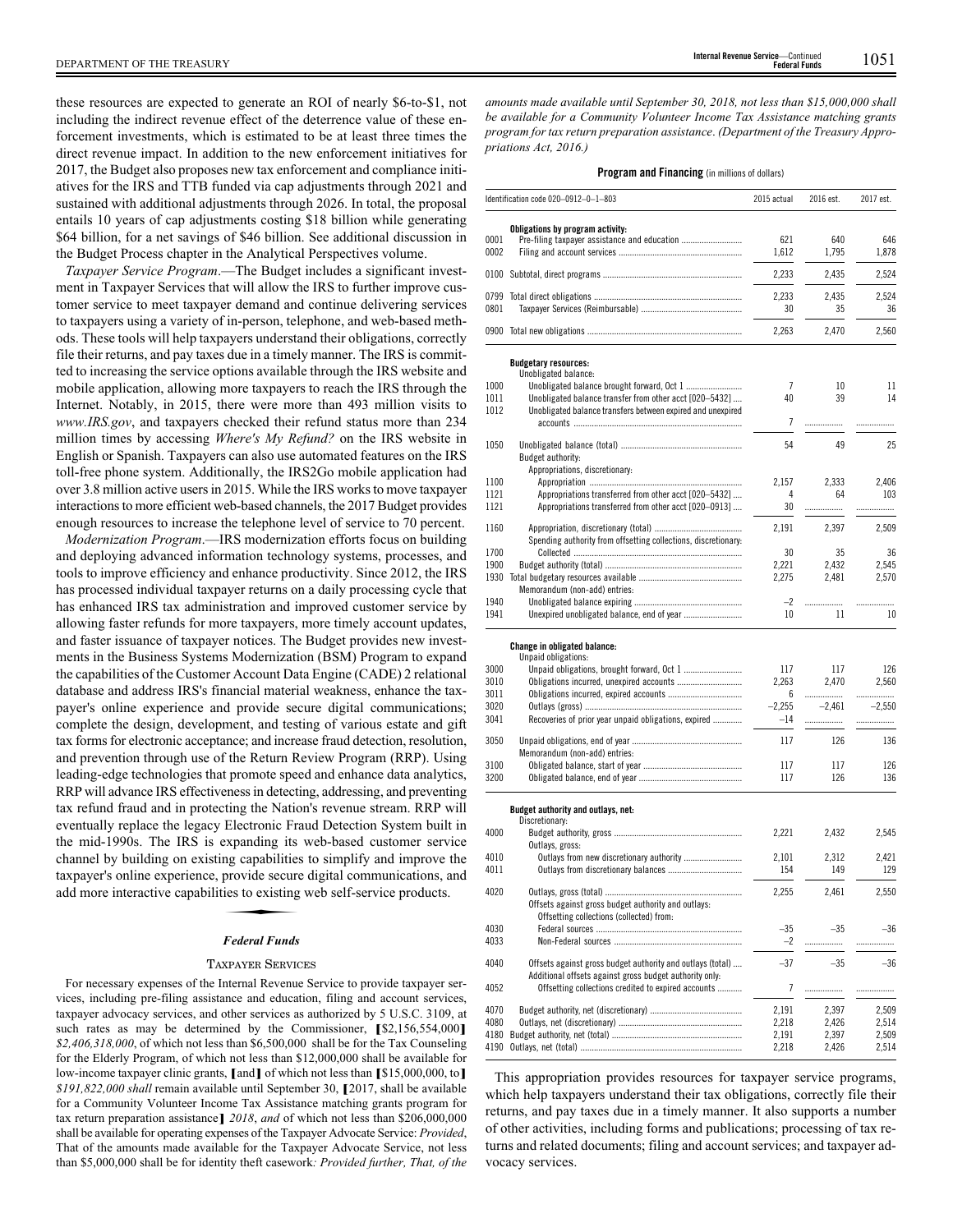## TAXPAYER SERVICES—Continued

**Object Classification** (in millions of dollars)

|      | Identification code 020-0912-0-1-803                 | 2015 actual              | 2016 est. | 2017 est.                |
|------|------------------------------------------------------|--------------------------|-----------|--------------------------|
|      | Direct obligations:                                  |                          |           |                          |
|      | Personnel compensation:                              |                          |           |                          |
| 11.1 |                                                      | 1.464                    | 1.637     | 1.745                    |
| 11.3 |                                                      | 41                       | 43        | 44                       |
| 11.5 |                                                      | 35                       | 66        | 70                       |
| 11.8 |                                                      | 1                        | 1         | 1                        |
| 11.9 |                                                      | 1.541                    | 1.747     | 1.860                    |
| 12.1 |                                                      | 539                      | 472       | 466                      |
| 21.0 |                                                      | 12                       | 18        | 19                       |
| 22.0 |                                                      | 1                        | 1         | 1                        |
| 23.3 | Communications, utilities, and miscellaneous charges | 1                        | 1         | $\overline{\phantom{a}}$ |
| 24.0 |                                                      | 8                        | 10        | 10                       |
| 25.1 |                                                      | 26                       | 43        | 25                       |
| 25.2 |                                                      | 7                        | 37        | 38                       |
| 25.3 |                                                      | 66                       | 64        | 66                       |
| 25.7 |                                                      |                          | 2         | 2                        |
| 26.0 |                                                      | 5                        | 6         | 6                        |
| 41.0 |                                                      | 25                       | 33        | 29                       |
| 42.0 |                                                      |                          | 1         |                          |
| 99.0 |                                                      | 2.231                    | 2.435     | 2.524                    |
| 99.0 |                                                      | 30                       | 35        | 37                       |
| 99.5 |                                                      | $\overline{\phantom{a}}$ | .         | $-1$                     |
| 99.9 |                                                      | 2.263                    | 2.470     | 2.560                    |

## **Employment Summary**

|      | Identification code 020-0912-0-1-803                             | 2015 actual | 2016 est. | 2017 est. |
|------|------------------------------------------------------------------|-------------|-----------|-----------|
| 1001 | Direct civilian full-time equivalent employment                  | 27.476      | 30.370    | 31.056    |
| 1001 | Direct civilian full-time equivalent employment                  | 181         | 661       | 1.377     |
| 2001 | Reimbursable civilian full-time equivalent employment            | 464         | 487       | 512       |
|      | 3001 Allocation account civilian full-time equivalent employment | 287         |           |           |

#### ENFORCEMENT

For necessary expenses for tax enforcement activities of the Internal Revenue Service to determine and collect owed taxes, to provide legal and litigation support, to conduct criminal investigations, to enforce criminal statutes related to violations of internal revenue laws and other financial crimes, to purchase and hire passenger motor vehicles (31 U.S.C. 1343(b)), and to provide other services as authorized by 5 U.S.C. 3109, at such rates as may be determined by the Commissioner, **[**\$4,860,000,000**]** *\$5,216,263,000*, of which not to exceed **[**\$50,000,000**]** *\$54,936,000* shall remain available until September 30, **[**2017**]** *2018*, and of which not less than \$60,257,000 shall be for the Interagency Crime and Drug Enforcement program*: Provided, That, of the amounts provided under this heading, not less than \$231,344,000, of which \$5,000,000 shall be transferred to the Alcohol and Tobacco Tax and Trade Bureau, shall be for an additional appropriation for tax activities, including tax compliance to address the Federal tax gap, as specified for purposes of section 251(b)(2) of the Balanced Budget and Emergency Deficit Control Act of 1985, as amended*. *(Department of the Treasury Appropriations Act, 2016.)*

## **Program and Financing** (in millions of dollars)

|      | Identification code 020-0913-0-1-999                    | 2015 actual | 2016 est. | 2017 est. |
|------|---------------------------------------------------------|-------------|-----------|-----------|
|      | Obligations by program activity:                        |             |           |           |
| 0001 |                                                         | 612         | 651       | 760       |
| 0002 |                                                         | 4.041       | 4.089     | 4.349     |
| 0003 |                                                         | 166         | 165       | 168       |
| 0100 |                                                         | 4,819       | 4,905     | 5,277     |
| 0799 |                                                         | 4.819       | 4.905     | 5.277     |
| 0801 |                                                         | 31          | 45        | 47        |
| 0900 |                                                         | 4.850       | 4.950     | 5,324     |
|      | <b>Budgetary resources:</b>                             |             |           |           |
|      | Unobligated balance:                                    |             |           |           |
| 1000 |                                                         |             | 19        | 32        |
| 1001 | Discretionary unobligated balance brought fwd, Oct 1    |             |           |           |
| 1011 | Unobligated balance transfer from other acct [020-5432] | 21          | 10        | 15        |

| 1012         | Unobligated balance transfers between expired and unexpired                                                   |                |          |          |
|--------------|---------------------------------------------------------------------------------------------------------------|----------------|----------|----------|
|              |                                                                                                               | 22             | .        |          |
| 1050         |                                                                                                               | 50             | 29       | 47       |
|              | Budget authority:                                                                                             |                |          |          |
|              | Appropriations, discretionary:                                                                                |                |          |          |
| 1100         |                                                                                                               | 4.860          | 4.865    | 5,216    |
| 1120         | Appropriations transferred to other accts [020-0919]                                                          | $-61$          | .        | .        |
| 1120         | Appropriations transferred to other accts [020-1008]                                                          | .              | .        | $-5$     |
| 1120         | Appropriations transferred to other accts [020-0912]                                                          | $-30$          | .        | .        |
| 1160         |                                                                                                               | 4,769          | 4.865    | 5,211    |
|              | Appropriations, mandatory:                                                                                    |                |          |          |
| 1221         | Appropriations transferred from other acct [011–5512]                                                         | 8              | .        | .        |
|              | Spending authority from offsetting collections, discretionary:                                                |                |          |          |
| 1700         |                                                                                                               | 24             | 88       | 92       |
| 1701         | Change in uncollected payments, Federal sources                                                               | 19             | .        | .        |
| 1750         | Spending auth from offsetting collections, disc (total)                                                       | 43             | 88       | 92       |
| 1900         |                                                                                                               | 4,820          | 4,953    | 5,303    |
| 1930         |                                                                                                               | 4,870          | 4,982    | 5,350    |
|              | Memorandum (non-add) entries:                                                                                 |                |          |          |
| 1940         |                                                                                                               | $-1$           |          |          |
| 1941         | Unexpired unobligated balance, end of year                                                                    | 19             | 32       | 26       |
|              |                                                                                                               |                |          |          |
|              | Change in obligated balance:                                                                                  |                |          |          |
| 3000         | Unpaid obligations:                                                                                           | 290            | 267      | 274      |
| 3010         |                                                                                                               | 4.850          | 4,950    | 5,324    |
| 3011         |                                                                                                               | 8              | .        | .        |
| 3020         |                                                                                                               | $-4,864$       | $-4.943$ | $-5,289$ |
| 3041         | Recoveries of prior year unpaid obligations, expired                                                          | $-17$          | .        | .        |
|              |                                                                                                               |                |          |          |
| 3050         |                                                                                                               | 267            | 274      | 309      |
|              | Uncollected payments:                                                                                         |                | $-24$    | $-24$    |
| 3060<br>3070 | Uncollected pymts, Fed sources, brought forward, Oct 1<br>Change in uncollected pymts, Fed sources, unexpired | $-38$<br>$-19$ | .        | .        |
| 3071         | Change in uncollected pymts, Fed sources, expired                                                             | 33             | .        | .        |
|              |                                                                                                               |                |          |          |
| 3090         |                                                                                                               | $-24$          | $-24$    | $-24$    |
|              | Memorandum (non-add) entries:                                                                                 |                |          |          |
| 3100         |                                                                                                               | 252            | 243      | 250      |
| 3200         |                                                                                                               | 243            | 250      | 285      |
|              |                                                                                                               |                |          |          |
|              | Budget authority and outlays, net:<br>Discretionary:                                                          |                |          |          |
| 4000         |                                                                                                               | 4,812          | 4,953    | 5,303    |
|              | Outlays, gross:                                                                                               |                |          |          |
| 4010         |                                                                                                               | 4.569          | 4.689    | 5.024    |

| 4000 | Outlays, gross:                                                                                                       | 4.01Z | 4.JJJ | ນ.ວບວ          |
|------|-----------------------------------------------------------------------------------------------------------------------|-------|-------|----------------|
| 4010 |                                                                                                                       | 4,569 | 4,689 | 5,024          |
| 4011 |                                                                                                                       | 295   | 253   | 263            |
| 4020 | Offsets against gross budget authority and outlays:<br>Offsetting collections (collected) from:                       | 4.864 | 4.942 | 5,287          |
| 4030 |                                                                                                                       | $-56$ | $-88$ | $-92$          |
| 4033 |                                                                                                                       | $-7$  |       |                |
| 4040 | Offsets against gross budget authority and outlays (total)<br>Additional offsets against gross budget authority only. | $-63$ | $-88$ | $-92$          |
| 4050 | Change in uncollected pymts, Fed sources, unexpired                                                                   | $-19$ |       |                |
| 4052 | Offsetting collections credited to expired accounts                                                                   | 39    |       |                |
| 4060 | Additional offsets against budget authority only (total)                                                              | 20    |       |                |
| 4070 |                                                                                                                       | 4,769 | 4.865 | 5,211          |
| 4080 |                                                                                                                       | 4,801 | 4,854 | 5,195          |
|      | Mandatory:                                                                                                            |       |       |                |
| 4090 |                                                                                                                       | 8     |       |                |
|      | Outlays, gross:                                                                                                       |       |       |                |
| 4101 |                                                                                                                       |       | 1     | $\overline{2}$ |
| 4180 |                                                                                                                       | 4.777 | 4.865 | 5,211          |
| 4190 |                                                                                                                       | 4.801 | 4,855 | 5,197          |
|      |                                                                                                                       |       |       |                |

This appropriation provides resources for the examination of tax returns, both domestic and international; the administrative and judicial settlement of taxpayer appeals of examination findings; technical rulings; monitoring employee pension plans; determining qualifications of organizations seeking tax-exempt status; examining the tax returns of exempt organizations; enforcing statutes relating to detection and investigation of criminal violations of the internal revenue laws and other financial crimes; identifying underreporting of tax obligations; securing unfiled tax returns; and collecting unpaid accounts. Further, the 2017 Budget protects revenue by identifying fraud and preventing the issuance of erroneous refund payments, including tax-related identity theft. A portion of the appropriation (\$231 million) is requested as part of the \$515 million program integrity cap ad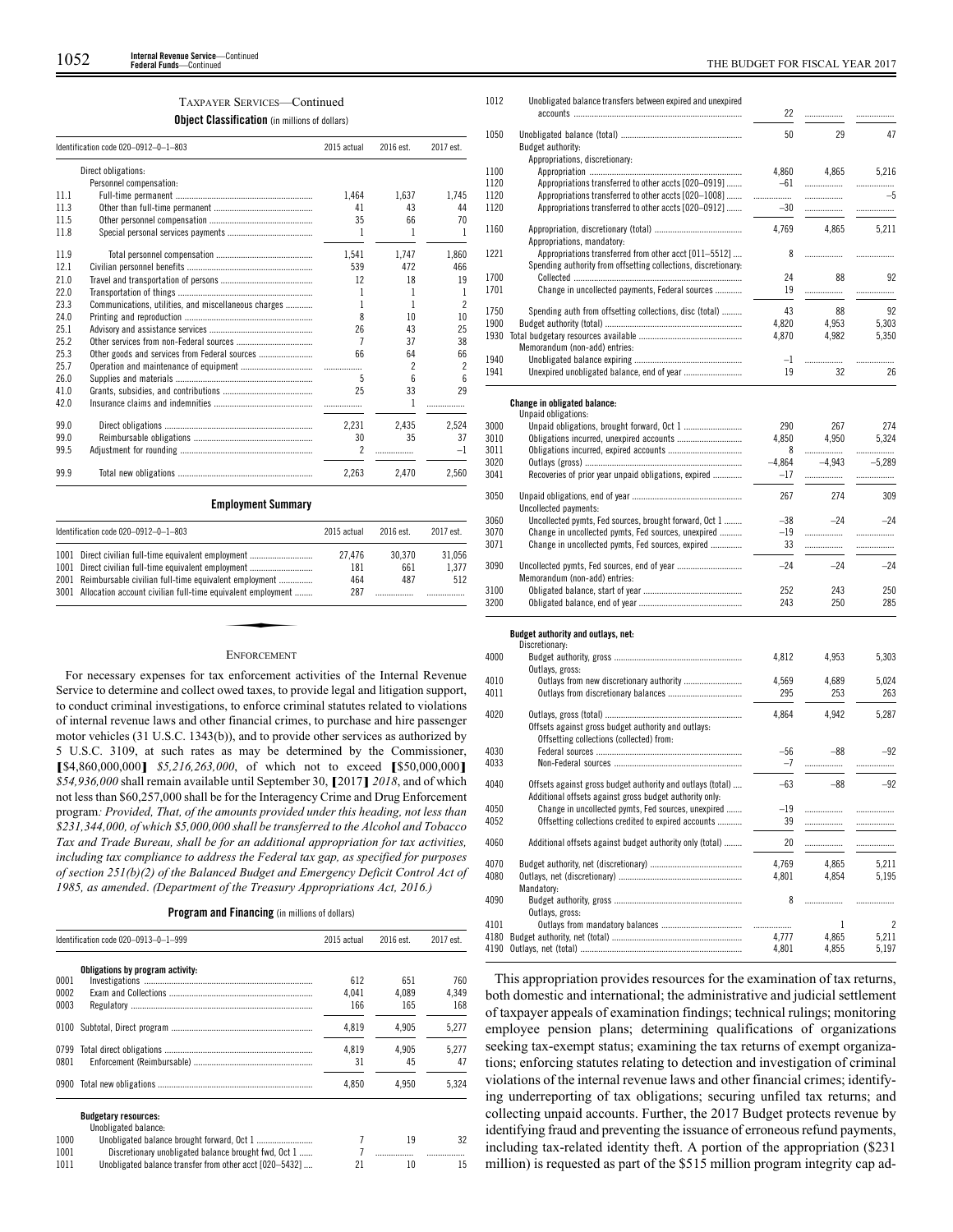justment that will reduce the deficit through above-base funding for high return on investment tax enforcement and compliance initiatives, including \$5 million to transfer to the Alcohol and Tobacco Tax and Trade Bureau. In conjunction with specified funds provided to the IRS Operations Support account, this increment will support tax compliance initiatives expected to generate over \$2.6 billion in additional annual enforcement revenue once the new hires reach full potential in 2019. Language presented in this account, the Operations Support account, and section 126 of the Department of the Treasury's Administrative Provisions is provided to effectuate the cap adjustment in conjunction with an amendment to section 251 of the Balanced Budget and Emergency Deficit Control Act (BBEDCA) of 1985, as amended.

Revenue Service is using to mitigate such risks; and the expected developmental milestones to be achieved and costs to be incurred in the next quarter: *Provided further*, That the Internal Revenue Service shall include, in its budget justification for fiscal year **[**2017**]***2018*, a summary of cost and schedule performance information for its major information technology systems*: Provided further, That, of the amounts provided under this heading, such sums as are necessary shall be available to fully support tax enforcement and compliance activities, including not less than \$283,404,000, for an additional appropriation for tax activities, including tax compliance to address the Federal tax gap, as specified for purposes of Section 251(b)(2) of the Balanced Budget and Emergency Deficit Control Act of 1985, as amended*. *(Department of the Treasury Appropriations Act, 2016.)*

cost and schedule variances; the risks of such investments and strategies the Internal

## **Program and Financing** (in millions of dollars)

|              | Identification code 020-0919-0-1-803                                                                           | 2015 actual | 2016 est. | 2017 est. |
|--------------|----------------------------------------------------------------------------------------------------------------|-------------|-----------|-----------|
|              | Obligations by program activity:                                                                               |             |           |           |
| 0002         |                                                                                                                | 847         | 854       | 897       |
| 0003         |                                                                                                                | 1,131       | 1,174     | 1,216     |
| 0004         |                                                                                                                | 2,124       | 2,197     | 2,472     |
|              |                                                                                                                | 4,102       | 4,225     | 4,585     |
|              |                                                                                                                | 4,102       | 4,225     | 4,585     |
| 0801         |                                                                                                                | 42          | 54        | 57        |
|              |                                                                                                                | 4,144       | 4,279     | 4,642     |
|              |                                                                                                                |             |           |           |
|              | <b>Budgetary resources:</b><br>Unobligated balance:                                                            |             |           |           |
| 1000         |                                                                                                                | 123         | 148       | 66        |
| 1011         | Unobligated balance transfer from other acct [020-5432]                                                        | 181         | 119       | 44        |
| 1012         | Unobligated balance transfers between expired and unexpired                                                    |             |           |           |
| 1021         |                                                                                                                | 31<br>9     | <br>      | .<br>.    |
|              |                                                                                                                |             |           |           |
| 1050         | Budget authority:                                                                                              | 344         | 267       | 110       |
|              | Appropriations, discretionary:                                                                                 |             |           |           |
| 1100         |                                                                                                                | 3.638       | 3,747     | 4,314     |
| 1121         | Appropriations transferred from other acct [020-5432]                                                          | 208         | 277       | 224       |
| 1121         | Appropriations transferred from other acct [020-0913]                                                          | 61          | .         |           |
| 1160         |                                                                                                                | 3,907       | 4,024     | 4,538     |
|              | Spending authority from offsetting collections, discretionary:                                                 |             |           |           |
| 1700         |                                                                                                                | 44          | 54        | 57        |
| 1900         |                                                                                                                | 3,951       | 4,078     | 4,595     |
|              |                                                                                                                | 4,295       | 4,345     | 4,705     |
|              | Memorandum (non-add) entries:                                                                                  |             |           |           |
| 1940<br>1941 |                                                                                                                | $-3$<br>148 | .<br>66   | .<br>63   |
|              |                                                                                                                |             |           |           |
|              | Change in obligated balance:<br>Unpaid obligations:                                                            |             |           |           |
| 3000         | Unpaid obligations, brought forward, Oct 1                                                                     | 840         | 878       | 927       |
| 3010         |                                                                                                                | 4,144       | 4,279     | 4,642     |
| 3011         |                                                                                                                | 15          | .         |           |
| 3020         |                                                                                                                | $-4,061$    | $-4,230$  | $-4,552$  |
| 3040         | Recoveries of prior year unpaid obligations, unexpired                                                         | $-9$        | .         |           |
| 3041         | Recoveries of prior year unpaid obligations, expired                                                           | -51         | .         | .         |
| 3050         |                                                                                                                | 878         | 927       | 1,017     |
|              | Memorandum (non-add) entries:                                                                                  |             |           |           |
| 3100         |                                                                                                                | 840         | 878       | 927       |
| 3200         |                                                                                                                | 878         | 927       | 1.017     |
|              | Budget authority and outlays, net:                                                                             |             |           |           |
|              | Discretionary:                                                                                                 |             |           |           |
| 4000         |                                                                                                                | 3,951       | 4,078     | 4,595     |
| 4010         | Outlays, gross:                                                                                                | 3,263       | 3,338     | 3,777     |
| 4011         |                                                                                                                | 798         | 892       | 775       |
| 4020         |                                                                                                                | 4,061       |           |           |
|              | Offsets against gross budget authority and outlays:                                                            |             | 4,230     | 4,552     |
|              | Offsetting collections (collected) from:                                                                       |             |           |           |
| 4030         |                                                                                                                | $-44$       | $-54$     | $-57$     |
| 4033         |                                                                                                                | $-7$        | .         | .         |
|              |                                                                                                                |             |           |           |
| 4040         | Offsets against gross budget authority and outlays (total)                                                     | $-51$       | $-54$     | $-57$     |
| 4052         | Additional offsets against gross budget authority only:<br>Offsetting collections credited to expired accounts | 7           | .         | .         |
|              |                                                                                                                |             |           |           |
| 4070         |                                                                                                                | 3,907       | 4,024     | 4,538     |
| 4080         |                                                                                                                | 4,010       | 4,176     | 4,495     |
|              |                                                                                                                | 3,907       | 4,024     | 4,538     |

#### **Object Classification** (in millions of dollars)

|      | Identification code 020-0913-0-1-999                 | 2015 actual              | 2016 est.                | 2017 est.      |
|------|------------------------------------------------------|--------------------------|--------------------------|----------------|
|      | Direct obligations:                                  |                          |                          |                |
|      | Personnel compensation:                              |                          |                          |                |
| 11.1 |                                                      | 3.261                    | 3.242                    | 3.422          |
| 11.3 |                                                      | 31                       | 33                       | 33             |
| 11.5 |                                                      | 100                      | 114                      | 125            |
| 11.8 |                                                      | 23                       | 16                       | 16             |
| 11.9 |                                                      | 3.415                    | 3,405                    | 3,596          |
| 12.1 |                                                      | 1.145                    | 1.136                    | 1.207          |
| 21.0 |                                                      | 61                       | 72                       | 105            |
| 22.0 |                                                      | 7                        | q                        | 17             |
| 23.3 | Communications, utilities, and miscellaneous charges | 3                        | 3                        | 3              |
| 24.0 |                                                      | 2                        | 3                        | 3              |
| 25.1 |                                                      | 69                       | 132                      | 163            |
| 25.2 |                                                      | 29                       | 53                       | 70             |
| 25.3 |                                                      | 46                       | 38                       | 41             |
| 25.5 |                                                      | $\overline{\phantom{a}}$ | $\overline{\phantom{a}}$ | $\overline{c}$ |
| 25.7 |                                                      |                          | $\mathfrak{p}$           | ĥ              |
| 25.8 |                                                      | $\mathbf{1}$             | .                        |                |
| 26.0 |                                                      | 16                       | 16                       | 19             |
| 31.0 |                                                      | 11                       | 27                       | 39             |
| 42.0 |                                                      | $\mathbf{1}$             | $\overline{1}$           | 1              |
| 44.0 |                                                      | 8                        | .                        | .              |
| 91.0 |                                                      | 3                        | 5                        | 5              |
| 99.0 |                                                      | 4.819                    | 4.904                    | 5.277          |
| 99.0 |                                                      | 30                       | 45                       | 46             |
| 99.5 |                                                      | 1                        | 1                        | 1              |
| 99.9 |                                                      | 4.850                    | 4.950                    | 5.324          |

#### **Employment Summary**

|      | Identification code 020-0913-0-1-999                             | 2015 actual | 2016 est. | 2017 est. |
|------|------------------------------------------------------------------|-------------|-----------|-----------|
| 1001 | Direct civilian full-time equivalent employment                  | 39.708      | 38.840    | 41.028    |
| 1001 | Direct civilian full-time equivalent employment                  | 381         | 128       | 128       |
| 2001 | Reimbursable civilian full-time equivalent employment            | 56          | 59        | 62        |
|      | 3001 Allocation account civilian full-time equivalent employment |             |           | 2         |

#### OPERATIONS SUPPORT

For necessary expenses of the Internal Revenue Service to support taxpayer services and enforcement programs, including rent payments; facilities services; printing; postage; physical security; headquarters and other IRS-wide administration activities; research and statistics of income; telecommunications; information technology development, enhancement, operations, maintenance, and security; the hire of passenger motor vehicles (31 U.S.C. 1343(b)); the operations of the Internal Revenue Service Oversight Board; and other services as authorized by 5 U.S.C. 3109, at such rates as may be determined by the Commissioner; **[**\$3,638,446,000**]** *\$4,314,099,000*, of which not to exceed **[**\$50,000,000**]** *\$158,242,000* shall remain available until September 30, **[**2017**]***2018*; of which not to exceed \$10,000,000 shall remain available until expended for acquisition of equipment and construction, repair and renovation of facilities; of which not to exceed \$1,000,000 shall remain available until September 30, **[**2018**]***2019*, for research; of which not to exceed **[**\$20,000**]** *\$25,000* shall be for official reception and representation expenses: *Provided*, That not later than 30 days after the end of each quarter, the Internal Revenue Service shall submit a report to the Committees on Appropriations of the House of Representatives and the Senate and the Comptroller General of the United States detailing the cost and schedule performance for its major information technology investments, including the purpose and life-cycle stages of the investments; the reasons for any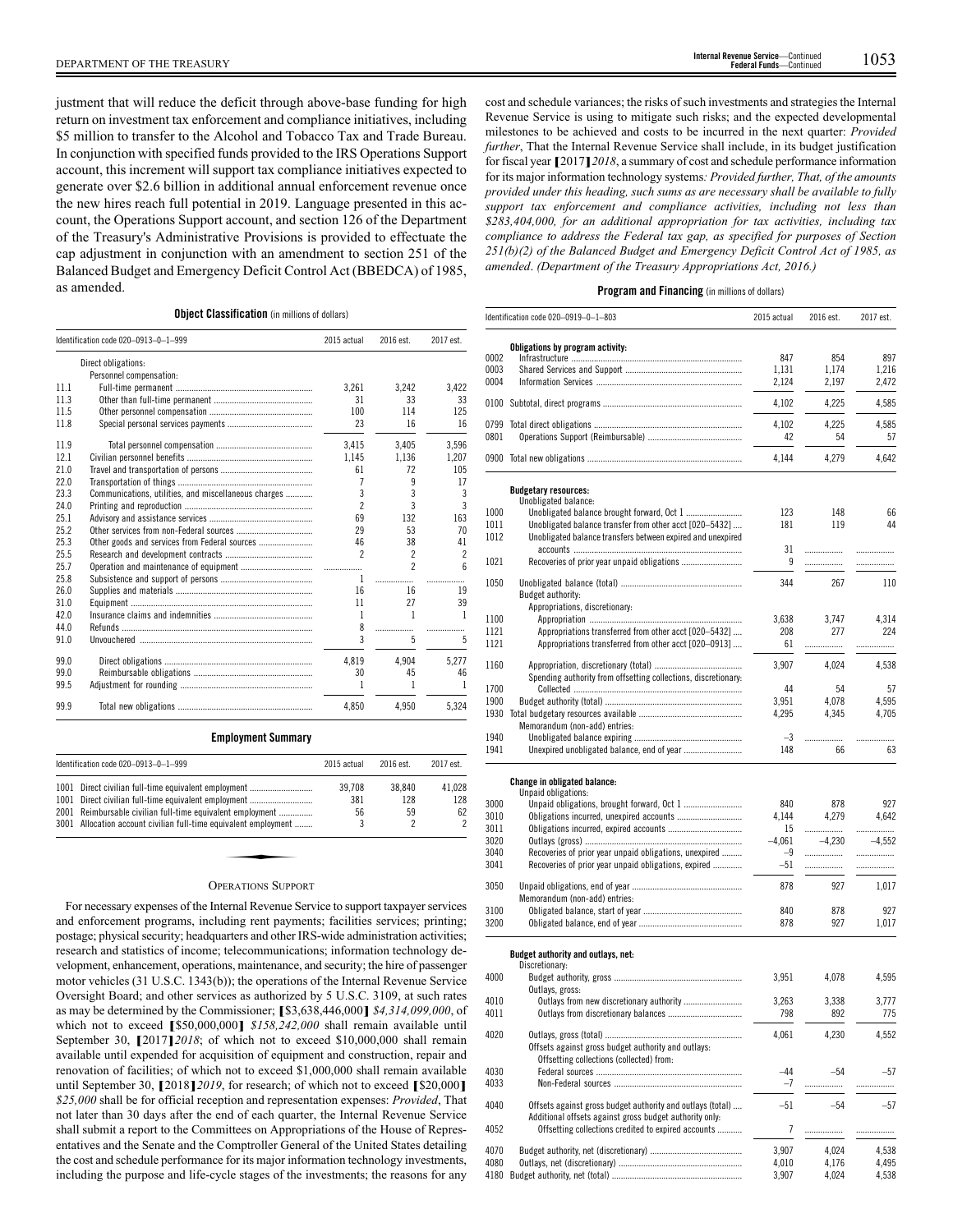**Program and Financing**—Continued

| Identification code $020-0919-0-1-803$<br>2015 actual<br>2016 est.<br>4.010<br>4 1 7 6 |  | 2017 est. |       |
|----------------------------------------------------------------------------------------|--|-----------|-------|
|                                                                                        |  |           |       |
|                                                                                        |  |           | 4.495 |

This appropriation provides resources for support functions that are essential to the successful operation of IRS programs. These functions include: overall planning and direction of the IRS; shared service support related to facilities maintenance, rent payments, printing, postage, and security; resources for headquarters management activities such as communications and liaison, finance, human resources, equity, diversity and inclusion; research and statistics of income; protection of sensitive information and the privacy of taxpayers and employees; and necessary expenses for telecommunications support and the development and maintenance of IRS operational information systems. This appropriation also includes specific funds to support multi-year facility and real estate planning to improve the IRS investment process, as well as funds needed to implement an array of significant new tax legislation. A portion of the appropriation (\$283 million) is requested as part of the \$515 million program integrity cap adjustment that will reduce the deficit through above-base funding for high return on investment tax enforcement and compliance programs. In conjunction with specified funds provided to the IRS Enforcement account, this increment will support new tax compliance initiatives that are expected to generate high returns on investment in the form of increased tax revenues. In total, the proposal entails 10 years of adjustments costing \$18 billion while generating \$64 billion, for a net savings of \$46 billion.

**Object Classification** (in millions of dollars)

|      | Identification code 020-0919-0-1-803                 | 2015 actual | 2016 est. | 2017 est.                |
|------|------------------------------------------------------|-------------|-----------|--------------------------|
|      | Direct obligations:                                  |             |           |                          |
|      | Personnel compensation:                              |             |           |                          |
| 111  |                                                      | 1.144       | 1.177     | 1,226                    |
| 11.3 |                                                      | 7           | 9         | 9                        |
| 11.5 |                                                      | 20          | 20        | 22                       |
| 11.9 |                                                      | 1.171       | 1.206     | 1.257                    |
| 12.1 |                                                      | 418         | 442       | 457                      |
| 13.0 |                                                      | 51          | 52        | 53                       |
| 21.0 |                                                      | 12          | 11        | 11                       |
| 22.0 |                                                      | 11          | 12        | 12                       |
| 23.1 |                                                      | 611         | 595       | 618                      |
| 23.2 |                                                      | 12          | 13        | 13                       |
| 23.3 | Communications, utilities, and miscellaneous charges | 321         | 305       | 319                      |
| 24.0 |                                                      | 16          | 18        | 19                       |
| 25.1 |                                                      | 760         | 855       | 853                      |
| 25.2 |                                                      | 64          | 62        | 244                      |
| 25.3 | Other goods and services from Federal sources        | 79          | 75        | 85                       |
| 25.4 |                                                      | 173         | 159       | 168                      |
| 25.6 |                                                      | 14          | 14        | 15                       |
| 25.7 |                                                      | 66          | 66        | 70                       |
| 26.0 |                                                      | 19          | 20        | 22                       |
| 31.0 |                                                      | 294         | 278       | 333                      |
| 32.0 |                                                      | 9           | 40        | 35                       |
| 99.0 |                                                      | 4.101       | 4.223     | 4.584                    |
| 99.0 |                                                      | 42          | 53        | 56                       |
| 99.5 |                                                      | 1           | 3         | $\overline{\phantom{a}}$ |
| 99.9 |                                                      | 4.144       | 4.279     | 4.642                    |

## **Employment Summary**

| Identification code 020-0919-0-1-803                       | 2015 actual | 2016 est. | 2017 est. |
|------------------------------------------------------------|-------------|-----------|-----------|
| 1001 Direct civilian full-time equivalent employment       | 10.617      | 11.922    | 12.250    |
| 1001 Direct civilian full-time equivalent employment       | 1.187       | 99        | 37        |
| 2001 Reimbursable civilian full-time equivalent employment | 92          | 97        | 101       |
|                                                            |             |           |           |

## BUSINESS SYSTEMS MODERNIZATION

For necessary expenses of the Internal Revenue Service's business systems modernization program, **[**\$290,000,000**]** *\$343,415,000*, to remain available until

September 30, **[**2018**]** *2019*, for the capital asset acquisition of information technology systems, including management and related contractual costs of said acquisitions, including related Internal Revenue Service labor costs, and contractual costs associated with operations authorized by 5 U.S.C. 3109: *Provided*, That not later than 30 days after the end of each quarter, the Internal Revenue Service shall submit a report to the Committees on Appropriations of the House of Representatives and the Senate and the Comptroller General of the United States detailing the cost and schedule performance for CADE 2 and Modernized e-File information technology investments, including the purposes and life-cycle stages of the investments; the reasons for any cost and schedule variances; the risks of such investments and the strategies the Internal Revenue Service is using to mitigate such risks; and the expected developmental milestones to be achieved and costs to be incurred in the next quarter. *(Department of the Treasury Appropriations Act, 2016.)*

## **Program and Financing** (in millions of dollars)

|              | Identification code 020-0921-0-1-803                       | 2015 actual | 2016 est. | 2017 est. |
|--------------|------------------------------------------------------------|-------------|-----------|-----------|
| 0001         | Obligations by program activity:                           | 242         | 290       | 341       |
|              | <b>Budgetary resources:</b><br>Unobligated balance:        |             |           |           |
| 1000<br>1021 | Unobligated balance brought forward, Oct 1                 | 226<br>2    | 276<br>.  | 276       |
| 1050         | Budget authority:                                          | 228         | 276       | 276       |
|              | Appropriations, discretionary:                             |             |           |           |
| 1100         |                                                            | 290         | 290       | 343       |
| 1930         | Memorandum (non-add) entries:                              | 518         | 566       | 619       |
| 1941         |                                                            | 276         | 276       | 278       |
|              | <b>Change in obligated balance:</b><br>Unpaid obligations: |             |           |           |
| 3000         |                                                            | 80          | 115       | 120       |
| 3010         | Obligations incurred, unexpired accounts                   | 242         | 290       | 341       |
| 3020         |                                                            | $-203$      | $-285$    | $-310$    |
| 3040         | Recoveries of prior year unpaid obligations, unexpired     | $-2$        | .         | .         |
| 3041         | Recoveries of prior year unpaid obligations, expired       | $-2$        | .         |           |
| 3050         | Memorandum (non-add) entries:                              | 115         | 120       | 151       |
| 3100         |                                                            | 80          | 115       | 120       |
| 3200         |                                                            | 115         | 120       | 151       |
|              | Budget authority and outlays, net:<br>Discretionary:       |             |           |           |
| 4000         | Outlays, gross:                                            | 290         | 290       | 343       |
| 4010         | Outlays from new discretionary authority                   | 74          | 74        | 87        |
| 4011         |                                                            | 129         | 211       | 223       |
| 4020         |                                                            | 203         | 285       | 310       |
| 4180         |                                                            | 290         | 290       | 343       |
| 4190         |                                                            | 203         | 285       | 310       |

This appropriation provides resources for the planning and capital asset acquisition of information technology to modernize the IRS business systems, including labor and related contractual costs. The Government Accountability Office regularly reviews the status of key Business Systems Modernization (BSM) investments and the IRS submits quarterly information technology reports to the House and Senate Committees on Appropriations.

The projects within the BSM program represent investments to ensure that the IRS continues to move forward and use technologies to improve performance. The Budget provides investments to modernize core tax systems and fundamentally change how taxpayers interact with the IRS, including the creation of online tax filing status and payment options.

#### **Object Classification** (in millions of dollars)

|      | Identification code $020-0921-0-1-803$         | 2015 actual | 2016 est. | 2017 est. |
|------|------------------------------------------------|-------------|-----------|-----------|
|      | Direct obligations:<br>Personnel compensation: |             |           |           |
| 11.1 |                                                | 41          | 53        | 58        |
| 11.3 |                                                |             |           |           |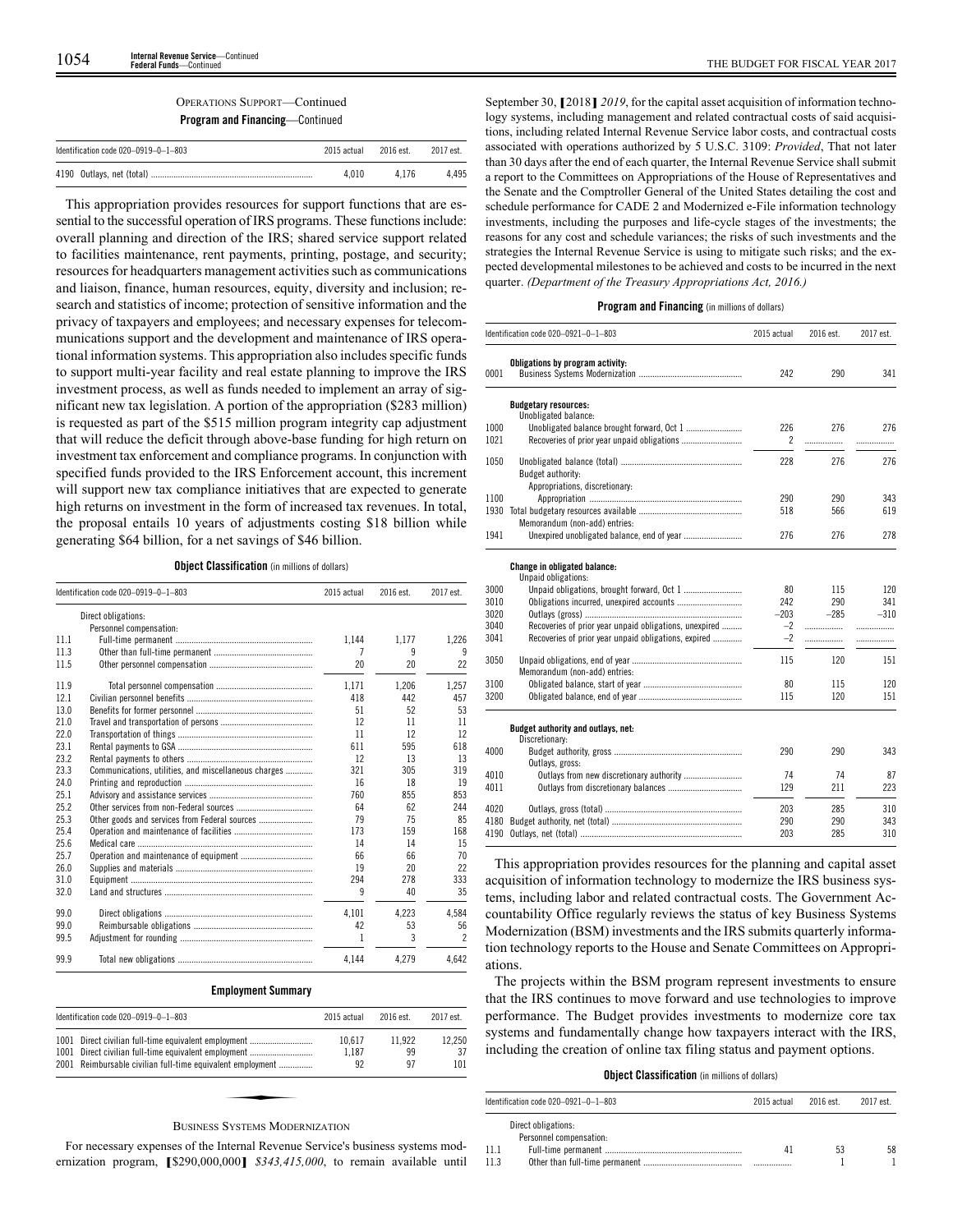| 11.5 |                                                 |             | 2         |           |
|------|-------------------------------------------------|-------------|-----------|-----------|
| 11.9 |                                                 | 42          | 56        | 60        |
| 12.1 |                                                 | 12          | 15        | 16        |
| 21.0 |                                                 | .           |           |           |
| 25.1 |                                                 | 172         | 195       | 242       |
| 25.7 |                                                 | 3           | 3         | 3         |
| 31.0 |                                                 | 12          | 19        | 19        |
| 99.0 |                                                 | 241         | 289       | 341       |
| 99.5 |                                                 | 1           |           | .         |
| 99.9 |                                                 | 242         | 290       | 341       |
|      | <b>Employment Summary</b>                       |             |           |           |
|      | Identification code 020-0921-0-1-803            | 2015 actual | 2016 est. | 2017 est. |
| 1001 | Direct civilian full-time equivalent employment | 340         | 440       | 469       |
|      |                                                 |             |           |           |
|      |                                                 |             |           |           |
|      |                                                 |             |           |           |
|      | <b>BUILD AMERICA BOND PAYMENTS RECOVERY ACT</b> |             |           |           |

#### BUILD AMERICA BOND PAYMENTS, RECOVERY ACT

#### **Program and Financing** (in millions of dollars)

|      | Identification code 020-0935-0-1-806                                                        | 2015 actual | 2016 est. | 2017 est. |
|------|---------------------------------------------------------------------------------------------|-------------|-----------|-----------|
| 0001 | Obligations by program activity:<br>Build America Bond Payments, Recovery Act (Direct)      | 3.499       | 3.518     | 3,775     |
| 0900 |                                                                                             | 3.499       | 3,518     | 3.775     |
|      | <b>Budgetary resources:</b><br>Budget authority:<br>Appropriations, mandatory:              |             |           |           |
| 1200 |                                                                                             | 3,771       | 3,775     | 3,775     |
| 1230 | Appropriations and/or<br>unobligated<br>balance<br>nt<br>appropriations permanently reduced | $-272$      | $-257$    | .         |
| 1260 |                                                                                             | 3.499       | 3,518     | 3,775     |
| 1930 |                                                                                             | 3,499       | 3,518     | 3.775     |
|      | <b>Change in obligated balance:</b><br>Unpaid obligations:                                  |             |           |           |
| 3010 |                                                                                             | 3,499       | 3,518     | 3,775     |
| 3020 |                                                                                             | $-3.499$    | $-3,518$  | $-3.775$  |
|      | Budget authority and outlays, net:<br>Mandatory:                                            |             |           |           |
| 4090 | Outlavs, gross:                                                                             | 3,499       | 3.518     | 3.775     |
| 4100 |                                                                                             | 3.499       | 3,518     | 3.775     |
| 4180 |                                                                                             | 3,499       | 3,518     | 3,775     |
| 4190 |                                                                                             | 3,499       | 3,518     | 3,775     |

The American Recovery and Reinvestment Act of 2009 (P.L. 111–5), section 1531, allows state and local governments to issue Build America Bonds through December 31, 2010. These tax credit bonds, which include Recovery Zone Bonds, differ from tax-exempt governmental obligation bonds in two principal ways: (1) interest paid on tax credit bonds is taxable; and (2) a portion of the interest paid on tax credit bonds takes the form of a Federal tax credit. The bond issuer may elect to receive a direct payment<br>in the amount of the tax credit for obligations issued before January 1,<br>2011. This account reflects the continuing interest payments over time.<br>A in the amount of the tax credit for obligations issued before January 1, 2011. This account reflects the continuing interest payments over time.

#### AMERICA FAST FORWARD BONDS

(Legislative proposal, subject to PAYGO)

#### **Program and Financing** (in millions of dollars)

| Identification code 020-0953-4-1-806 |                                  | 2015 actual | 2016 est. | 2017 est |
|--------------------------------------|----------------------------------|-------------|-----------|----------|
| 0001                                 | Obligations by program activity: |             | .         | 288      |
|                                      |                                  |             |           | 288      |

| 1200 | <b>Budgetary resources:</b><br>Budget authority:<br>Appropriations, mandatory: |   | 288<br>288 |
|------|--------------------------------------------------------------------------------|---|------------|
|      |                                                                                |   |            |
|      | <b>Change in obligated balance:</b>                                            |   |            |
|      | Unpaid obligations:                                                            |   |            |
| 3010 |                                                                                |   | 288        |
| 3020 |                                                                                |   | $-288$     |
|      | Budget authority and outlays, net:                                             |   |            |
|      | Mandatory:                                                                     |   |            |
| 4090 |                                                                                |   | 288        |
|      | Outlays, gross:                                                                |   |            |
| 4100 |                                                                                |   | 288        |
|      |                                                                                | . | 288        |
|      |                                                                                |   |            |

4190 Outlays, net (total) ........................................................................ ................. ................. 288

The Budget proposes a new permanent America Fast Forward Bond program that will be an optional alternative to traditional tax-exempt bonds. This program will be similar to the expired Build America Bond program. The America Fast Forward Bonds will be conventional taxable bonds issued by state and local governments in which the Federal Government makes direct subsidy payments to state and local governmental issuers (refundable tax credits). Eligible uses would include financing of governmental capital projects, current refunding or refinancing of prior capital project financings, short-term governmental working capital financings for governmental operating expenses, and financing for the types of projects and programs that can be financed with qualified private activity bonds, subject to applicable state bond volume caps. The subsidy rate for the America Fast Forward Bonds is proposed at 28 percent, which is revenue neutral relative to the Estimated future Federal tax expenditure for tax-exempt bonds. The American Fast Forward Bond program will be effective for bonds issued<br>after the date of enactment.<br>PAYMENT WHERE EARNED INCOME CREDIT EXCEEDS LIABILITY FOR American Fast Forward Bond program will be effective for bonds issued after the date of enactment.

## PAYMENT WHERE EARNED INCOME CREDIT EXCEEDS LIABILITY FOR TAX

#### **Program and Financing** (in millions of dollars)

|      | Identification code 020-0906-0-1-609                                                             | 2015 actual | 2016 est. | 2017 est. |
|------|--------------------------------------------------------------------------------------------------|-------------|-----------|-----------|
| 0001 | Obligations by program activity:<br>Payment Where Earned Income Credit Exceeds Liability for Tax |             |           |           |
|      |                                                                                                  | 60,084      | 61,381    | 61,917    |
|      |                                                                                                  | 60.084      | 61.381    | 61,917    |
|      | <b>Budgetary resources:</b><br>Budget authority:<br>Appropriations, mandatory:                   |             |           |           |
| 1200 |                                                                                                  | 60.084      | 61.381    | 61.917    |
| 1930 |                                                                                                  | 60.084      | 61.381    | 61,917    |
|      | <b>Change in obligated balance:</b><br>Unpaid obligations:                                       |             |           |           |
| 3010 |                                                                                                  | 60.084      | 61.381    | 61.917    |
| 3020 |                                                                                                  | $-60.084$   | $-61.381$ | $-61.917$ |
|      | Budget authority and outlays, net:<br>Mandatory:                                                 |             |           |           |
| 4090 | Outlays, gross:                                                                                  | 60.084      | 61.381    | 61,917    |
| 4100 |                                                                                                  | 60.084      | 61.381    | 61.917    |
| 4180 |                                                                                                  | 60,084      | 61.381    | 61,917    |
| 4190 |                                                                                                  | 60,084      | 61,381    | 61,917    |

## **Summary of Budget Authority and Outlays** (in millions of dollars)

|                                         | 2015 actual | 2016 est. | 2017 est. |
|-----------------------------------------|-------------|-----------|-----------|
| Enacted/requested:                      |             |           |           |
|                                         | 60.084      | 61.381    | 61.917    |
|                                         | 60.084      | 61.381    | 61 917    |
| Legislative proposal, subject to PAYGO: |             |           |           |
|                                         |             |           | 294       |
| Outlays                                 |             |           | 294       |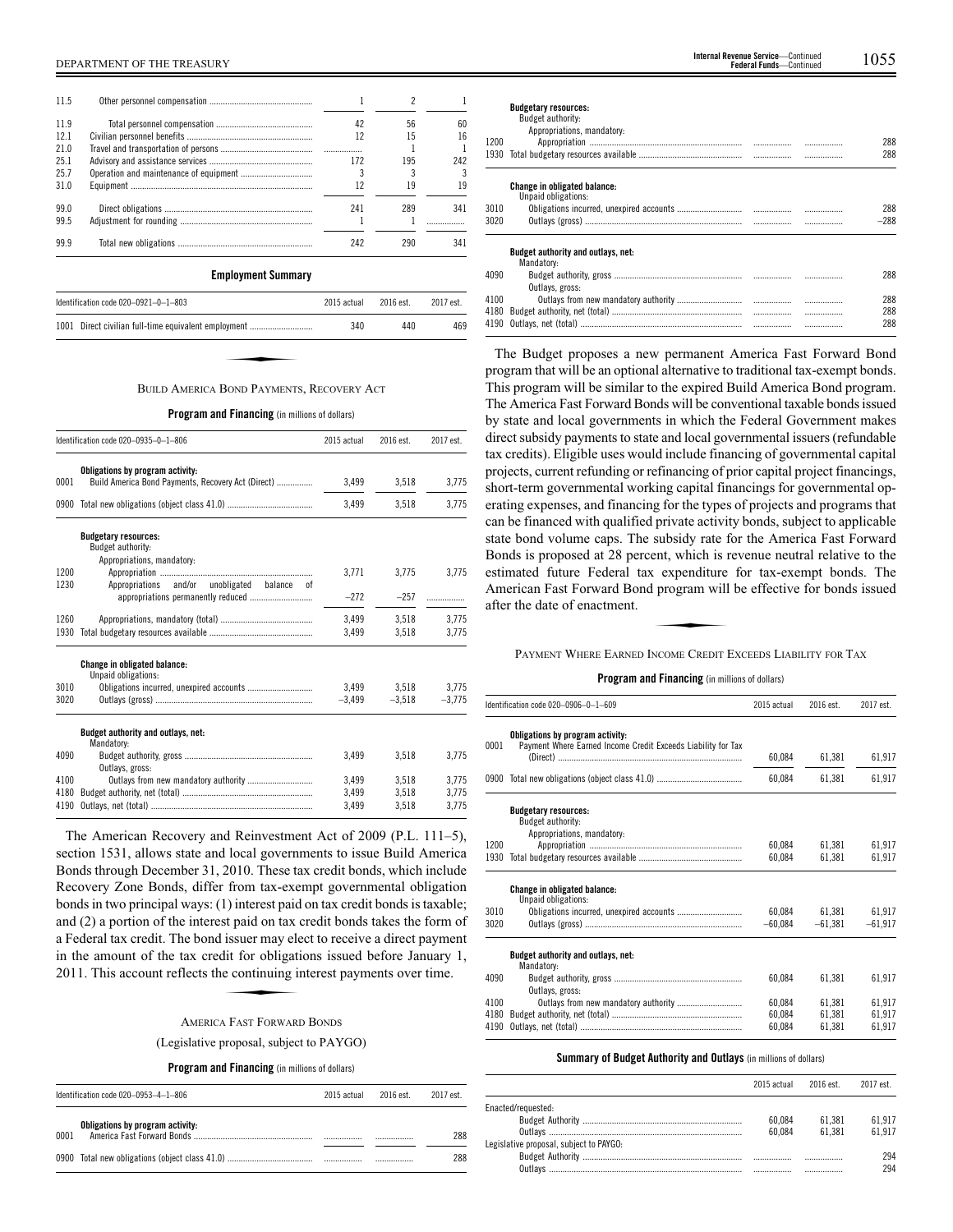PAYMENT WHERE EARNED INCOME CREDIT EXCEEDS LIABILITY FOR TAX—Continued **Summary of Budget Authority and Outlays**—Continued

|        | 2015 actual | 2016 est. | 2017 est. |
|--------|-------------|-----------|-----------|
| Total: | 60.084      | 61.381    | 62.211    |
|        | 60.084      | 61.381    | 62.211    |

As provided by law, there are instances where the earned income tax credit (EITC) exceeds the amount of tax liability owed through the individual income tax system, resulting in an additional payment to the taxpayer. Congress originally authorized the EITC in the Tax Reduction Act of 1975 (P.L. 94–12) and made it permanent in the Revenue Adjustment Act of 1978 (P.L. 95–600). The Tax Reform Act of 1986 and the Omnibus Budget Reconciliation Acts of 1990 and 1993 increased the credit amount and expanded eligibility for the EITC.

The Economic Growth and Tax Relief Reconciliation Act of 2001 (EGTRRA) (P.L. 107–16) increased the income level at which the credit begins to phase out for married taxpayers filing joint returns, and made other changes to simplify the credit and improve compliance.

The American Recovery and Reinvestment Act of 2009 (ARRA) (P.L. 111–5), section 1002, temporarily increased the EITC for working families with three or more children, and increased the threshold for the phase-out range for all married couples filing a joint return for 2009 and 2010 tax returns. The Tax Relief, Unemployment Insurance Reauthorization, and Job Creation Act of 2010 (P.L. 111–312), section 103(c), extended the EGTRRA and ARRA benefits through tax year 2012.

The American Taxpayer Relief Act of 2012 (P.L. 112–240), section 103(c), extended the EGTRRA and ARRA benefits through tax year 2017 (a five-year extension). The Protecting Americans From Tax Hikes Act of 2015 (P.L. 114–113, permanently extended the EGTRRA and ARRA benefits.

PAYMENT WHERE EARNED INCOME CREDIT EXCEEDS LIABILITY FOR TAX

(Legislative proposal, subject to PAYGO)

**Program and Financing** (in millions of dollars)

|      | Identification code 020-0906-4-1-609                                                             | 2015 actual | 2016 est. | 2017 est. |
|------|--------------------------------------------------------------------------------------------------|-------------|-----------|-----------|
| 0001 | Obligations by program activity:<br>Payment Where Earned Income Credit Exceeds Liability for Tax |             |           |           |
|      |                                                                                                  |             |           | 294       |
|      |                                                                                                  |             |           | 294       |
|      | <b>Budgetary resources:</b>                                                                      |             |           |           |
|      | Budget authority:<br>Appropriations, mandatory:                                                  |             |           |           |
| 1200 |                                                                                                  |             |           | 294       |
| 1930 |                                                                                                  |             |           | 294       |
|      |                                                                                                  |             |           |           |
|      | <b>Change in obligated balance:</b><br>Unpaid obligations:                                       |             |           |           |
| 3010 |                                                                                                  |             |           | 294       |
| 3020 |                                                                                                  |             | .         | $-294$    |
|      | Budget authority and outlays, net:<br>Mandatory:                                                 |             |           |           |
| 4090 |                                                                                                  |             |           | 294       |
|      | Outlavs, gross:                                                                                  |             |           |           |
| 4100 |                                                                                                  |             |           | 294       |
| 4180 |                                                                                                  |             | .         | 294       |
| 4190 |                                                                                                  |             | .         | 294       |

The Administration proposes to expand the EITC for workers without qualifying children. expand to expand the state of the state of the state of the state of the state of the state of the state of the state of the state of the state of the state of the state of the state of the state of the state of the state

PAYMENT WHERE CHILD TAX CREDIT EXCEEDS LIABILITY FOR TAX

**Program and Financing** (in millions of dollars)

|      | Identification code 020-0922-0-1-609                                                         | 2015 actual | 2016 est. | 2017 est. |
|------|----------------------------------------------------------------------------------------------|-------------|-----------|-----------|
| 0001 | Obligations by program activity:<br>Payment Where Child Tax Credit Exceeds Liability for Tax |             |           |           |
|      |                                                                                              | 20,592      | 21,627    | 21,579    |
|      |                                                                                              | 20,592      | 21,627    | 21,579    |
|      | <b>Budgetary resources:</b><br>Budget authority:<br>Appropriations, mandatory:               |             |           |           |
| 1200 |                                                                                              | 20,592      | 21.627    | 21,579    |
| 1930 |                                                                                              | 20,592      | 21,627    | 21,579    |
|      | <b>Change in obligated balance:</b><br>Unpaid obligations:                                   |             |           |           |
| 3010 |                                                                                              | 20,592      | 21,627    | 21,579    |
| 3020 |                                                                                              | $-20,592$   | $-21,627$ | $-21,579$ |
|      | Budget authority and outlays, net:<br>Mandatory:                                             |             |           |           |
| 4090 | Outlavs, gross:                                                                              | 20,592      | 21.627    | 21,579    |
| 4100 |                                                                                              | 20.592      | 21.627    | 21,579    |
| 4180 |                                                                                              | 20,592      | 21,627    | 21,579    |
| 4190 |                                                                                              | 20,592      | 21.627    | 21.579    |

As provided by law, there are instances where the child tax credit exceeds the amount of tax liability owed through the individual income tax system, resulting in an additional payment to the taxpayer.

The Congress originally authorized the child tax credit in the Taxpayer Relief Act of 1997 (P.L. 105–34). The credit amount and extent to which the credit is refundable were increased by the Economic Growth and Tax Relief Reconciliation Act of 2001 (EGTRRA) (P.L. 107–16). The American Recovery and Reinvestment Act of 2009 (ARRA) (P.L. 111–5), section 1003, further expanded the extent to which the credit is refundable. The credit was refundable to the extent of 15 percent of an individual's earned income in excess of \$3,000 for 2010 and 2011. The Tax Relief, Unemployment Insurance Reauthorization, and Job Creation Act of 2010 (P.L. 111–312), section 103(b), extended this temporary benefit for 2011 and 2012. The American Taxpayer Relief Act of 2012 (P.L. 112–240), section 103(b), extended the ARRA benefits through tax year 2017 (a five-year extension). The Protecting Americans From Tax Hikes Act of 2015 (P.L. 114–113), permanently extended the EGTRRRA and ARRA benefits.

PAYMENT WHERE CHILD TAX CREDIT EXCEEDS LIABILITY FOR TAX

(Legislative proposal, subject to PAYGO)

The account reflects the interaction effect with the proposals to reform<br>
iild care tax incentives, to provide a second earner tax credit, and to<br>
rovide for automatic enrollment in individual retirement accounts.<br>
PAYMENT child care tax incentives, to provide a second earner tax credit, and to provide for automatic enrollment in individual retirement accounts.

PAYMENT WHERE HEALTH COVERAGE TAX CREDIT EXCEEDS LIABILITY FOR TAX

|              | Identification code 020-0923-0-1-551                                                               | 2015 actual | 2016 est. | 2017 est. |
|--------------|----------------------------------------------------------------------------------------------------|-------------|-----------|-----------|
| 0001         | Obligations by program activity:<br>Payment Where Health Coverage Tax Credit Exceeds Liability for |             | 6         | 21        |
|              |                                                                                                    |             | 6         | 21        |
|              | <b>Budgetary resources:</b><br>Budget authority:<br>Appropriations, mandatory:                     |             |           |           |
| 1200<br>1930 |                                                                                                    |             | 6<br>6    | 21<br>21  |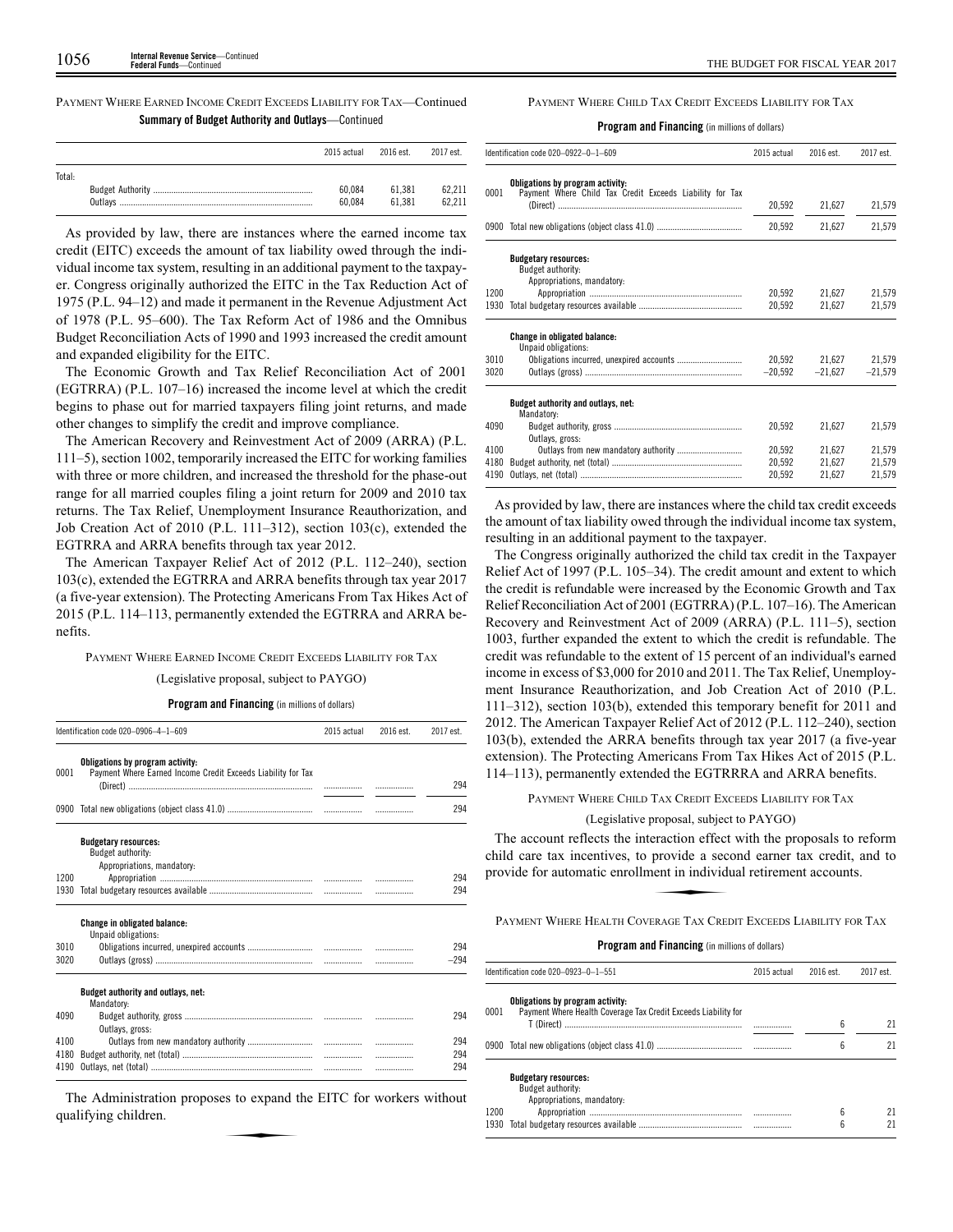**Change in obligated balance:**

| 3010<br>3020 | Unpaid obligations:                              | 6      | -21 |
|--------------|--------------------------------------------------|--------|-----|
|              | Budget authority and outlays, net:<br>Mandatory: |        |     |
| 4090         | Outlays, gross:                                  | h      |     |
| 4100         |                                                  | h      | 21  |
|              |                                                  | 6<br>6 |     |

The Trade Act of 2002 established the Health Coverage Tax Credit (HCTC), a refundable tax credit for a portion of the cost of qualified insurance, which may be paid in advance. This credit is available to certain recipients of Trade Adjustment Assistance (TAA) and Pension Benefit Guaranty Corporation pension beneficiaries who are aged 55–64.

The Congress expanded the HCTC program in the American Recovery and Reinvestment Act of 2009 (P.L. 111–5), sections 1899A-1899J. These increased benefits for certain HCTC eligible individuals include payment of 80 percent (up from 65 percent) of health insurance premiums, up to 24 months of coverage for qualified family members, and extension of COBRA benefits. The Omnibus Trade Act of 2010 (P.L. 111–344), sections 111–118, extended these benefits until February 13, 2011. The bill to extend the Generalization System of Preference (P.L. 112–040), section 241, extended the credit through December 31, 2013, and reduced the credit percentage to 72.5 percent, and eliminated the credit entirely as of January 1, 2014.

The Trade Preferences Extension Act of 2015 (P.L. 114–27), section 407, retroactively reinstated the HCTC to January 1, 2014, through December 31, 2019. The Act also provided that an eligible individual could not claim both the HCTC and the premium tax credit provided under the Affordable Care Act (ACA) for the same coverage for the same month and that individual health insurance coverage purchased through the Health Insurance Marketplace is qualified coverage for coverage months in 2014 and 2015.<br>Lastly, the Act reinstated the advance payment of the HCTC, effective not<br>later than June 28, 2016 (one year after date of enactment).<br>PAYMENT WHERE S Lastly, the Act reinstated the advance payment of the HCTC, effective not later than June 28, 2016 (one year after date of enactment).

PAYMENT WHERE SMALL BUSINESS HEALTH INSURANCE TAX CREDIT EXCEEDS LIABILITY FOR TAX

**Program and Financing** (in millions of dollars)

|              | Identification code 020-0951-0-1-551                                                         | 2015 actual | 2016 est. | 2017 est. |
|--------------|----------------------------------------------------------------------------------------------|-------------|-----------|-----------|
| 0001         | Obligations by program activity:<br>Payment Where Small Business Health Insurance Tax Credit |             |           |           |
|              |                                                                                              | 38          | 59        | 59        |
|              |                                                                                              | 38          | 59        | 59        |
|              | <b>Budgetary resources:</b>                                                                  |             |           |           |
|              | Budget authority:<br>Appropriations, mandatory:                                              |             |           |           |
| 1200         |                                                                                              | 41          | 63        | 59        |
| 1230         | Appropriations and/or unobligated<br>balance<br>0f                                           |             |           |           |
|              |                                                                                              | $-3$        | -4        |           |
|              |                                                                                              |             |           |           |
| 1260<br>1930 |                                                                                              | 38<br>38    | 59<br>59  | 59<br>59  |
|              |                                                                                              |             |           |           |
|              | <b>Change in obligated balance:</b><br>Unpaid obligations:                                   |             |           |           |
| 3010         | Obligations incurred, unexpired accounts                                                     | 38          | 59        | 59        |
| 3020         |                                                                                              | $-38$       | $-59$     | $-59$     |
|              | Budget authority and outlays, net:<br>Mandatory:                                             |             |           |           |
| 4090         | Outlavs, gross:                                                                              | 38          | 59        | 59        |
| 4100         |                                                                                              | 38          | 59        | 59        |
| 4180         |                                                                                              | 38          | 59        | 59        |
| 4190         |                                                                                              | 38          | 59        | 59        |

DEPARTMENT OF THE TREASURY 1057 **Internal Revenue Service**—Continued **Federal Funds**—Continued

**Summary of Budget Authority and Outlays** (in millions of dollars)

|                                         | 2015 actual | 2016 est. | 2017 est. |
|-----------------------------------------|-------------|-----------|-----------|
| Enacted/requested:                      |             |           |           |
|                                         | 38          | 59        | 59        |
|                                         | 38          | 59        | 59        |
| Legislative proposal, subject to PAYGO: |             |           |           |
|                                         |             |           | 21        |
|                                         |             |           | 21        |
| Total:                                  |             |           |           |
|                                         | 38          | 59        | 80        |
| Outlavs                                 | 38          | 59        | 80        |

The Patient Protection and Affordable Care Act (PPACA) of 2010 (P.L. 111–148), section 1421, allows certain small employers (including small tax-exempt employers) to claim a credit when they pay at least half of the health care premiums for single health insurance coverage for their employees. Small employers can claim the credit for 2010 through 2013 and for two years after that. Generally, employers that have fewer than 25 full-time equivalent employees and pay wages averaging less than \$50,000 per employee per year may qualify for the credit. The Budget proposes to expand the credit by increasing the maximum employer size, modifying the interaction of the employer size and wage phaseouts, and simplifying eligibility requirements.

#### PAYMENT WHERE SMALL BUSINESS HEALTH INSURANCE TAX CREDIT EXCEEDS LIABILITY FOR TAX

(Legislative proposal, subject to PAYGO)

#### **Program and Financing** (in millions of dollars)

|      | Identification code 020-0951-4-1-551                                           | 2015 actual | 2016 est. | 2017 est. |
|------|--------------------------------------------------------------------------------|-------------|-----------|-----------|
| 0001 | Obligations by program activity:                                               |             |           | 21        |
|      |                                                                                |             |           | 21        |
|      | <b>Budgetary resources:</b><br>Budget authority:<br>Appropriations, mandatory: |             |           |           |
| 1200 |                                                                                |             |           | 21        |
| 1930 |                                                                                |             |           | 21        |
|      | <b>Change in obligated balance:</b><br>Unpaid obligations:                     |             |           |           |
| 3010 |                                                                                |             |           | 21        |
| 3020 |                                                                                |             |           | $-21$     |
|      | Budget authority and outlays, net:<br>Mandatory:                               |             |           |           |
| 4090 | Outlays, gross:                                                                |             |           | 21        |
| 4100 |                                                                                |             |           | 21        |
| 4180 |                                                                                |             | .         | 21        |
| 4190 |                                                                                |             | .         | 21        |

The Budget proposes to expand and simplify the tax credit provided to qualified small employers for non-elective contributions to employee health insurance. The proposal would expand the credit to employers with up to 50 (rather than 25) full-time equivalent employees (FTEs) and begin the phaseout of the maximum credit at 20 FTEs (the credit would be reduced on a sliding scale between 20 and 50, rather than between 10 and 25, FTEs). In addition, there would be a change to the coordination of the phaseouts of the credit that apply as the number of FTEs and average wages increase (using a formula that is multiplicative rather than additive) so as to provide a more gradual combined phaseout and to ensure that employers with fewer than 50 FTEs and an average wage less than \$50,000 may be eligible for the credit, even if they are nearing the end of both phaseouts. The Budget also proposes to reduce taxpayer complexity by eliminating the requirement that an employer make a uniform contribution on behalf of each employee (although applicable non-discrimination laws will still apply), and eliminating the reduction in the qualifying contribution for premiums that exceed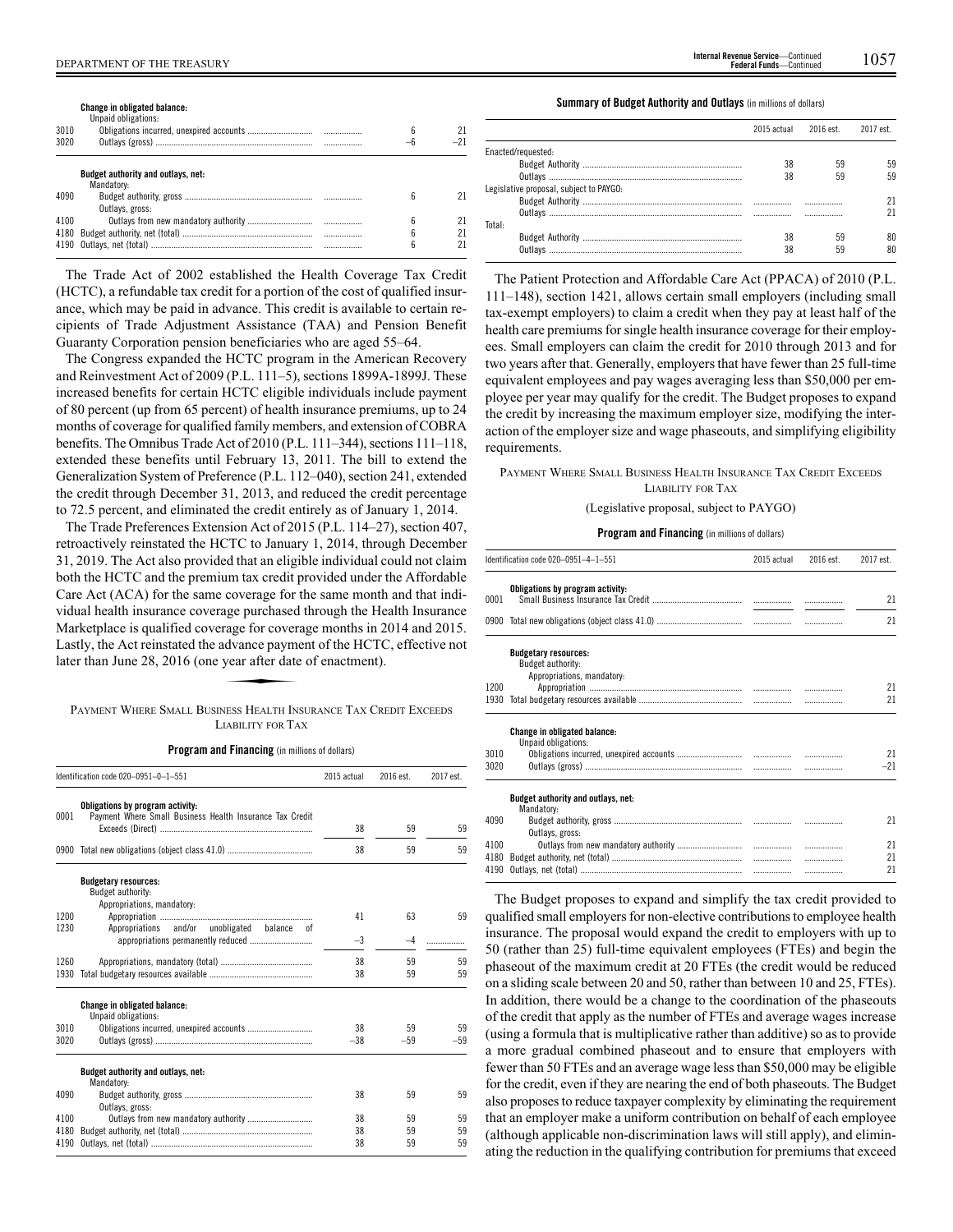PAYMENT WHERE SMALL BUSINESS HEALTH INSURANCE TAX CREDIT EXCEEDS LIABILITY FOR TAX—Continued

the average premium in the rating area. The proposal would be effective for taxable years beginning after December 31, 2015. **EXAMPLE TO TAX**<br>TY FOR TAX—CC<br>ating area. The<br>TINIMIM TAX CE

PAYMENT WHERE ALTERNATIVE MINIMUM TAX CREDIT EXCEEDS LIABILITY FOR TAX

**Program and Financing** (in millions of dollars)

|      | Identification code 020-0929-0-1-609                                                               |   | 2016 est. | 2017 est. |  |
|------|----------------------------------------------------------------------------------------------------|---|-----------|-----------|--|
| 0001 | Obligations by program activity:<br>Payment Where Alternative Minimum Tax Credit Exceeds Liability | 7 |           |           |  |
|      |                                                                                                    |   | 5         |           |  |
|      |                                                                                                    | 7 | 5         |           |  |
|      | <b>Budgetary resources:</b><br>Budget authority:<br>Appropriations, mandatory:                     |   |           |           |  |
| 1200 |                                                                                                    |   | 5         |           |  |
| 1930 |                                                                                                    |   | 5         |           |  |
|      | <b>Change in obligated balance:</b><br>Unpaid obligations:                                         |   |           |           |  |
| 3010 | Obligations incurred, unexpired accounts                                                           |   | 5         |           |  |
| 3020 |                                                                                                    |   |           |           |  |
|      | Budget authority and outlays, net:<br>Mandatory:                                                   |   |           |           |  |
| 4090 | Outlays, gross:                                                                                    | 7 | 5         |           |  |
| 4100 | Outlays from new mandatory authority                                                               |   | 5         |           |  |
| 4180 |                                                                                                    |   | 5         |           |  |
| 4190 |                                                                                                    |   | 5         |           |  |

The Tax Relief and Health Care Act of 2006 (P.L. 109–432) allowed certain taxpayers to claim a refundable credit for a portion of their unused long-term alternative minimum tax (AMT) credits each year. The Emergency Economic Stabilization Act of 2008 (P.L. 110–343), Division C, section 103, increased the AMT refundable credit portion from 20 percent to 50 percent of unused long-term minimum tax credits for the taxable year In question. This provision was effective for any taxable year beginning<br>
before January 1, 2013, and has now expired. However, outlays are expected<br>
from this account through 2017 as reconciliations occur.<br>
PAYMENT WHERE before January 1, 2013, and has now expired. However, outlays are expected from this account through 2017 as reconciliations occur.

PAYMENT WHERE CERTAIN TAX CREDITS EXCEED LIABILITY FOR CORPORATE TAX

**Program and Financing** (in millions of dollars)

|      | Identification code 020-0931-0-1-376                                                                 |        | 2016 est. | 2017 est. |
|------|------------------------------------------------------------------------------------------------------|--------|-----------|-----------|
| 0001 | Obligations by program activity:<br>Payment Where Certain Tax Credits Exceed Liability for Corporate |        |           |           |
|      | (Direct) ……………………………………………………………………                                                                  | 152    | 198       | 3.388     |
| 0900 |                                                                                                      | 152    | 198       | 3.388     |
|      | <b>Budgetary resources:</b><br>Budget authority:<br>Appropriations, mandatory:                       |        |           |           |
| 1200 |                                                                                                      | 164    | 198       | 3.388     |
| 1230 | Appropriations and/or unobligated<br>balance<br>0f                                                   | $-12$  |           |           |
| 1260 |                                                                                                      | 152    | 198       | 3.388     |
| 1930 |                                                                                                      | 152    | 198       | 3,388     |
|      | <b>Change in obligated balance:</b><br>Unpaid obligations:                                           |        |           |           |
| 3010 | Obligations incurred, unexpired accounts                                                             | 152    | 198       | 3.388     |
| 3020 |                                                                                                      | $-152$ | $-198$    | $-3.388$  |
|      | Budget authority and outlays, net:<br>Mandatory:                                                     |        |           |           |
| 4090 |                                                                                                      | 152    | 198       | 3.388     |
|      |                                                                                                      |        |           |           |

|      | Outlays, gross: |     |     |       |
|------|-----------------|-----|-----|-------|
| 4100 |                 | 152 | 198 | 3.388 |
|      |                 | 152 | 198 | 3.388 |
|      |                 | 152 | 198 | 3.388 |

The Housing and Economic Recovery Act of 2008 (P.L. 110–289), section 3081, allowed certain businesses to accelerate the recognition of a portion of their unused pre-2006 alternative minimum tax (AMT) or research and development (R&D) credits in lieu of taking bonus depreciation. The maximum increase amount is capped at the lesser of \$30 million or 6 percent of eligible AMT and R&D credits. The accelerated credit amount is refundable. The American Recovery and Reinvestment Act of 2009 (P.L. 111–5), section 1201(b), extended this temporary benefit through 2009. The Tax Relief, Unemployment Insurance Reauthorization, and Job Creation Act of 2010 (P.L. 111–312), section 401(c), extended this temporary benefit through the end of 2012, but only with respect to AMT credits. The American Taxpayer Relief Act of 2012 (P.L. 112–240), section 331(c), extended this temporary benefit through 2013 only with respect to AMT credits. The Tax Increase Prevention Act, Title I—Certain Expiring Provisions (P.L. 113–295), section 125(c), extended this temporary benefit<br>through 2014 only with respect to AMT credits. However, outlays are ex-<br>pected from this account through 2017 as reconciliations occur.<br> $P_{\text{AVMENT IN LTE U OF TAY C$ through 2014 only with respect to AMT credits. However, outlays are expected from this account through 2017 as reconciliations occur.

# PAYMENT IN LIEU OF TAX CREDITS FOR PROMISE ZONES

(Legislative proposal, subject to PAYGO)

**Program and Financing** (in millions of dollars)

|      | Identification code 020-0908-4-1-452                                           |  | 2016 est. | 2017 est. |
|------|--------------------------------------------------------------------------------|--|-----------|-----------|
| 0001 | Obligations by program activity:                                               |  |           | 27        |
|      |                                                                                |  | .         | 27        |
|      | <b>Budgetary resources:</b><br>Budget authority:<br>Appropriations, mandatory: |  |           |           |
| 1200 |                                                                                |  |           | 27        |
| 1930 |                                                                                |  |           | 27        |
|      | <b>Change in obligated balance:</b><br>Unpaid obligations:                     |  |           |           |
| 3010 |                                                                                |  |           | 27        |
| 3020 |                                                                                |  |           | $-27$     |
|      | Budget authority and outlays, net:<br>Mandatory:                               |  |           |           |
| 4090 | Outlays, gross:                                                                |  |           | 27        |
| 4100 |                                                                                |  |           | 27        |
| 4180 |                                                                                |  |           | 27        |
| 4190 |                                                                                |  |           | 27        |

The Administration proposes to provide two tax incentives to the 20 designated Promise Zones. First, an employment credit would be provided to businesses that employ zone residents that would apply to the first \$15,000 of qualifying wages annually. The credit rate would be 20 percent for zone residents who are employed within the zone and 10 percent for zone residents employed outside of the zone. Second, qualifying property placed in service within the zone would be eligible for additional first-year depreciation of 100 percent of the adjusted basis of the property. Qualifying property would generally consist of depreciable property with a recovery period of 20 years or less. Zone designations for the purpose of the tax incentives would be in effect from January 1, 2017, through December 31, 2026. centives would be in effect from January 1, 2017, through December 31, 2026.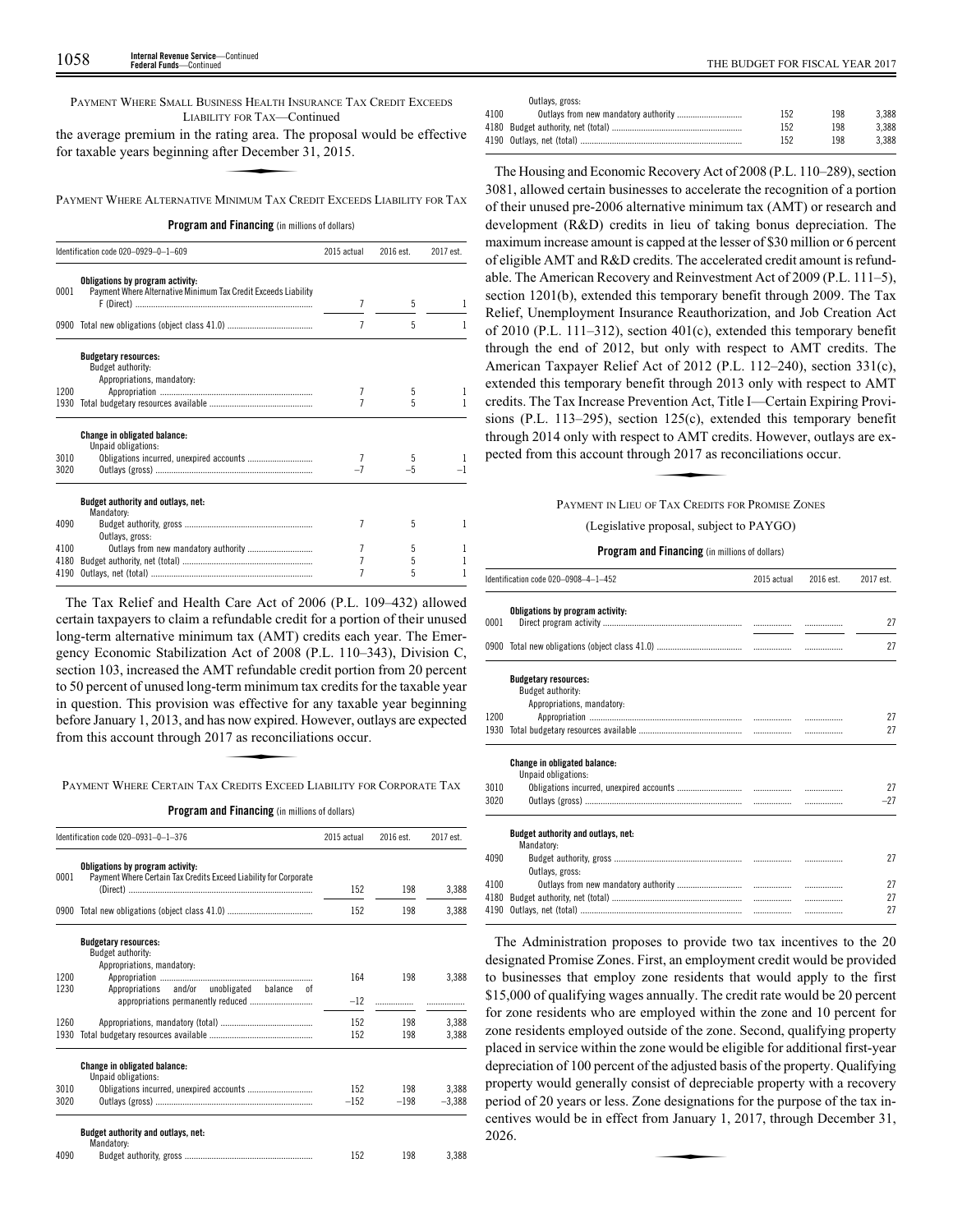PAYMENT WHERE SPECIFIED ENERGY PROPERTY CREDIT EXCEEDS LIABILITY FOR TAX (Legislative proposal, subject to PAYGO)

## **Program and Financing** (in millions of dollars)

|      | Identification code 020-0954-4-1-271                                                       | 2015 actual | 2016 est. | 2017 est. |
|------|--------------------------------------------------------------------------------------------|-------------|-----------|-----------|
| 0001 | Obligations by program activity:<br>Payment Where Renewable Electricity Tax Credit Exceeds |             |           | 58        |
|      |                                                                                            |             |           | 58        |
|      | <b>Budgetary resources:</b><br>Budget authority:                                           |             |           |           |
|      | Appropriations, mandatory:                                                                 |             |           |           |
| 1200 |                                                                                            |             |           | 58        |
| 1930 |                                                                                            |             |           | 58        |
|      | <b>Change in obligated balance:</b><br>Unpaid obligations:                                 |             |           |           |
| 3010 |                                                                                            |             |           | 58        |
| 3020 |                                                                                            |             |           | $-58$     |
|      | Budget authority and outlays, net:<br>Mandatory:                                           |             |           |           |
| 4090 | Outlavs, gross:                                                                            |             |           | 58        |
| 4100 |                                                                                            |             |           | 58        |
| 4180 |                                                                                            |             |           | 58        |
| 4190 |                                                                                            |             | .         | 58        |

The Budget proposes to permanently extend the renewable electricity production tax credit at current credit rates (adjusted annually for inflation), make it refundable, and make it available to otherwise eligible renewable electricity consumed directly by the producer rather than sold to an unrelated third party to the extent that its production can be independently verified. Solar facilities that qualify for the investment tax credit would be eligible<br>
for the renewable electricity production tax credit for construction that<br>
begins after December 31, 2016.<br>
PAYMENT WHERE AMERICAN OPPORTINITY for the renewable electricity production tax credit for construction that begins after December 31, 2016.

PAYMENT WHERE AMERICAN OPPORTUNITY CREDIT EXCEEDS LIABILITY FOR TAX

**Program and Financing** (in millions of dollars)

|      | Identification code 020-0932-0-1-502                                                            | 2015 actual | 2016 est. | 2017 est. |
|------|-------------------------------------------------------------------------------------------------|-------------|-----------|-----------|
| 0001 | Obligations by program activity:<br>Payment Where American Opportunity Credit Exceeds Liability | 4.153       | 4,398     | 4,334     |
|      |                                                                                                 | 4.153       | 4.398     | 4.334     |
|      |                                                                                                 |             |           |           |
|      | <b>Budgetary resources:</b><br><b>Budget authority:</b><br>Appropriations, mandatory:           |             |           |           |
| 1200 |                                                                                                 | 4.153       | 4.398     | 4.334     |
| 1930 |                                                                                                 | 4.153       | 4.398     | 4.334     |
|      | <b>Change in obligated balance:</b><br>Unpaid obligations:                                      |             |           |           |
| 3010 |                                                                                                 | 4.153       | 4.398     | 4.334     |
| 3020 |                                                                                                 | $-4.153$    | $-4.398$  | $-4.334$  |
|      | Budget authority and outlays, net:<br>Mandatory:                                                |             |           |           |
| 4090 | Outlays, gross:                                                                                 | 4.153       | 4.398     | 4.334     |
| 4100 |                                                                                                 | 4.153       | 4.398     | 4.334     |
| 4180 |                                                                                                 | 4.153       | 4.398     | 4,334     |
| 4190 |                                                                                                 | 4.153       | 4.398     | 4.334     |

**Summary of Budget Authority and Outlays** (in millions of dollars)

|                    | 2015 actual | 2016 est. | 2017 est. |
|--------------------|-------------|-----------|-----------|
| Enacted/requested: |             |           |           |
|                    | 4.153       | 4.398     | 4.334     |
|                    | 4.153       | 4.398     | 4.334     |

| Legislative proposal, subject to PAYGO: |       |       |       |
|-----------------------------------------|-------|-------|-------|
|                                         |       |       |       |
|                                         |       |       |       |
| Total:                                  |       |       |       |
|                                         | 4.153 | 1398  | 4.308 |
|                                         | 4.153 | . 398 | .308  |

The American Recovery and Reinvestment Act (ARRA) of 2009 (P.L. 111–5), section 1004, allowed certain taxpayers to claim a refundable American Opportunity Tax Credit (AOTC) for qualifying higher education expenses, for tax years 2009 and 2010. Up to 40 percent of the credit is refundable. The credit applies dollar-for-dollar to the first \$2,000 of qualified tuition, fees and course materials paid by the taxpayer, and applies at a rate of 25 percent to the next \$2,000 in qualified tuition, fees and course materials for a total credit of up to \$2,500. The Tax Relief, Unemployment Insurance Reauthorization, and Job Creation Act of 2010 (P.L. 111–312), section 103(a), extended this credit to tax years 2011 and 2012. The American Taxpayer Relief Act of 2012 (P.L. 112–240), section 103(a), extended the credit through tax year 2017 (a five-year extension). The Protecting Americans From Tax Hikes Act of 2015 (P.L. 114–113), permanently extended the ARRA benefits.

## PAYMENT WHERE AMERICAN OPPORTUNITY CREDIT EXCEEDS LIABILITY FOR TAX

## (Legislative proposal, subject to PAYGO)

## **Program and Financing** (in millions of dollars)

|      | Identification code 020-0932-4-1-502                       |  | 2016 est. | 2017 est. |
|------|------------------------------------------------------------|--|-----------|-----------|
| 0001 | Obligations by program activity:                           |  | .         | $-26$     |
|      |                                                            |  |           |           |
|      |                                                            |  |           | $-26$     |
|      | <b>Budgetary resources:</b><br>Budget authority:           |  |           |           |
|      | Appropriations, mandatory:                                 |  |           |           |
| 1200 |                                                            |  |           | $-26$     |
| 1930 |                                                            |  | .         | $-26$     |
|      | <b>Change in obligated balance:</b><br>Unpaid obligations: |  |           |           |
| 3010 |                                                            |  |           | -26       |
| 3020 |                                                            |  | .         | 26        |
|      | Budget authority and outlays, net:<br>Mandatory:           |  |           |           |
| 4090 |                                                            |  |           | -26       |
|      | Outlays, gross:                                            |  |           |           |
| 4100 |                                                            |  | .         | $-26$     |
| 4180 |                                                            |  | .         | $-26$     |
| 4190 |                                                            |  | .         | $-26$     |

The Administration proposes to expand and modify the American Opportunity Tax Credit. The account also reflects the interaction effect with the proposals to provide IRS with greater flexibility to address correctable errors, to modify Form 1098-T for reporting tuition expenses, to make Pell<br>Grants excludable from gross income, to repeal the student loan interest<br>deduction and provide exclusion for certain debt relief and scholarships.<br>PR Grants excludable from gross income, to repeal the student loan interest deduction and provide exclusion for certain debt relief and scholarships.

#### PROVIDE A CARBON DIOXIDE INVESTMENT AND SEQUESTRATION CREDIT

## (Legislative proposal, subject to PAYGO)

The Budget proposes to allocate \$2 billion as a new refundable investment tax credit for projects at new and retrofitted electric generating units that capture and permanently sequester carbon dioxide  $(CO<sub>2</sub>)$ . A minimum of 70 percent of the credits would be required to flow to projects fueled by greater than 75 percent coal. The Budget also proposes a new refundable sequestration tax credit for qualified investments at a rate of (1) \$50 per metric ton of  $CO<sub>2</sub>$  permanently sequestered and not beneficially reused (e.g., in an enhanced oil recovery operation) and (2) \$10 per metric ton for  $CO<sub>2</sub>$  that is permanently sequestered and beneficially reused. The credit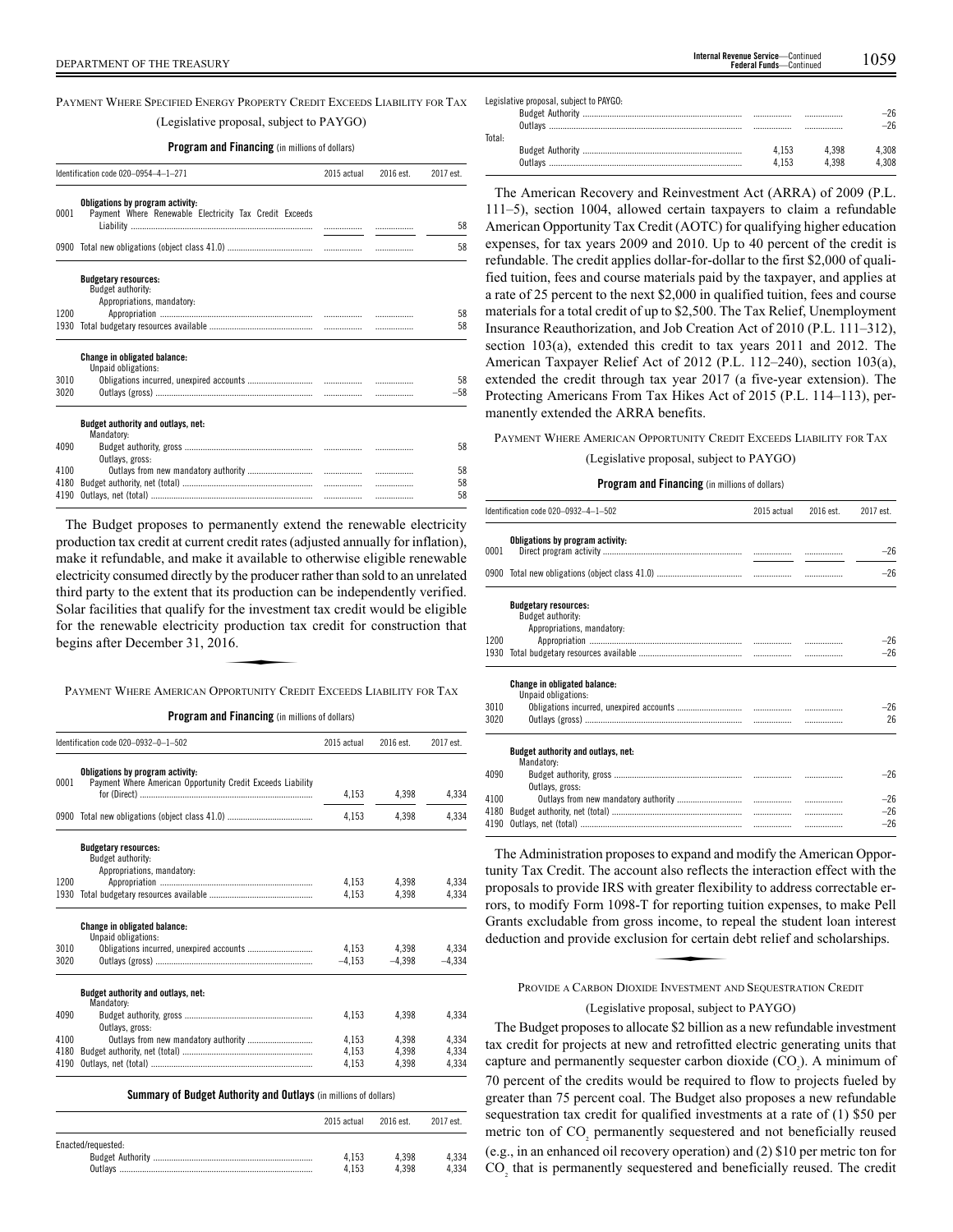PROVIDE A CARBON DIOXIDE INVESTMENT AND SEQUESTRATION CREDIT—Continued would be indexed for inflation and would be allowed for a maximum of 20 years of production. STMENT AND SECT<br>**n** and would b<br>HIALIFIED ENFRO

PAYMENT TO ISSUER OF QUALIFIED ENERGY CONSERVATION BONDS

**Program and Financing** (in millions of dollars)

|      | Identification code 020-0948-0-1-272                                                         |       | 2016 est. | 2017 est. |
|------|----------------------------------------------------------------------------------------------|-------|-----------|-----------|
| 0001 | Obligations by program activity:<br>Payment to Issuer of Qualified Energy Conservation Bonds | 34    | 34        |           |
|      |                                                                                              |       |           | 37        |
| 0900 |                                                                                              | 34    | 34        | 37        |
|      | <b>Budgetary resources:</b><br>Budget authority:<br>Appropriations, mandatory:               |       |           |           |
| 1200 |                                                                                              | 37    | 37        | 37        |
| 1230 | Appropriations and/or unobligated balance<br>0f                                              |       |           |           |
|      |                                                                                              | $-3$  | $-3$      |           |
| 1260 |                                                                                              | 34    | 34        | 37        |
| 1930 |                                                                                              | 34    | 34        | 37        |
|      | <b>Change in obligated balance:</b><br>Unpaid obligations:                                   |       |           |           |
| 3010 | Obligations incurred, unexpired accounts                                                     | 34    | 34        | 37        |
| 3020 |                                                                                              | $-34$ | $-34$     | $-37$     |
|      | Budget authority and outlays, net:<br>Mandatory:                                             |       |           |           |
| 4090 | Outlays, gross:                                                                              | 34    | 34        | 37        |
| 4100 | Outlays from new mandatory authority                                                         | 34    | 34        | 37        |
| 4180 |                                                                                              | 34    | 34        | 37        |
| 4190 |                                                                                              | 34    | 34        | 37        |

The Emergency Economic Stabilization Act of 2008 (P.L. 110–343), section 301, created Qualified Energy Conservation Bonds; and the American Recovery and Reinvestment Act of 2009 (P.L. 111–5), section 1112, increased the limitation on issuance of qualified energy conservation bonds from \$800,000,000 to \$3,200,000,000.

The Hiring Incentives to Restore Employment Act (P.L. 111–147), section 301, amended section 6431 of the Internal Revenue Code of 1986 by allowing issuers of Qualified Energy Conservation Bonds to irrevocably elect to issue the bonds as specified tax credit bonds with a direct-pay subsidy. The issuer of such qualifying bonds receives a direct interest payment<br>subsidy from the Federal Government. Bondholders receive a taxable in-<br>terest payment from the issuer in lieu of a tax credit.<br>PAYMENT TO ISSUER OF NEW subsidy from the Federal Government. Bondholders receive a taxable interest payment from the issuer in lieu of a tax credit.

PAYMENT TO ISSUER OF NEW CLEAN RENEWABLE ENERGY BONDS

| Program and Financing (in millions of dollars) |  |  |  |  |  |  |  |
|------------------------------------------------|--|--|--|--|--|--|--|
|------------------------------------------------|--|--|--|--|--|--|--|

|      | Identification code 020-0947-0-1-271                                                      |      | 2016 est. | 2017 est. |
|------|-------------------------------------------------------------------------------------------|------|-----------|-----------|
| 0001 | Obligations by program activity:<br>Payment to Issuer of New Clean Renewable Energy Bonds |      |           |           |
|      | (Direct) ……………………………………………………………………                                                       | 29   | 29        | 31        |
| 0900 |                                                                                           | 29   | 29        | 31        |
|      | <b>Budgetary resources:</b><br>Budget authority:                                          |      |           |           |
|      | Appropriations, mandatory:                                                                |      |           |           |
| 1200 |                                                                                           | 31   | 31        | 31        |
| 1230 | Appropriations and/or unobligated<br>balance<br>.nt                                       |      |           |           |
|      |                                                                                           | $-2$ | $-2$      |           |
| 1260 |                                                                                           | 29   | 29        | 31        |
| 1930 |                                                                                           | 29   | 29        | 31        |
|      | <b>Change in obligated balance:</b><br>Unpaid obligations:                                |      |           |           |
| 3010 |                                                                                           | 29   | 29        | 31        |

| 3020 |                                    | $-29$ | $-29$ | $-31$ |
|------|------------------------------------|-------|-------|-------|
|      | Budget authority and outlays, net: |       |       |       |
|      | Mandatory:                         |       |       |       |
| 4090 |                                    | 29    | 29    | 31    |
|      | Outlays, gross:                    |       |       |       |
| 4100 |                                    | 29    | 29    | 31    |
|      |                                    | 29    | 29    | 31    |
|      |                                    | 29    | 29    | 31    |
|      |                                    |       |       |       |

The Emergency Economic Stabilization Act of 2008 (P.L. 110–343), section 107, created New Clean Renewable Energy Bonds, and the American Recovery and Reinvestment Act of 2009 (P.L. 111–5), section 1111, increased the limitation on issuance of New Clean Renewable Energy Bonds to a total limitation of \$2,400,000,000.

The Hiring Incentives to Restore Employment Act (P.L. 111–147), section 301, amended section 6431 of the Internal Revenue Code of 1986 by adding a new subsection (f) allowing issuers of New Clean Renewable Energy Bonds to irrevocably elect to issue the bonds as specified tax credit bonds with a direct-pay subsidy. The issuer of such qualifying bonds receives a direct interest payment subsidy from the Federal Government. Bondholders receive a taxable interest payment from the issuer in lieu of a tax credit. e issuer of such<br>
From the Fede<br>
THALEED SCROOM

PAYMENT TO ISSUER OF QUALIFIED SCHOOL CONSTRUCTION BONDS

## **Program and Financing** (in millions of dollars)

|      | Identification code 020-0946-0-1-501                                                         | 2015 actual | 2016 est. | 2017 est. |
|------|----------------------------------------------------------------------------------------------|-------------|-----------|-----------|
| 0001 | Obligations by program activity:<br>Payment to Issuer of Qualified School Construction Bonds | 643         | 646       | 693       |
|      |                                                                                              | 643         | 646       | 693       |
|      | <b>Budgetary resources:</b><br>Budget authority:<br>Appropriations, mandatory:               |             |           |           |
| 1200 |                                                                                              | 693         | 693       | 693       |
| 1230 | and/or<br>unobligated<br>Appropriations<br>balance<br>0Ť                                     |             |           |           |
|      |                                                                                              | $-50$       | $-47$     | .         |
| 1260 |                                                                                              | 643         | 646       | 693       |
| 1930 |                                                                                              | 643         | 646       | 693       |
|      | <b>Change in obligated balance:</b><br>Unpaid obligations:                                   |             |           |           |
| 3010 |                                                                                              | 643         | 646       | 693       |
| 3020 |                                                                                              | $-643$      | $-646$    | $-693$    |
|      | Budget authority and outlays, net:<br>Mandatory:                                             |             |           |           |
| 4090 | Outlays, gross:                                                                              | 643         | 646       | 693       |
| 4100 |                                                                                              | 643         | 646       | 693       |
| 4180 |                                                                                              | 643         | 646       | 693       |
| 4190 |                                                                                              | 643         | 646       | 693       |

The American Recovery and Reinvestment Act of 2009 (P.L. 111–5), section 1521, created Qualified School Construction Bonds with a calendar year limitation of \$11,000,000,000 for 2009 and 2010 and zero after 2010.

The Hiring Incentives to Restore Employment Act (P.L. 111–147), section 301, amended section 6431 of the Internal Revenue Code of 1986 by adding a new subsection (f) allowing issuers of Qualified School Construction Bonds to irrevocably elect to issue the bonds as specified tax credit bonds with a direct-pay subsidy. The issuer of such qualifying bonds receives a direct interest payment subsidy from the Federal Government. Bondholders receive a taxable interest payment from the issuer in lieu of a tax credit. direct interest payment subsidy from the Federal Government. Bondholders receive a taxable interest payment from the issuer in lieu of a tax credit.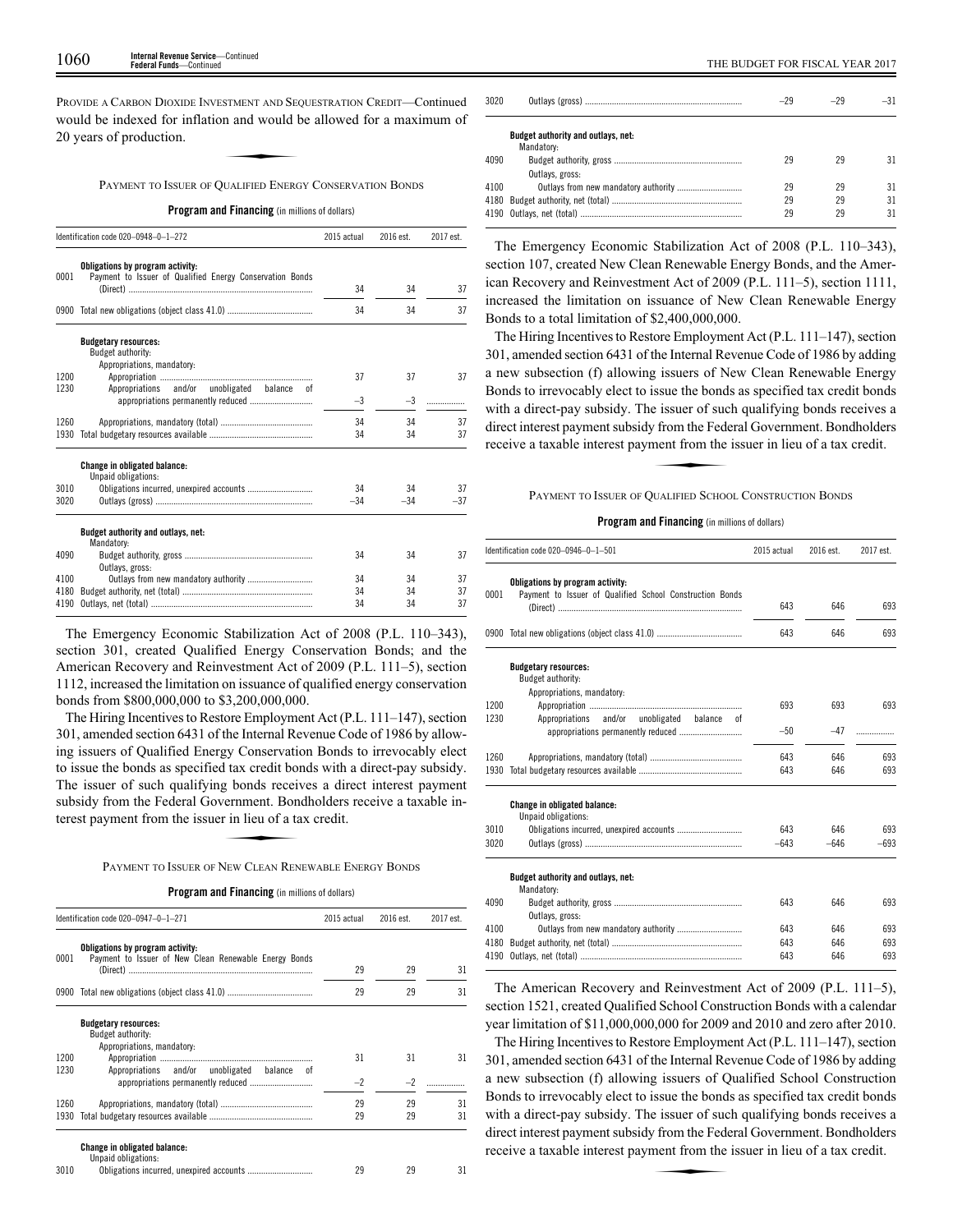## PAYMENT TO ISSUER OF QUALIFIED ZONE ACADEMY BONDS

#### **Program and Financing** (in millions of dollars)

|      | Identification code 020-0945-0-1-501                       | 2015 actual | 2016 est. | 2017 est. |
|------|------------------------------------------------------------|-------------|-----------|-----------|
| 0001 | Obligations by program activity:                           |             |           | 56        |
|      | Payment to Issuer of Qualified Zone Academy Bonds (Direct) | 52          | 52        |           |
|      |                                                            | 52          | 52        | 56        |
|      | <b>Budgetary resources:</b><br>Budget authority:           |             |           |           |
| 1200 | Appropriations, mandatory:                                 | 56          | 56        | 56        |
| 1230 | Appropriations and/or unobligated balance of               |             |           |           |
|      |                                                            | $-4$        | -4        |           |
| 1260 |                                                            | 52          | 52        | 56        |
| 1930 |                                                            | 52          | 52        | 56        |
|      | <b>Change in obligated balance:</b><br>Unpaid obligations: |             |           |           |
| 3010 |                                                            | 52          | 52        | 56        |
| 3020 |                                                            | $-52$       | $-52$     | $-56$     |
|      | Budget authority and outlays, net:<br>Mandatory:           |             |           |           |
| 4090 | Outlays, gross:                                            | 52          | 52        | 56        |
| 4100 |                                                            | 52          | 52        | 56        |
| 4180 |                                                            | 52          | 52        | 56        |
| 4190 |                                                            | 52          | 52        | 56        |

The American Recovery and Reinvestment Act of 2009 (P.L. 111–5), section 1522, extended and expanded the calendar year limitation for Qualified Zone Academy Bonds to \$1,400,000,000 for 2009 and 2010. The Tax Relief, Unemployment Insurance Reauthorization, and Job Creation Act of 2010 (P.L. 111–312), section 758, extended the Qualified Zone Academy Bonds for 2011 and reduced the calendar year limitation to \$400,000,000. The American Taxpayer Relief Act of 2012 (P.L. 112–240), section 310, extended the calendar year limitation of \$400,000,000 through tax year 2013 (a two-year extension). The Tax Increase Prevention Act, Title I—Certain Expiring Provisions (P.L. 113–295), section 120, extended the calendar year limitation of \$400,000,000 through tax year 2014 (a oneyear extension). The Protecting Americans From Tax Hikes Act of 2015 (P.L. 114–113), extended the calendar year limitation of \$400,000,000 through tax year 2016 (a two-year extension).

The Hiring Incentives to Restore Employment Act (P.L. 111–147), section 301, amends section 6431 of the Internal Revenue Code of 1986 by adding a new subsection (f) allowing issuers of Qualified Zone Academy Bonds to irrevocably elect to issue the bonds as specified tax credit bonds with a direct-pay subsidy. The issuer of such qualifying bonds receives a direct interest payment subsidy from the Federal Government. Bondholders receive a taxable interest payment from the issuer in lieu of a tax credit.

The Tax Relief, Unemployment Insurance Reauthorization and Job Creation Act of 2010 (P.L. 111–312) amended section  $6431(f)(3)(A)(iii)$  to provide that direct pay treatment for Qualified Zone Academy Bonds is not available for Qualified Zone Academy Bond allocations from the 2011 national limitation or any carry forward of the 2011 allocation. **EVALUATE:**<br>
The Academy B<br>
TON CREDIT EXC

PAYMENT WHERE ADOPTION CREDIT EXCEEDS LIABILITY FOR TAX

| Identification code 020-0950-0-1-609                                                                | 2015 actual | 2016 est. | 2017 est. |
|-----------------------------------------------------------------------------------------------------|-------------|-----------|-----------|
| Obligations by program activity:<br>Payment Where Adoption Credit Exceeds Liability for Tax<br>0001 | 16          |           |           |
|                                                                                                     | 16          |           |           |

| <b>Budgetary resources:</b> |
|-----------------------------|

|      | Budget authority:                                          |       |   |
|------|------------------------------------------------------------|-------|---|
|      | Appropriations, mandatory:                                 |       |   |
| 1200 |                                                            | 16    |   |
| 1930 |                                                            | 16    |   |
|      | <b>Change in obligated balance:</b><br>Unpaid obligations: |       |   |
| 3010 |                                                            | 16    | . |
| 3020 |                                                            | $-16$ |   |
|      | Budget authority and outlays, net:<br>Mandatory:           |       |   |
| 4090 | Outlays, gross:                                            | 16    |   |
| 4100 |                                                            | 16    |   |
| 4180 |                                                            | 16    |   |
| 4190 |                                                            | 16    |   |

The Patient Protection and Affordable Care Act of 2010 (P.L. 111–148), section 10909, modified the existing adoption credit to make it a refundable credit for two years (2010 and 2011). The refundability provision has expired and the adoption credit is again limited to tax liability. However,<br>pired and the adoption credit is again limited to tax liability. However,<br>outlays are expected from this account through 2016 as reconciliations<br>occ outlays are expected from this account through 2016 as reconciliations occur.

## REFUNDING INTERNAL REVENUE COLLECTIONS, INTEREST

## **Program and Financing** (in millions of dollars)

|      | Identification code 020-0904-0-1-908                                                          | 2015 actual | 2016 est. | 2017 est. |
|------|-----------------------------------------------------------------------------------------------|-------------|-----------|-----------|
| 0001 | Obligations by program activity:<br>Refunding Internal Revenue Collections, Interest (Direct) | 1,061       | 1,309     | 1,680     |
|      |                                                                                               | 1,061       | 1,309     | 1,680     |
|      | <b>Budgetary resources:</b><br>Budget authority:<br>Appropriations, mandatory:                |             |           |           |
| 1200 |                                                                                               | 1,061       | 1,309     | 1,680     |
| 1930 |                                                                                               | 1,061       | 1,309     | 1,680     |
|      | <b>Change in obligated balance:</b><br>Unpaid obligations:                                    |             |           |           |
| 3010 |                                                                                               | 1,061       | 1,309     | 1,680     |
| 3020 |                                                                                               | $-1,061$    | $-1,309$  | $-1,680$  |
|      | Budget authority and outlays, net:<br>Mandatory:                                              |             |           |           |
| 4090 | Outlays, gross:                                                                               | 1,061       | 1.309     | 1,680     |
| 4100 |                                                                                               | 1,061       | 1,309     | 1,680     |
| 4180 |                                                                                               | 1,061       | 1.309     | 1,680     |
| 4190 |                                                                                               | 1,061       | 1,309     | 1,680     |

Under certain circumstances, as provided in 26 U.S.C. 6611, interest is paid on Internal Revenue collections that must be refunded. The Tax Equity and Fiscal Responsibility Act of 1982 (P.L. 97–248) provides for daily Example 1 Islam Technology Technology (T.E. 377-2 To) provides for daily<br>compounding of interest. Under the Tax Reform Act of 1986 (P.L. 99–514),<br>interest paid on Internal Revenue collections will equal the Federal short-<br> interest paid on Internal Revenue collections will equal the Federal shortterm rate plus two percentage points, with such rate to be adjusted quarterly.

REFUNDABLE PREMIUM TAX CREDIT AND COST SHARING REDUCTIONS

|                      | ldentification code 020–0949–0–1–551           | 2015 actual              | 2016 est.                | 2017 est.                |
|----------------------|------------------------------------------------|--------------------------|--------------------------|--------------------------|
| 0001<br>0002<br>0003 | Obligations by program activity:               | 23,770<br>5.060<br>1.228 | 30.718<br>6.127<br>2.440 | 47.837<br>7.596<br>2.570 |
|                      | 0900 Total new obligations (object class 41.0) | 30.058                   | 39.285                   | 58.003                   |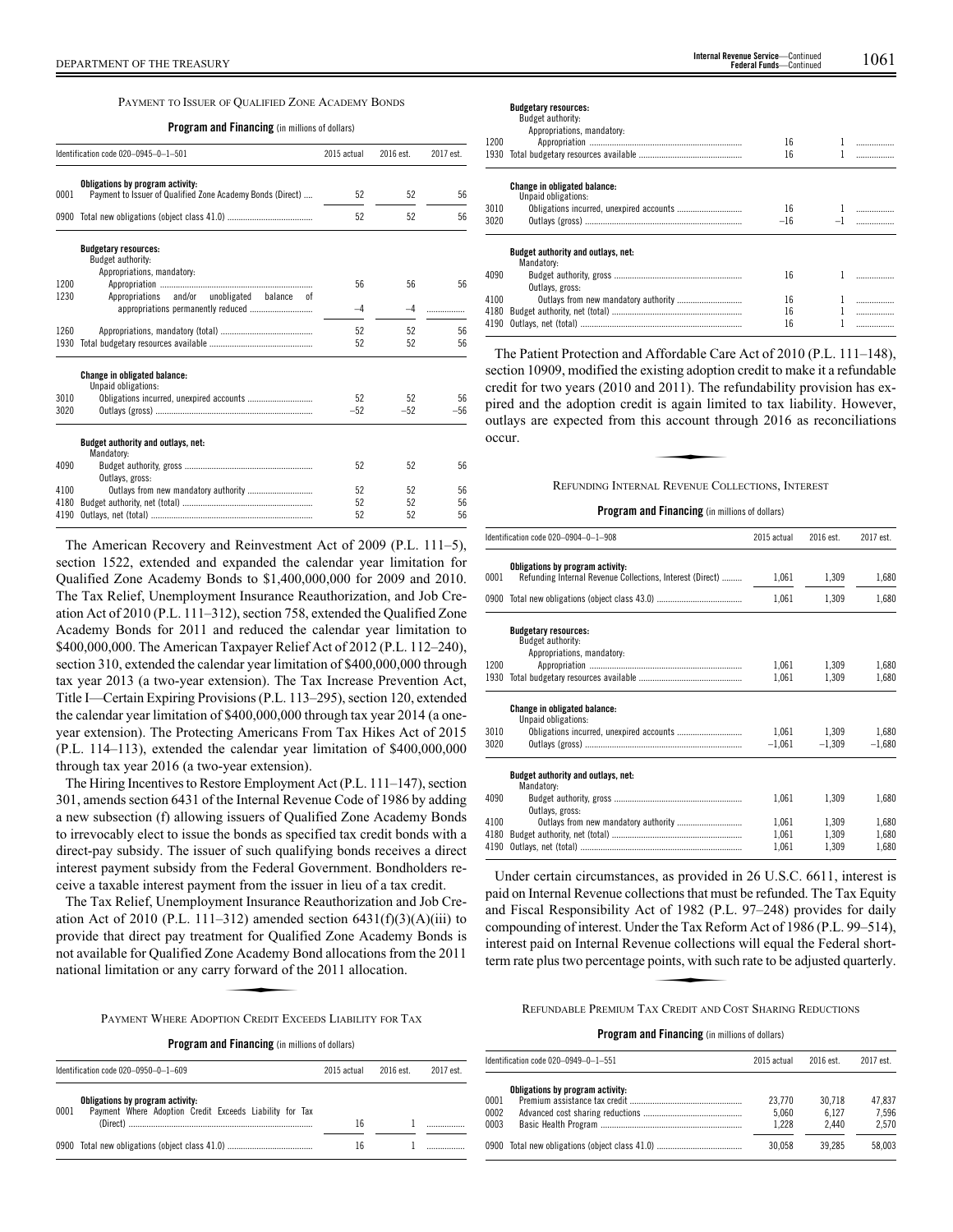| REFUNDABLE PREMIUM TAX CREDIT AND COST SHARING REDUCTIONS—Continued |                                         |  |  |
|---------------------------------------------------------------------|-----------------------------------------|--|--|
|                                                                     | <b>Program and Financing</b> —Continued |  |  |

|      | Identification code 020-0949-0-1-551                                                            | 2015 actual | 2016 est. | 2017 est. |
|------|-------------------------------------------------------------------------------------------------|-------------|-----------|-----------|
|      | <b>Budgetary resources:</b>                                                                     |             |           |           |
|      | Budget authority:                                                                               |             |           |           |
|      | Appropriations, mandatory:                                                                      |             |           |           |
| 1200 |                                                                                                 | 27.213      | 39.285    | 58.003    |
|      | Spending authority from offsetting collections, mandatory:                                      |             |           |           |
| 1800 |                                                                                                 | 2.845       |           |           |
| 1900 |                                                                                                 | 30.058      | 39.285    | 58.003    |
| 1930 |                                                                                                 | 30.058      | 39.285    | 58.003    |
|      | <b>Change in obligated balance:</b><br>Unpaid obligations:                                      |             |           |           |
| 3010 |                                                                                                 | 30.058      | 39.285    | 58.003    |
| 3020 |                                                                                                 | $-30.058$   | $-39.285$ | $-58.003$ |
|      | Budget authority and outlays, net:<br>Mandatory:                                                |             |           |           |
| 4090 | Outlays, gross:                                                                                 | 30.058      | 39.285    | 58,003    |
| 4100 |                                                                                                 | 30.058      | 39.285    | 58.003    |
|      | Offsets against gross budget authority and outlays:<br>Offsetting collections (collected) from: |             |           |           |
| 4123 |                                                                                                 | $-2.845$    | .         |           |
| 4180 |                                                                                                 | 27.213      | 39.285    | 58.003    |
| 4190 |                                                                                                 | 27,213      | 39,285    | 58.003    |

**Summary of Budget Authority and Outlays** (in millions of dollars)

|                                         | 2015 actual | $2016$ est | 2017 est. |
|-----------------------------------------|-------------|------------|-----------|
| Enacted/requested:                      |             |            |           |
|                                         | 27.213      | 39.285     | 58.003    |
|                                         | 27.213      | 39.285     | 58.003    |
| Legislative proposal, subject to PAYGO: |             |            |           |
|                                         |             |            | $-303$    |
|                                         |             |            | $-303$    |
| Total:                                  |             |            |           |
|                                         | 27.213      | 39.285     | 57.700    |
|                                         | 27 213      | 39.285     | 57.700    |

The Patient Protection and Affordable Care Act (PPACA) of 2010 (P.L. 111–148) established the Refundable Premium Tax Credit. This credit is an advanceable, refundable tax credit designed to help eligible individuals and families with low or moderate income afford health insurance purchased through the Health Insurance Marketplace, also known as the Exchange, beginning in 2014. The credit can be paid in advance to the taxpayer's insurance company to lower the monthly premiums, or it can be claimed when a taxpayer files their income tax return for the year. If the credit is paid in advance, the taxpayer must reconcile the advance credit payments with the actual credit computed on the tax return, subject to certain caps.

Section 1402 of PPACA provides for reductions in cost sharing for eligible individuals enrolled in qualified health plans purchased on the Exchanges. The reduction in cost sharing will first be achieved by reducing applicable out-of-pocket limits under section 1302 of PPACA. An additional reduction will be allowed for lower income insured individuals and special rules will apply for American Indians and Alaska Natives.

Section 1131 of PPACA provides for the establishment of a Basic Health Program, under which a state may offer standard health plans to eligible individuals in lieu of offering such individuals coverage through an Exchange. Eligible individuals include state residents without access to affordable, minimum essential coverage (including those not eligible to enroll in the state's Medicaid program) who meet certain income, residency, and age requirements.

Section 1412 of PPACA provides for advance payments of the premium tax credit and cost-sharing reductions.

The premium assistance tax credit has outlay effects (in millions of dollars) of: 2015 \$20,925; 2016 \$30,718; 2017 \$47,837; 2018 \$68,343; 2019 \$86,732; 2020 \$94,583; 2021 \$100,106; 2022 \$106,132; 2023 \$110,949; 2024 \$116,077; 2025 \$121,436; 2026 \$126,721.

The premium assistance tax credit has income tax effects (in millions of dollars) [a (-) indicates reduced receipts] of: 2015 -\$2,316; 2016 -\$2,152; 2017 -\$3,452; 2018 -\$4,503; 2019 -\$6,274; 2020 -\$7,498; 2021 -\$7,743; 2022 -\$8,131; 2023 -\$8,441; 2024 -\$8,820; 2025 -\$9,134; 2026 -\$9,471.

REFUNDABLE PREMIUM TAX CREDIT AND COST SHARING REDUCTIONS

(Legislative proposal, subject to PAYGO)

#### **Program and Financing** (in millions of dollars)

|      | Identification code 020-0949-4-1-551                       | 2015 actual | 2016 est. | 2017 est. |
|------|------------------------------------------------------------|-------------|-----------|-----------|
|      | <b>Budgetary resources:</b>                                |             |           |           |
|      | Budget authority:                                          |             |           |           |
|      | Appropriations, mandatory:                                 |             |           |           |
| 1200 |                                                            |             | .         | $-303$    |
| 1930 | Memorandum (non-add) entries:                              |             | .         | $-303$    |
| 1941 |                                                            |             |           | $-303$    |
|      | <b>Change in obligated balance:</b><br>Unpaid obligations: |             |           |           |
| 3020 |                                                            |             |           | 303       |
|      |                                                            |             |           |           |
| 3050 | Memorandum (non-add) entries:                              |             |           | 303       |
| 3200 |                                                            |             |           | 303       |
|      | Budget authority and outlays, net:<br>Mandatory:           |             |           |           |
| 4090 | Outlavs, gross:                                            |             |           | $-303$    |
| 4100 |                                                            |             | .         | $-303$    |
| 4180 |                                                            |             | .         | $-303$    |
| 4190 |                                                            |             | .         | $-303$    |

This schedule reflects the impact of the Administration's proposals to extend the Children's Health Insurance Program, create a state option to<br>provide 12-month continuous Medicaid eligibility for adults, and standard-<br>ize the definition of American Indian and Alaska Native in PPACA.<br>IRS MISC provide 12-month continuous Medicaid eligibility for adults, and standardize the definition of American Indian and Alaska Native in PPACA.

#### **IRS MISCELLANEOUS RETAINED FEES**

## **Special and Trust Fund Receipts** (in millions of dollars)

|      | Identification code 020-5432-0-2-803                        | 2015 actual    | 2016 est.      | 2017 est.      |
|------|-------------------------------------------------------------|----------------|----------------|----------------|
| 0100 | Receipts:                                                   | 3              | 3              | $\overline{2}$ |
|      | Current law:                                                |                |                |                |
| 1110 | Enrolled Agent Fee Increase, IRS Miscellaneous Retained     | $\overline{7}$ | 7              | 8              |
| 1110 | Tax Preparer Registration Fees, IRS Miscellaneous Retained  | 37             | 24             | 24             |
| 1130 | New Installment Agreements, IRS Miscellaneous Retained      | 154            | 155            | 156            |
| 1130 | Restructured Installment Agreements, IRS Miscellaneous      |                |                |                |
|      |                                                             | 48             | 52             | 53             |
| 1130 | General User Fees, IRS Miscellaneous Retained Fees          | 140            | 168            | 157            |
| 1130 | Photocopying and Historical Conservation Easement Fees, IRS |                |                |                |
|      |                                                             | 5              | 4              | 4              |
| 1199 |                                                             | 391            | 410            | 402            |
| 1999 |                                                             | 391            | 410            | 402            |
| 2000 |                                                             | 394            | 413            | 404            |
|      | Appropriations:                                             |                |                |                |
|      | Current law:                                                |                |                |                |
| 2101 |                                                             | $-391$         | $-410$         | $-402$         |
| 2103 |                                                             | $-3$           | $-3$           | $-2$           |
| 2132 |                                                             | 3              | $\overline{c}$ | .              |
| 2199 |                                                             | $-391$         | $-411$         | $-404$         |
| 2999 |                                                             | $-391$         | $-411$         | $-404$         |
| 5099 |                                                             | 3              | $\overline{2}$ |                |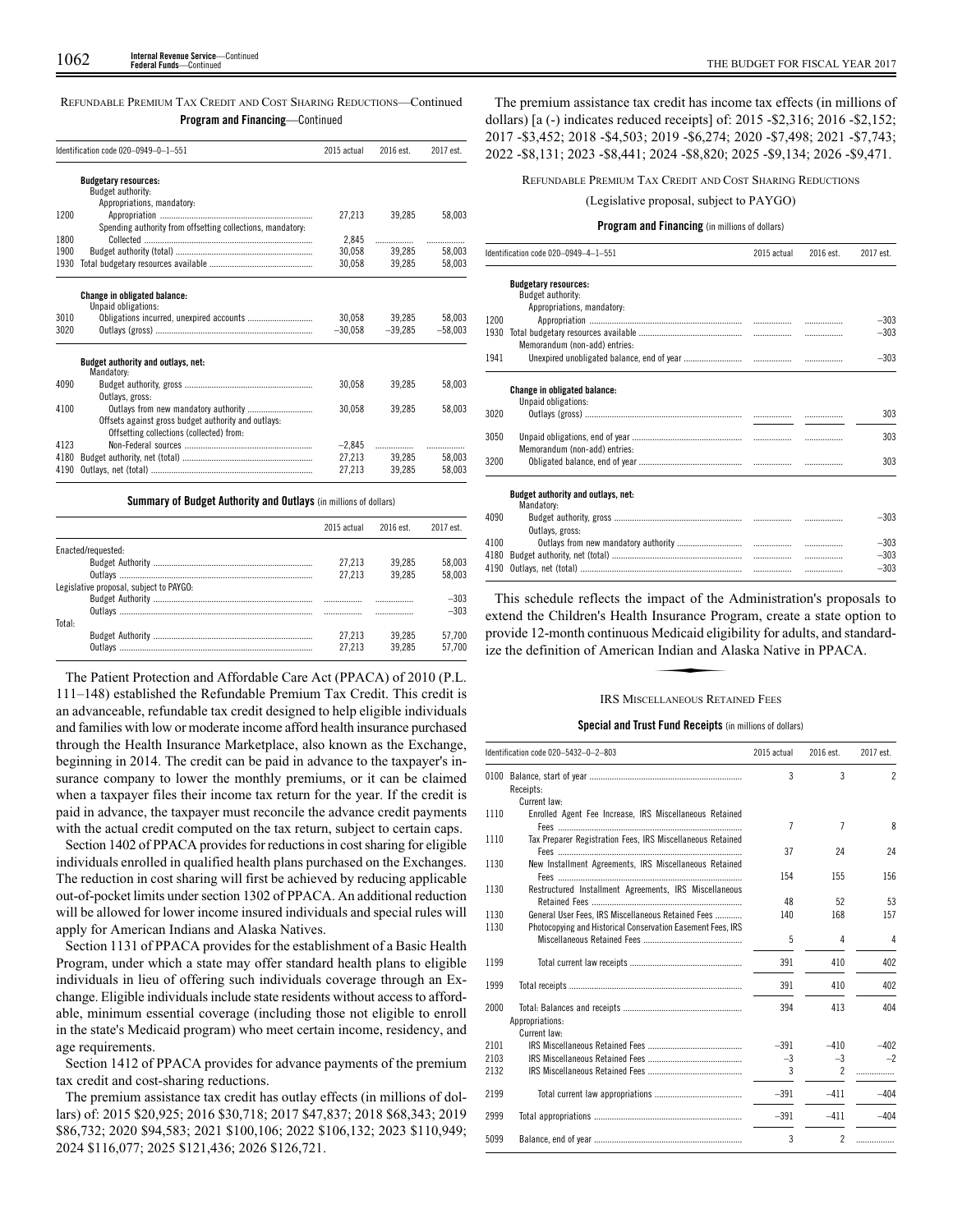## **Program and Financing** (in millions of dollars)

|      | Identification code 020-5432-0-2-803                     | 2015 actual | 2016 est. | 2017 est. |
|------|----------------------------------------------------------|-------------|-----------|-----------|
|      | Obligations by program activity:                         |             |           |           |
| 0001 |                                                          | 5           | 3         | 3         |
|      |                                                          | 5           | 3         | 3         |
|      | <b>Budgetary resources:</b><br>Unobligated balance:      |             |           |           |
| 1000 |                                                          | 262         | 194       | 93        |
| 1010 | Unobligated balance transfer to other accts [020-0912]   | $-40$       | $-39$     | $-14$     |
| 1010 | Unobligated balance transfer to other accts [020-0919]   | $-181$      | $-119$    | $-44$     |
| 1010 | Unobligated balance transfer to other accts [020-0913]   | $-21$       | $-10$     | $-15$     |
| 1050 |                                                          | 20          | 26        | 20        |
|      | Budget authority:<br>Appropriations, discretionary:      |             |           |           |
| 1120 | Appropriations transferred to other accts [020-0919]     | $-208$      | $-277$    | $-224$    |
| 1120 | Appropriations transferred to other accts [020-0912]     | $-4$        | $-64$     | $-103$    |
| 1160 |                                                          | $-212$      | $-341$    | $-327$    |
|      | Appropriations, mandatory:                               |             |           |           |
| 1201 |                                                          | 391         | 410       | 402       |
| 1203 |                                                          | 3           | 3         | 2         |
| 1232 | Appropriations<br>and/or<br>unobligated<br>balance<br>0f |             |           |           |
|      |                                                          | $-3$        | $-2$      | .         |
| 1260 |                                                          | 391         | 411       | 404       |
| 1900 |                                                          | 179         | 70        | 77        |
| 1930 |                                                          | 199         | 96        | 97        |
|      | Memorandum (non-add) entries:                            |             |           |           |
| 1941 |                                                          | 194         | 93        | 94        |
|      | Change in obligated balance:<br>Unpaid obligations:      |             |           |           |
| 3010 |                                                          | 5           | 3         | 3         |
| 3020 |                                                          | $-5$        | $-3$      | $-3$      |
|      | Budget authority and outlays, net:<br>Discretionary:     |             |           |           |
| 4000 |                                                          | $-212$      | $-341$    | $-327$    |
|      | Mandatory:                                               |             |           |           |
| 4090 |                                                          | 391         | 411       | 404       |
|      | Outlays, gross:                                          |             |           |           |
| 4101 |                                                          | 5           | 3         | 3         |
| 4180 |                                                          | 179         | 70        | 77        |
| 4190 |                                                          | 5           | 3         | 3         |

As provided by law (26 U.S.C. 7801), the Secretary of the Treasury may establish new fees or raise existing fees for services provided by the IRS to increase receipts, where such fees are authorized by another law, and may spend the new or increased fee receipts to supplement appropriations made available to the IRS appropriations accounts. Funds in this account are transferred to other IRS appropriations accounts for expenditure. ed fee receipts<br>propriations ac<br>propriations a

GIFTS TO THE UNITED STATES FOR REDUCTION OF THE PUBLIC DEBT

**Special and Trust Fund Receipts** (in millions of dollars)

|      | Identification code 020-5080-0-2-808                   | 2015 actual | 2016 est. | 2017 est. |
|------|--------------------------------------------------------|-------------|-----------|-----------|
| 0100 | Receipts:<br>Current law:                              |             |           |           |
| 1130 | Gifts to the United States for Reduction of the Public | 4           |           |           |
| 2000 | Appropriations:<br>Current law:                        | 4           | 4         |           |
| 2101 | Gifts to the United States for Reduction of the Public |             |           |           |
| 5099 |                                                        |             |           |           |

# DEPARTMENT OF THE TREASURY 1063 **Internal Revenue Service**—Continued **Federal Funds**—Continued

**Program and Financing** (in millions of dollars)

|      | Identification code 020-5080-0-2-808                                           | 2015 actual | 2016 est. | 2017 est. |
|------|--------------------------------------------------------------------------------|-------------|-----------|-----------|
|      | <b>Budgetary resources:</b><br>Budget authority:<br>Appropriations, mandatory: |             |           |           |
| 1201 |                                                                                |             |           |           |
| 1236 |                                                                                |             |           |           |
|      |                                                                                |             |           |           |

As provided by law (31 U.S.C. 3113), the Secretary of the Treasury is<br>
uthorized to accept conditional gifts to the United States for the purpose<br>
freducing the public debt.<br>
PRIVATE COLLECTION AGENT PROGRAM authorized to accept conditional gifts to the United States for the purpose of reducing the public debt.

#### PRIVATE COLLECTION AGENT PROGRAM

**Program and Financing** (in millions of dollars)

|      | Identification code 020-5510-0-2-803                | 2015 actual | 2016 est. | 2017 est. |
|------|-----------------------------------------------------|-------------|-----------|-----------|
|      | <b>Budgetary resources:</b><br>Unobligated balance: |             |           |           |
| 1000 |                                                     | 10          | 10        | 10        |
| 1930 | Memorandum (non-add) entries:                       | 10          | 10        | 10        |
| 1941 |                                                     | 10          | 10        | 10        |
|      |                                                     |             |           |           |

The American Jobs Creation Act of 2004 (P.L. 108–357) allowed the IRS to use private collection contractors to supplement its own collection staff efforts to ensure that all taxpayers pay what they owe. The IRS used this authority to contract with several private debt collection agencies starting in 2006. In March 2009, the IRS allowed its private debt collection contracts to expire, thereby administratively terminating the program.

Section 32102(a) of the Fixing America's Surface Transportation Act of 2015 (P.L. 114–94), amended section 6306 of the Internal Revenue Code (IRC) and requires the Secretary of the Treasury to enter into one or more qualified tax collection contracts for the collection of all outstanding inactive tax receivables. These agreements are applicable to tax receivables as identified by the Secretary after December 4, 2015. Section 6306 of the IRC prohibits the payment of fees for all services in excess of 25 percent of the amount collected under a tax collection contract. In addition, up to 25 percent of the amount collected may be used for IRS collection enforcement activities.

Inactive tax receivables are defined as any tax receivable (1) removed from the active inventory for lack of resources or inability to locate the taxpayer, (2) for which more than 1/3 of the applicable limitations period has lapsed and no IRS employee has been assigned to collect the receivable; or (3) for which a receivable has been assigned for collection but more than 365 days have passed without interaction with the taxpayer or a third party for purposes of furthering the collection. Tax receivables are defined<br>party for purposes of furthering the collection. Tax receivables are defined<br>as any outstanding assessment that the IRS includes in potentially c as any outstanding assessment that the IRS includes in potentially collectible inventory.

#### INFORMANT PAYMENTS

**Special and Trust Fund Receipts** (in millions of dollars)

|      | Identification code 020-5433-0-2-803 | 2015 actual | 2016 est. | 2017 est. |
|------|--------------------------------------|-------------|-----------|-----------|
|      | Receipts:<br>Current law:            |             |           | 8         |
| 1140 |                                      | 71          | 75        | 75        |
| 2000 | Appropriations:                      | 71          | 75        | 83        |
| 2101 | Current law:                         | $-71$       |           |           |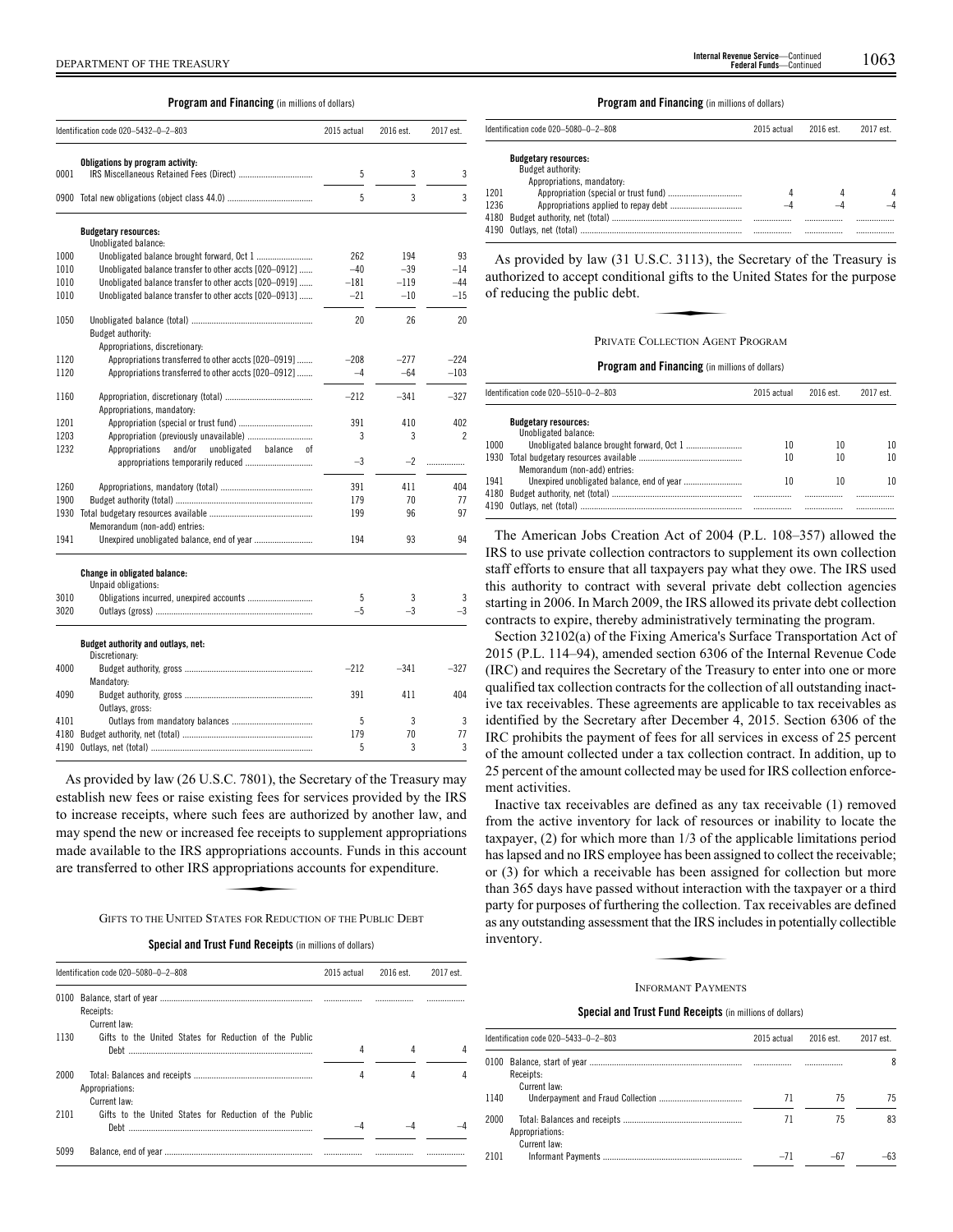## INFORMANT PAYMENTS—Continued **Special and Trust Fund Receipts**—Continued

|              | Identification code 020-5433-0-2-803                                           | 2015 actual | 2016 est. | 2017 est. |
|--------------|--------------------------------------------------------------------------------|-------------|-----------|-----------|
| 5099         |                                                                                |             | 8         | 20        |
|              | <b>Program and Financing</b> (in millions of dollars)                          |             |           |           |
|              | Identification code 020-5433-0-2-803                                           | 2015 actual | 2016 est. | 2017 est. |
| 0001         | Obligations by program activity:                                               | 71          | 63        | 63        |
|              |                                                                                | 71          | 63        | 63        |
|              | <b>Budgetary resources:</b><br>Budget authority:<br>Appropriations, mandatory: |             |           |           |
| 1201<br>1230 | Appropriations<br>and/or<br>unobligated balance<br>nt                          | 71          | 67        | 63        |
|              |                                                                                |             | $-4$      | .         |
| 1260         |                                                                                | 71          | 63        | 63        |
| 1930         |                                                                                | 71          | 63        | 63        |
|              | <b>Change in obligated balance:</b><br>Unpaid obligations:                     |             |           |           |
| 3010         |                                                                                | 71          | 63        | 63        |
| 3020         |                                                                                | $-71$       | $-63$     | $-63$     |
|              | Budget authority and outlays, net:<br>Mandatory:                               |             |           |           |
| 4090         | Outlays, gross:                                                                | 71          | 63        | 63        |
| 4100         |                                                                                | 71          | 63        | 63        |
| 4180         |                                                                                | 71          | 63        | 63        |
| 4190         |                                                                                | 71          | 63        | 63        |

As provided by law (26 U.S.C. 7623), the Secretary of the Treasury may make payments to individuals who provide information that leads to the collection of Internal Revenue taxes. The Taxpayer Bill of Rights of 1996 (P.L. 104–168) provides for payments of such sums to individuals from the proceeds of amounts collected by reason of the information provided, and any amount collected shall be available for such payments. This information must lead to the detection of underpayments of taxes, or detection and bringing to trial and punishment of persons guilty of violating the Internal Revenue laws. This provision was further amended by the Tax Relief and Health Care Act of 2006 (P.L. 109–432) to provide for mandatory payments in certain circumstances and to encourage use of the program. A reward payment typically ranges between 15 and 30 percent of the collected proceeds for cases where the amount of collected proceeds exceeds \$2,000,000. Lower payments are allowed in certain circumstances, including<br>\$2,000,000. Lower payments are allowed in certain circumstances, including<br>cases in which information is provided that was already available from<br>a cases in which information is provided that was already available from another source.

## FEDERAL TAX LIEN REVOLVING FUND

## **Program and Financing** (in millions of dollars)

|      | Identification code 020-4413-0-3-803                       | 2015 actual | 2016 est. | 2017 est. |
|------|------------------------------------------------------------|-------------|-----------|-----------|
| 0801 | Obligations by program activity:                           | .           |           |           |
|      |                                                            |             |           |           |
|      | <b>Budgetary resources:</b><br>Unobligated balance:        |             |           |           |
| 1000 | Budget authority:                                          |             |           |           |
| 1800 | Spending authority from offsetting collections, mandatory: |             |           |           |
| 1930 | Memorandum (non-add) entries:                              |             | 8         |           |
| 1941 |                                                            |             |           |           |

**Change in obligated balance:**

|      | Unpaid obligations:                                 |                          |  |
|------|-----------------------------------------------------|--------------------------|--|
| 3010 |                                                     |                          |  |
| 3020 |                                                     | $\overline{\phantom{0}}$ |  |
|      | <b>Budget authority and outlays, net:</b>           |                          |  |
|      | Mandatory:                                          |                          |  |
| 4090 |                                                     |                          |  |
|      | Outlays, gross:                                     |                          |  |
| 4101 |                                                     |                          |  |
|      | Offsets against gross budget authority and outlays: |                          |  |
|      | Offsetting collections (collected) from:            |                          |  |
| 4123 |                                                     |                          |  |
|      |                                                     |                          |  |
|      |                                                     |                          |  |
|      |                                                     |                          |  |

This revolving fund was established pursuant to section 112(a) of the Federal Tax Lien Act of 1966, to serve as the source of financing the redemption of real property by the United States. During the process of collecting unpaid taxes, the Government places a tax lien on real estate in order to protect the Government's interest. Situations arise where property of this nature is collateral for other indebtedness and the tax lien is subordinate to the original indebtedness. In this circumstance, it is often in the Government's interest to purchase the property during the foreclosure sale. The advantage arises when the property is worth substantially more than the first lien-holder's equity but is being sold for an amount that barely covers that equity, thereby leaving no proceeds to apply against delinquent taxes. Under these circumstances, if the Government buys the property and subsequently puts it up for sale under more advantageous conditions, it is possible to realize sufficient profit on the transaction to fully or partially collect the amount of taxes due. The revolving fund is reimbursed from the proceeds of the sale in an amount equal to the amount expended from the fund for the redemption. The balance of the proceeds is applied against the amount of the tax, interest, penalties, and additions thereto, and for the costs of sale. The remainder, if any, would revert to the parties legally entitled to it. costs of sale. The remainder, if any, would revert to the parties legally entitled to it.

## INTERNAL REVENUE SERVICE OVERSIGHT BOARD

The Internal Revenue Service Restructuring and Reform Act of 1998 (Section 7802(d) 26 U.S.C.) directs the IRS Oversight Board to provide an annual budget request for the IRS. The Oversight Board's request shall be submitted to the President by the Secretary without revision, and the President shall submit the request, without revision, to Congress together with the President's Budget request for the IRS. The Board did not make a recommendation for 2017 as it currently lacks a quorum. The Board will<br>reconvene once it has enough Senate-confirmed members to make a quorum.<br>the Board will<br>decompose the Board will be a sense of the Board will be a sen reconvene once it has enough Senate-confirmed members to make a quorum.

ADMINISTRATIVE PROVISIONS—INTERNAL REVENUE SERVICE

## (INCLUDING TRANSFER OF FUNDS)

SEC. 101. Not to exceed 5 percent of any appropriation made available in this Act to the Internal Revenue Service may be transferred to any other Internal Revenue Service appropriation upon the advance **[**approval**]** *notification* of the Committees on Appropriations.

SEC. 102. The Internal Revenue Service shall maintain an employee training program, which shall include the following topics: taxpayers' rights, dealing courteously with taxpayers, cross-cultural relations, ethics, and the impartial application of tax law.

SEC. 103. The Internal Revenue Service shall institute and enforce policies and procedures that will safeguard the confidentiality of taxpayer information and protect taxpayers against identity theft.

SEC. 104. Funds made available by this or any other Act to the Internal Revenue Service shall be available for improved facilities and increased staffing to provide sufficient and effective 1–800 help line service for taxpayers. The Commissioner shall continue to make improvements to the Internal Revenue Service 1–800 help line service a priority and allocate resources necessary to enhance the response time to taxpayer communications, particularly with regard to victims of tax-related crimes.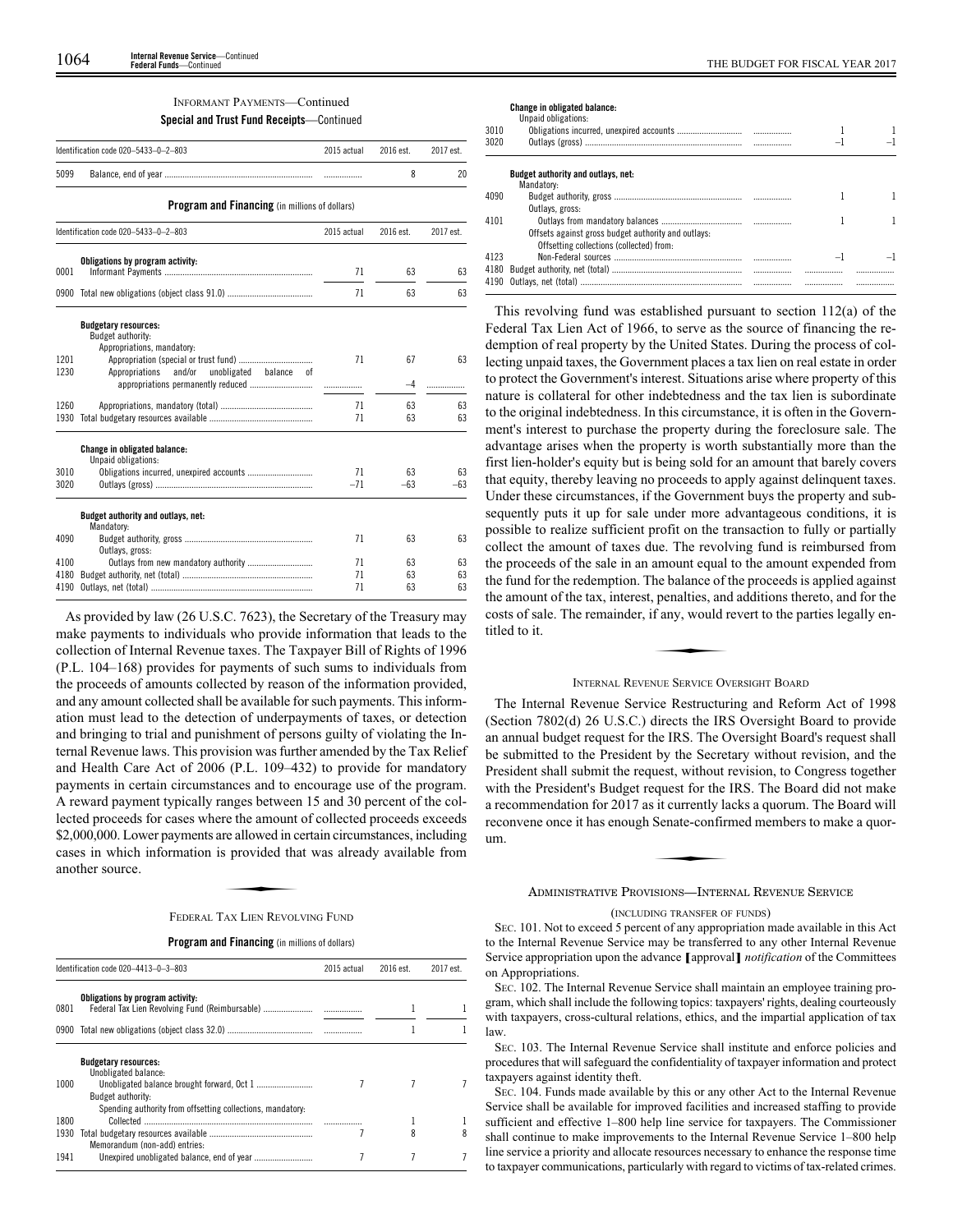**[**<sup>S</sup>EC. 105. None of the funds made available to the Internal Revenue Service by this Act may be used to make a video unless the Service-Wide Video Editorial Board determines in advance that making the video is appropriate, taking into account the cost, topic, tone, and purpose of the video.**]**

<sup>S</sup>EC. **[**106**]***105*. The Internal Revenue Service shall issue a notice of confirmation of any address change relating to an employer making employment tax payments, and such notice shall be sent to both the employer's former and new address and an officer or employee of the Internal Revenue Service shall give special consideration to an offer-in-compromise from a taxpayer who has been the victim of fraud by a third party payroll tax preparer.

**[**<sup>S</sup>EC. 107. None of the funds made available under this Act may be used by the Internal Revenue Service to target citizens of the United States for exercising any right guaranteed under the First Amendment to the Constitution of the United States.**]**

**[**<sup>S</sup>EC. 108. None of the funds made available in this Act may be used by the Internal Revenue Service to target groups for regulatory scrutiny based on their ideological beliefs.**]**

**[**<sup>S</sup>EC. 109. None of funds made available by this Act to the Internal Revenue Service shall be obligated or expended on conferences that do not adhere to the procedures, verification processes, documentation requirements, and policies issued by the Chief Financial Officer, Human Capital Office, and Agency-Wide Shared Services as a result of the recommendations in the report published on May 31, 2013, by the Treasury Inspector General for Tax Administration entitled "Review of the August 2010 Small Business/Self-Employed Division's Conference in Anaheim, California" (Reference Number 2013–10–037).**]**

**[**<sup>S</sup>EC. 110. None of the funds made available in this Act to the Internal Revenue Service may be obligated or expended—

(1) to make a payment to any employee under a bonus, award, or recognition program; or

(2) under any hiring or personnel selection process with respect to re-hiring a former employee,

unless such program or process takes into account the conduct and Federal tax compliance of such employee or former employee.**]**

**[**<sup>S</sup>EC. 111. None of the funds made available by this Act may be used in contravention of section 6103 of the Internal Revenue Code of 1986 (relating to confidentiality and disclosure of returns and return information).**]**

**[**<sup>S</sup>EC. 112. Except to the extent provided in section 6014, 6020, or 6201(d) of the Internal Revenue Code of 1986, no funds in this or any other Act shall be available to the Secretary of the Treasury to provide to any person a proposed final return or statement for use by such person to satisfy a filing or reporting requirement under such Code.**]**

**[**<sup>S</sup>EC. 113. In addition to the amounts otherwise made available in this Act for the Internal Revenue Service, \$290,000,000, to be available until September 30, 2017, shall be transferred by the Commissioner to the "Taxpayer Services", "Enforcement", or "Operations Support" accounts of the Internal Revenue Service for an additional amount to be used solely for measurable improvements in the customer service representative level of service rate, to improve the identification and prevention of refund fraud and identity theft, and to enhance cybersecurity to safeguard taxpayer data: *Provided*, That such funds shall supplement, not supplant any other amounts made available by the Internal Revenue Service for such purpose: *Provided further*, That such funds shall not be available until the Commissioner submits to the Committees on Appropriations of the House of Representatives and the Senate a spending plan for such funds: *Provided further*, That such funds shall not be used to support any provision of Public Law 111–148, Public Law 111–152, or any amendment made by either such Public Law.**]**

*SEC. 106. Section 9503(a) of title 5, United States Code, is amended by striking the clause "before September 30, 2013" and inserting "before September 30, 2021".*

*SEC. 107. Section 9503(a)(5) of title 5, United States Code, is amended by inserting before the semicolon the following: "renewable for an additional two years, based on a critical organizational need".*

*SEC. 108. Section 1344(b)(6) of title 31, United States Code, is amended by adding a comma before "the Administrator of the Drug Enforcement Administration", by striking "and" after "Drug Enforcement Administration", and by inserting ", and the Commissioner of Internal Revenue" after "National Aeronautics and Space Administration". (Department of the Treasury Appropriations Act, the Commissioner of Internal Revenue" after "National Aeronautics and Space Administration". (Department of the Treasury Appropriations Act, 2016.)*

# **COMPTROLLER OF THE CURRENCY**

*Trust Funds*

ASSESSMENT FUNDS

## **Program and Financing** (in millions of dollars)

|      | Identification code 020-8413-0-8-373                                                   | 2015 actual | 2016 est. | 2017 est. |
|------|----------------------------------------------------------------------------------------|-------------|-----------|-----------|
| 0881 | Obligations by program activity:                                                       | 996         | 1,133     | 1,156     |
|      | <b>Budgetary resources:</b>                                                            |             |           |           |
| 1000 | Unobligated balance:<br>Unobligated balance brought forward, Oct 1                     | 703         | 1,301     | 1,249     |
| 1021 |                                                                                        | 1           | .         | .         |
| 1050 |                                                                                        | 704         | 1,301     | 1,249     |
|      | Budget authority:<br>Spending authority from offsetting collections, mandatory:        |             |           |           |
| 1800 |                                                                                        | 1,593       | 1,081     | 1,134     |
|      |                                                                                        | 2,297       | 2,382     | 2,383     |
|      | Memorandum (non-add) entries:                                                          |             |           |           |
| 1941 |                                                                                        | 1.301       | 1,249     | 1,227     |
|      | <b>Change in obligated balance:</b>                                                    |             |           |           |
|      | Unpaid obligations:                                                                    |             |           |           |
| 3000 |                                                                                        | 234         | 238       | 101       |
| 3010 |                                                                                        | 996         | 1,133     | 1.156     |
| 3020 |                                                                                        | $-991$      | $-1.270$  | $-1.067$  |
| 3040 | Recoveries of prior year unpaid obligations, unexpired                                 | $-1$        | .         | .         |
| 3050 |                                                                                        | 238         | 101       | 190       |
| 3060 | Uncollected payments:<br>Uncollected pymts, Fed sources, brought forward, Oct 1        | $-5$        | $-5$      | $-5$      |
| 3090 |                                                                                        | $-5$        | $-5$      | $-5$      |
|      | Memorandum (non-add) entries:                                                          |             |           |           |
| 3100 |                                                                                        | 229         | 233       | 96        |
| 3200 |                                                                                        | 233         | 96        | 185       |
|      | Budget authority and outlays, net:                                                     |             |           |           |
|      | Mandatory:                                                                             |             |           |           |
| 4090 |                                                                                        | 1,593       | 1,081     | 1,134     |
|      | Outlays, gross:                                                                        |             |           |           |
| 4100 | Outlays from new mandatory authority                                                   | 898         | 1,044     | 1,067     |
| 4101 |                                                                                        | 93          | 226       | .         |
| 4110 |                                                                                        | 991         | 1,270     | 1,067     |
|      | Offsets against gross budget authority and outlays:                                    |             |           |           |
|      | Offsetting collections (collected) from:                                               |             |           |           |
| 4120 |                                                                                        | $-13$       | $-19$     | $-23$     |
| 4121 |                                                                                        | $-17$       | $-19$     | $-23$     |
| 4123 |                                                                                        | $-1,563$    | $-1,043$  | $-1,088$  |
| 4130 | Offsets against gross budget authority and outlays (total)                             | $-1,593$    | $-1,081$  | $-1.134$  |
| 4170 |                                                                                        | $-602$      | 189       | $-67$     |
|      |                                                                                        |             | .         | .         |
|      |                                                                                        | $-602$      | 189       | $-67$     |
|      |                                                                                        |             |           |           |
|      |                                                                                        |             |           |           |
| 5000 | Memorandum (non-add) entries:<br>Total investments, SOY: Federal securities: Par value | 926         | 1,535     | 1,605     |

The Office of the Comptroller of the Currency (OCC) was created by Congress to charter national banks; oversee a nationwide system of banking institutions; and ensure national banks are safe and sound, competitive and profitable, and capable of serving in the best possible manner the banking needs of their customers. The National Currency Act of 1863 (12 U.S.C. 1 et seq., 12 Stat. 665), rewritten and reenacted as the National Bank Act of 1864, provided for the chartering and supervising functions of the OCC. The income of OCC is derived principally from assessments paid by national banks and interest on investments in U.S. Government securities. The OCC receives no appropriated funds from Congress.

Effective on July 21, 2011, Title III of the Dodd-Frank Wall Street Reform and Consumer Protection Act (P.L. 111–203) transferred to the OCC the responsibility for the supervision of Federal savings associations and rulemaking authority for all savings associations.

As of September 30, 2015, the OCC supervised 1,010 national bank charters, 49 Federal branches of foreign banks, and 416 Federal savings associations (including approximately 165 mutual institutions). In total,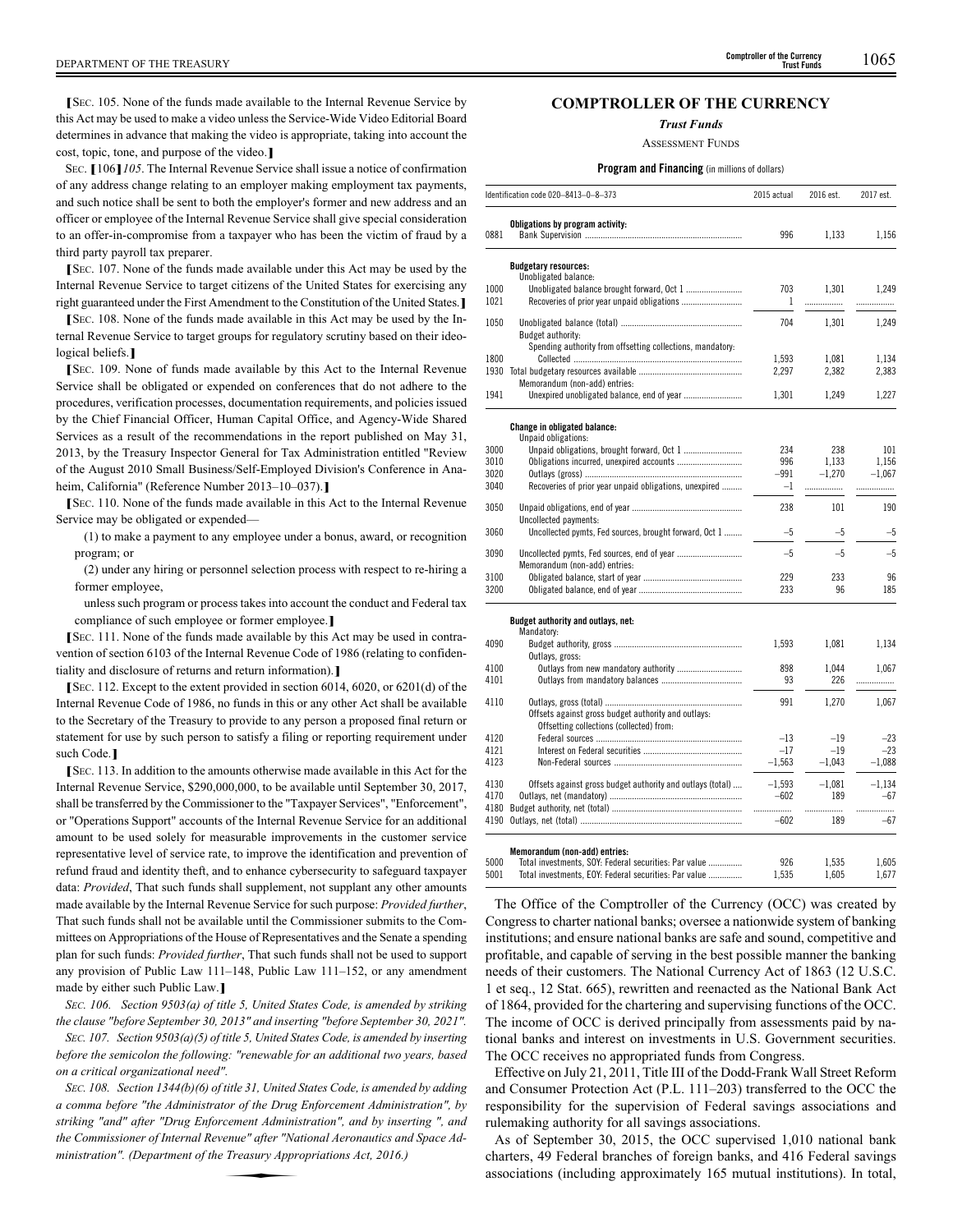## ASSESSMENT FUNDS—Continued

the OCC supervises approximately \$11.1 trillion in financial institution assets.

## **Object Classification** (in millions of dollars)

|      | Identification code 020-8413-0-8-373                 | 2015 actual | 2016 est.      | 2017 est.                |
|------|------------------------------------------------------|-------------|----------------|--------------------------|
|      | Reimbursable obligations:                            |             |                |                          |
|      | Personnel compensation:                              |             |                |                          |
| 11.1 |                                                      | 502         | 547            | 557                      |
| 113  |                                                      | 7           | 7              |                          |
| 11.5 |                                                      | 3           | 3              | 3                        |
| 11.9 |                                                      | 512         | 557            | 567                      |
| 12.1 |                                                      | 210         | 247            | 252                      |
| 21.0 |                                                      | 54          | 71             | 72                       |
| 22.0 |                                                      | 2           | $\mathfrak{p}$ | $\overline{\phantom{a}}$ |
| 23.2 |                                                      | 62          | 62             | 64                       |
| 23.3 | Communications, utilities, and miscellaneous charges | 11          | 16             | 17                       |
| 24.0 |                                                      | .           | 1              | 1                        |
| 25.1 |                                                      | 32          | 34             | 35                       |
| 25.2 |                                                      | 17          | 21             | 22                       |
| 25.3 |                                                      | 10          | 13             | 13                       |
| 25.4 |                                                      | 4           | 5              | 5                        |
| 25.7 |                                                      | 53          | 60             | 62                       |
| 26.0 |                                                      | ĥ           | 8              | 8                        |
| 31.0 |                                                      | 20          | 19             | 19                       |
| 32.0 |                                                      | 3           | 17             | 17                       |
| 99.0 |                                                      | 996         | 1.133          | 1.156                    |
| 99.9 |                                                      | 996         | 1.133          | 1,156                    |

## **Employment Summary**

| Identification code 020-8413-0-8-373                       | 2015 actual | 2016 est. | 2017 est. |
|------------------------------------------------------------|-------------|-----------|-----------|
| 2001 Reimbursable civilian full-time equivalent employment | 3.805       | 3.955     | 3.955     |
|                                                            |             |           |           |
| INTEDEST ON THE DHEI IC DERT                               |             |           |           |

## **INTEREST ON THE PUBLIC DEBT**

#### *Federal Funds*

INTEREST ON TREASURY DEBT SECURITIES (GROSS)

## **Program and Financing** (in millions of dollars)

|      | Identification code 020-0550-0-1-901                       |            | 2016 est.  | 2017 est.  |
|------|------------------------------------------------------------|------------|------------|------------|
|      | Obligations by program activity:                           |            |            |            |
| 0001 |                                                            | 402,184    | 447.286    | 511,412    |
| 0900 |                                                            | 402.184    | 447.286    | 511,412    |
|      | <b>Budgetary resources:</b>                                |            |            |            |
|      | Budget authority:<br>Appropriations, mandatory:            |            |            |            |
| 1200 |                                                            | 402.184    | 447.286    | 511.412    |
| 1930 |                                                            | 402.184    | 447.286    | 511.412    |
|      | <b>Change in obligated balance:</b><br>Unpaid obligations: |            |            |            |
| 3010 |                                                            | 402.184    | 447.286    | 511,412    |
| 3020 |                                                            | $-402.184$ | $-447.286$ | $-511.412$ |
|      | Budget authority and outlays, net:<br>Mandatory:           |            |            |            |
| 4090 | Outlays, gross:                                            | 402.184    | 447.286    | 511.412    |
| 4100 | Outlays from new mandatory authority                       | 402.184    | 447.286    | 511.412    |
| 4180 |                                                            | 402.184    | 447.286    | 511,412    |
| 4190 |                                                            | 402.184    | 447.286    | 511.412    |

Such amounts are appropriated as may be necessary to pay the interest each year on the public debt (31 U.S.C. 1305, 3123). Interest on Govern-

ment account series securities is generally computed on a cash basis. Interest is generally computed on an accrual basis for all other types of securities.

INTEREST ON TREASURY DEBT SECURITIES (GROSS)

(Legislative proposal, not subject to PAYGO)

## **Program and Financing** (in millions of dollars)

|      | Identification code 020-0550-2-1-901                                           | 2015 actual | 2016 est. | 2017 est. |
|------|--------------------------------------------------------------------------------|-------------|-----------|-----------|
| 0001 | Obligations by program activity:                                               |             | 7         | 224       |
|      |                                                                                |             |           |           |
|      |                                                                                |             | 7         | 224       |
|      | <b>Budgetary resources:</b><br>Budget authority:<br>Appropriations, mandatory: |             |           |           |
| 1200 |                                                                                |             | 7         | 224       |
| 1930 |                                                                                |             | 7         | 224       |
|      | <b>Change in obligated balance:</b><br>Unpaid obligations:                     |             |           |           |
| 3010 |                                                                                |             |           | 224       |
| 3020 |                                                                                |             | $-7$      | $-224$    |
|      | Budget authority and outlays, net:<br>Mandatory:                               |             |           |           |
| 4090 | Outlays, gross:                                                                |             | 7         | 224       |
| 4100 |                                                                                |             | 7         | 224       |
| 4180 |                                                                                |             | 7         | 224       |
| 4190 |                                                                                |             |           | 224       |

## INTEREST ON TREASURY DEBT SECURITIES (GROSS)

(Legislative proposal, subject to PAYGO)

#### **Program and Financing** (in millions of dollars)

|              | Identification code 020-0550-4-1-901                                           | 2015 actual | 2016 est. | 2017 est.   |
|--------------|--------------------------------------------------------------------------------|-------------|-----------|-------------|
| 0001         | Obligations by program activity:                                               |             |           | 23          |
|              |                                                                                |             |           | 23          |
|              | <b>Budgetary resources:</b><br>Budget authority:<br>Appropriations, mandatory: |             |           |             |
| 1200         |                                                                                |             | .         | 23          |
| 1930         |                                                                                |             | .         | 23          |
| 3010<br>3020 | <b>Change in obligated balance:</b><br>Unpaid obligations:                     |             | .         | 23<br>$-23$ |
|              | Budget authority and outlays, net:<br>Mandatory:                               |             |           |             |
| 4090         | Outlays, gross:                                                                |             |           | 23          |
| 4100         |                                                                                |             | .         | 23          |
| 4180         |                                                                                |             | .         | 23          |
| 4190         |                                                                                |             | .         | 23          |

#### ADMINISTRATIVE PROVISIONS—DEPARTMENT OF THE TREASURY

#### (INCLUDING TRANSFERS OF FUNDS)

SEC. 114. Appropriations to the Department of the Treasury in this Act shall be available for uniforms or allowances therefor, as authorized by law (5 U.S.C. 5901), including maintenance, repairs, and cleaning; purchase of insurance for official motor vehicles operated in foreign countries; purchase of motor vehicles without regard to the general purchase price limitations for vehicles purchased and used overseas for the current fiscal year; entering into contracts with the Department of State for the furnishing of health and medical services to employees and their dependents serving in foreign countries; and services authorized by 5 U.S.C. 3109.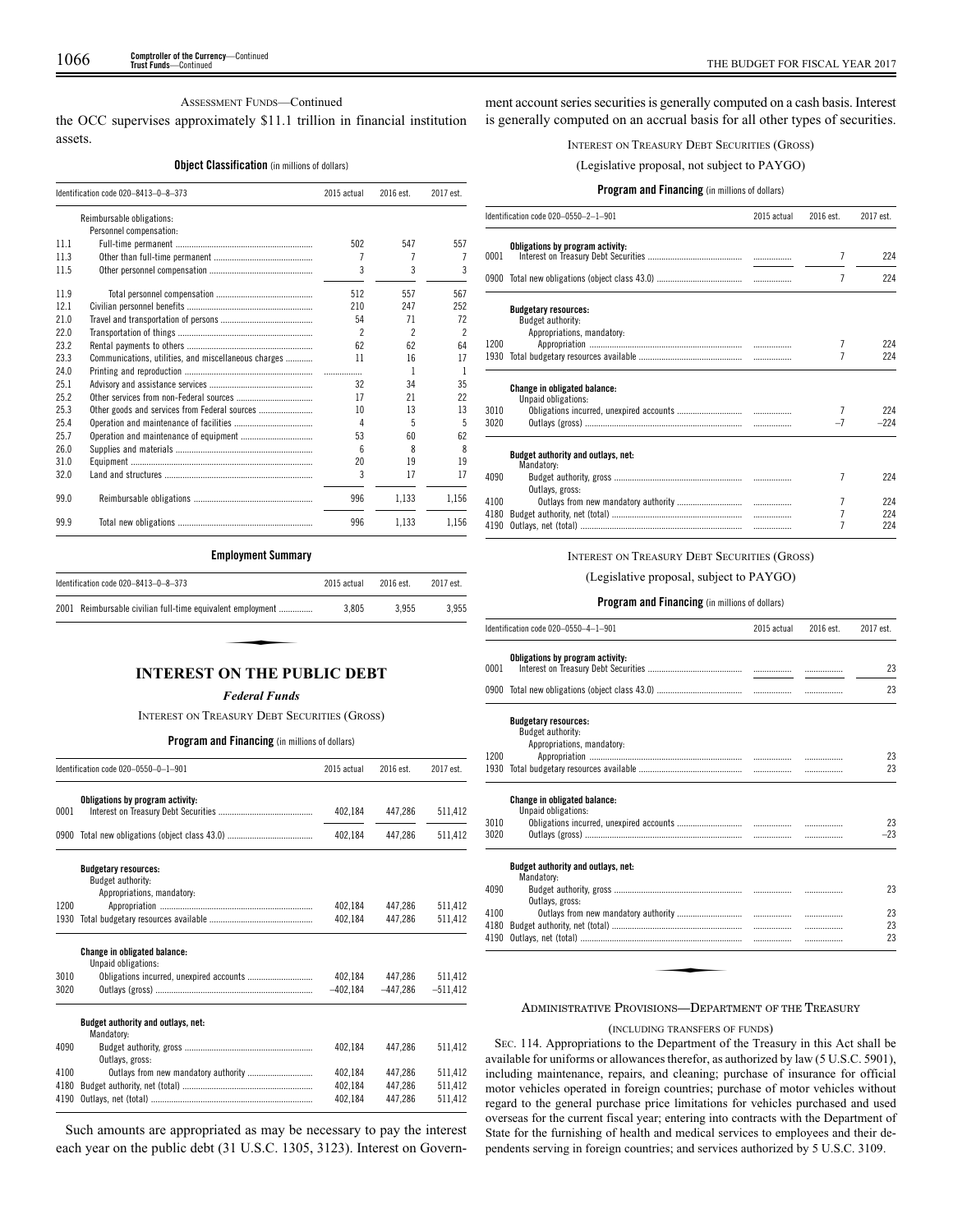SEC. 115. Not to exceed 2 percent of any appropriations in this title made available under the headings "Departmental Offices—Salaries and Expenses", "Office of Inspector General", "Special Inspector General for the Troubled Asset Relief Program", *"Community Development Financial Institutions Fund",*"Financial Crimes Enforcement Network", "Bureau of the Fiscal Service", and "Alcohol and Tobacco Tax and Trade Bureau" may be transferred between such appropriations upon the advance **[**approval**]***notification* of the Committees on Appropriations of the House of Representatives and the Senate: *Provided*, **[**That, upon advance approval of such Committees, not to exceed 2 percent of any such appropriations may be transferred to the "Office of Terrorism and Financial Intelligence": *Provided further*,**]** That no transfer under this section may increase or decrease any such appropriation by more than 2 percent.

SEC. 116. Not to exceed 2 percent of any appropriation made available in this Act to the Internal Revenue Service may be transferred to the Treasury Inspector General for Tax Administration's appropriation upon the advance **[**approval**]***notification* of the Committees on Appropriations of the House of Representatives and the Senate: *Provided*, That no transfer may increase or decrease any such appropriation by more than 2 percent.

SEC. 117. None of the funds appropriated in this Act or otherwise available to the Department of the Treasury or the Bureau of Engraving and Printing may be used to redesign the \$1 Federal Reserve note.

SEC. 118. The Secretary of the Treasury may transfer funds from the "Bureau of the Fiscal Service-Salaries and Expenses" to the Debt Collection Fund as necessary to cover the costs of debt collection: *Provided*, That such amounts shall be reimbursed to such salaries and expenses account from debt collections received in the Debt Collection Fund.

SEC. 119. None of the funds appropriated or otherwise made available by this or any other Act may be used by the United States Mint to construct or operate any museum without the **[**explicit approval**]***prior notification* of the Committees on Appropriations of the House of Representatives and the Senate, the House Committee on Financial Services, and the Senate Committee on Banking, Housing, and Urban Affairs.

SEC. 120. None of the funds appropriated or otherwise made available by this or any other Act or source to the Department of the Treasury, the Bureau of Engraving and Printing, and the United States Mint, individually or collectively, may be used to consolidate any or all functions of the Bureau of Engraving and Printing and the United States Mint without the **[**explicit approval**]***prior notification* of the House Committee on Financial Services; the Senate Committee on Banking, Housing, and Urban Affairs; and the Committees on Appropriations of the House of Representatives and the Senate.

SEC. 121. Funds appropriated by this Act, or made available by the transfer of funds in this Act, for the Department of the Treasury's intelligence or intelligence related activities are deemed to be specifically authorized by the Congress for purposes of section 504 of the National Security Act of 1947 (50 U.S.C. 414) during fiscal year **[**2016**]***2017* until the enactment of the Intelligence Authorization Act for Fiscal Year **[**2016**]***2017*.

SEC. 122. Not to exceed \$5,000 shall be made available from the Bureau of Engraving and Printing's Industrial Revolving Fund for necessary official reception and representation expenses.

SEC. 123. The Secretary of the Treasury shall submit a Capital Investment Plan to the Committees on Appropriations of the Senate and the House of Representatives not later than 30 days following the submission of the annual budget submitted by the President: *Provided*, That such Capital Investment Plan shall include capital investment spending from all accounts within the Department of the Treasury, including but not limited to the Department-wide Systems and Capital Investment Programs account, Treasury Franchise Fund account, and the Treasury Forfeiture Fund account: *Provided further*, That such Capital Investment Plan shall include expenditures occurring in previous fiscal years for each capital investment project that has not been fully completed.

SEC. 124. (a) Not later than 60 days after the end of each quarter, the Office of Financial Stability and the Office of Financial Research shall submit reports on their activities to the Committees on Appropriations of the House of Representatives and the Senate, the Committee on Financial Services of the House of Representatives and the Senate Committee on Banking, Housing, and Urban Affairs.

(b) The reports required under subsection (a) shall include—

(1) the obligations made during the previous quarter by object class, office, and activity;

(2) the estimated obligations for the remainder of the fiscal year by object class, office, and activity;

(3) the number of full-time equivalents within each office during the previous quarter;

(4) the estimated number of full-time equivalents within each office for the remainder of the fiscal year; and

(5) actions taken to achieve the goals, objectives, and performance measures of each office.

(c) At the request of any such Committees specified in subsection (a), the Office of Financial Stability and the Office of Financial Research shall make officials available to testify on the contents of the reports required under subsection (a).

SEC. 125. Within 45 days after the date of enactment of this Act, the Secretary of the Treasury shall submit an itemized report to the Committees on Appropriations of the House of Representatives and the Senate on the amount of total funds charged to each office by the Franchise Fund including the amount charged for each service provided by the Franchise Fund to each office, a detailed description of the services, a detailed explanation of how each charge for each service is calculated, and a description of the role customers have in governing in the Franchise Fund.

**[**<sup>S</sup>EC. 126. The Secretary of the Treasury, in consultation with the appropriate agencies, departments, bureaus, and commissions that have expertise in terrorism and complex financial instruments, shall provide a report to the Committees on Appropriations of the House of Representatives and Senate, the Committee on Financial Services of the House of Representatives, and the Committee on Banking, Housing, and Urban Affairs of the Senate not later than 90 days after the date of enactment of this Act on economic warfare and financial terrorism.**]**

**[**SEC. 127. During fiscal year 2016—

(1) none of the funds made available in this or any other Act may be used by the Department of the Treasury, including the Internal Revenue Service, to issue, revise, or finalize any regulation, revenue ruling, or other guidance not limited to a particular taxpayer relating to the standard which is used to determine whether an organization is operated exclusively for the promotion of social welfare for purposes of section 501(c)(4) of the Internal Revenue Code of 1986 (including the proposed regulations published at 78 Fed. Reg. 71535 (November 29, 2013)); and

(2) the standard and definitions as in effect on January 1, 2010, which are used to make such determinations shall apply after the date of the enactment of this Act for purposes of determining status under section  $501(c)(4)$  of such Code of organizations created on, before, or after such date.**]**

*SEC. 126. Of the funds made available by this Act to the Internal Revenue Service and Alcohol Tobacco Tax and Trade Bureau, not less than \$8,854,065,000 shall be specified to pay for the costs of activities, including tax compliance to address the Federal tax gap, as specified for purposes of section 251(b)(2) of the Balanced Budget and Emergency Deficit Control Act of 1985, as amended.*

*SEC. 127. AMENDMENTS TO COMMUNITY DEVELOPMENT FINANCIAL INSTITUTIONS BOND PROGRAM. Section 114A of the Riegle Community Development and Regulatory Improvement Act of 1994 (12 U.S.C. 4713a) is amended—*

(*a*) *in subsection (c)(2) by striking ", multiplied by an amount equal to the outstanding principal balance of issued notes or bonds";*

(*b*) *by amending subsection (d) to read as follows—*

*"(d) RISK-SHARE POOL.—Each qualified issuer shall, during the term of a guarantee provided under the Program, establish a risk-share pool, capitalized by contributions from eligible community development financial institution participants in amounts that shall not exceed 4 percent of the guaranteed amount outstanding on the subject notes and bonds, which contribution amounts shall be determined by the Secretary for each eligible community development financial institution participant based on the Secretary's assessment of the participant's credit quality.";*

(*c*) *in subsection (e)(2)(B), by striking "\$100,000,000" and inserting "\$25,000,000";*

(*d*) *in subsection (g) by amending the subsection to read as follows:*

*"(g) FEES.—*

*"(1) IN GENERAL.—*

*"(A) QUALIFIED ISSUER.—A qualified issuer that receives a guarantee issued under this section on a bond or note shall pay a fee to the Secretary, in an amount equal to 10 basis points of the amount of the unpaid principal of the bond or note guaranteed.*

*"(B) ELIGIBLE CDFI PARTICIPANT.—An eligible community development financial institution participant that receives a bond loan under this section shall pay a fee to the Secretary, in an amount equal to 1 percent of the unpaid principal of the bond or note guaranteed.*

*"(2) PAYMENT.—*

*"(A) QUALIFIED ISSUER.—A qualified issuer shall pay the fee required under paragraph (1)(A) on an annual basis.*

*"(B) ELIGIBLE CDFI PARTICIPANT.—An eligible community development financial institution participant shall pay the fee required under paragraph (1)(B) at the time of loan disbursements to the participant.*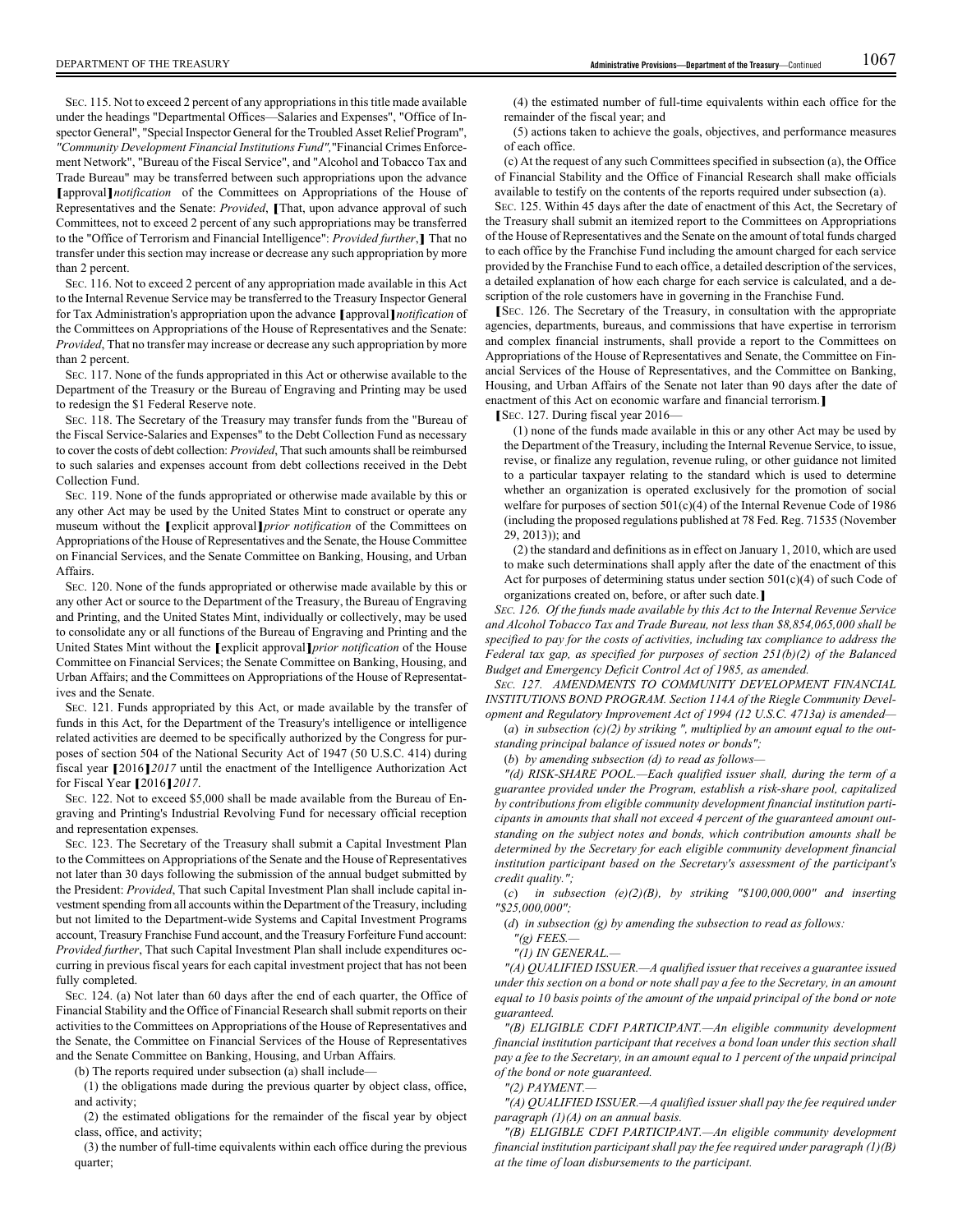*"(3) USE OF FEES.—Fees collected by the Secretary—*

*"(A) under paragraph (1)(A) shall be used to reimburse the Department of the Treasury for any administrative costs incurred by the Department in implementing the Program established under this section and shall be available until expended; and*

*"(B) under paragraph (1)(B) shall be deposited by the Secretary into an account that shall be available to the Secretary to cover credit subsidy costs and to pay principal and interest on the guaranteed bonds or notes in the event of a delinquency in repayment of loans to eligible community development financial institution participants."; and*

*(e) in subsection (k), by striking "This section is repealed, and the" and inserting "The", by striking the comma after "terminate", and by striking "2014" and inserting "2017".*

*SEC. 128. Paragraph 5112(r)(5) of title 31, United States Code, is amended by inserting "for circulation" after both instances of "minted and issued".*

*SEC. 129. Paragraph 3111(c)(2) of title 5, United States Code, is amended by inserting "or the Office of Tax Policy," after "the Internal Revenue Service,". (Department of the Treasury Appropriations Act, 2016.)* oth instances of<br>
) of title 5, Unit<br>
y," after "the Int<br>
ons Act, 2016.)<br> **CRACCI** 

# **GENERAL FUND RECEIPT ACCOUNTS**

(in millions of dollars)

|                          |                                                              | 2015 actual | 2016 est. | 2017 est. |
|--------------------------|--------------------------------------------------------------|-------------|-----------|-----------|
| Governmental receipts:   |                                                              |             |           |           |
| 010-086400               | Filing Fees, P.L. 109-171, Title X: Enacted/requested        | 56          | 65        | 65        |
| 010-108000               | Fines, Penalties, and Forfeitures, Federal Coal Mine Health  |             |           |           |
|                          | and Safety Laws: Enacted/requested                           | 77          | 84        | 84        |
| 012-101000               | Fines, Penalties, and Forfeitures, Agricultural Laws:        |             |           |           |
|                          |                                                              | 4           | 4         | 4         |
| 020-015800               | Transportation Fuels Tax: Enacted/requested                  | $-3,394$    | $-3,462$  | $-3,383$  |
| 020-309990               | Refunds of Moneys Erroneously Received and Recovered         |             |           |           |
|                          |                                                              | -34         | $-35$     | $-35$     |
| 020-085000               | Registration,<br>and<br>Filing,<br>Transaction<br>Fees:      |             |           |           |
|                          |                                                              | 4           | 4         | 4         |
| 020-309500               | Recovery from Leaking Underground Storage Tank Trust         |             |           |           |
|                          | Fund<br>for<br>Refunds<br>of Taxes,<br>EPA:                  |             |           |           |
|                          |                                                              | .           | 6         | 6         |
| 020-241100               | User Fees for IRS: Enacted/requested                         | 25          | 12        | 12        |
| 020-309400               | Recovery from Airport and Airway Trust Fund for Refunds      |             |           |           |
|                          |                                                              | 19          | 17        | 16        |
| 020-105000               | Fines, Penalties, and Forfeitures, Narcotic Prohibition and  |             |           |           |
|                          | Alcohol Laws: Enacted/requested                              | 30          | 41        | 41        |
| 020-086600               | Transitional Reinsurance Contributions to the General        |             |           |           |
|                          |                                                              | .           | .         | 466       |
| 020-249200               | Premiums,<br>Terrorism<br>Risk Insurance Program:            |             |           |           |
|                          |                                                              | .           | .         | 55        |
| 020-109700               | Penalties on Individuals Who Do not Have Health              |             |           |           |
|                          |                                                              |             | 4,573     | 6,869     |
| 020-109600               | Penalties on Employers Who Do not Offer Health Coverage      |             |           |           |
|                          | 0r<br>Delay<br>Eligibility<br>for<br>New<br>Employees:       |             |           |           |
|                          |                                                              | .           | .         | 13,016    |
| 020-065000               | of Earnings, Federal Reserve System:<br>Deposit              |             |           |           |
|                          |                                                              | 96.468      | 116,445   | 64,818    |
| 020-015300               | Estate and Gift Taxes: Enacted/requested                     | 19,232      | 21,094    | 22,399    |
| 020-011100               | Corporation Income and Excess Profits Taxes:                 |             |           |           |
|                          |                                                              | 343,797     | 292,593   | 342,676   |
|                          | Legislative proposal, subject to PAYGO                       |             | $-32$     | 75,138    |
| 021-103000               | Fines, Penalties, and Forfeitures, Immigration and Labor     |             |           |           |
|                          |                                                              | 160         | 165       | 165       |
| 034-104000               | Fines, Penalties, and Forfeitures, Customs, Commerce,        |             |           |           |
|                          | and Antitrust Laws: Enacted/requested                        | 5,641       | 166       | 166       |
| 050-085015               | Registration, Filing, and Transaction Fees, SEC:             |             | 525       |           |
|                          |                                                              | 533         |           | 560       |
| 096-106000               | Forfeitures of Unclaimed Money and Property:                 |             |           |           |
|                          |                                                              | 14          | 16        | 16        |
| 096-089100               | Miscellaneous Fees for Regulatory and Judicial Services,     |             |           |           |
|                          | not Otherwise Classified: Enacted/requested                  | 455         | 449       | 449       |
| 220-109900               | Fines, Penalties, and Forfeitures, not Otherwise Classified: |             |           |           |
| 345-086900               |                                                              | 8,146       | 6,032     | 6,032     |
|                          | Fees for Legal and Judicial Services, not Otherwise          |             |           |           |
|                          |                                                              | 51          | 59        | 59        |
| 901-015914               | Tax on Indoor Tanning Services: Enacted/requested            | 85          | 85        | 86        |
| 901-015700               | Telephone Excise Tax: Enacted/requested                      | 607         | 545       | 490       |
| 901-015250               | Other Federal Fund Excise Taxes: Enacted/requested           | 1,949       | 1,405     | 1,458     |
| 901-015915               | Medical Device Manufacturers:<br>Excise<br>Tax<br>on         |             |           |           |
|                          |                                                              | 1,987       | 610       | $-10$     |
| 901-015600               | Alcohol Excise Tax: Enacted/requested                        | 9,639       | 9,583     | 9,707     |
| 901-015500<br>901-015913 | Tobacco Excise Tax: Enacted/requested<br>Fee<br>0n           | 14,453      | 14,368    | 14,252    |
|                          | Health<br>Insurance Providers:                               |             |           | 7         |
|                          |                                                              | 11,261      | 11,295    |           |

| 901-031050                  | Fund<br>Other<br>Federal<br>Customs<br>Duties:                                                                 | 22,546    | 23,985    | 26,449       |
|-----------------------------|----------------------------------------------------------------------------------------------------------------|-----------|-----------|--------------|
| 901-011050                  | Individual Income Taxes: Enacted/requested                                                                     | 1,540,772 | 1,627,774 | 1,724,005    |
| 901-015700                  | Legislative proposal, not subject to PAYGO<br>Telephone Excise Tax: Legislative proposal, subject to           | .         | .         | 278          |
| 901-015250                  | Other Federal Fund Excise Taxes: Legislative proposal,                                                         | .<br>.    | .         | $-490$<br>-5 |
| 901-015600                  | Alcohol Excise Tax: Legislative proposal, subject to                                                           | .         | <br>.     | 109          |
| 901-015500                  | Tobacco Excise Tax: Legislative proposal, subject to                                                           |           | .         | 13,309       |
| 901-011050                  | Individual Income Taxes: Legislative proposal, subject to                                                      | .<br>.    | 10        | 63,640       |
|                             |                                                                                                                | 2,074,583 | 2,128,481 | 2,382,983    |
|                             | Offsetting receipts from the public:                                                                           |           |           |              |
| 020-267710                  | Community Development Financial Institutions Fund,<br>Negative Subsidies: Enacted/requested                    | 2         |           |              |
| 020-387500                  | Budget<br>Clearing<br>Account<br>(suspense):                                                                   | 3         |           | .            |
| 020-168200                  | Gain by Exchange on Foreign Currency Denominated Public<br>Debt Securities: Enacted/requested                  | 6         | .         | .            |
| 020-276330                  | Community Development Financial Institutions Fund,<br>Downward<br>Re-estimate<br>of<br>Subsidies:              |           |           |              |
| 020-279030                  | GSE Mortgage-Backed Securities Direct Loans, Downward                                                          | 2         | 1         | .            |
| 020-278430                  | Reestimates of Subsidies: Enacted/requested<br>Small Business Lending Fund Direct Loans, Downward              | .         | 17        | .            |
| 020-279230                  | Reestimates of Subsidies: Enacted/requested<br>Troubled Asset Relief Program, Downward Reestimates             | .         | 44        | .            |
| 020-145000                  | Interest Payments from States, Cash Management                                                                 | 1,525     | 855       | .            |
| 020-143500                  | General Fund Proprietary Interest Receipts, not Otherwise                                                      | 1         | 3         | 3            |
| 020-146310                  | Interest on Quota in International Monetary Fund:                                                              | 2         | 3         | 3            |
| 020-146320                  | Interest on Loans to International Monetary Fund:                                                              | 4         | 4         | 4            |
| 020-129900                  | Gifts to the United States, not Otherwise Classified:                                                          | 4         | 6         | 6            |
| 020-322000                  | All<br><b>Other</b><br>General Fund Proprietary<br>Receipts:                                                   | .         | 7         | 7            |
| 020-248500                  | GSE Fees Pursuant to P.L. 112-78 Sec. 401:                                                                     | 1,075     | 511       | 511          |
| 020-289400                  | Proceeds,<br>GSE<br>Equity Related Transactions:                                                               | 2,363     | 2,741     | 3,032        |
| 020-149900                  | Interest Received from Credit Financing Accounts:                                                              | 20,370    | 16,016    | 18,671       |
| 086-289100                  | Proceeds, Grants for Emergency Mortgage Relief Derived                                                         | 38,733    | 60,038    | 65,292       |
|                             | from<br>Emergency<br>Homeowners'<br>Relief<br>Fund:                                                            | 1         | .         | .            |
|                             |                                                                                                                | 64,091    | 80.246    | 87,529       |
| Intragovernmental payments: | 014-142700 Interest on Advances to Colorado River Dam Fund, Boulder                                            |           | 1         |              |
| 020-136000                  | Canyon Project: Enacted/requested<br>Interest on Loans to Western Area Power Administration:                   | .         |           | .            |
| 020-320000                  | Receivables<br>from<br>Cancelled<br>Accounts:                                                                  | 1         |           | .            |
| 020-150120                  | Interest on Loans and Repayable Advances to the Federal                                                        | 3         |           | .            |
| 020-310100                  | Unemployment Account: Enacted/requested<br>Recoveries from Federal Agencies for Settlement of Claims           | 54        |           | .            |
| 020-136300                  | for Contract Disputes: Enacted/requested<br>Interest on Loans for College Housing and Academic                 | 72        |           | .            |
| 020-133800                  | Facilities Loans, Education: Enacted/requested<br>Interest on Loans to the Presidio: Enacted/requested         | 2<br>3    | 2<br>3    | 2<br>3       |
| 020-311200                  | Reimbursement from Federal Agencies for Payments Made<br>Result<br>Discriminatory<br>As<br>of<br>Conduct:<br>a |           |           |              |
| 020-150110                  | Interest on Loans or Advances to the Extended<br>Unemployment<br>Compensation<br>Account:                      | 18        | 13        | 13           |
| 020-141300                  | Interest on Loans to Temporary Corporate Credit Union                                                          | 482       | 210       | 90           |
| 020-141500                  | Stabilization Fund, NCUA: Enacted/requested<br>Interest on Loans to Federal Deposit Insurance                  | 3         | 22        | 37           |
|                             | Corporation: Enacted/requested<br>Payment of Interest on Advances to the Railroad                              | .         | 8         | 36           |
| 020-149700                  | Retirement Board: Enacted/requested                                                                            | 103       | 97        | 128          |
| 020-149500                  | Interest Payments on Repayable Advances to the Black<br>Lung Disability Trust Fund: Enacted/requested          | 97        | 122       | 154          |
| 020-140100                  | Interest on Loans to Commodity Credit Corporation:                                                             | 8         | 30        | 135          |
| 020-143300                  | Interest on Loans to National Flood Insurance Fund, DHS:                                                       | 319       | 467       | 478          |
| 020-135100<br>020-241600    | Interest on Loans to BPA: Enacted/requested<br>Charges for Administrative Expenses of Social Security          | 399       | 454       | 484          |
|                             | Act As Amended: Enacted/requested                                                                              | 720       | 706       | 724          |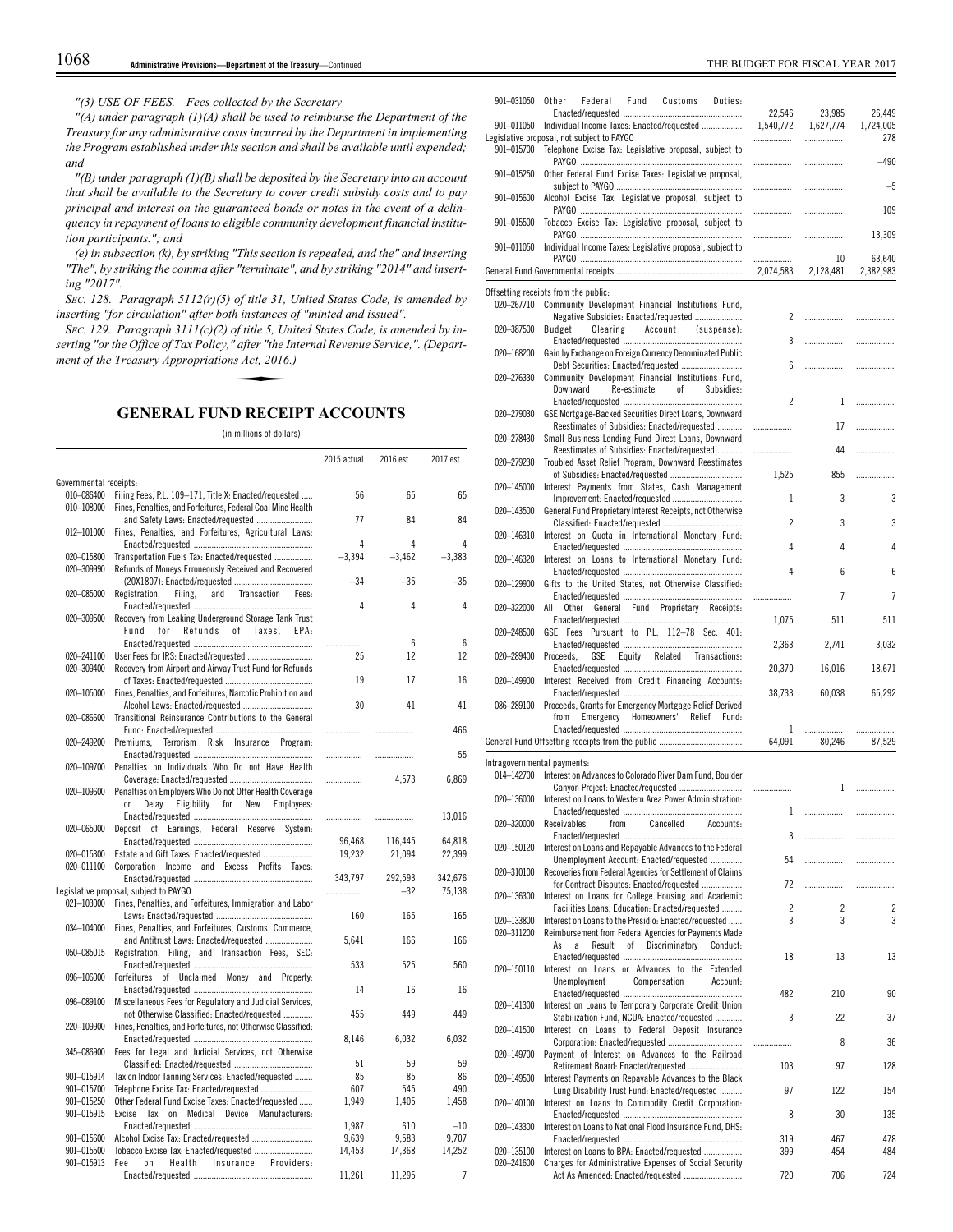| 020-141800 | Interest on Loans to Federal Financing Bank:             | 1.765 | 1.444 | 1.566 |
|------------|----------------------------------------------------------|-------|-------|-------|
| 020-113000 | Unclaimed Assets Recovery Account: Legislative proposal. |       |       | 8     |
| 073-142800 | Interest on Advances to Small Business Administration.   |       |       |       |
| 089-142400 | Interest on Investment. Colorado River Projects:         |       | 4     | 4     |
|            |                                                          | 4.050 | 3.584 | 3.863 |

## **TITLE VI—GENERAL PROVISIONS**

#### **[**(INCLUDING RESCISSION)**]**

SEC. 601. None of the funds in this Act shall be used for the planning or execution of any program to pay the expenses of, or otherwise compensate, non-Federal parties intervening in regulatory or adjudicatory proceedings funded in this Act.

SEC. 602. None of the funds appropriated in this Act shall remain available for obligation beyond the current fiscal year, nor may any be transferred to other appropriations, unless expressly so provided herein.

SEC. 603. The expenditure of any appropriation under this Act for any consulting service through procurement contract pursuant to 5 U.S.C. 3109, shall be limited to those contracts where such expenditures are a matter of public record and available for public inspection, except where otherwise provided under existing law, or under existing Executive order issued pursuant to existing law.

**[**<sup>S</sup>EC. 604. None of the funds made available in this Act may be transferred to any department, agency, or instrumentality of the United States Government, except pursuant to a transfer made by, or transfer authority provided in, this Act or any other appropriations Act.**]**

<sup>S</sup>EC. **[**605**]***604*. None of the funds made available by this Act shall be available for any activity or for paying the salary of any Government employee where funding an activity or paying a salary to a Government employee would result in a decision, determination, rule, regulation, or policy that would prohibit the enforcement of section 307 of the Tariff Act of 1930 (19 U.S.C. 1307).

<sup>S</sup>EC. **[**606**]***605*. No funds appropriated pursuant to this Act may be expended by an entity unless the entity agrees that in expending the assistance the entity will comply with chapter 83 of title 41, United States Code.

<sup>S</sup>EC. **[**607**]***606*. No funds appropriated or otherwise made available under this Act shall be made available to any person or entity that has been convicted of violating chapter 83 of title 41, United States Code.

**[**<sup>S</sup>EC. 608. Except as otherwise provided in this Act, none of the funds provided in this Act, provided by previous appropriations Acts to the agencies or entities funded in this Act that remain available for obligation or expenditure in fiscal year 2016, or provided from any accounts in the Treasury derived by the collection of fees and available to the agencies funded by this Act, shall be available for obligation or expenditure through a reprogramming of funds that: (1) creates a new program; (2) eliminates a program, project, or activity; (3) increases funds or personnel for any program, project, or activity for which funds have been denied or restricted by the Congress; (4) proposes to use funds directed for a specific activity by the Committee on Appropriations of either the House of Representatives or the Senate for a different purpose; (5) augments existing programs, projects, or activities in excess of \$5,000,000 or 10 percent, whichever is less; (6) reduces existing programs, projects, or activities by \$5,000,000 or 10 percent, whichever is less; or (7) creates or reorganizes offices, programs, or activities unless prior approval is received from the Committees on Appropriations of the House of Representatives and the Senate: *Provided*, That prior to any significant reorganization or restructuring of offices, programs, or activities, each agency or entity funded in this Act shall consult with the Committees on Appropriations of the House of Representatives and the Senate: *Provided further*, That not later than 60 days after the date of enactment of this Act, each agency funded by this Act shall submit a report to the Committees on Appropriations of the House of Representatives and the Senate to establish the baseline for application of reprogramming and transfer authorities for the current fiscal year: *Provided further*, That at a minimum the report shall include: (1) a table for each appropriation with a separate column to display the President's budget request, adjustments made by Congress, adjustments due to enacted rescissions, if appropriate, and the fiscal year enacted level; (2) a delineation in the table for each appropriation both by object class and program, project, and activity as detailed in the budget appendix for the respective appropriation; and (3) an identification of items of special congressional interest: *Provided further*, That the amount appropriated or limited for salaries and expenses for an agency shall be reduced by \$100,000 per day for each day after the required date that the report has not been submitted to the Congress.**]**

<sup>S</sup>EC. **[**609**]***607*. Except as otherwise specifically provided by law, not to exceed 50 percent of unobligated balances remaining available at the end of fiscal year **[**2016**]***2017* from appropriations made available for salaries and expenses for fiscal year **[**2016**]***2017* in this Act, shall remain available through September 30, **[**2017**]** *<sup>2018</sup>*, for each such account for the purposes authorized: *Provided*, That **[**a request**]** *notice thereof* shall be submitted to the Committees on Appropriations of the House of Representatives and the Senate **[**for approval**]** prior to the expenditure of such funds**[**: *Provided further,* That these requests shall be made in compliance with reprogramming guidelines**]**.

<sup>S</sup>EC. **[**610**]***608*. (a) None of the funds made available in this Act may be used by the Executive Office of the President to request—

(1) any official background investigation report on any individual from the Federal Bureau of Investigation; or

(2) a determination with respect to the treatment of an organization as described in section 501(c) of the Internal Revenue Code of 1986 and exempt from taxation under section 501(a) of such Code from the Department of the Treasury or the Internal Revenue Service.

(b) Subsection (a) shall not apply—

(1) in the case of an official background investigation report, if such individual has given express written consent for such request not more than 6 months prior to the date of such request and during the same presidential administration; or

(2) if such request is required due to extraordinary circumstances involving national security.

<sup>S</sup>EC. **[**611**]***609*. The cost accounting standards promulgated under chapter 15 of title 41, United States Code shall not apply with respect to a contract under the Federal Employees Health Benefits Program established under chapter 89 of title 5, United States Code.

<sup>S</sup>EC. **[**612**]***610*. For the purpose of resolving litigation and implementing any settlement agreements regarding the nonforeign area cost-of-living allowance program, the Office of Personnel Management may accept and utilize (without regard to any restriction on unanticipated travel expenses imposed in an Appropriations Act) funds made available to the Office of Personnel Management pursuant to court approval.

<sup>S</sup>EC. **[**613**]***611*. No funds appropriated by this Act shall be available to pay for an abortion, or the administrative expenses in connection with any health plan under the Federal employees health benefits program which provides any benefits or coverage for abortions.

<sup>S</sup>EC. **[**614**]***612*. The provision of section **[**613**]***611* shall not apply where the life of the mother would be endangered if the fetus were carried to term, or the pregnancy is the result of an act of rape or incest.

<sup>S</sup>EC. **[**615**]***613*. In order to promote Government access to commercial information technology, the restriction on purchasing nondomestic articles, materials, and supplies set forth in chapter 83 of title 41, United States Code (popularly known as the Buy American Act), shall not apply to the acquisition by the Federal Government of information technology (as defined in section 11101 of title 40, United States Code), that is a commercial item (as defined in section 103 of title 41, United States Code).

<sup>S</sup>EC. **[**616**]***614*. Notwithstanding section 1353 of title 31, United States Code, no officer or employee of any regulatory agency or commission funded by this Act may accept on behalf of that agency, nor may such agency or commission accept, payment or reimbursement from a non-Federal entity for travel, subsistence, or related expenses for the purpose of enabling an officer or employee to attend and participate in any meeting or similar function relating to the official duties of the officer or employee when the entity offering payment or reimbursement is a person or entity subject to regulation by such agency or commission, or represents a person or entity subject to regulation by such agency or commission, unless the person or entity is an organization described in section  $501(c)(3)$  of the Internal Revenue Code of 1986 and exempt from tax under section 501(a) of such Code.

<sup>S</sup>EC. **[**617**]***615*. Notwithstanding section 708 of this Act, funds made available to the Commodity Futures Trading Commission and the Securities and Exchange Commission by this or any other Act may be used for the interagency funding and sponsorship of a joint advisory committee to advise on emerging regulatory issues.

<sup>S</sup>EC. **[**618**]***616*. (a)(1) Notwithstanding any other provision of law, an Executive agency covered by this Act otherwise authorized to enter into contracts for either leases or the construction or alteration of real property for office, meeting, storage, or other space must consult with the General Services Administration before issuing a solicitation for offers of new leases or construction contracts, and in the case of succeeding leases, before entering into negotiations with the current lessor.

(2) Any such agency with authority to enter into an emergency lease may do so during any period declared by the President to require emergency leasing authority with respect to such agency.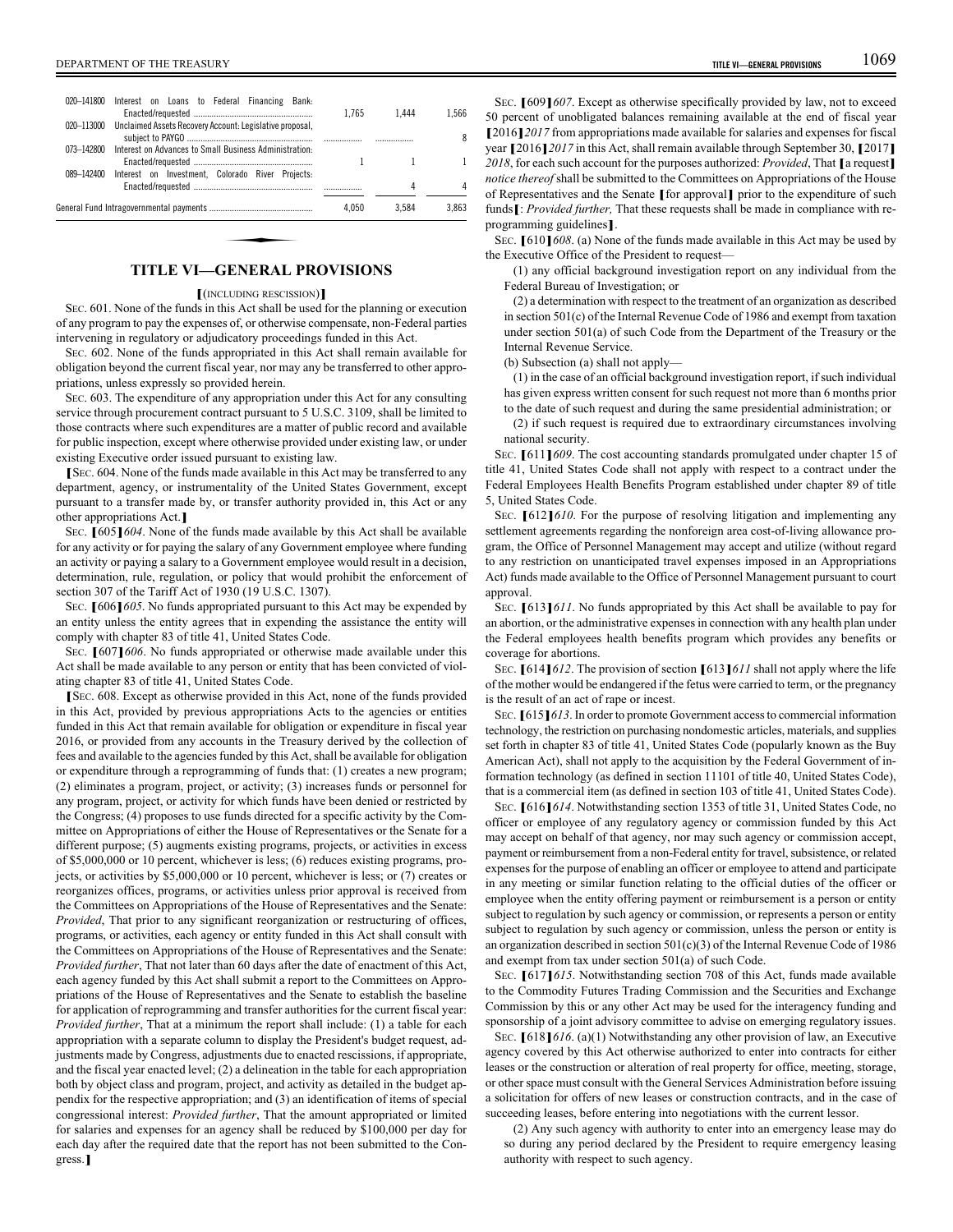(b) For purposes of this section, the term "Executive agency covered by this Act" means any Executive agency provided funds by this Act, but does not include the General Services Administration or the United States Postal Service.

<sup>S</sup>EC. **[**619**]***617*. (a) There are appropriated for the following activities the amounts required under current law:

(1) Compensation of the President (3 U.S.C. 102).

(2) Payments to—

(A) the Judicial Officers' Retirement Fund (28 U.S.C. 377(o));

(B) the Judicial Survivors' Annuities Fund (28 U.S.C. 376(c)); and

(C) the United States Court of Federal Claims Judges' Retirement Fund (28 U.S.C. 178(l)).

(3) Payment of Government contributions—

(A) with respect to the health benefits of retired employees, as authorized by chapter 89 of title 5, United States Code, and the Retired Federal Employees Health Benefits Act (74 Stat. 849); and

(B) with respect to the life insurance benefits for employees retiring after December 31, 1989 (5 U.S.C. ch. 87).

(4) Payment to finance the unfunded liability of new and increased annuity benefits under the Civil Service Retirement and Disability Fund (5 U.S.C. 8348).

(5) Payment of annuities authorized to be paid from the Civil Service Retirement and Disability Fund by statutory provisions other than subchapter III of chapter 83 or chapter 84 of title 5, United States Code.

(b) Nothing in this section may be construed to exempt any amount appropriated by this section from any otherwise applicable limitation on the use of funds contained in this Act.

<sup>S</sup>EC. **[**620**]***618*. The Public Company Accounting Oversight Board (Board) shall have authority to obligate funds for the scholarship program established by section 109(c)(2) of the Sarbanes-Oxley Act of 2002 (Public Law 107–204) in an aggregate amount not exceeding the amount of funds collected by the Board as of December 31, **[**2015**]** *2016*, including accrued interest, as a result of the assessment of monetary penalties. Funds available for obligation in fiscal year **[**2016**]** *2017* shall remain available until expended.

**[**<sup>S</sup>EC. 621. None of the funds made available in this Act may be used by the Federal Trade Commission to complete the draft report entitled "Interagency Working Group on Food Marketed to Children: Preliminary Proposed Nutrition Principles to Guide Industry Self-Regulatory Efforts" unless the Interagency Working Group on Food Marketed to Children complies with Executive Order No. 13563.**]**

**[**<sup>S</sup>EC. 622. None of the funds made available by this Act may be used to pay the salaries and expenses for the following positions:

(1) Director, White House Office of Health Reform.

(2) Assistant to the President for Energy and Climate Change.

(3) Senior Advisor to the Secretary of the Treasury assigned to the Presidential

Task Force on the Auto Industry and Senior Counselor for Manufacturing Policy. (4) White House Director of Urban Affairs.**]**

<sup>S</sup>EC. **[**623**]***619*. None of the funds in this Act may be used for the Director of the Office of Personnel Management to award a contract, enter an extension of, or exercise an option on a contract to a contractor conducting the final quality review processes for background investigation fieldwork services or background investigation support services that, as of the date of the award of the contract, are being conducted by that contractor.

<sup>S</sup>EC. **[**624**]***620*. (a) The head of each executive branch agency funded by this Act shall ensure that the Chief Information Officer of the agency has the authority to participate in decisions regarding the budget planning process related to information technology.

(b) Amounts appropriated for any executive branch agency funded by this Act that are available for information technology shall be allocated within the agency, consistent with the provisions of appropriations Acts and budget guidelines and recommendations from the Director of the Office of Management and Budget, in such manner as specified by, or approved by, the Chief Information Officer of the agency in consultation with the Chief Financial Officer of the agency and budget officials.

**[**<sup>S</sup>EC. 625. None of the funds made available in this Act may be used in contravention of chapter 29, 31, or 33 of title 44, United States Code.**]**

**[**<sup>S</sup>EC. 626. From the unobligated balances available in the Securities and Exchange Commission Reserve Fund established by section 991 of the Dodd-Frank Wall Street Reform and Consumer Protection Act (Public Law 111–203), \$25,000,000 are rescinded.**]**

**[**<sup>S</sup>EC. 627. None of the funds made available in this Act may be used by a governmental entity to require the disclosure by a provider of electronic communication service to the public or remote computing service of the contents of a wire or electronic communication that is in electronic storage with the provider (as such terms are defined in sections 2510 and 2711 of title 18, United States Code) in a manner that violates the Fourth Amendment to the Constitution of the United States.**]**

**[**<sup>S</sup>EC. 628. Beginning on the date of enactment of this Act, in the current fiscal year and continuing through September 30, 2025, the Further Notice of Proposed Rulemaking and Report and Order adopted by the Federal Communications Commission on March 31, 2014 (FCC 14–28), and the amendments to the rules of the Commission adopted in such Further Notice of Proposed Rulemaking and Report and Order, shall not apply to a joint sales agreement (as defined in Note 2(k) to section 73.3555 of title 47, Code of Federal Regulations) that was in effect on March 31, 2014, and a rule of the Commission amended by such an amendment shall apply to such agreement as such rule was in effect on the day before the effective date of such amendment. A party to a joint sales agreement that was in effect on March 31, 2014, shall not be considered to be in violation of the ownership limitations of section 73.3555 of title 47, Code of Federal Regulations, by reason of the application of the rule in Note 2(k)(2), as so amended, to the joint sales agreement.**]**

**[**<sup>S</sup>EC. 629. During fiscal year 2016, none of the amounts made available by this Act may be used to finalize or implement the Safety Standard for Recreational Off-Highway Vehicles published by the Consumer Product Safety Commission in the Federal Register on November 19, 2014 (79 Fed. Reg. 68964) until after—

(1) the National Academy of Sciences, in consultation with the National Highway Traffic Safety Administration and the Department of Defense, completes a study to determine—

(A) the technical validity of the lateral stability and vehicle handling requirements proposed by such standard for purposes of reducing the risk of Recreational Off-Highway Vehicle (referred to in this section as "ROV") rollovers in the off-road environment, including the repeatability and reproducibility of testing for compliance with such requirements;

(B) the number of ROV rollovers that would be prevented if the proposed requirements were adopted;

(C) whether there is a technical basis for the proposal to provide information on a point-of-sale hangtag about a ROV's rollover resistance on a progressive scale; and

(D) the effect on the utility of ROVs used by the United States military if the proposed requirements were adopted; and

(2) a report containing the results of the study completed under paragraph (1) is delivered to—

(A) the Committee on Commerce, Science, and Transportation of the Senate; (B) the Committee on Energy and Commerce of the House of Representatives;

(C) the Committee on Appropriations of the Senate; and

(D) the Committee on Appropriations of the House of Representatives.**]**

**[**<sup>S</sup>EC. 630. Notwithstanding any other provision of law, not to exceed \$2,266,085 of unobligated balances from "Election Assistance Commission, Election Reform Programs" shall be available to record a disbursement previously incurred under that heading in fiscal year 2014 against a 2008 cancelled account.**]**

**[**<sup>S</sup>EC. 631. None of the funds appropriated by this Act may be used by the Federal Communications Commission to modify, amend, or change the rules or regulations of the Commission for universal service high-cost support for competitive eligible telecommunications carriers in a way that is inconsistent with paragraph  $(e)(5)$  or (e)(6) of section 54.307 of title 47, Code of Federal Regulations, as in effect on July 15, 2015: *Provided*, That this section shall not prohibit the Commission from considering, developing, or adopting other support mechanisms as an alternative to Mobility Fund Phase II.**]**

<sup>S</sup>EC. **[**632**]***621*. (a) The Office of Personnel Management shall provide to each affected individual as defined in subsection (b) complimentary identity protection coverage that—

(1) is not less comprehensive than the complimentary identity protection coverage that the Office provided to affected individuals before the date of enactment of this Act;

(2) is effective for a period of not less than 10 years; and

(3) includes not less than \$5,000,000 in identity theft insurance.

(b) DEFINITION.—In this section, the term "affected individual" means any individual whose Social Security Number was compromised during—

(1) the data breach of personnel records of current and former Federal employees, at a network maintained by the Department of the Interior, that was announced by the Office of Personnel Management on June 4, 2015; or

(2) the data breach of systems of the Office of Personnel Management containing information related to the background investigations of current, former, and prospective Federal employees, and of other individuals.

**[**<sup>S</sup>EC. 633. Sections 1101(a) and 1104(a)(2)(A) of the Internet Tax Freedom Act (title XI of division C of Public Law 105–277; 47 U.S.C. 151 note) shall be applied by substituting "October 1, 2016" for "October 1, 2015".**]**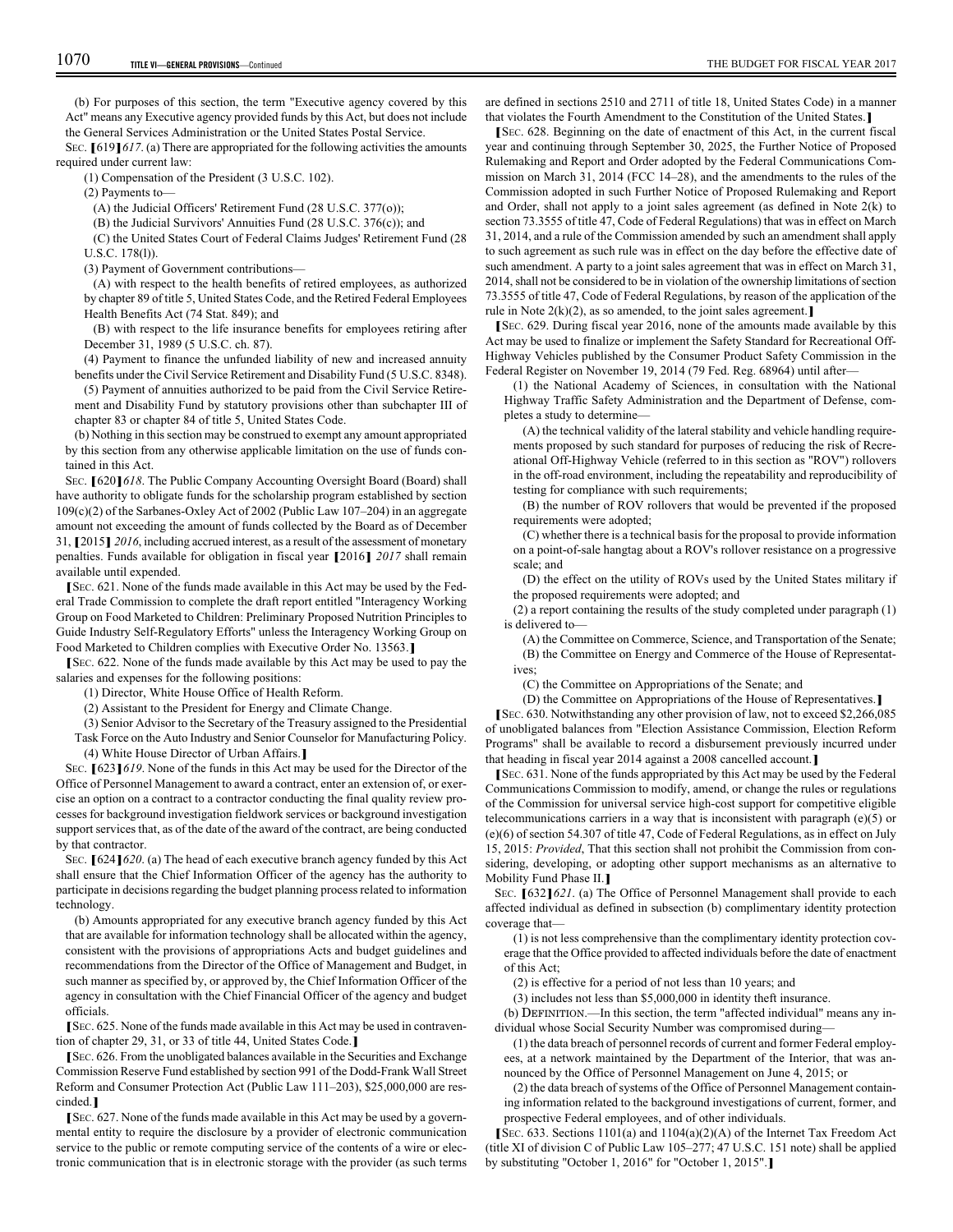**[**<sup>S</sup>EC. 634. (a) DEFINITIONS.—In this section:

(1) BANKING INSTITUTION.—The term "banking institution" means an insured depository institution, Federal credit union, State credit union, bank holding company, or savings and loan holding company.

(2) BASEL III CAPITAL REQUIREMENTS.—The term "Basel III capital requirements" means the Global Regulatory Framework for More Resilient Banks and Banking Systems issued by the Basel Committee on Banking Supervision on December 16, 2010, as revised on June 1, 2011.

(3) FEDERAL BANKING AGENCIES.—The term "Federal banking agencies" means the Board of Governors of the Federal Reserve System, the Office of the Comptroller of the Currency, the Federal Deposit Insurance Corporation, and the National Credit Union Administration.

(4) MORTGAGE SERVICING ASSETS.—The term "mortgage servicing assets" means those assets that result from contracts to service loans secured by real estate, where such loans are owned by third parties.

(5) NCUA CAPITAL REQUIREMENTS.—The term "NCUA capital requirements" means the final rule of the National Credit Union Administration entitled "Risk-Based Capital" (80 Fed. Reg. 66625 (October 29, 2015)).

(6) OTHER DEFINITIONS.—

(A) BANKING DEFINITIONS.—The terms "bank holding company", "insured depository institution", and "savings and loan holding company" have the meanings given those terms in section 3 of the Federal Deposit Insurance Act (12 U.S.C. 1813).

(B) CREDIT UNION DEFINITIONS.—The terms "Federal credit union" and "State credit union" have the meanings given those terms in section 101 of the Federal Credit Union Act (12 U.S.C. 1752).

(b) STUDY OF THE APPROPRIATE CAPITAL FOR MORTGAGE SERVICING ASSETS.—

(1) IN GENERAL.—The Federal banking agencies shall jointly conduct a study of the appropriate capital requirements for mortgage servicing assets for banking institutions.

(2) ISSUES TO BE STUDIED.—The study required under paragraph (1) shall include, with a specific focus on banking institutions—

(A) the risk to banking institutions of holding mortgage servicing assets;

(B) the history of the market for mortgage servicing assets, including in particular the market for those assets in the period of the financial crisis;

(C) the ability of banking institutions to establish a value for mortgage servicing assets of the institution through periodic sales or other means;

(D) regulatory approaches to mortgage servicing assets and capital requirements that may be used to address concerns about the value of and ability to sell mortgage servicing assets;

(E) the impact of imposing the Basel III capital requirements and the NCUA capital requirements on banking institutions on the ability of those institutions—

(i) to compete in the mortgage servicing business, including the need for economies of scale to compete in that business; and

(ii) to provide service to consumers to whom the institutions have made mortgage loans;

(F) an analysis of what the mortgage servicing marketplace would look like if the Basel III capital requirements and the NCUA capital requirements on mortgage servicing assets—

(i) were fully implemented; and

(ii) applied to both banking institutions and nondepository residential mortgage loan servicers;

(G) the significance of problems with mortgage servicing assets, if any, in banking institution failures and problem banking institutions, including specifically identifying failed banking institutions where mortgage servicing assets contributed to the failure; and

(H) an analysis of the relevance of the Basel III capital requirements and the NCUA capital requirements on mortgage servicing assets to the banking systems of other significantly developed countries.

(3) REPORT TO CONGRESS.—Not later than 180 days after the date of enactment of this title, the Federal banking agencies shall submit to the Committee on Banking, Housing, and Urban Affairs of the Senate and the Committee on Financial Services of the House of Representatives a report containing—

(A) the results of the study required under paragraph (1);

(B) any analysis on the specific issue of mortgage servicing assets undertaken by the Federal banking agencies before finalizing regulations implementing the Basel III capital requirements and the NCUA capital requirements; and

(C) any recommendations for legislative or regulatory actions that would address concerns about the value of and ability to sell and the ability of banking institutions to hold mortgage servicing assets.**]**

**[**<sup>S</sup>EC. 635. In addition to amounts otherwise provided in this Act for "National Archives and Records Administration, Operating Expenses", there is appropriated \$7,000,000, to remain available until expended, for the repair, alteration, and improvement of an additional leased facility to provide adequate storage for holdings of the House of Representatives and the Senate.**]**

*SEC. 622.* (*a*) *Section 605 of the Departments of Commerce, Justice, and State, the Judiciary, and Related Agencies Appropriations Act, 1990 (15 U.S.C. 18a note) is amended—*

(*1*) *in subsection (b)—*

(*A*) *in the matter preceding paragraph (1), by striking "The filing fees" and inserting "Subject to subsection (c), the filing fees";*

(*B*) *in paragraph (1), by striking "\$45,000" and inserting "\$70,000";*

(*C*) *in paragraph (2)—*

(*i*) *by striking "\$125,000" and inserting "\$190,000"; and*

(*ii*) *by striking "and" at the end;* (*D*) *in paragraph (3)—*

(*i*) *by striking "\$280,000" and inserting "\$430,000"; and*

(*ii*) *by striking the period at the end and inserting "but less than \$1,000,000,000 (as so adjusted and published); and"; and*

(*E*) *by adding at the end the following:*

*"(4) \$570,000 if the aggregate total amount determined under section 7A(a)(2) of the Clayton Act (15 U.S.C. 18a(a)(2)) is not less than \$1,000,000,000 (as so adjusted and published)"; and*

(*2*) *by adding at the end the following:*

*"(c) For fiscal year 2019, and each fiscal year thereafter, the Federal Trade Commission shall publish in the Federal Register and increase the amount of each filing fee under subsection (b) in the same manner and on the same dates as provided under section 8(a)(5) of the Clayton Act (15 U.S.C. 19(a)(5)) to reflect the percentage change in the gross national product for the fiscal year as compared to the gross national product for fiscal year 2014 except that the Federal Trade Commission—*

*"(1) shall round any increase in a filing fee under this subsection to the nearest \$5,000;*

*"(2) shall not increase filing fees under this subsection if the increase in the gross national product is less than 1 percent; and*

*"(3) shall not decrease filing fees under this subsection.".*

(*b*) *This section shall take effect on October 1, 2018.*

*SEC. 623. Section 17(h) of the Consumer Product Safety Act (15 U.S.C 2066(h)) is amended by adding at the end the following:*

*"(4)(A) Beginning on October 1, 2017, the Commission may prescribe a schedule of fees to be paid by persons who import consumer products, or other products or substances regulated under this Act or any other Act enforced by the Commission, into the customs territory of the United States to cover the expenses of the Commission in carrying out the program required by paragraph (1).*

*"(B) Amounts collected under this paragraph shall be deposited into "Consumer Product Safety Commission—Salaries and Expenses" as offsetting collections. The amounts shall be collected and shall be available only to the extent and in such amounts as are provided in advance in appropriations Acts—*

*"(i) to cover the costs expended to carry out the program required by paragraph (1);*

*"(ii) to cover the costs expended to carry out the administration of this paragraph; and*

*"(iii) to maintain a reasonable reserve for purposes of clauses (i) and (ii).*

*"(C) In prescribing a schedule of fees under subparagraph (A), the Commission shall ensure that the amount of the fees collected are commensurate with the costs described in subparagraph (B).*

*"(D)(i) The Commission may enter into an agreement with another Federal agency to collect fees under this paragraph on behalf of the Commission.*

*"(ii) In any case in which another Federal agency collects fees on behalf of the Commission under clause (i), the Commission shall reimburse such agency for such expenses as such agency may have incurred in the course of collecting fees under clause (i).*

*"(E) The Commission may prescribe such regulations as the Commission considers appropriate to carry out this paragraph.".*

*SEC. 624. Subsection (g) of section 302 of the Federal Election Commission Act of 1971 (52 U.S.C. 30102) is amended—*

(*a*) *in its title, to read as follows: "(g) Filing of designations, statements, and reports with the Commission"; and*

(*b*) *in its text, to read as follows: "All designations, statements, and reports required to be filed under this Act shall be filed with the Commission.".*